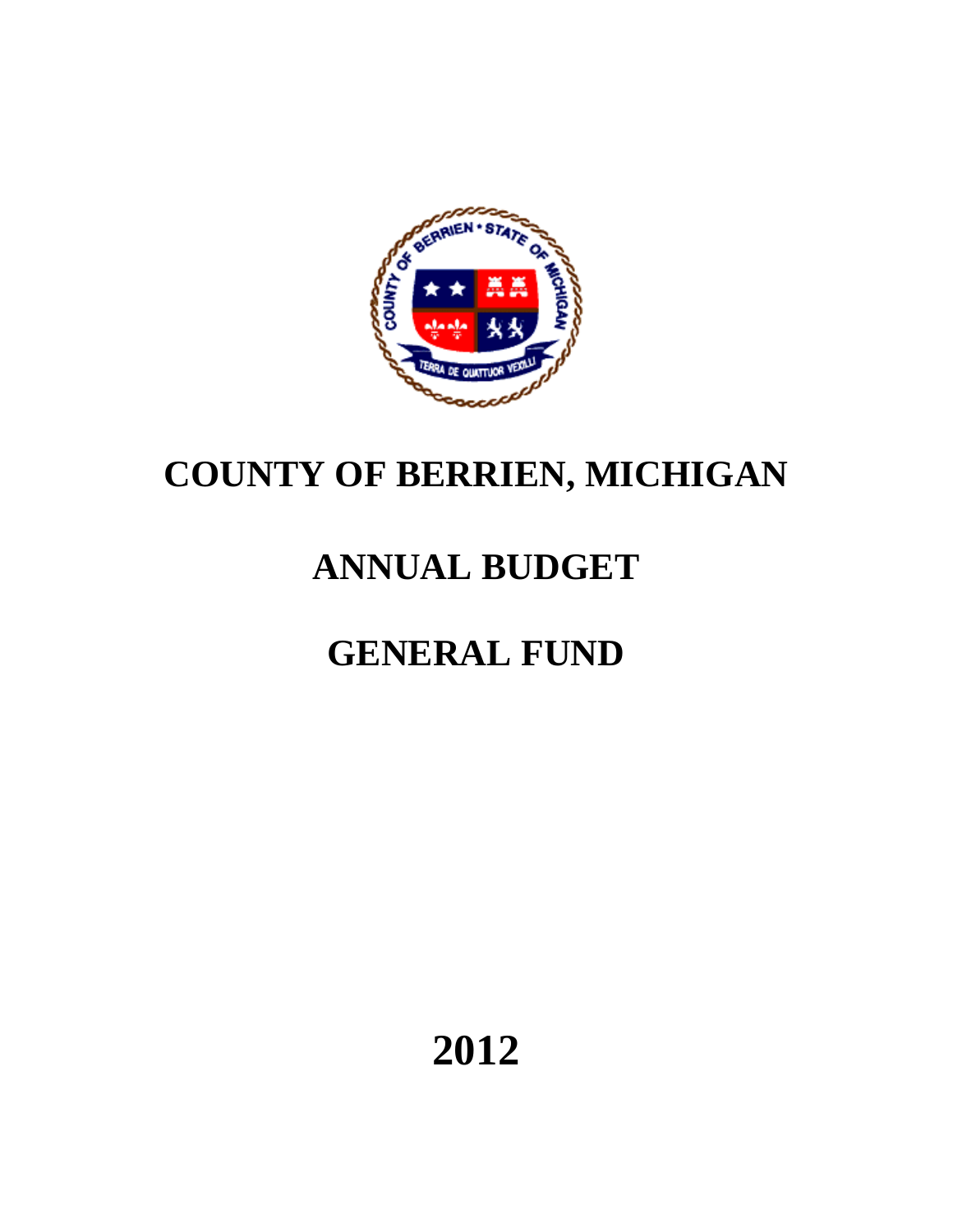TO THE HONORABLE BOARD OF COMMISSIONERS OF BERRIEN COUNTY, MICHIGAN: Your Finance Committee respectfully recommends the adoption of the following:

## **RESOLUTION**

WHEREAS, after careful study of the receipts and expenditures for each County Department, the Finance Committee has prepared the following 2012 budget for Berrien County, Michigan, and

WHEREAS, the County Administrator/Controller is designated the Chief Purchasing Agent for the County, and

WHEREAS, the County Administrator/Controller is authorized to execute budget transfers within General Fund activities, and budget transfers not exceeding \$10,000 between activities (including the Contingency Fund), and

WHEREAS, transfers to appropriation lines in the General Fund for depositing into any other fund (i.e. Special Funds) must be approved by the Finance Committee, as well as budget transfers exceeding \$10,000, and

WHEREAS, the Committee wishes to express appreciation to the Board of Commissioners and the County Departments for their cooperation and assistance in the preparation of this budget, and

NOW, THEREFORE, BE IT HEREBY RESOLVED, that the Finance Committee recommends the adoption of the following budget for 2012:

## **SUMMARY**

| Estimated Property Tax Revenue for 2012<br>Estimated Other Revenue for 2012 | \$33,687,350.00<br>\$17,510,421.00 |
|-----------------------------------------------------------------------------|------------------------------------|
| Sub-Total                                                                   | \$51,197,771.00                    |
| Estimated Expenses for 2012                                                 | \$51.197,771.00                    |

BE IT FURTHER RESOLVED that to assist the execution of this budget, the Finance Committee or its designee, is hereby granted the authority to regulate, transfer funds, amend budgets and approve such expenditures as it may deem necessary for successful and effective operation.

BE IT FURTHER RESOLVED that in concurrence with the established limits set by the purchasing policy, any legal settlement greater than \$25,000.00 shall be brought to the attention of the full board for its approval and concurrence.

> Respectfully submitted, BERRIEN COUNTY FINANCE COMMITTEE

ice-Chairperson Jón Hinkelman, Chairman Zach Perkins Robert A. Wooley RESOLUTION REVIEW  $\sqrt{2}$  Date  $\mathcal{L}$ Administrator. Comments Attached Corporate Counsel \_\_\_\_\_\_\_\_\_\_\_\_\_\_ Date

 $\cap$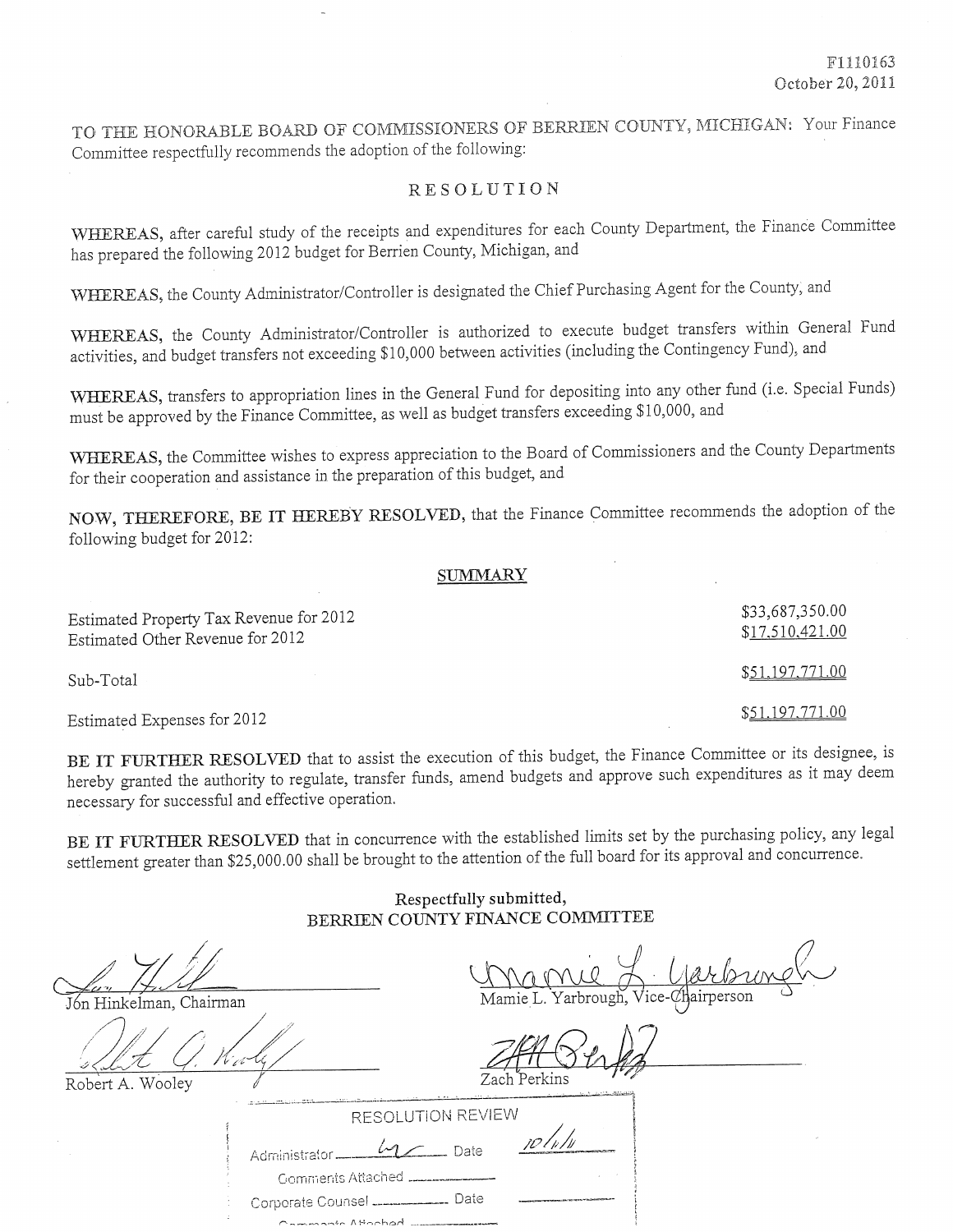## **COUNTY OF BERRIEN, MICHIGAN Statement of Revenue, Expenditures, and Changes in Fund Balance General Fund For the Year Ended December 31, 2012**

|                                           | 2009<br><b>Audited</b> | 2010<br><b>Audited</b> | 2011<br><b>Amended</b> | 2012<br><b>Requested</b> |   | 2012<br><b>Adopted</b> |
|-------------------------------------------|------------------------|------------------------|------------------------|--------------------------|---|------------------------|
| <b>Revenue</b>                            |                        |                        |                        |                          |   |                        |
| Taxes                                     | \$<br>32,959,258       | \$<br>33,530,396       | \$<br>32,783,675       | \$<br>33,705,900         | S | 33,705,900             |
| Licenses and permits                      | 237,000                | 216,998                | 229,801                | 278,101                  |   | 278,101                |
| Intergovernmental revenue                 | 3,055,775              | 3,003,067              | 3,058,042              | 3,118,984                |   | 3,118,984              |
| Charges for services                      | 7,092,893              | 7,372,671              | 6,953,887              | 6,250,136                |   | 6,250,136              |
| Fines and forfeitures                     | 740,377                | 720,645                | 730,000                | 660,000                  |   | 660,000                |
| Interest revenue                          | (50, 365)              | 105,059                | 205,000                | 152,000                  |   | 152,000                |
| Other revenue and reimbursements          | 1,920,898              | 1,723,040              | 1,670,413              | 2,262,882                |   | 2,262,882              |
| Total revenue                             | 45,955,836             | 46,671,876             | 45,630,818             | 46,428,003               |   | 46,428,003             |
| <b>Expenditures</b>                       |                        |                        |                        |                          |   |                        |
| Current expenditures:                     |                        |                        |                        |                          |   |                        |
| Legislative                               | 1,713,564              | 1,701,521              | 1,663,932              | 1,675,746                |   | 1,667,429              |
| Judicial                                  | 9,790,867              | 9,855,174              | 9,920,222              | 9,884,409                |   | 9,883,205              |
| General government                        | 8,332,082              | 8,474,120              | 8,917,119              | 8,908,918                |   | 8,889,112              |
| Public safety                             | 14,502,868             | 15,215,286             | 15,059,919             | 15,349,109               |   | 15,337,565             |
| Public works                              |                        | 149,890                | 149,890                | 156,036                  |   | 156,036                |
| Health and welfare                        | 730,703                | 768,939                | 745,086                | 1,070,449                |   | 1,067,649              |
| Recreation and cultural                   | 360,237                | 372,881                | 361,760                | 372,562                  |   | 369,470                |
| Community development                     | 955,544                | 906,963                | 1,054,103              | 946,328                  |   | 946,328                |
| Other governmental activities<br>Capital: | 4,558,626              | 4,341,193              | 5,998,747              | 6,116,388                |   | 6,109,530              |
| Improvements                              |                        |                        |                        |                          |   |                        |
| Equipment                                 |                        |                        |                        |                          |   |                        |
| Total expenditures                        | 40,944,491             | 41,785,967             | 43,870,778             | 44,479,945               |   | 44,426,324             |
| Revenue over (under) expenditures         | 5,011,345              | 4,885,909              | 1,760,041              | 1,948,058                |   | 2,001,679              |
| Other financing sources (uses)            |                        |                        |                        |                          |   |                        |
| Transfers in                              | 4,684,348              | 3,945,994              | 5,356,702              | 4,769,768                |   | 4,769,768              |
| Transfers out                             | (8,617,041)            | (8,414,854)            | (7, 116, 743)          | (6,771,647)              |   | (6,771,447)            |
| Total other financing sources (uses)      | (3,932,693)            | (4,468,860)            | (1,760,041)            | (2,001,879)              |   | (2,001,679)            |
| Net changes in fund balance               | 1,078,652              | 417,049                |                        | (53, 821)                |   |                        |
| Fund balance, beginning of year           | 13,400,843             | 14,479,495             | 14,896,544             | 14,896,544               |   | 14,896,544             |
| Fund balance, end of year                 | \$<br>14,479,495       | \$14,896,544           | \$14,896,544           | \$14,842,723             |   | \$14,896,544           |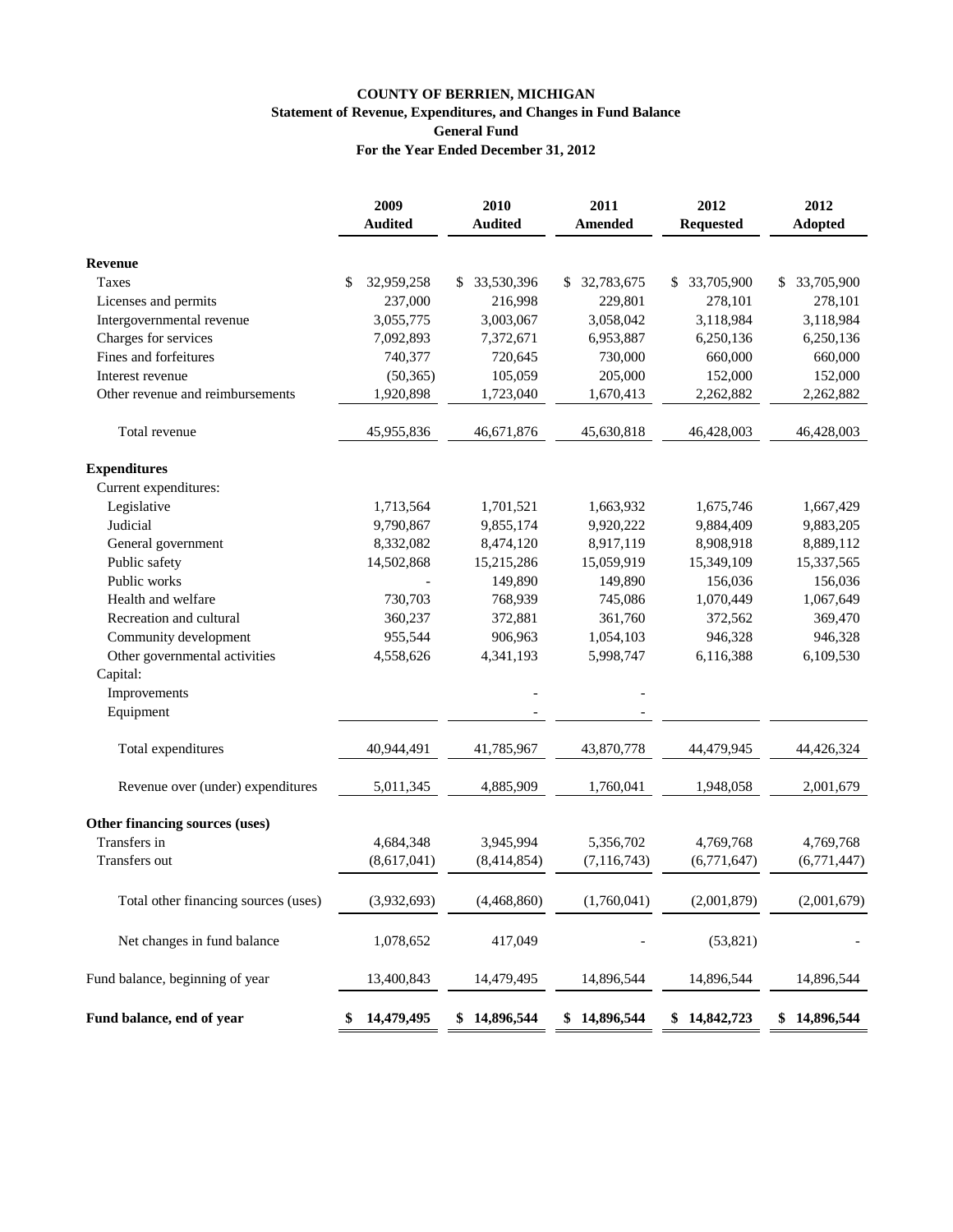## **COUNTY OF BERRIEN, MICHIGAN Revenue at a Glance General Fund For the Year Ended December 31, 2012**

## **2012 Sources by Category**





## **2009 - 2012 Revenue Trend**

### **History of Revenue by Category**

|                                  |                |                |                |              |                  | 2012            | % Change       |
|----------------------------------|----------------|----------------|----------------|--------------|------------------|-----------------|----------------|
|                                  | 2009           | 2010           | 2011           | 2011         | 2012             | <b>Proposed</b> | <b>vs</b> 2011 |
| Category                         | <b>Audited</b> | <b>Audited</b> | <b>Adopted</b> | Amended      | <b>Requested</b> | <b>Budget</b>   | <b>Adopted</b> |
|                                  |                |                |                |              |                  |                 |                |
| Taxes                            | \$32,959,258   | \$33,530,396   | \$32,783,675   | \$32,783,675 | \$33,705,900     | \$33,705,900    | 2.8%           |
| Licenses and permits             | 237,000        | 216,998        | 229,801        | 229,801      | 278.101          | 278.101         | 21.0%          |
| Intergovernmental revenue        | 3,055,775      | 3,003,067      | 3,058,042      | 3,058,042    | 3,118,984        | 3,118,984       | 2.0%           |
| Charges for services             | 7,092,893      | 7,372,671      | 6,953,887      | 6,953,887    | 6,250,136        | 6,250,136       | $-10.1%$       |
| Fines and forfeitures            | 740,377        | 720.645        | 730,000        | 730,000      | 660,000          | 660,000         | $-9.6\%$       |
| Interest revenue                 | (50, 365)      | 105,059        | 205,000        | 205,000      | 152,000          | 152,000         | $-25.9\%$      |
| Other revenue and reimbursements | 1,920,898      | 1,723,040      | 1,670,413      | 1,670,413    | 2,262,882        | 2,262,882       | 35.5%          |
| Transfers in                     | 4,684,348      | 3,945,994      | 5,356,702      | 5,356,702    | 4,769,768        | 4,769,768       | $-11.0%$       |
|                                  |                |                |                |              |                  |                 |                |
| Total revenue                    | \$50,640,184   | \$50,617,870   | \$50,987,520   | \$50,987,520 | \$51,197,771     | \$51,197,771    | $0.4\%$        |
|                                  |                |                |                |              |                  |                 |                |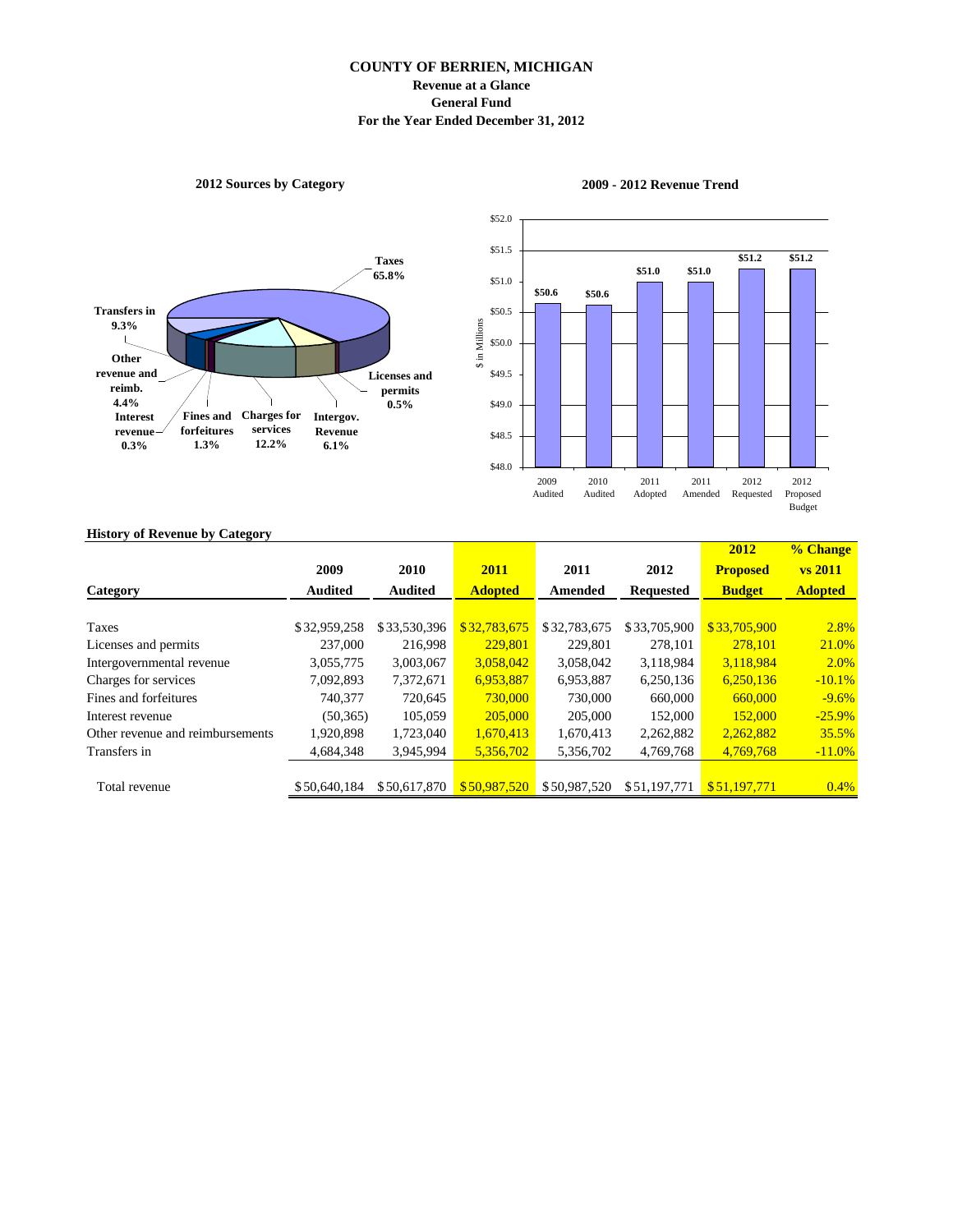#### **COUNTY OF BERRIEN, MICHIGAN Expenditures at a Glance General Fund For the Year Ended December 31, 2012**



| <b>History of Expenditures by Functional Area</b> |                |                  |                |                 |                  |                 |                |
|---------------------------------------------------|----------------|------------------|----------------|-----------------|------------------|-----------------|----------------|
|                                                   |                |                  |                |                 |                  | 2012            | % Change       |
|                                                   | 2009           | 2010             | 2011           | 2011            | 2012             | <b>Proposed</b> | vs 2011        |
| Category                                          | <b>Audited</b> | Audited          | <b>Adopted</b> | Amended         | <b>Requested</b> | <b>Budget</b>   | <b>Adopted</b> |
|                                                   |                |                  |                |                 |                  |                 |                |
| Legislative                                       | \$1,713,564    | 1,701,521<br>\$. | \$1,650,632    | 1,663,932<br>S. | 1,675,746<br>S   | \$1,667,429     | 1.0%           |
| Judicial                                          | 9,790,867      | 9.855.174        | 9.903.056      | 9.920.222       | 9.884.409        | 9.883.205       | $-0.2%$        |
| General government                                | 8,332,082      | 8,474,120        | 8,884,122      | 8,917,119       | 8,908,918        | 8,889,112       | 0.1%           |
| Public safety                                     | 14,502,868     | 15,215,286       | 14.920.517     | 15.059.919      | 15.349.109       | 15.337.565      | 2.8%           |
| Public works                                      | ٠              | 149,890          | 114,797        | 149,890         | 156,036          | 156,036         | 35.9%          |
| Health and welfare                                | 730,703        | 768,939          | 745,086        | 745,086         | 1,070,449        | 1,067,649       | 43.3%          |
| Recreation and cultural                           | 360,237        | 372,881          | 361,760        | 361,760         | 372,562          | 369,470         | 2.1%           |
| Community development                             | 955,544        | 906,963          | 1,054,103      | 1,054,103       | 946,328          | 946.328         | $-10.2%$       |
| Other governmental activities                     | 4,558,626      | 4,341,193        | 6,201,746      | 5,998,747       | 6,116,388        | 6,109,530       | $-1.5%$        |
| Transfers out                                     | 8,617,041      | 8,414,854        | 7,151,702      | 7,116,743       | 6,771,647        | 6,771,447       | $-5.3%$        |
| Total expenditures                                | \$49,561,532   | \$50,200,821     | \$50,987,520   | \$50,987,520    | \$51,251,592     | \$51,197,771    | 0.4%           |

#### **History of Expenditures by Type**

|                                 |              |              |                |              |                  | 2012            | % Change       |
|---------------------------------|--------------|--------------|----------------|--------------|------------------|-----------------|----------------|
|                                 | 2009         | 2010         | 2011           | 2011         | 2012             | <b>Proposed</b> | vs 2011        |
| Type                            | Audited      | Audited      | <b>Adopted</b> | Amended      | <b>Requested</b> | <b>Budget</b>   | <b>Adopted</b> |
|                                 |              |              |                |              |                  |                 |                |
| Salaries and benefits           | 30, 367, 483 | 30,866,969   | 30,700,627     | 30,774,725   | 30,995,741       | 30,995,741      | 1.0%           |
| Contractual and health services | 1,793,830    | 1,909,336    | 1,875,449      | 1,928,837    | 1,950,738        | 1,945,738       | 3.7%           |
| Insurance and taxes             | 893,334      | 907,389      | 1,001,323      | 1,001,323    | 948,370          | 948,370         | $-5.3%$        |
| Legal and audit                 | 1,210,128    | 1,367,510    | 1,309,116      | 1,321,075    | 1,346,490        | 1,346,490       | 2.9%           |
| <b>Supplies</b>                 | 1,235,419    | 1,253,686    | 1,364,863      | 1,382,450    | 1,503,436        | 1,502,904       | 10.1%          |
| Repair and maint.               | 1,173,819    | 1,221,835    | 1,245,722      | 1,297,304    | 1,507,432        | 1,507,432       | 21.0%          |
| <b>Utilities</b>                | 971,113      | 968,358      | 1,312,801      | 1,244,880    | 1,291,467        | 1.255.097       | $-4.4%$        |
| Capital                         | 256,545      | 243,996      | 281,009        | 337,675      | 363,325          | 363,325         | 29.3%          |
| Transfers out                   | 8,617,041    | 8,414,854    | 7,151,702      | 7,116,743    | 6,771,647        | 6,771,447       | $-5.3%$        |
| Approp.                         | 1,808,613    | 1,782,657    | 1,736,872      | 1,771,965    | 1,723,040        | 1.720.556       | $-0.9%$        |
| Contingency                     | 50,000       | ٠            | 1.500,000      | 1,289,001    | 1,200,000        | 1.200.000       | $-20.0%$       |
| All other                       | 1,184,207    | 1,264,231    | 1,508,037      | 1,521,543    | 1,649,906        | 1,640,671       | 8.8%           |
|                                 |              |              |                |              |                  |                 |                |
| Total expenditures              | \$49,561,532 | \$50,200,821 | \$50,987,520   | \$50,987,520 | \$51,251,592     | \$51,197,771    | 0.4%           |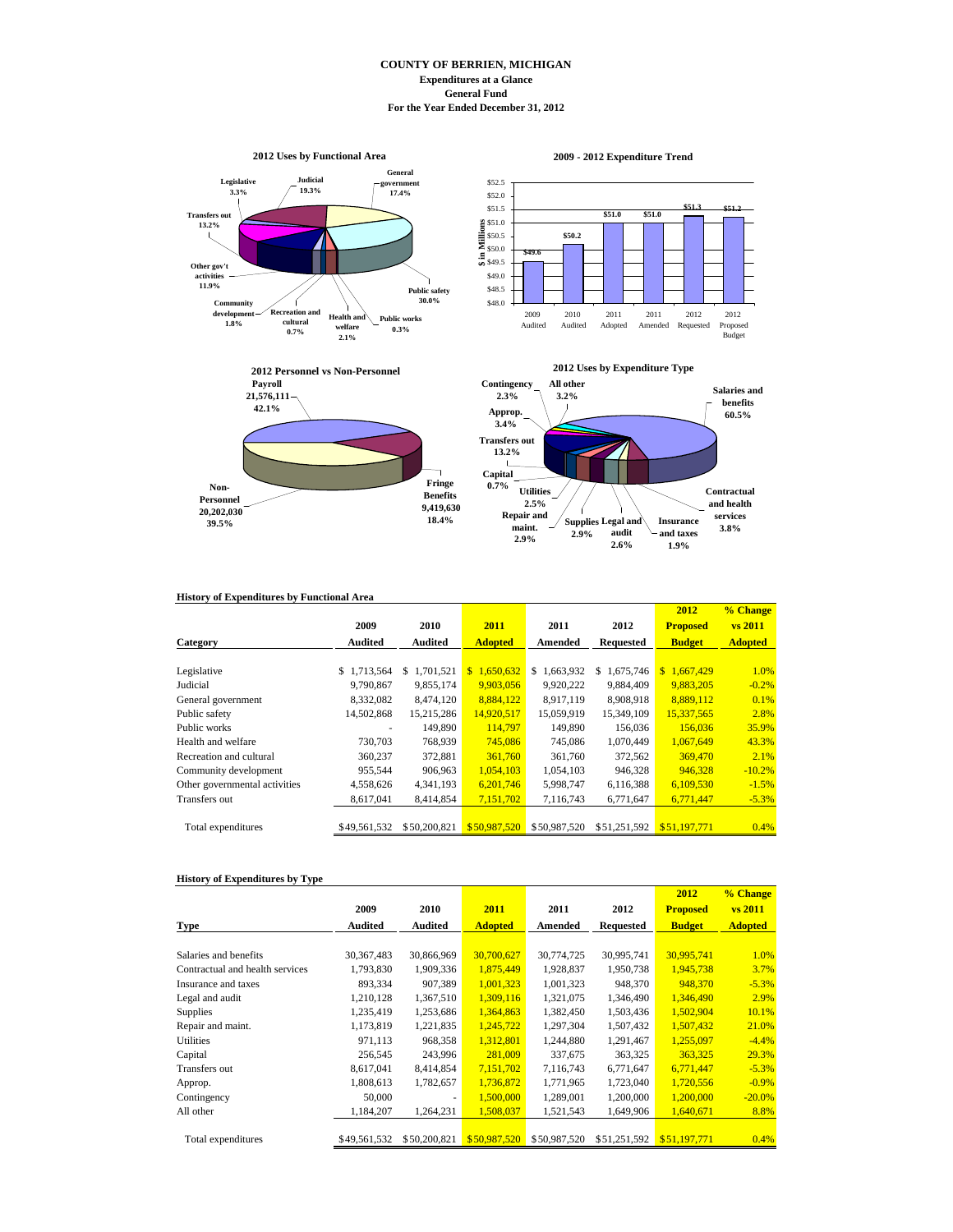## **COUNTY OF BERRIEN, MICHIGAN Summary by Functional Area General Fund For the Year Ended December 31, 2012**

|                                      | 2010           |               | 2011             |               |                  | 2012             |               |
|--------------------------------------|----------------|---------------|------------------|---------------|------------------|------------------|---------------|
|                                      | <b>Audited</b> | $\frac{0}{0}$ | <b>Amended</b>   | $\frac{0}{0}$ | <b>Requested</b> | Adopted          | $\frac{0}{0}$ |
| <b>Revenue by Category</b>           |                |               |                  |               |                  |                  |               |
| Taxes                                | \$ 33,530,396  | 71.8%         | 32,783,675<br>\$ | 71.8%         | \$<br>33,705,900 | \$<br>33,705,900 | 72.6%         |
| Licenses and permits                 | 216,998        | 0.5%          | 229,801          | 0.5%          | 278,101          | 278,101          | 0.6%          |
| Intergovernmental revenue            | 3,003,067      | 6.4%          | 3,058,042        | 6.7%          | 3,118,984        | 3,118,984        | 6.7%          |
| Charges for services                 | 7,372,671      | 15.8%         | 6,953,887        | 15.2%         | 6,250,136        | 6,250,136        | 13.5%         |
| Fines and forfeitures                | 720,645        | 1.5%          | 730,000          | 1.6%          | 660,000          | 660,000          | 1.4%          |
| Interest revenue                     | 105,059        | 0.2%          | 205,000          | 0.4%          | 152,000          | 152,000          | 0.3%          |
| Other revenue and reimbursements     | 1,723,040      | 3.7%          | 1,670,413        | 3.7%          | 2,262,882        | 2,262,882        | 4.9%          |
| Total revenue                        | 46,671,876     | 100.0%        | 45,630,818       | 100.0%        | 46,428,003       | 46,428,003       | 100.0%        |
| <b>Expenditures by Function</b>      |                |               |                  |               |                  |                  |               |
| Current expenditures:                |                |               |                  |               |                  |                  |               |
| Legislative                          | 1,701,521      | 4.1%          | 1,663,932        | 3.8%          | 1,675,746        | 1,667,429        | 3.8%          |
| Judicial                             | 9,855,174      | 23.6%         | 9,920,222        | 22.6%         | 9,884,409        | 9,883,205        | 22.2%         |
| General government                   | 8,474,120      | 20.3%         | 8,917,119        | 20.3%         | 8,908,918        | 8,889,112        | 20.0%         |
| Public safety                        | 15,215,286     | 36.4%         | 15,059,919       | 34.3%         | 15,349,109       | 15,337,565       | 34.5%         |
| Public works                         | 149,890        | 0.4%          | 149,890          | 0.3%          | 156,036          | 156,036          | 0.4%          |
| Health and welfare                   | 768,939        | 1.8%          | 745,086          | 1.7%          | 1,070,449        | 1,067,649        | 2.4%          |
| Recreation and cultural              | 372,881        | 0.9%          | 361,760          | $0.8\%$       | 372,562          | 369,470          | 0.8%          |
| Community development                | 906,963        | 2.2%          | 1,054,103        | 2.4%          | 946,328          | 946,328          | 2.1%          |
| Other governmental activities        | 4,341,193      | 10.4%         | 5,998,747        | 13.7%         | 6,116,388        | 6,109,530        | 13.8%         |
| Capital:                             |                |               |                  |               |                  |                  |               |
| Improvements                         | $\overline{a}$ | 0.0%          | L,               | 0.0%          |                  |                  | 0.0%          |
| Equipment                            |                | 0.0%          |                  | 0.0%          |                  |                  | 0.0%          |
| Total expenditures                   | 41,785,967     | 100.0%        | 43,870,778       | 100.0%        | 44,479,945       | 44,426,324       | 100.0%        |
| Revenue over (under) expenditures    | 4,885,909      |               | 1,760,041        |               | 1,948,058        | 2,001,679        |               |
| Other financing sources (uses)       |                |               |                  |               |                  |                  |               |
| Transfers in                         | 3,945,994      |               | 5,356,702        |               | 4,769,768        | 4,769,768        |               |
| Transfers out                        | (8,414,854)    |               | (7, 116, 743)    |               | (6,771,647)      | (6,771,447)      |               |
| Total other financing sources (uses) | (4,468,860)    |               | (1,760,041)      |               | (2,001,879)      | (2,001,679)      |               |
| Net changes in fund balance          | 417,049        |               |                  |               | (53, 821)        |                  |               |
| Fund balance, beginning of year      | 14,479,495     |               | 14,896,544       |               | 14,896,544       | 14,896,544       |               |
| Fund balance, end of year            | \$14,896,544   |               | \$<br>14,896,544 |               | \$14,842,723     | \$<br>14,896,544 |               |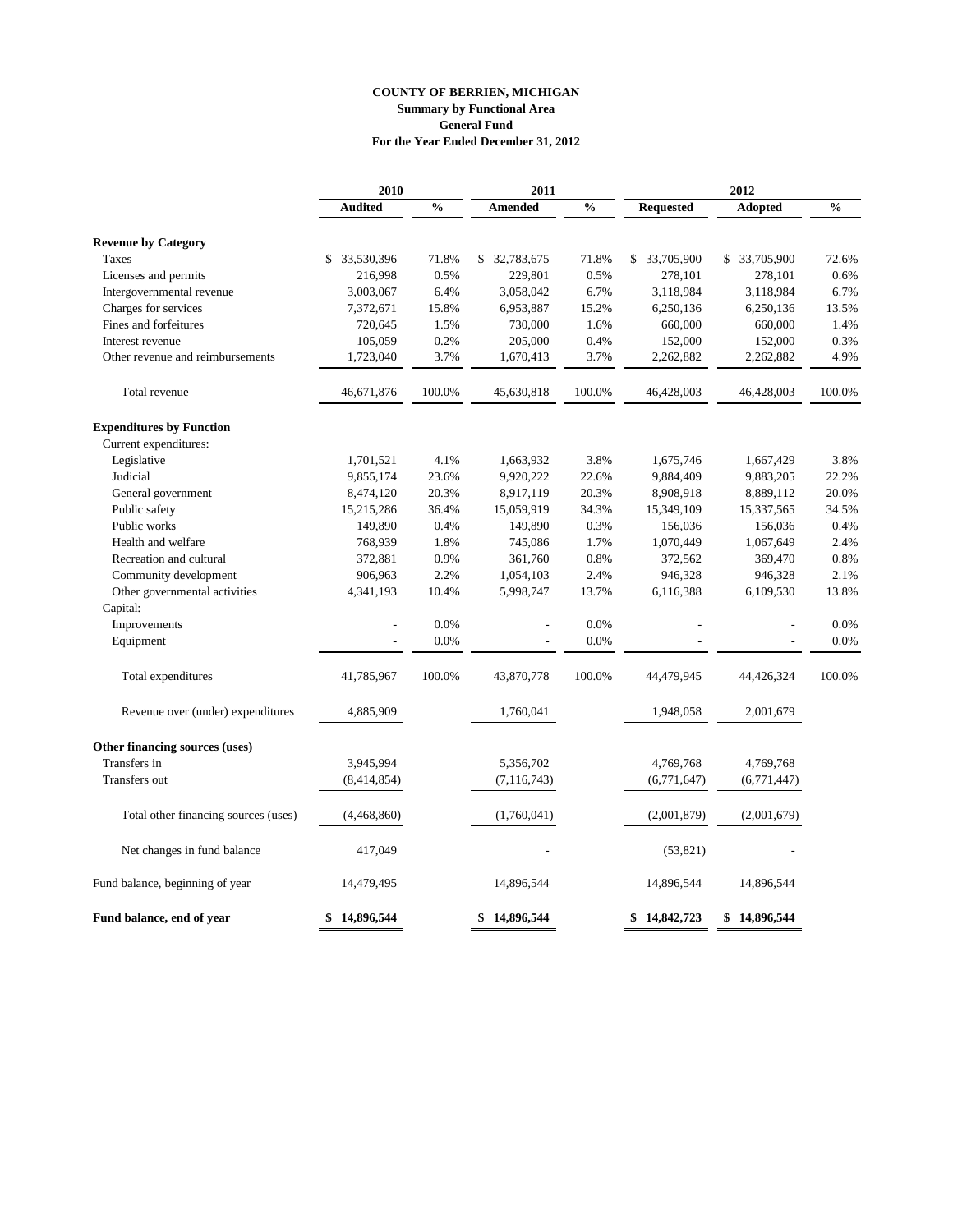### **COUNTY OF BERRIEN, MICHIGAN Summary by Category General Fund For the Year Ended December 31, 2012**

|                                                                             | 2010             |               | 2011             |               | 2012             |                  |               |  |
|-----------------------------------------------------------------------------|------------------|---------------|------------------|---------------|------------------|------------------|---------------|--|
|                                                                             | <b>Audited</b>   | $\frac{0}{0}$ | Amended          | $\frac{0}{0}$ | <b>Requested</b> | <b>Adopted</b>   | $\frac{0}{0}$ |  |
| <b>Revenue by Category</b>                                                  |                  |               |                  |               |                  |                  |               |  |
| Taxes                                                                       | \$<br>33,530,396 | 71.8%         | 32,783,675<br>\$ | 71.8%         | 33,705,900<br>S  | 33,705,900<br>\$ | 72.6%         |  |
| Licenses and permits                                                        | 216,998          | 0.5%          | 229,801          | 0.5%          | 278,101          | 278,101          | 0.6%          |  |
| Intergovernmental revenue                                                   | 3,003,067        | 6.4%          | 3,058,042        | 6.7%          | 3,118,984        | 3,118,984        | 6.7%          |  |
| Charges for services                                                        | 7,372,671        | 15.8%         | 6,953,887        | 15.2%         | 6,250,136        | 6,250,136        | 13.5%         |  |
| Fines and forfeitures                                                       | 720,645          | 1.5%          | 730,000          | 1.6%          | 660,000          | 660,000          | 1.4%          |  |
| Interest revenue                                                            | 105,059          | 0.2%          | 205,000          | 0.4%          | 152,000          | 152,000          | 0.3%          |  |
| Other revenue and reimbursements                                            | 1,723,040        | 3.7%          | 1,670,413        | 3.7%          | 2,262,882        | 2,262,882        | 4.9%          |  |
| Total revenue                                                               | 46,671,876       | 100.0%        | 45,630,818       | 100.0%        | 46,428,003       | 46,428,003       | 100.0%        |  |
| <b>Expenditures by Category</b>                                             |                  |               |                  |               |                  |                  |               |  |
| Salaries and wages                                                          | 20,446,660       | 48.9%         | 21,049,885       | 48.0%         | 21,576,111       | 21,576,111       | 48.6%         |  |
| Payroll taxes                                                               | 1,492,793        | 3.6%          | 1,607,436        | 3.7%          | 1,649,257        | 1,649,257        | 3.7%          |  |
| Medical and dental                                                          | 5,933,057        | 14.2%         | 5,779,074        | 13.2%         | 5,094,550        | 5,094,550        | 11.5%         |  |
| Life insurance                                                              | 102,099          | 0.2%          | 122,100          | 0.3%          | 122,463          | 122,463          | 0.3%          |  |
| Pension                                                                     | 2,825,288        | 6.8%          | 2,216,230        | 5.1%          | 2,551,718        | 2,551,718        | 5.7%          |  |
| Workmen's compensation insurance                                            | 67,073           | 0.2%          |                  | 0.0%          | 1,642            | 1,642            | 0.0%          |  |
| Total benefits                                                              | 10,420,309       | 24.9%         | 9.724.840        | 22.2%         | 9,419,630        | 9,419,630        | 21.2%         |  |
| Employee training and improvement                                           | 36,855           | 0.1%          | 39,679           | 0.1%          | 35,536           | 33,136           | 0.1%          |  |
| Travel                                                                      | 80,592           | 0.2%          | 92,367           | 0.2%          | 82,363           | 75,728           | 0.2%          |  |
| Contractual services                                                        | 1,208,818        | 2.9%          | 1,129,005        | 2.6%          | 1,116,180        | 1,111,180        | 2.5%          |  |
| Health services                                                             | 700,518          | 1.7%          | 799,832          | 1.8%          | 834,558          | 834,558          | 1.9%          |  |
| Court fees and costs                                                        | 197,490          | 0.5%          | 277,470          | 0.6%          | 269,836          | 269,836          | 0.6%          |  |
| Insurance and taxes                                                         | 907,389          | 2.2%          | 1,001,323        | 2.3%          | 948,370          | 948,370          | 2.1%          |  |
| Legal and audit                                                             | 1,367,510        | 3.3%          | 1,321,075        | 3.0%          | 1,346,490        | 1,346,490        | 3.0%          |  |
| Supplies                                                                    | 1,253,686        | 3.0%          | 1,382,450        | 3.2%          | 1,503,436        | 1,502,904        | 3.4%          |  |
| Freight and postage                                                         | 277,109          | 0.7%          | 304,400          | 0.7%          | 305,900          | 305,900          | 0.7%          |  |
| Fuel                                                                        | 235,510          | 0.6%          | 313,106          | 0.7%          | 340,525          | 340,525          | 0.8%          |  |
| Repair and maintenance                                                      | 1,221,835        | 2.9%          | 1,297,304        | 3.0%          | 1,507,432        | 1,507,432        | 3.4%          |  |
| Building and equipment rental                                               | 81,208           | 0.2%          | 76,622           | 0.2%          | 74,318           | 74,318           | 0.2%          |  |
| Memberships and subscriptions<br>Land, building, and equipment (Incl. tools | 82,809           | 0.2%          | 87,266           | 0.2%          | 86,202           | 86,202           | 0.2%          |  |
| and software)                                                               | 243,996          | 0.6%          | 337,675          | 0.8%          | 363,325          | 363,325          | 0.8%          |  |
| Utilities (telephone, electric, gas,                                        |                  |               |                  |               |                  |                  |               |  |
| water/sewer)                                                                | 968,358          | 2.3%          | 1,244,880        | 2.8%          | 1,291,467        | 1,255,097        | 2.8%          |  |
| Contingency                                                                 |                  | 0.0%          | 1,289,001        | 2.9%          | 1,200,000        | 1,200,000        | 2.7%          |  |
| Appropriations                                                              | 1,782,657        | 4.3%          | 1,771,965        | 4.0%          | 1,723,040        | 1,720,556        | 3.9%          |  |
| All other items                                                             | 272,659          | 0.7%          | 330,633          | 0.8%          | 455,226          | 455,026          | 1.0%          |  |
| Total expenditures                                                          | 41,785,967       | 100.0%        | 43,870,778       | 100.0%        | 44,479,945       | 44,426,324       | 100.0%        |  |
| Revenue over (under) expenditures                                           | 4,885,909        |               | 1,760,041        |               | 1,948,058        | 2,001,679        |               |  |
| Other financing sources (uses)                                              |                  |               |                  |               |                  |                  |               |  |
| Transfers in                                                                | 3,945,994        |               | 5,356,702        |               | 4,769,768        | 4,769,768        |               |  |
| Transfers out                                                               | (8,414,854)      |               | (7, 116, 743)    |               | (6,771,647)      | (6,771,447)      |               |  |
| Total other financing sources (uses)                                        | (4,468,860)      |               | (1,760,041)      |               | (2,001,879)      | (2,001,679)      |               |  |
| Net changes in fund balance                                                 | 417,049          |               |                  |               | (53, 821)        |                  |               |  |
| Fund balance, beginning of year                                             | 13,400,843       |               | 13,817,892       |               | 13,817,892       | 13,817,892       |               |  |
| Fund balance, end of year                                                   | 13,817,892<br>\$ |               | 13,817,892<br>\$ |               | 13,764,071<br>\$ | \$<br>13,817,892 |               |  |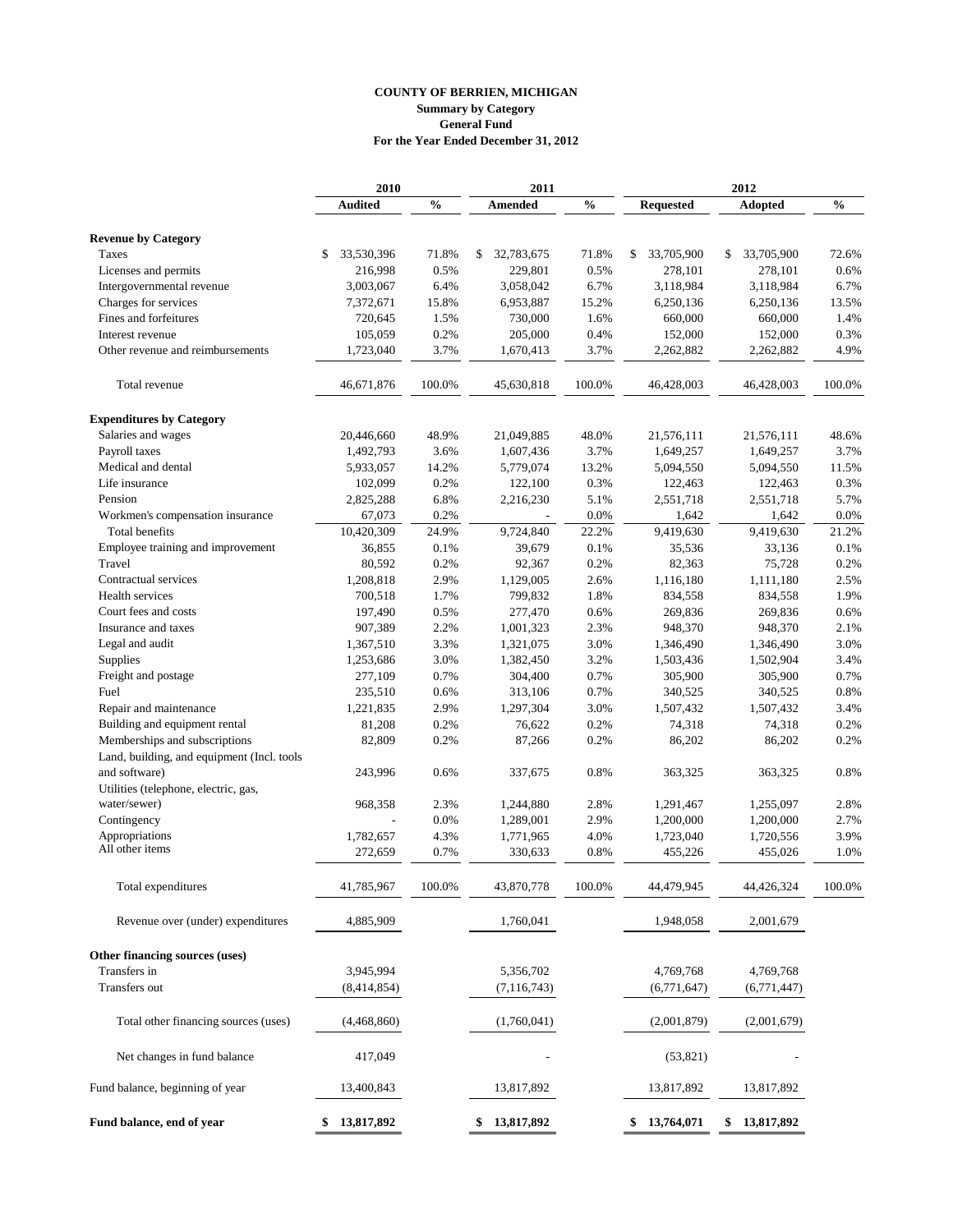|                  |                                             | 2010           |               | 2011             |               |                  | 2012          |               |
|------------------|---------------------------------------------|----------------|---------------|------------------|---------------|------------------|---------------|---------------|
|                  | <b>Account Number and Description</b>       | <b>Audited</b> | $\frac{0}{0}$ | Amended          | $\frac{0}{0}$ | <b>Requested</b> | Adopted       | $\frac{0}{0}$ |
|                  |                                             | \$ 31,411,801  |               |                  |               |                  |               |               |
| 403.00           | <b>Current Property Tax</b>                 |                | 62.1%         | 30,803,000<br>\$ | 60.4%         | \$ 31,635,000    | \$ 31,635,000 | 61.8%         |
| 407.00           | Delinquent Real Property<br>Admin Fee - Set | 1,392,797      | 2.8%<br>0.0%  | 1,401,000        | 2.7%<br>0.0%  | 1,435,000        | 1,435,000     | 2.8%<br>0.0%  |
| 408.01<br>408.02 |                                             | 9,442          | 0.0%          | 10,250           | 0.0%          | 10,000           | 10,000        | 0.0%          |
|                  | Adm Fee-Curr Cnty Tax                       | 6,242<br>517   |               | 8,500            | 0.0%          | 8,250            | 8,250         | 0.0%          |
| 410.00           | <b>Tax Reverted Lands</b>                   |                | 0.0%          | 75               |               | 100              | 100           |               |
| 411.00           | Industrial & Comm Fac Tax                   | 45,759         | 0.1%          | 101,000          | 0.2%          | 75,000           | 75,000        | 0.1%          |
| 417.00           | Personal Property                           | 34,003         | 0.1%          | 40,000           | 0.1%          | 39,000           | 39,000        | 0.1%          |
| 425.00           | Payments In Lieu Of Taxes                   | 111,114        | 0.2%          | 81,000           | 0.2%          | 85,000           | 85,000        | 0.2%          |
| 425.01           | Pmt In Lieu Tax-Four Wind                   | 509,755        | 1.0%          | 300,000          | 0.6%          | 400,000          | 400,000       | 0.8%          |
| 447.00           | <b>Interest Tax</b>                         | 2,634          | 0.0%          | 27,500           | 0.1%          | 12,000           | 12,000        | 0.0%          |
| 447.01           | Current Coll Int Tax                        | 1,795          | 0.0%          | 4,100            | 0.0%          | 1,800            | 1,800         | 0.0%          |
| 448.00           | Penalty Collected                           | 4,537          | 0.0%          | 7,250            | 0.0%          | 4,750            | 4,750         | 0.0%          |
| <b>Taxes</b>     |                                             | 33,530,396     | 66.2%         | 32,783,675       | 64.3%         | 33,705,900       | 33,705,900    | 65.8%         |
| 424.00           | <b>Trailer Fees</b>                         | 16,869         | 0.0%          | 18,000           | 0.0%          | 18,000           | 18,000        | 0.0%          |
| 451.00           | <b>Transient Merchant-Licen</b>             |                | 0.0%          |                  | 0.0%          |                  |               | 0.0%          |
| 477.00           | Dog Licenses                                | 157,734        | 0.3%          | 177,951          | 0.3%          | 217,701          | 217,701       | 0.4%          |
| 478.00           | <b>Pistol Permits</b>                       | 27,286         | 0.1%          | 20,000           | 0.0%          | 25,000           | 25,000        | 0.0%          |
| 479.00           | Marriage Licenses                           | 8,740          | 0.0%          | 7,000            | 0.0%          | 8,000            | 8,000         | 0.0%          |
| 480.00           | Professional Registration                   | 200            | 0.0%          | 100              | 0.0%          | 100              | 100           | 0.0%          |
| 575.00           | Township Liquor License                     | 6,169          | 0.0%          | 6,750            | 0.0%          | 9,300            | 9,300         | 0.0%          |
|                  | <b>Licenses and permits</b>                 | 216,998        | $0.4\%$       | 229,801          | 0.5%          | 278,101          | 278,101       | 0.5%          |
|                  |                                             |                |               |                  |               |                  |               |               |
| 506.00           | Civil Defense                               | 40,772         | 0.1%          | 42,000           | 0.1%          | 42,630           | 42.630        | 0.1%          |
| 523.00           | Grants-Federal                              | 85,696         | 0.2%          | 61,660           | 0.1%          | 65,000           | 65,000        | 0.1%          |
| 541.00           | Probate Judges Salaries                     | 205,635        | 0.4%          | 205,000          | 0.4%          | 205,000          | 205,000       | 0.4%          |
| 541.01           | Judges Salary Standard                      | 502,964        | 1.0%          | 504,000          | 1.0%          | 507,500          | 507,500       | 1.0%          |
| 541.02           | Juvenile Officer Sal Reim                   | 78,389         | 0.2%          | 78,388           | 0.2%          | 78,388           | 78,388        | 0.2%          |
| 543.01           | <b>State Juror Reimbursement</b>            | 39,968         | 0.1%          | 40,000           | 0.1%          | 40,000           | 40,000        | 0.1%          |
| 544.00           | Marine                                      | 128,650        | 0.3%          | 132,798          | 0.3%          | 120,000          | 120,000       | 0.2%          |
| 545.00           | State Aid-Caseflow Asst                     | 51,903         | 0.1%          | 58,000           | 0.1%          | 52,000           | 52,000        | 0.1%          |
| 546.00           | <b>State Court Funding</b>                  | 978,885        | 1.9%          | 1,068,000        | 2.1%          | 1,041,300        | 1,041,300     | 2.0%          |
| 570.00           | State Cigarette Tax Dist                    | 26,821         | 0.1%          | 5,671            | 0.0%          |                  |               | 0.0%          |
| 575.01           | State Cobo Hall Tax                         | 798,909        | 1.6%          | 777,525          | 1.5%          | 887,166          | 887,166       | 1.7%          |
| 575.02           | State Surv-Remon 345 Grnt                   | 64,475         | 0.1%          | 85,000           | 0.2%          | 80,000           | 80,000        | 0.2%          |
|                  | Intergovernmental revenue                   | 3,003,067      | 5.9%          | 3,058,042        | 6.0%          | 3,118,984        | 3,118,984     | 6.1%          |
| 449.00           | Processing Fee                              | 7,780          | 0.0%          | 8,250            | 0.0%          | 8,000            | 8,000         | 0.0%          |
| 533.00           | <b>Berrien County Ordinances</b>            | 299            | 0.0%          | 600              | 0.0%          | 300              | 300           | 0.0%          |
|                  | 542.00 Court Appt Attorney-Minor            | 4,007          | 0.0%          | 3,000            | 0.0%          | 3,000            | 3,000         | 0.0%          |
| 542.02           | <b>Attorney Fees</b>                        | 171,741        | 0.3%          | 200,000          | 0.4%          | 180,000          | 180,000       | 0.4%          |
| 603.00           | <b>Circuit Court Costs</b>                  | 393,661        | $0.8\%$       | 320,000          | 0.6%          | 380,000          | 380,000       | 0.7%          |
| 604.00           | <b>District Court Costs</b>                 | 2,307,222      | 4.6%          | 2,335,000        | 4.6%          | 2,000,000        | 2,000,000     | 3.9%          |
| 604.01           | <b>Court Costs</b>                          | 2,780          | 0.0%          | 3,200            | $0.0\%$       | 2,800            | 2,800         | 0.0%          |
| 604.02           | <b>Traffic Costs</b>                        | 757            | 0.0%          | 800              | $0.0\%$       | 800              | 800           | $0.0\%$       |
| 605.00           | Crime Victim Right Assess                   | 24,530         | 0.0%          | 25,800           | 0.1%          | 26,000           | 26,000        | 0.1%          |
| 605.01           | Late Fee                                    | 62,091         | 0.1%          | 73,000           | 0.1%          | 72,715           | 72,715        | 0.1%          |
| 605.02           | Late Fee-State                              | 4,565          | 0.0%          | 3,500            | 0.0%          | 8,000            | 8,000         | 0.0%          |
| 605.03           | Forensic Lab Fee 5%                         |                | 0.0%          |                  | 0.0%          |                  |               | 0.0%          |
| 605.04           | Dna Assess Court Fee 10%                    | 123            | 0.0%          | 150              | 0.0%          | 100              | 100           | 0.0%          |
| 605.05           | Dna Assess Fee 25%                          | 308            | 0.0%          | 360              | 0.0%          | 360              | 360           | 0.0%          |
| 605.06           | N P I Fee                                   | 35,722         | 0.1%          | 37,000           | $0.1\%$       | 32,000           | 32,000        | 0.1%          |
| 607.00           | Food Stamp Recovery Fee                     | 7,785          | $0.0\%$       | 5,000            | $0.0\%$       | 7,000            | 7,000         | 0.0%          |
| 608.00           | Circuit Entry (File Fees)                   | 31,620         | 0.1%          | 31,000           | $0.1\%$       | 31,000           | 31,000        | $0.1\%$       |
| 608.01           | <b>Circuit Motion Fees</b>                  | 14,490         | 0.0%          | 14,000           | 0.0%          | 14,000           | 14,000        | 0.0%          |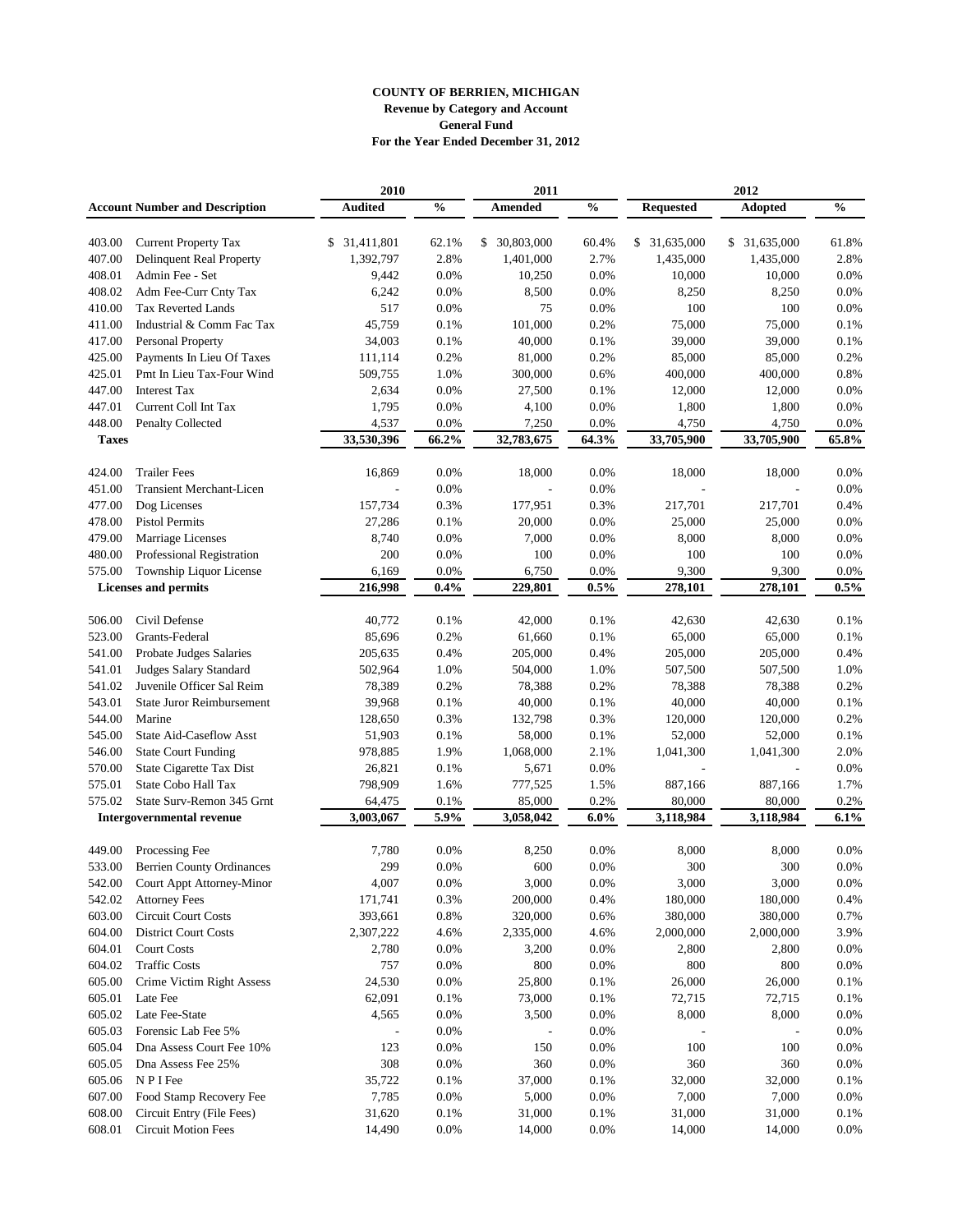|        |                                       | 2010           |               | 2011                         |               |                  | 2012    |               |
|--------|---------------------------------------|----------------|---------------|------------------------------|---------------|------------------|---------|---------------|
|        | <b>Account Number and Description</b> | <b>Audited</b> | $\frac{0}{0}$ | <b>Amended</b>               | $\frac{0}{0}$ | <b>Requested</b> | Adopted | $\frac{0}{0}$ |
|        |                                       |                |               |                              |               |                  |         |               |
| 610.00 | <b>Circuit Trial Fees</b>             | 6,240          | 0.0%          | 6,500                        | 0.0%          | 6,500            | 6,500   | 0.0%          |
| 611.00 | <b>Circuit Court Appeals</b>          | 399            | 0.0%          | 500                          | 0.0%          | 350              | 350     | 0.0%          |
| 612.00 | <b>Circuit Transcripts</b>            | 126,090        | 0.2%          | 102,000                      | 0.2%          | 125,000          | 125,000 | 0.2%          |
| 613.00 | <b>Bond Costs</b>                     | 50,587         | 0.1%          | 60,000                       | 0.1%          | 50,000           | 50,000  | 0.1%          |
| 614.00 | Misc & Civil Fees                     | 504,703        | 1.0%          | 500,000                      | 1.0%          | 500,000          | 500,000 | 1.0%          |
| 615.00 | Friend Of The Court Fees              |                | 0.0%          |                              | 0.0%          |                  |         | 0.0%          |
| 615.02 | Friend Of Court Serv Fee              | 22,480         | 0.0%          | 21,000                       | 0.0%          | 22,800           | 22,800  | 0.0%          |
| 616.00 | <b>Probate Court Fees</b>             | 75,639         | 0.1%          | 83,000                       | 0.2%          | 80,000           | 80,000  | 0.2%          |
| 617.00 | Tax Certification                     | 3,341          | 0.0%          | 4,500                        | 0.0%          | 4,250            | 4,250   | 0.0%          |
| 618.00 | <b>Paternity Fees</b>                 | 153            | 0.0%          | $\overline{a}$               | 0.0%          | 75               | 75      | 0.0%          |
| 619.00 | <b>Certification Of Plats</b>         |                | 0.0%          | ٠                            | 0.0%          | 5                | 5       | 0.0%          |
| 620.00 | <b>Escheats Fees</b>                  |                | 0.0%          | 50                           | 0.0%          | 450              | 450     | 0.0%          |
| 621.00 | <b>Inheritance Tax Fees</b>           |                | 0.0%          | $\overline{a}$               | 0.0%          |                  |         | 0.0%          |
| 622.00 | <b>Certified Copies</b>               | 191,176        | 0.4%          | 202,000                      | 0.4%          | 190,000          | 190,000 | 0.4%          |
| 622.01 | Ccf Collection Fee                    | 44,648         | 0.1%          | 45,000                       | 0.1%          | 45,000           | 45,000  | 0.1%          |
| 622.03 | <b>Adoption Research Fees</b>         | 2,875          | 0.0%          | 2,500                        | 0.0%          | 2,500            | 2,500   | 0.0%          |
| 622.04 | Non-Certified Copy Fee                | 295            | 0.0%          | 300                          | 0.0%          | 300              | 300     | 0.0%          |
| 623.00 | Partnership Filing & Diss             | 1,760          | 0.0%          | 1,600                        | 0.0%          | 1,400            | 1,400   | 0.0%          |
| 624.00 | <b>Assumed Names</b>                  | 10,590         | 0.0%          | 10,000                       | 0.0%          | 10,500           | 10,500  | 0.0%          |
| 624.01 | Dba Report Copy Fees                  | 541            | 0.0%          | 400                          | 0.0%          | 400              | 400     | 0.0%          |
| 625.00 | Notary Bond Fees                      | 1,128          | 0.0%          | 900                          | 0.0%          | 1,000            | 1,000   | 0.0%          |
| 625.01 | Passport Fees                         | 37,625         | 0.1%          | 42,000                       | 0.1%          |                  |         | 0.0%          |
| 625.02 | <b>Naturalization Copy Fees</b>       | 15             | 0.0%          |                              | 0.0%          | 30               | 30      | 0.0%          |
| 625.05 | Real Estate Transfer                  | 455,407        | 0.9%          | 400,000                      | 0.8%          | 390,000          | 390,000 | 0.8%          |
| 625.06 | <b>Recording Fees</b>                 | 598,665        | 1.2%          | 555,000                      | 1.1%          | 450,000          | 450,000 | 0.9%          |
| 625.07 | Recording Copying                     | 236,396        | 0.5%          | 200,000                      | 0.4%          | 170,000          | 170,000 | 0.3%          |
| 625.08 | <b>Recording Services</b>             | 1,794          | 0.0%          | 1,500                        | 0.0%          | 1,000            | 1,000   | 0.0%          |
| 625.09 | <b>Garnishment Fees</b>               | 216            | 0.0%          | 200                          | 0.0%          | 200              | 200     | 0.0%          |
| 625.10 | <b>Service Fees</b>                   | 249,851        | 0.5%          | 243,000                      | 0.5%          | 167,000          | 167,000 | 0.3%          |
| 625.11 | Survey-Remonument Fee                 | 1,502          | 0.0%          | 1,800                        | 0.0%          | 1,400            | 1,400   | 0.0%          |
| 625.12 | <b>Cost Of Services</b>               | 265            | 0.0%          | 100                          | 0.0%          | 100              | 100     | 0.0%          |
| 625.13 | Service Fees-Landfill Adm             | 136,000        | 0.3%          |                              | 0.0%          |                  |         | 0.0%          |
| 625.15 | Writ Fees                             | 5,655          | 0.0%          | 4,000                        | 0.0%          | 4,200            | 4,200   | 0.0%          |
| 625.20 | Sex Offender Reg Fee                  | 490            | 0.0%          | 400                          | 0.0%          | 600              | 600     | 0.0%          |
| 625.21 | <b>Laminating Fees</b>                | 1,056          | 0.0%          | 900                          | 0.0%          | 900              | 900     | 0.0%          |
| 625.22 | Notarization Fee-Clk Share            | 2,590          | 0.0%          | 2,400                        | 0.0%          | 2,200            | 2,200   | 0.0%          |
| 625.24 | Drain Estab Adm Fee                   |                | 0.0%          | $\overline{a}$               | 0.0%          |                  |         | 0.0%          |
| 625.29 | Copy Fees-Internet                    | 12,543         | 0.0%          | 10,000                       | 0.0%          | 12,000           | 12,000  | 0.0%          |
| 625.30 | <b>Svc Fee-Internet Access</b>        | 4,825          | 0.0%          | 6,000                        | 0.0%          | 7,000            | 7,000   | 0.0%          |
| 626.01 | <b>Adoption Fees</b>                  | 8,720          | 0.0%          | 9,000                        | $0.0\%$       | 10,000           | 10,000  | $0.0\%$       |
| 626.02 | <b>Redemption Fees</b>                | 15,471         | 0.0%          | 15,000                       | $0.0\%$       | 15,000           | 15,000  | $0.0\%$       |
| 627.00 | Legal Fee Civil/Drg Forf              | 1,534          | $0.0\%$       | 2,000                        | $0.0\%$       | 2,000            | 2,000   | $0.0\%$       |
| 628.00 | Boat Livery Inspection                | 296            | 0.0%          |                              | $0.0\%$       | 371              | 371     | 0.0%          |
| 629.00 | Care Of Prisoners                     | 231,405        | 0.5%          | 156,000                      | 0.3%          | 180,000          | 180,000 | 0.4%          |
| 629.02 | <b>Inmate Medical Fees</b>            | 14,627         | 0.0%          | 14,000                       | $0.0\%$       | 14,000           | 14,000  | $0.0\%$       |
| 629.03 | <b>Inmate Lodging Fees</b>            | 2,829          | $0.0\%$       | $\qquad \qquad \blacksquare$ | $0.0\%$       | 350              | 350     | $0.0\%$       |
| 629.05 | <b>Inmate-Tv Rental Fees</b>          | 12,374         | 0.0%          | 12,000                       | $0.0\%$       | 11,000           | 11,000  | $0.0\%$       |
| 630.00 | Photo Service Fees                    | 23,244         | $0.0\%$       | 19,500                       | $0.0\%$       | 15,500           | 15,500  | $0.0\%$       |
| 630.01 | <b>Screening Fees</b>                 | 78,150         | 0.2%          | 85,000                       | 0.2%          | 80,000           | 80,000  | 0.2%          |
| 630.03 | Drivers Lic Reinstate Fee             | 53,498         | 0.1%          | 60,600                       | $0.1\%$       | 61,000           | 61,000  | $0.1\%$       |
| 630.06 | <b>Expedited Record Fee</b>           |                | 0.0%          |                              | $0.0\%$       |                  |         | $0.0\%$       |
| 630.09 | <b>Fingerprint Fees</b>               | 2,700          | $0.0\%$       | 2,600                        | $0.0\%$       | 4,000            | 4,000   | $0.0\%$       |
| 631.00 | <b>Printing Services</b>              | 26,848         | $0.1\%$       | 15,000                       | $0.0\%$       | 20,000           | 20,000  | $0.0\%$       |
| 631.02 | Video Reproduction-Courts             | 2,180          | $0.0\%$       | 2,580                        | $0.0\%$       | 2,005            | 2,005   | $0.0\%$       |
| 633.00 | <b>Service Charges</b>                | 79,002         | 0.2%          | 76,430                       | $0.1\%$       | 124,875          | 124,875 | 0.2%          |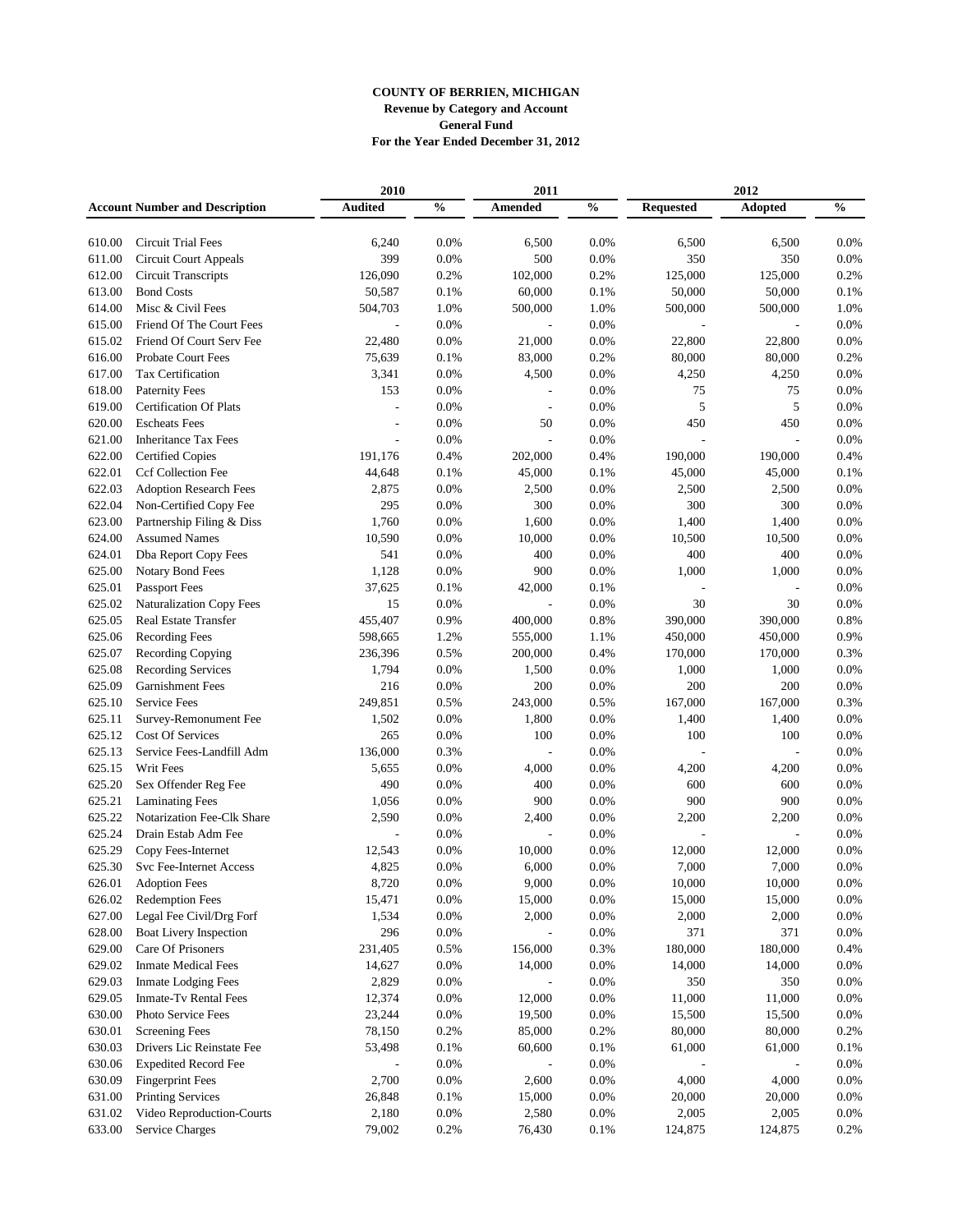|        |                                       | 2010           |               | 2011      |                |                  | 2012                     |               |
|--------|---------------------------------------|----------------|---------------|-----------|----------------|------------------|--------------------------|---------------|
|        | <b>Account Number and Description</b> | <b>Audited</b> | $\frac{0}{0}$ | Amended   | $\mathbf{O}_0$ | <b>Requested</b> | <b>Adopted</b>           | $\frac{0}{0}$ |
|        |                                       |                |               |           |                |                  |                          |               |
| 633.01 | Voter Registration List               | 1,382          | 0.0%          | 500       | 0.0%           | 1,200            | 1,200                    | 0.0%          |
| 633.02 | Service Charges-Drug Lab              | 200            | 0.0%          |           | 0.0%           |                  |                          | 0.0%          |
| 633.04 | Serv Chg-Prop Split Recov             | 24,690         | 0.0%          | 28,000    | 0.1%           | 16,000           | 16,000                   | 0.0%          |
| 633.05 | Service Charges-Coding                | 16,880         | 0.0%          | 7,000     | 0.0%           | 14,000           | 14,000                   | 0.0%          |
| 633.06 | <b>Canvass Fees</b>                   | 9,050          | 0.0%          | 2,800     | 0.0%           | 8,500            | 8,500                    | 0.0%          |
| 633.07 | <b>Test Decks-Service Fee</b>         |                | 0.0%          |           | 0.0%           |                  |                          | 0.0%          |
| 633.10 | Svc Fees-Internet Rod                 | 1,977          | 0.0%          | 1,000     | 0.0%           | 1,500            | 1,500                    | 0.0%          |
| 636.00 | <b>Inspection Fees</b>                | 25,095         | 0.0%          | 19,000    | 0.0%           | 17,000           | 17,000                   | 0.0%          |
| 636.02 | Salvage Inspection Fees               | 1,400          | 0.0%          | 800       | 0.0%           | 4,500            | 4,500                    | 0.0%          |
| 637.00 | <b>Soil Sedimentation Fees</b>        | 8,600          | 0.0%          | 5,000     | 0.0%           | 5,000            | 5,000                    | 0.0%          |
| 641.01 | Service Charges Computer              | 393,947        | 0.8%          | 365,000   | 0.7%           | 150,000          | 150,000                  | 0.3%          |
| 641.09 | Serv Chgs Computer-911                | 63,000         | 0.1%          | 63,000    | 0.1%           | 63,000           | 63,000                   | 0.1%          |
| 643.00 | Telephone                             | 224,601        | 0.4%          | 232,100   | 0.5%           | 245,000          | 245,000                  | 0.5%          |
| 644.00 | Sale Of Maps                          | 29,446         | 0.1%          | 34,000    | 0.1%           | 16,500           | 16,500                   | 0.0%          |
| 644.01 | Gis Parcel Mapping                    | 764            | 0.0%          | 1,600     | 0.0%           | 800              | 800                      | 0.0%          |
| 645.01 | Postage                               | 195            | 0.0%          | 100       | 0.0%           | 100              | 100                      | 0.0%          |
| 646.00 | Candy And Supplies                    | 143,557        | 0.3%          | 146,000   | 0.3%           | 146,000          | 146,000                  | 0.3%          |
| 648.00 | Sales Scrap And Salvage               | 6,971          | 0.0%          | 2,517     | 0.0%           | 3,650            | 3,650                    | 0.0%          |
| 648.01 | Auction-Other                         |                | 0.0%          |           | 0.0%           |                  |                          | 0.0%          |
| 649.00 | Sale Of Books And Pamphlt             | 4,500          | 0.0%          | 4,500     | 0.0%           |                  |                          | 0.0%          |
| 650.00 | Sales-Various                         | 1,195          | 0.0%          | 1,000     | 0.0%           | 1,000            | 1,000                    | 0.0%          |
| 657.00 | <b>Recount Costs</b>                  | 160            | 0.0%          |           | 0.0%           |                  |                          | 0.0%          |
| 660.00 | Nomination Fee Forfeiture             | 1,000          | 0.0%          |           | 0.0%           | 1,000            | 1,000                    | 0.0%          |
| 663.00 | Restitution                           | 4,162          | 0.0%          | 2,050     | 0.0%           | 2,050            | 2,050                    | 0.0%          |
|        | <b>Charges for services</b>           | 7,372,671      | 14.6%         | 6,953,887 | 13.6%          | 6,250,136        | 6,250,136                | 12.2%         |
| 656.00 | <b>Bond Forfeiture</b>                | 97,530         | 0.2%          | 80,000    | 0.2%           | 85,000           | 85,000                   | 0.2%          |
| 658.00 | Ordinance Fines & Costs               | 623,115        | 1.2%          | 650,000   | 1.3%           | 575,000          | 575,000                  | 1.1%          |
|        | <b>Fines and forfeitures</b>          | 720,645        | 1.4%          | 730,000   | 1.4%           | 660,000          | 660,000                  | 1.3%          |
|        |                                       |                |               |           |                |                  |                          |               |
| 665.00 | Interest Earned C.D.'S                | 32,673         | 0.1%          | 100,000   | 0.2%           | 75,000           | 75,000                   | 0.1%          |
| 666.00 | <b>Interest Earned-Other</b>          | 72,386         | 0.1%          | 105,000   | 0.2%           | 77,000           | 77,000                   | 0.2%          |
|        | <b>Interest revenue</b>               | 105,059        | 0.2%          | 205,000   | 0.4%           | 152,000          | 152,000                  | 0.3%          |
| 630.07 | Fed X Reimbursement                   |                | 0.0%          |           | 0.0%           |                  |                          | 0.0%          |
| 642.00 | Sale Of Confiscated Prop              | 12,715         | 0.0%          | 1,000     | 0.0%           | 1,000            | 1,000                    | 0.0%          |
| 645.02 | Postage-Drain Reimb                   | 2,747          | 0.0%          | 2,000     | 0.0%           | 3,105            | 3,105                    | 0.0%          |
| 645.07 | Postage-Emergency Prep.               |                | 0.0%          | 500       | 0.0%           |                  |                          | 0.0%          |
| 668.00 | Rent                                  | 502            | 0.0%          | 350       | 0.0%           | 350              | 350                      | 0.0%          |
| 668.03 | Rent-State Farm-Three Oaks            | 8,100          | $0.0\%$       | 8,100     | $0.0\%$        | 8,100            | 8,100                    | $0.0\%$       |
| 669.00 | <b>Equipment Rental</b>               | 40             | 0.0%          | 50        | 0.0%           | 50               | 50                       | $0.0\%$       |
| 671.00 | Donations-Private Contr               | 1,086          | $0.0\%$       |           | $0.0\%$        | $\overline{a}$   | $\overline{\phantom{a}}$ | $0.0\%$       |
| 676.00 | Reimbursements                        | 65,779         | 0.1%          | 102,581   | 0.2%           | 110,499          | 110,499                  | 0.2%          |
| 676.01 | Foc Indirect Costs Reimb              | 327,201        | 0.6%          | 327,201   | 0.6%           | 351,227          | 351,227                  | 0.7%          |
| 676.02 | Comm Corrections Reimburs             | 31,700         | 0.1%          | 41,551    | 0.1%           | 41,551           | 41,551                   | 0.1%          |
| 676.03 | Sal Reimb Tax Rev Fund                | 66,865         | $0.1\%$       | 65,900    | $0.1\%$        | 65,900           | 65,900                   | $0.1\%$       |
| 676.04 | Health Indir Cost Reimb               | 47,500         | 0.1%          | 47,500    | 0.1%           | 458,696          | 458,696                  | 0.9%          |
| 676.05 | Narc Indirect Cost Reimb              | 54,618         | 0.1%          | 54,618    | 0.1%           | 54,618           | 54,618                   | 0.1%          |
| 676.07 | 911 Indirect Cost Reimb               | 147,923        | 0.3%          | 147,428   | 0.3%           | 83,624           | 83,624                   | 0.2%          |
| 676.08 | Senior Citizens-Indir Cst             | 20,922         | $0.0\%$       | 1,056     | 0.0%           | 20,848           | 20,848                   | $0.0\%$       |
| 676.10 | Reimb-Lip Reviews                     | 600            | 0.0%          | 500       | 0.0%           | 500              | 500                      | $0.0\%$       |
| 676.12 | Reimburse Postage Use                 |                | 0.0%          | 200       | $0.0\%$        |                  |                          | $0.0\%$       |
| 676.15 | Pens Adm Svc Fee-Mtl Hlth             | 16,310         | $0.0\%$       | 16,300    | $0.0\%$        | 16,300           | 16,300                   | $0.0\%$       |
| 676.17 | Ssa Reimbursements                    | 58,400         | 0.1%          | 46,500    | 0.1%           | 41,800           | 41,800                   | 0.1%          |
| 676.23 | Adm/Post Reimb-Tax Sale               | 171,980        | 0.3%          | 140,000   | 0.3%           | 151,200          | 151,200                  | 0.3%          |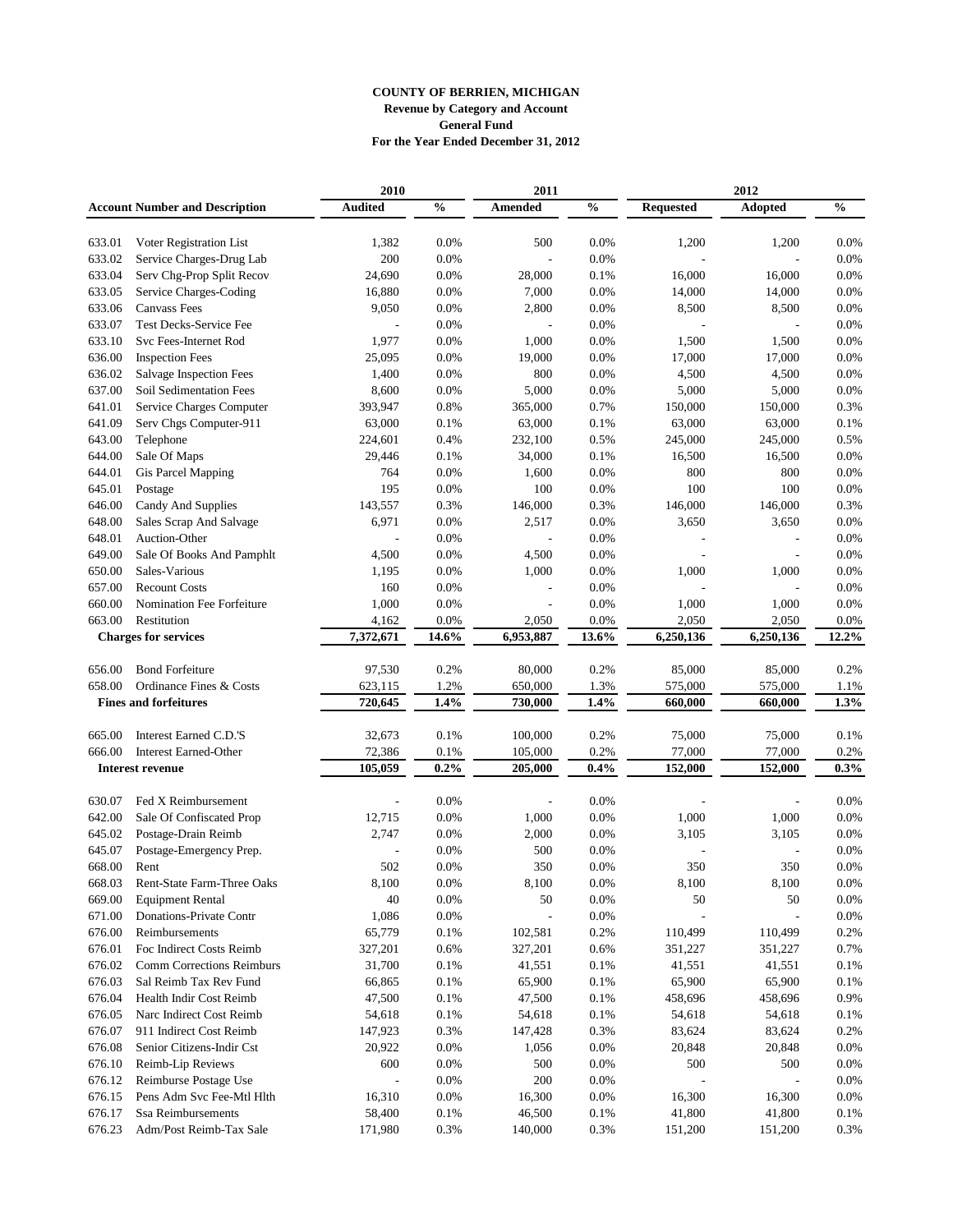|        |                                       | 2010             |               | 2011                     |               |                  | 2012             |               |
|--------|---------------------------------------|------------------|---------------|--------------------------|---------------|------------------|------------------|---------------|
|        | <b>Account Number and Description</b> | <b>Audited</b>   | $\frac{0}{0}$ | Amended                  | $\frac{0}{0}$ | <b>Requested</b> | Adopted          | $\frac{0}{0}$ |
|        |                                       |                  |               |                          |               |                  |                  |               |
| 676.28 | Child Care Fund Indirect Cost         | 325,217          | 0.6%          | 325,217                  | 0.6%          | 333,635          | 333,635          | 0.7%          |
| 676.29 | Local Police Contr-Admin              | 76,220           | 0.2%          | 74,556                   | 0.1%          | 75,734           | 75,734           | 0.1%          |
| 676.31 | Hagar Police Adm Reimb                | 699              | 0.0%          | 673                      | 0.0%          | 684              | 684              | 0.0%          |
| 676.33 | Wtvliet Police Contr Reimb            | 10,783           | 0.0%          | 10,736                   | 0.0%          | 11,210           | 11,210           | 0.0%          |
| 676.34 | <b>Buch Police Cntr Reimb</b>         | 1,611            | 0.0%          | 1,361                    | 0.0%          | 1,618            | 1,618            | 0.0%          |
| 676.35 | Juvenile T1 Line Reimburse            | 14,400           | 0.0%          | 14,400                   | 0.0%          | 14,400           | 14,400           | 0.0%          |
| 676.36 | New Buff Twp Police Adm               | 69,245           | 0.1%          | 51,446                   | 0.1%          | 52,091           | 52,091           | 0.1%          |
| 676.38 | Inmate Reimbursement-Rdk              | 45,638           | 0.1%          | 36,000                   | 0.1%          | 38,100           | 38,100           | 0.1%          |
| 676.41 | Foreclosure Fnd Reimb                 | 20,525           | 0.0%          | 25,000                   | 0.0%          | 5,000            | 5,000            | 0.0%          |
| 676.45 | Riverwood Salary Reimb                | 31,000           | 0.1%          | 31,000                   | 0.1%          | 33,000           | 33,000           | 0.1%          |
| 676.46 | Jag Reimbursement                     | 4,724            | 0.0%          | $\overline{\phantom{a}}$ | 0.0%          | L,               | L,               | 0.0%          |
| 676.51 | Welfare fraud indirect cost reimb.    |                  |               | 32,474                   |               | 13,087           | 13,087           | 0.0%          |
| 686.00 | <b>Other Reimbursements</b>           | 4,979            | 0.0%          | 8,695                    | 0.0%          | 9,065            | 9,065            | 0.0%          |
| 686.03 | Otime Reimb-305                       | 9,498            | 0.0%          | $\overline{a}$           | 0.0%          |                  | $\overline{a}$   | 0.0%          |
| 686.04 | Otime Reimb-351                       | 1,169            | 0.0%          |                          | 0.0%          |                  |                  | 0.0%          |
| 686.08 | Otime Reimb-426                       | 2,046            | 0.0%          |                          | 0.0%          |                  |                  | 0.0%          |
| 686.18 | Justice Benefits Program              | 15,594           | 0.0%          | 15,000                   | 0.0%          | 15,000           | 15,000           | 0.0%          |
| 686.22 | State Voter Reg Reimb                 | 2,530            | 0.0%          | 2,200                    | 0.0%          | 1,700            | 1,700            | 0.0%          |
| 686.23 | <b>Ballot Printing Reimb</b>          | 10,725           | 0.0%          | 10,000                   | 0.0%          | 10,000           | 10,000           | 0.0%          |
| 686.24 | <b>Election Supply Reimb</b>          | 876              | 0.0%          | $\overline{\phantom{a}}$ | 0.0%          | 800              | 800              | 0.0%          |
| 686.25 | Elect Pub Reimb                       | 3,403            | 0.0%          | 4,500                    | 0.0%          | 5,000            | 5,000            | 0.0%          |
| 688.00 | Refunds                               | 18,866           | 0.0%          | 12,537                   | 0.0%          | 216,100          | 216,100          | 0.4%          |
| 692.00 | Cars                                  | 8,801            | 0.0%          | 5,000                    | 0.0%          | 10,200           | 10,200           | 0.0%          |
| 692.01 | Gravemarkers                          | 1,628            | 0.0%          | 1,783                    | 0.0%          | 2,000            | 2,000            | 0.0%          |
| 695.00 | <b>Vending Machines</b>               | 4,151            | 0.0%          | 3,500                    | 0.0%          | 4,000            | 4,000            | 0.0%          |
| 697.00 | Over Or Short                         | 1,936            | 0.0%          | L,                       | 0.0%          | 90               | 90               | 0.0%          |
| 697.01 | Overpayments/Refunds                  | 1,788            | 0.0%          | 1,000                    | 0.0%          | 1,000            | 1,000            | 0.0%          |
|        | Other revenue and reimbursements      | 1,723,040        | 3.4%          | 1,670,413                | 3.3%          | 2,262,882        | 2,262,882        | 4.4%          |
| 407.01 | Delinquent Tax Fund                   |                  | 0.0%          | 1,300,000                | 2.5%          | 1,300,000        | 1,300,000        | 2.5%          |
| 676.49 | Reimb-Pokagon-Nbalrsb                 |                  | 0.0%          |                          | 0.0%          |                  |                  | 0.0%          |
| 699.00 | <b>Contribution Other Funds</b>       | 3,945,994        | 7.8%          | 4,056,702                | 8.0%          | 3,469,768        | 3,469,768        | 6.8%          |
|        | <b>Transfers</b> in                   | 3,945,994        | 7.8%          | 5,356,702                | 10.5%         | 4,769,768        | 4,769,768        | 9.3%          |
|        |                                       |                  |               |                          |               |                  |                  |               |
|        | <b>Total revenue</b>                  | 50,617,870<br>\$ | 100.0%        | 50,987,520<br>\$         | 100.0%        | \$51,197,771     | 51,197,771<br>S. | 100.0%        |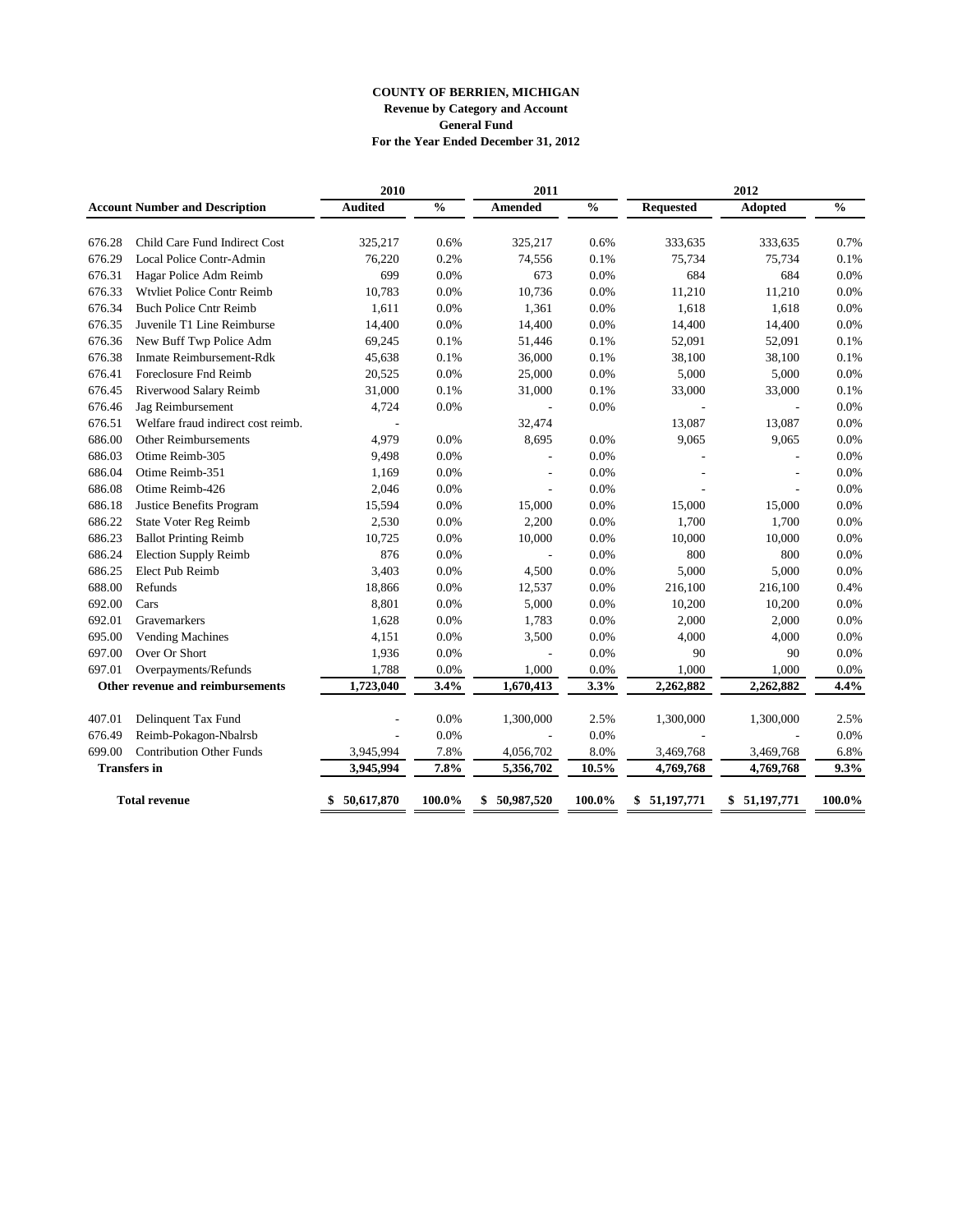## **COUNTY OF BERRIEN, MICHIGAN Expenditures by Function and Activity General Fund For the Year Ended December 31, 2012**

|     |                                        | 2010           |               | 2011                     |               |                          | 2012           |               |
|-----|----------------------------------------|----------------|---------------|--------------------------|---------------|--------------------------|----------------|---------------|
|     | <b>Activity Number and Description</b> | <b>Audited</b> | $\frac{0}{0}$ | <b>Amended</b>           | $\frac{0}{0}$ | <b>Requested</b>         | <b>Adopted</b> | $\frac{0}{0}$ |
|     |                                        |                |               |                          |               |                          |                |               |
| 101 | Board of commissioners                 | \$<br>540,957  | 1.1%          | \$<br>518,823            | 1.0%          | \$<br>580,702            | \$<br>573,702  | 1.1%          |
| 101 | Appropriations to outside agencies     | 931,555        | 1.9%          | 920,863                  | 1.8%          | 864,108                  | 863,308        | 1.7%          |
| 172 | County administration                  | 229,009        | 0.5%          | 224,246                  | 0.4%          | 230,936                  | 230,419        | 0.5%          |
|     | Legislative                            | 1,701,521      | 3.4%          | 1,663,932                | 3.3%          | 1,675,746                | 1,667,429      | 3.3%          |
| 130 | Trial court                            | 2,354,601      | 4.7%          | 2,137,704                | 4.2%          | 2,169,264                | 2,169,264      | 4.2%          |
| 131 | Circuit court                          | 813,605        | 1.6%          | 837,888                  | 1.6%          | 842,284                  | 842,284        | 1.6%          |
| 136 | District court                         | 2,860,336      | 5.7%          | 2,907,396                | 5.7%          | 2,864,814                | 2,864,067      | 5.6%          |
| 137 | District court probation               | 594,827        | 1.2%          | 639,741                  | 1.3%          | 610,953                  | 610,953        | 1.2%          |
| 147 | Intake                                 | 651,070        | 1.3%          | 665,473                  | 1.3%          | 664,734                  | 664,734        | 1.3%          |
| 148 | Probate court                          | 229,992        | 0.5%          | 265,708                  | 0.5%          | 309,218                  | 309,218        | 0.6%          |
| 149 | Juvenile probation                     | 764,211        | 1.5%          | 819,943                  | 1.6%          | 707,047                  | 707,047        | 1.4%          |
| 150 | Probate court administration           | 774,683        | 1.5%          | 841,229                  | 1.6%          | 853,464                  | 853,464        | 1.7%          |
| 151 | Probation-adult                        | 10,282         | 0.0%          | 20,106                   | 0.0%          | 15,758                   | 15,644         | 0.0%          |
| 167 | Jury board                             | 33,516         | 0.1%          | 32,715                   | 0.1%          | 34,242                   | 34,128         | 0.1%          |
| 169 | T C cashiering unit                    | 772,941        | 1.5%          | 752,319                  | 1.5%          | 812,631                  | 812,402        | 1.6%          |
| 170 | Tri-court enforcement services         | (4,890)        | 0.0%          | $\overline{\phantom{a}}$ | 0.0%          | $\overline{\phantom{a}}$ |                | 0.0%          |
|     | <b>Judicial</b>                        | 9,855,174      | 19.6%         | 9,920,222                | 19.5%         | 9,884,409                | 9,883,205      | 19.3%         |
|     |                                        |                |               |                          |               |                          |                |               |
| 191 | Elections                              | 165,818        | 0.3%          | 81,399                   | 0.2%          | 173,307                  | 173,193        | 0.3%          |
| 201 | Financial services                     | 398,821        | 0.8%          | 420,837                  | 0.8%          | 492,041                  | 491,903        | 1.0%          |
| 210 | Corporate counsel                      | 82,210         | 0.2%          | 138,622                  | 0.3%          | 141,528                  | 141,528        | 0.3%          |
| 215 | County clerk                           | 1,075,498      | 2.1%          | 1,109,349                | 2.2%          | 993,906                  | 993,792        | 1.9%          |
| 225 | Tax equalization office                | 584,884        | 1.2%          | 593,559                  | 1.2%          | 574,250                  | 573,650        | 1.1%          |
| 226 | Personnel department                   | 333,611        | 0.7%          | 330,103                  | 0.6%          | 329,941                  | 329,941        | 0.6%          |
| 229 | Prosecutor's office                    | 2,566,514      | 5.1%          | 2,696,987                | 5.3%          | 2,663,398                | 2,662,892      | 5.2%          |
| 233 | Purchasing department                  | 69,552         | 0.1%          | 68,050                   | 0.1%          | 61,910                   | 61,910         | 0.1%          |
| 236 | Register of deeds                      | 291,500        | 0.6%          | 294,423                  | 0.6%          | 303,236                  | 303,236        | 0.6%          |
| 253 | Treasurer                              | 405,531        | 0.8%          | 398,346                  | 0.8%          | 410,248                  | 410,248        | 0.8%          |
| 261 | Building authority admin               | 327            | 0.0%          | 840                      | 0.0%          | 840                      | 840            | 0.0%          |
| 265 | Courthouse & grounds                   | 1,209,301      | 2.4%          | 1,277,002                | 2.5%          | 1,280,042                | 1,274,543      | 2.5%          |
| 266 | South county building                  | 311,792        | 0.6%          | 355,142                  | 0.7%          | 342,291                  | 340,277        | 0.7%          |
| 269 | Other county property                  | 121,729        | 0.2%          | 161,800                  | 0.3%          | 175,801                  | 174,526        | 0.3%          |
| 270 | Administration center                  | 220,748        | 0.4%          | 276,799                  | 0.5%          | 285,914                  | 284,285        | 0.6%          |
| 271 | 2100 complex                           | 203,166        | 0.4%          | 243,228                  | 0.5%          | 204,224                  | 202,785        | 0.4%          |
| 272 | <b>Training facility</b>               | 7,515          | 0.0%          | 20,200                   | 0.0%          | 14,650                   | 14,536         | 0.0%          |
| 275 | Drain commissioner                     | 303,660        | 0.6%          | 314,423                  | 0.6%          | 323,821                  | 317,457        | 0.6%          |
| 421 | County building security               | 121,943        | 0.2%          | 136,010                  | 0.3%          | 137,570                  | 137,570        | 0.3%          |
|     | <b>General government</b>              | 8,474,120      | 16.9%         | 8,917,119                | 17.5%         | 8,908,918                | 8,889,112      | 17.4%         |
| 305 | Sheriff's office & patrol              | 4,570,988      | 9.1%          | 4,421,025                | 8.7%          | 4,593,494                | 4,592,115      | 9.0%          |
| 311 | Jail inmate rehabilitation             | 8,276          | $0.0\%$       | 18,000                   | 0.0%          | 28,203                   | 28,203         | 0.1%          |
| 325 | Sheriff's radios                       | 85,114         | 0.2%          | 85,687                   | 0.2%          | 93,300                   | 93,300         | 0.2%          |
| 328 | Sheriff's motorcycle division          |                | 0.0%          |                          | 0.0%          |                          |                | $0.0\%$       |
| 331 | Sheriff's marine safety                | 266,352        | 0.5%          | 266,275                  | 0.5%          | 271,427                  | 271,427        | 0.5%          |
| 351 | Jail division                          | 8,545,843      | 17.0%         | 8,434,045                | 16.5%         | 8,556,571                | 8,556,571      | 16.7%         |
| 352 | Jail maintenance                       | 943,749        | 1.9%          | 986,237                  | 1.9%          | 998,622                  | 992,358        | 1.9%          |
| 354 | Training facility sheriff              | 7,613          | 0.0%          | 4,913                    | 0.0%          | 7,716                    | 7,184          | 0.0%          |
| 426 | Emergency management                   | 298,105        | 0.6%          | 347,161                  | 0.7%          | 319,188                  | 316,461        | 0.6%          |
| 430 | Animal control                         | 489,246        | 1.0%          | 496,576                  | 1.0%          | 480,588                  | 479,946        | 0.9%          |
|     | <b>Public safety</b>                   | 15,215,286     | 30.3%         | 15,059,919               | 29.5%         | 15,349,109               | 15,337,565     | $30.0\%$      |
|     |                                        |                |               |                          |               |                          |                |               |
| 445 | Drains - county at large               | 149,890        | 0.3%          | 149,890                  | 0.3%          | 156,036                  | 156,036        | 0.3%          |
|     | <b>Public works</b>                    | 149,890        | 0.3%          | 149,890                  | 0.3%          | 156,036                  | 156,036        | 0.3%          |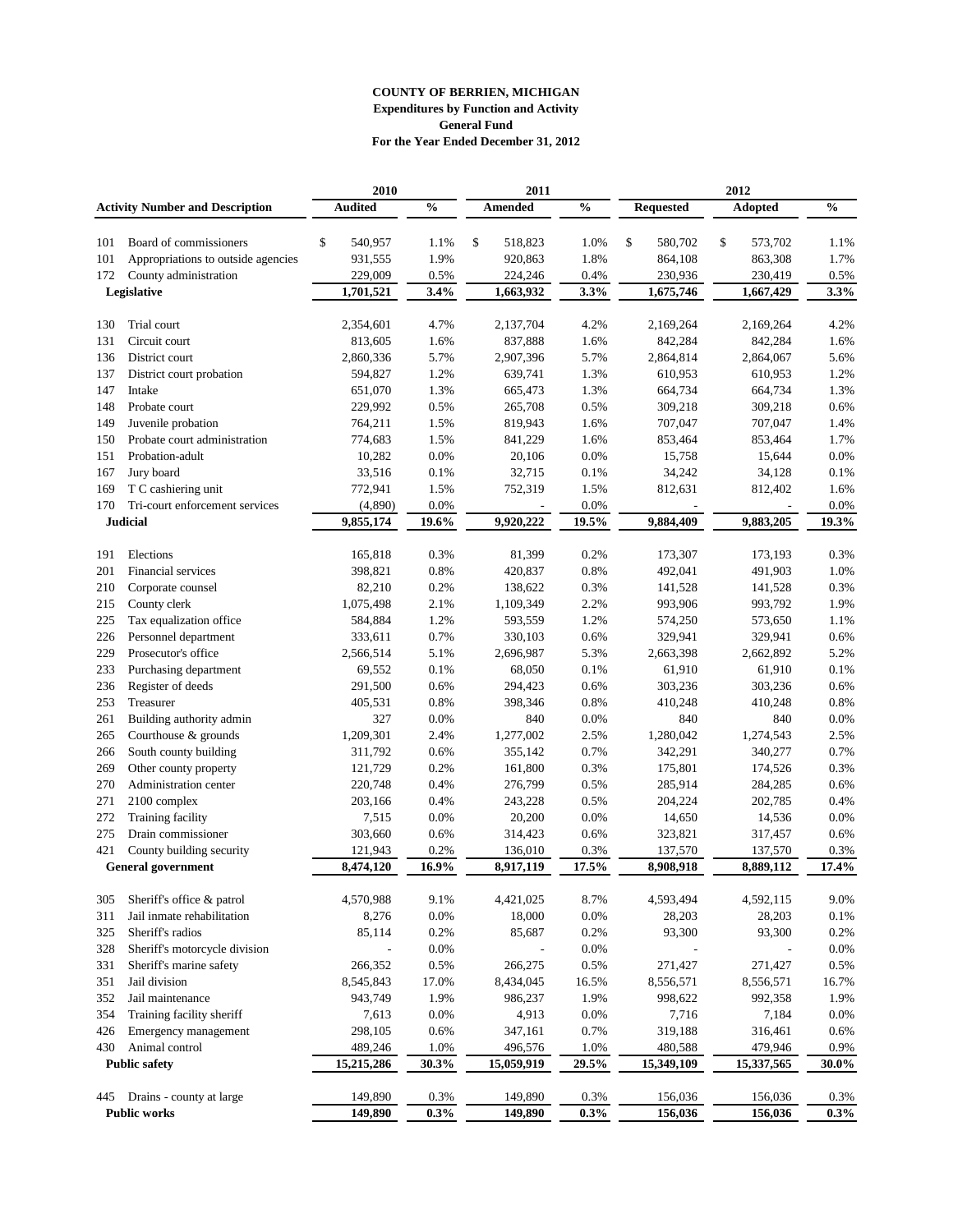## **COUNTY OF BERRIEN, MICHIGAN Expenditures by Function and Activity General Fund For the Year Ended December 31, 2012**

|            |                                                    | 2010               |               | 2011                     |               |                  | 2012                     |               |
|------------|----------------------------------------------------|--------------------|---------------|--------------------------|---------------|------------------|--------------------------|---------------|
|            | <b>Activity Number and Description</b>             | <b>Audited</b>     | $\frac{0}{0}$ | Amended                  | $\frac{0}{0}$ | <b>Requested</b> | <b>Adopted</b>           | $\frac{0}{0}$ |
| 267        | Health dept building & grounds                     |                    | 0.0%          |                          | 0.0%          | 309,944          | 307,144                  | 0.6%          |
| 605        | Contagious disease                                 | 23,575             | 0.0%          | 28,250                   | 0.1%          | 30,500           | 30,500                   | 0.1%          |
| 648        | Medical examiner                                   | 123,937            | 0.2%          | 102,300                  | 0.2%          | 118,200          | 118,200                  | 0.2%          |
|            |                                                    |                    | 0.0%          |                          | 0.0%          |                  |                          | 0.0%          |
| 681        | Veteran's burial                                   | 11,700             |               | 12,000                   |               | 12,000           | 12,000                   |               |
| 682<br>968 | Veteran's services                                 | 109,727            | 0.2%          | 102,536                  | 0.2%          | 99,805           | 99,805                   | 0.2%          |
|            | Mental health                                      | 500,000            | 1.0%          | 500,000                  | $1.0\%$       | 500,000          | 500,000                  | 1.0%          |
|            | <b>Health and welfare</b>                          | 768,939            | 1.5%          | 745,086                  | 1.5%          | 1,070,449        | 1,067,649                | 2.1%          |
| 257        | <b>Extension services</b>                          | 270,903            | 0.5%          | 259,782                  | 0.5%          | 268,900          | 267,492                  | 0.5%          |
| 803        | Historical association                             | 101,978            | 0.2%          | 101,978                  | 0.2%          | 103,662          | 101,978                  | 0.2%          |
|            | <b>Recreation and cultural</b>                     | 372,881            | 0.7%          | 361,760                  | $0.7\%$       | 372,562          | 369,470                  | 0.7%          |
| 242        | Surveyor                                           |                    | 0.0%          | 100                      | 0.0%          | 100              | 100                      | 0.0%          |
| 243        | GIS mapping                                        | 313,926            | 0.6%          | 424,189                  | 0.8%          | 313,784          | 313,784                  | 0.6%          |
| 245        | County survey & remonumentation                    | 64,475             | 0.1%          | 84,950                   | 0.2%          | 80,000           | 80,000                   | 0.2%          |
| 401        | Pat board                                          | 2,086              | 0.0%          | 2,283                    | 0.0%          | 2,304            | 2,304                    | 0.0%          |
| 728        |                                                    |                    |               |                          |               |                  |                          |               |
|            | Community development                              | 526,476<br>906,963 | 1.0%<br>1.8%  | 542,581                  | 1.1%<br>2.1%  | 550,140          | 550,140                  | 1.1%<br>1.8%  |
|            | <b>Community development</b>                       |                    |               | 1,054,103                |               | 946,328          | 946,328                  |               |
| 258        | Information services                               | 2,001,872          | 4.0%          | 2,099,664                | 4.1%          | 2,166,498        | 2,166,269                | 4.2%          |
| 259        | DP / automation upgrade                            | 44,319             | 0.1%          | 162,000                  | 0.3%          | 216,245          | 216,016                  | 0.4%          |
| 292        | Printing                                           | 243,924            | 0.5%          | 253,435                  | 0.5%          | 263,542          | 263,542                  | 0.5%          |
| 294        | Central supply                                     | 91,689             | 0.2%          | 91,200                   | 0.2%          | 94,600           | 94,600                   | 0.2%          |
| 295        | Mailing department                                 | 362,332            | 0.7%          | 397,071                  | 0.8%          | 399,015          | 399,015                  | 0.8%          |
| 296        | Motor pool                                         | 314,825            | 0.6%          | 323,147                  | 0.6%          | 317,519          | 317,519                  | 0.6%          |
| 297        | Telephone - cntrl switchboard                      | 168,908            | 0.3%          | 178,690                  | 0.4%          | 155,697          | 149,297                  | 0.3%          |
| 298        | Records center                                     | 232,120            | 0.5%          | 230,601                  | 0.5%          | 233,434          | 233,434                  | 0.5%          |
| 299        | Copy center                                        | 30,289             | 0.1%          | 34,000                   | 0.1%          | 31,500           | 31,500                   | 0.1%          |
| 431        | Livestock claims                                   |                    | 0.0%          | 100                      | 0.0%          | 100              | 100                      | 0.0%          |
| 851        | Insurance & surety bnds                            | 850,915            | 1.7%          | 939,838                  | 1.8%          | 885,111          | 885,111                  | 1.7%          |
| 890        | Contingencies                                      |                    | 0.0%          | 1,289,001                | 2.5%          | 1,353,127        | 1,353,127                | 2.6%          |
|            | Other governmental activities                      | 4,341,193          | 8.6%          | 5,998,747                | 11.8%         | 6,116,388        | 6,109,530                | 11.9%         |
| 101        | Board of commissioners                             | 100,349            | 0.2%          | 88,879                   | 0.2%          | 219              | 219                      | 0.0%          |
| 130        | Trial court                                        |                    | 0.0%          |                          | 0.0%          |                  |                          | 0.0%          |
| 131        | Circuit court                                      | 55,170             | 0.1%          | 55,170                   | 0.1%          | 55,170           | 55,170                   | 0.1%          |
| 236        | Register of deeds                                  | 157,282            | 0.3%          | 150,000                  | 0.3%          | 140,000          | 140,000                  | 0.3%          |
| 275        | Drain commissioner                                 |                    | $0.0\%$       |                          | 0.0%          |                  |                          | 0.0%          |
| 305        | Sheriff's office & patrol                          |                    | $0.0\%$       |                          | 0.0%          |                  |                          | 0.0%          |
| 351        | Jail division                                      |                    | $0.0\%$       | 134                      | $0.0\%$       | 200              |                          | 0.0%          |
| 445        |                                                    | L,                 | $0.0\%$       | 89,271                   | 0.2%          | 100,059          | 100,059                  | 0.2%          |
| 803        | Drains - county at large<br>Historical association | 5,000              | 0.0%          | 5,000                    | 0.0%          | 5,000            | 5,000                    | $0.0\%$       |
|            |                                                    |                    |               |                          |               |                  |                          |               |
| 966        | Health<br>Mental health                            | 1,093,015          | 2.2%<br>0.0%  | 878,086                  | 1.7%<br>0.0%  | 1,113,007        | 1,113,007                | 2.2%<br>0.0%  |
| 968<br>969 | Child care                                         | 3,500,000          | 7.0%          | 3,827,032                | 7.5%          | 4,078,018        | 4,078,018                | 8.0%          |
|            |                                                    | 447,200            |               | 520,900                  |               |                  |                          |               |
| 970        | Social services                                    |                    | 0.9%          |                          | 1.0%          | 330,800          | 330,800                  | 0.6%          |
| 971        | Parks & recreation                                 | 381,500            | 0.8%          | 326,008                  | 0.6%          | 237,980          | 237,980                  | 0.5%          |
| 972        | House arrest program                               | 8,311              | 0.0%          |                          | 0.0%          |                  |                          | 0.0%          |
| 973        | Cigarette tax - public safety                      | 7,889              | 0.0%          | 1,668                    | 0.0%          |                  | $\overline{a}$           | 0.0%          |
| 976        | Prosecutor's welfare fraud                         | 119,992            | 0.2%          | 142,190                  | 0.3%          | 124,704          | 124,704                  | 0.2%          |
| 983        | Victim witness                                     | 101,262            | 0.2%          |                          | 0.0%          |                  |                          | 0.0%          |
| 984        | Pblic improvement fund                             | 1,800,000          | 3.6%          | 275,000                  | 0.5%          |                  |                          | 0.0%          |
| 986        | Friend of the court                                | 387,884            | $0.8\%$       | 757,405                  | 1.5%          | 586,490          | 586,490                  | 1.1%          |
| 991        | Fund #402 vehicles                                 | 200,000            | 0.4%          |                          | $0.0\%$       |                  |                          | $0.0\%$       |
| 992        | Local sheriff contract                             | 50,000             | 0.1%          | $\overline{\phantom{m}}$ | 0.0%          |                  | $\overline{\phantom{a}}$ | 0.0%          |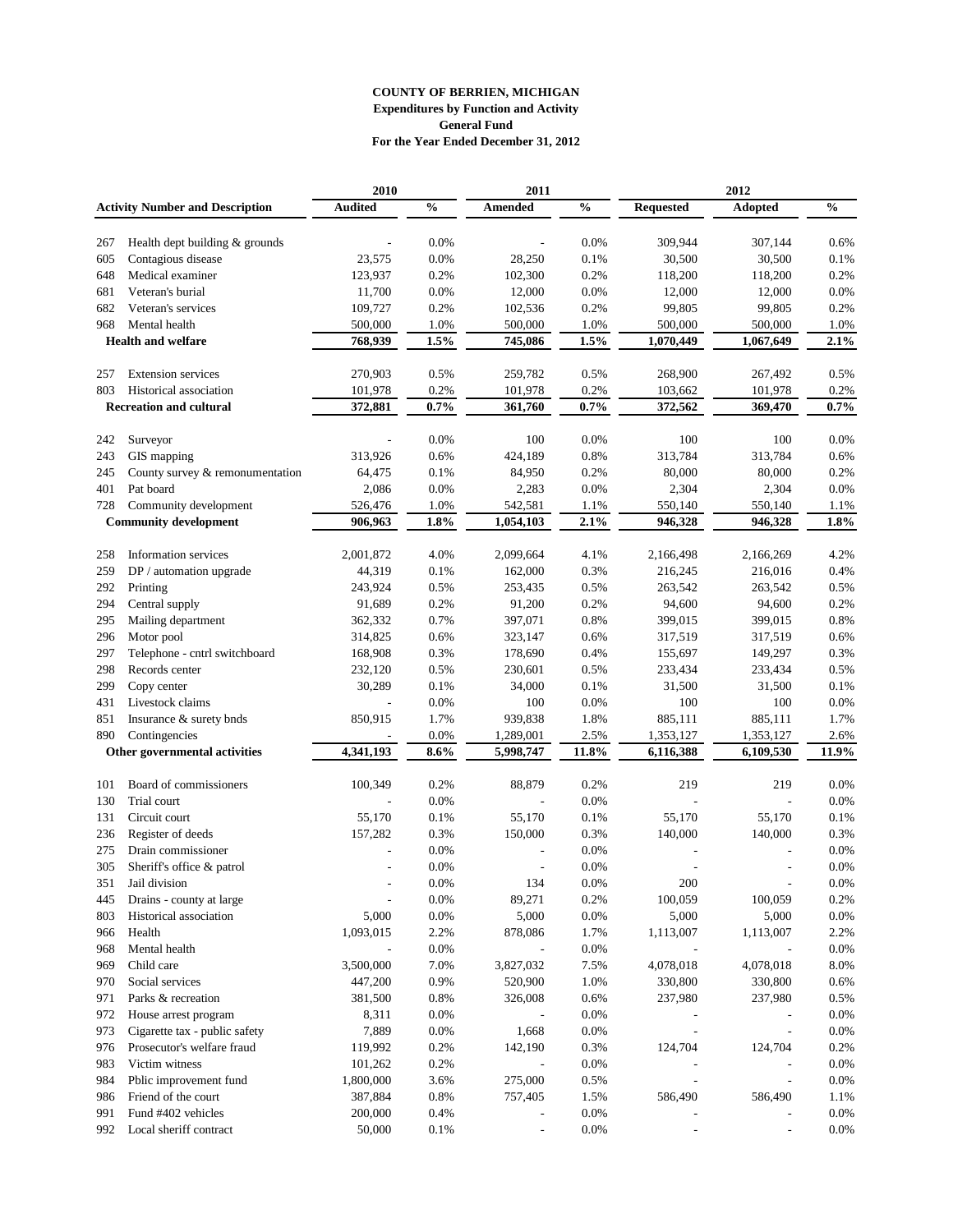## **COUNTY OF BERRIEN, MICHIGAN Expenditures by Function and Activity General Fund For the Year Ended December 31, 2012**

| 2010           |               | 2011       |               |                  | 2012           |               |
|----------------|---------------|------------|---------------|------------------|----------------|---------------|
| <b>Audited</b> | $\frac{0}{0}$ | Amended    | $\frac{0}{0}$ | <b>Requested</b> | <b>Adopted</b> | $\frac{0}{0}$ |
|                | 0.0%          | -          | 0.0%          |                  | -              | $0.0\%$       |
| 8.414.854      | 16.8%         | 7.116.743  | 14.0%         | 6,771,647        | 6,771,447      | $13.2\%$      |
| \$50,200.821   | 74.6%         | 50,987,520 | 74.3%         | 51,251,592<br>S. | \$51.197.771   | 74.8%         |
|                |               |            |               |                  |                |               |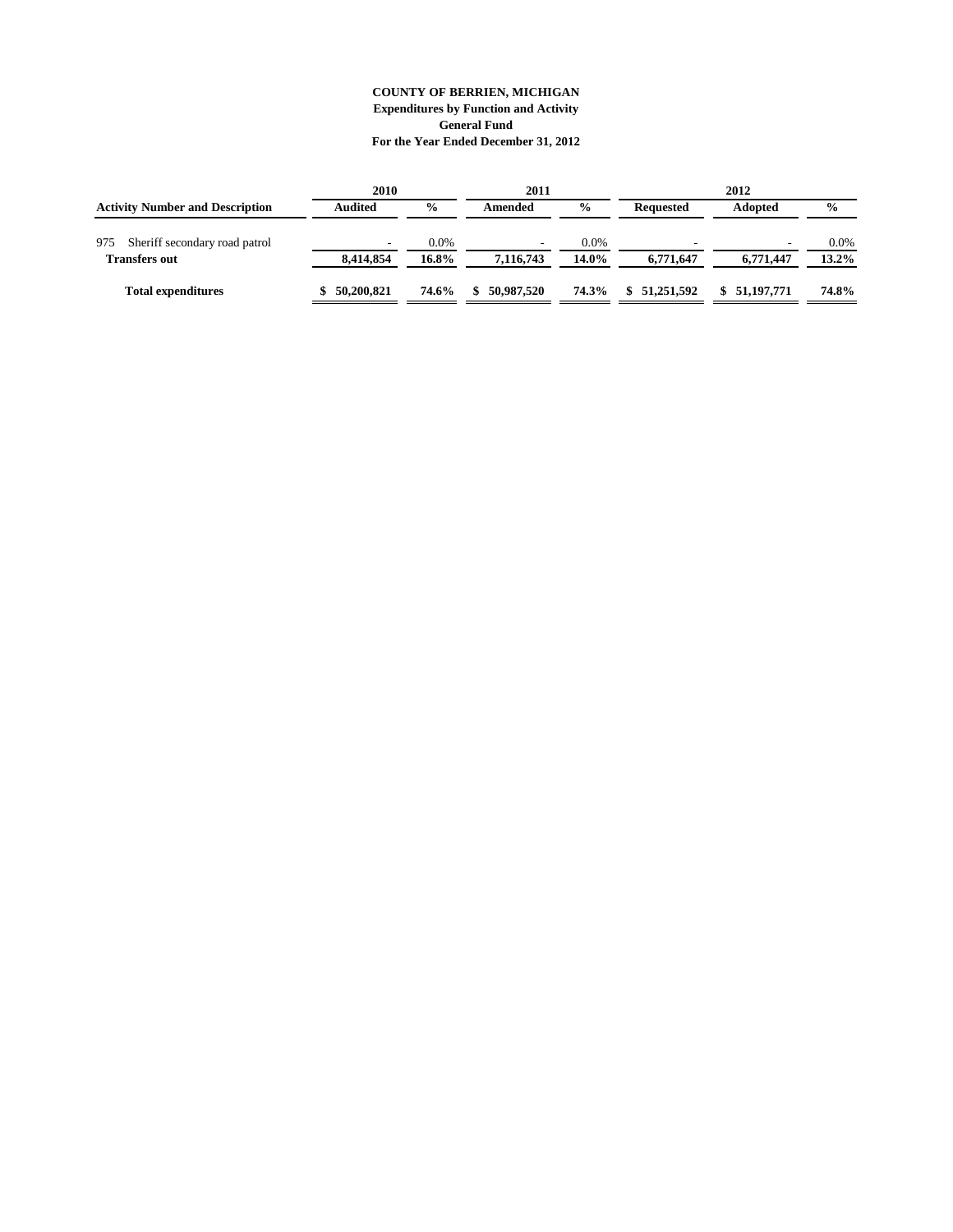#### **BERRIEN COUNTY MICHIGAN 2012 DEPARTMENTAL BUDGET 101.00 - 101 BOARD OF COMMISSIONERS**

| <b>ACCOUNT NUMBER</b> | <b>DESCRIPTION</b>               | <b>ADOPTED BUDGET</b> |
|-----------------------|----------------------------------|-----------------------|
| <b>REVENUE</b>        |                                  |                       |
| 541.01                | <b>JUDGES SALARY STANDARD</b>    | 507,500.00            |
| 546.00                | <b>STATE COURT FUNDING</b>       | 1,041,300.00          |
| 633.00                | <b>SERVICE CHARGES</b>           | 75.00                 |
| 648.00                | SALES SCRAP AND SALVAGE          | 3,300.00              |
| 668.03                | RENT-STATE FARM-THREE OAKS       | 8,100.00              |
| 676.02                | COMM CORRECTIONS REIMB URS       | 41,551.00             |
| 676.15                | PENS ADM SVC FEE-MTL HLTH        | 16,300.00             |
| 676.23                | ADM/POST REIMB - TAX SALE        | 151,200.00            |
| 676.38                | <b>INMATE REIMBURSEMENT-RDK</b>  | 38,100.00             |
| 686.00                | OTHER REIMBURSEMENTS             | 8,000.00              |
| 688.00                | <b>REFUNDS</b>                   | 200,000.00            |
| 692.00                | CARS                             | 10,200.00             |
| 692.01                | <b>GRAVEMARKERS</b>              | 2,000.00              |
| 695.00                | <b>VENDING MACHINES</b>          | 3,500.00              |
| 699.00                | <b>CONTRIBUTION OTHER FUNDS</b>  | 183,440.00            |
|                       |                                  | 2,214,566.00          |
| <b>EXPENDITURE</b>    |                                  |                       |
| 701.01                | SAL AND WAGES PER DIEM           | 125,006.00            |
| 701.03                | OTHER AREA PER DIEM              | 55,000.00             |
| 715.00                | <b>FICA</b>                      | 13,771.00             |
| 716.00                | <b>HOSPITALIZATION</b>           | 125,435.00            |
| 717.00                | LIFE/ADD/STD INSURANCE           | 4,290.00              |
| 718.00                | <b>PENSION</b>                   | 12,289.00             |
| 725.00                | <b>EMPLY TRAINING AND IMPROV</b> | 3,000.00              |
| 726.00                | <b>DENTAL INSURANCE</b>          | 12,350.00             |
| 730.00                | <b>OFFICE SUPPLIES</b>           | 1,350.00              |
| 730.05                | <b>CENTRAL OFFICE SUPPLIES</b>   | 325.00                |
| 802.01                | <b>CONTRACTUAL SERVICES</b>      | 20,000.00             |
| 813.00                | <b>AUDIT</b>                     | 75,000.00             |
| 814.00                | LEGAL                            | 50,000.00             |
| 817.00                | MEMBERSHIP & SUBSCRIPTION        | 51,816.00             |
| 827.00                | <b>FILING FEES</b>               | 100.00                |
| 851.00                | <b>TELEPHONE</b>                 | 20.00                 |
| 861.00                | <b>TRAVEL</b>                    | 20,000.00             |
| 864.03                | TRAVEL-AM EXP BILLING            | 400.00                |
| 881.00                | <b>APPROPRIATION OTHER</b>       | 863,308.00            |
| 901.00                | <b>ADVERTISING</b>               | 800.00                |
| 956.00                | <b>MISCELLANEOUS</b>             | 650.00                |
| 956.04                | MISC-MEETING EXPENSES            | 2,000.00              |
| 980.00                | <b>BOOKS</b>                     | 100.00                |
| 999.00                | APPROP-COUNTY AGENCIES           | 219.00                |
|                       |                                  | 1,437,229.00          |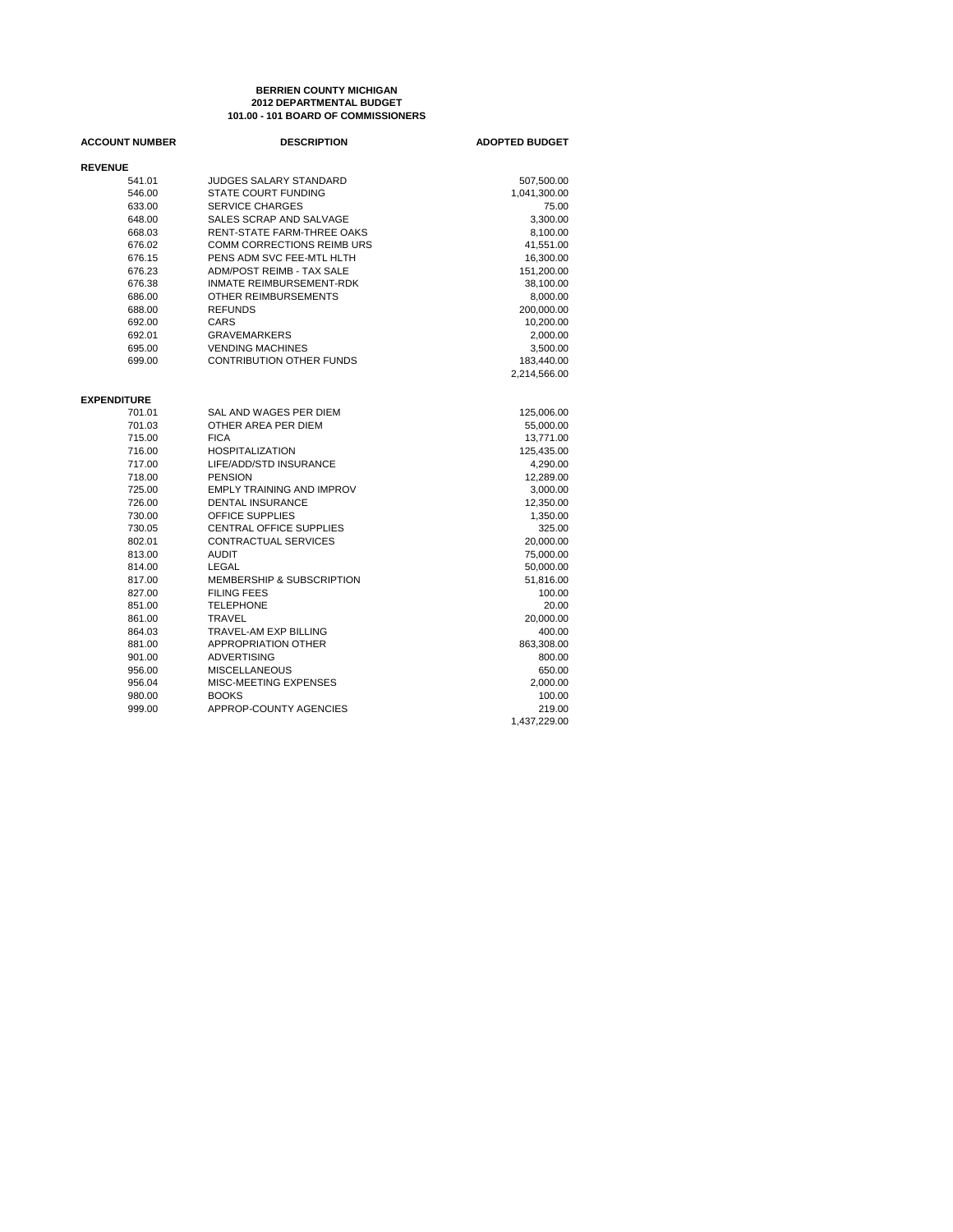#### **BERRIEN COUNTY MICHIGAN 2012 DEPARTMENTAL BUDGET 101.00 - 130 TRIAL COURT**

| <b>ACCOUNT NUMBER</b> | <b>DESCRIPTION</b>                   | <b>ADOPTED BUDGET</b> |  |  |
|-----------------------|--------------------------------------|-----------------------|--|--|
| <b>REVENUE</b>        |                                      |                       |  |  |
| 543.01                | STATE JUROR REIMBURSEMENT            | 40,000.00             |  |  |
| 545.00                | STATE AID-CASEFLOW ASST              | 52,000.00             |  |  |
| 605.01                | <b>LATE FEE</b>                      | 715.00                |  |  |
| 605.04                | DNA ASSESS COURT FEE 10%             | 100.00                |  |  |
| 613.00                | <b>BOND COSTS</b>                    | 50,000.00             |  |  |
| 631.02                | <b>VIDEO REPRODUCTION-COURTS</b>     | 2,005.00              |  |  |
| 686.00                | OTHER REIMBURSEMENTS                 | 100.00                |  |  |
|                       |                                      | 144,920.00            |  |  |
| <b>EXPENDITURE</b>    |                                      |                       |  |  |
| 701.00                | SAL AND WAGES SUPERV                 | 188,390.00            |  |  |
| 701.02                | SAL & WAGE-STANDARDIZE               | 502,964.00            |  |  |
| 703.00                | SAL AND WAGES EMPLY TEM              | 2,500.00              |  |  |
| 715.00                | <b>FICA</b>                          | 21,599.00             |  |  |
| 716.00                | <b>HOSPITALIZATION</b>               | 162,561.00            |  |  |
| 717.00                | LIFE/ADD/STD INSURANCE               | 3,630.00              |  |  |
| 718.00                | <b>PENSION</b>                       | 4,785.00              |  |  |
| 720.00                | UNEMPLOYMENT INSURANCE               | 4.00                  |  |  |
| 724.00                | UNIFORMS AND ACCESSORIES             | 1,400.00              |  |  |
| 725.00                | EMPLY TRAINING AND IMPROV            | 530.00                |  |  |
| 726.00                | <b>DENTAL INSURANCE</b>              | 10,450.00             |  |  |
| 728.00                | PRINTING & BINDING                   | 1,285.00              |  |  |
| 730.00                | <b>OFFICE SUPPLIES</b>               | 561.00                |  |  |
| 752.00                | UNIFORM CLEANING                     | 650.00                |  |  |
| 803.00                | STENO ARRAIGNMENTS & TR              | 113,000.00            |  |  |
| 806.07                | <b>JURY-CRIMINAL DIVISION</b>        | 144,000.00            |  |  |
| 806.08                | <b>JURY-CIVIL DIVISION</b>           | 5,000.00              |  |  |
| 806.09                | <b>JURY-FAMILY COURT</b>             | 2,646.00              |  |  |
| 808.03                | <b>INTERPRETERS</b>                  | 40,000.00             |  |  |
| 815.06                | LEGAL-IND CRIMINAL DIV               | 630,000.00            |  |  |
| 815.07                | <b>LEGAL-IND FAMILY COURT</b>        | 50,000.00             |  |  |
| 816.03                | LEGAL-APPEALS FELONY                 | 140,195.00            |  |  |
| 816.04                | LEGAL-APPEALS MISDEMEANOR            | 2,390.00              |  |  |
| 816.05                | LEGAL-APPEALS N/A                    | 18,731.00             |  |  |
| 817.00                | MEMBERSHIP & SUBSCRIPTION            | 3,810.00              |  |  |
| 851.00                | <b>TELEPHONE</b>                     | 933.00                |  |  |
| 853.00                | SERVICE CONTRACT RADIO               | 3,000.00              |  |  |
| 855.00                | <b>CABLE SUBSCRIPTION</b>            | 212.00                |  |  |
| 861.00                | <b>TRAVEL</b>                        | 473.00                |  |  |
| 881.00                | APPROPRIATION OTHER                  | 99,234.00             |  |  |
| 935.00                | <b>EQUIPMENT REPAIRS &amp; MAINT</b> | 3,484.00              |  |  |
| 937.00                | OFF EQUIP REP & MAINT                | 8,200.00              |  |  |
| 956.04                | MISC-MEETING EXPENSES                | 1,366.00              |  |  |
| 977.00                | <b>MACHINERY &amp; EQUIPMENT</b>     | 240.00                |  |  |
| 979.00                | OFFICE EQUIP & FURNITURE             | 252.00                |  |  |
| 979.05                | <b>COMPUTER EQUIPMENT</b>            | 789.00                |  |  |
|                       |                                      | 2,169,264.00          |  |  |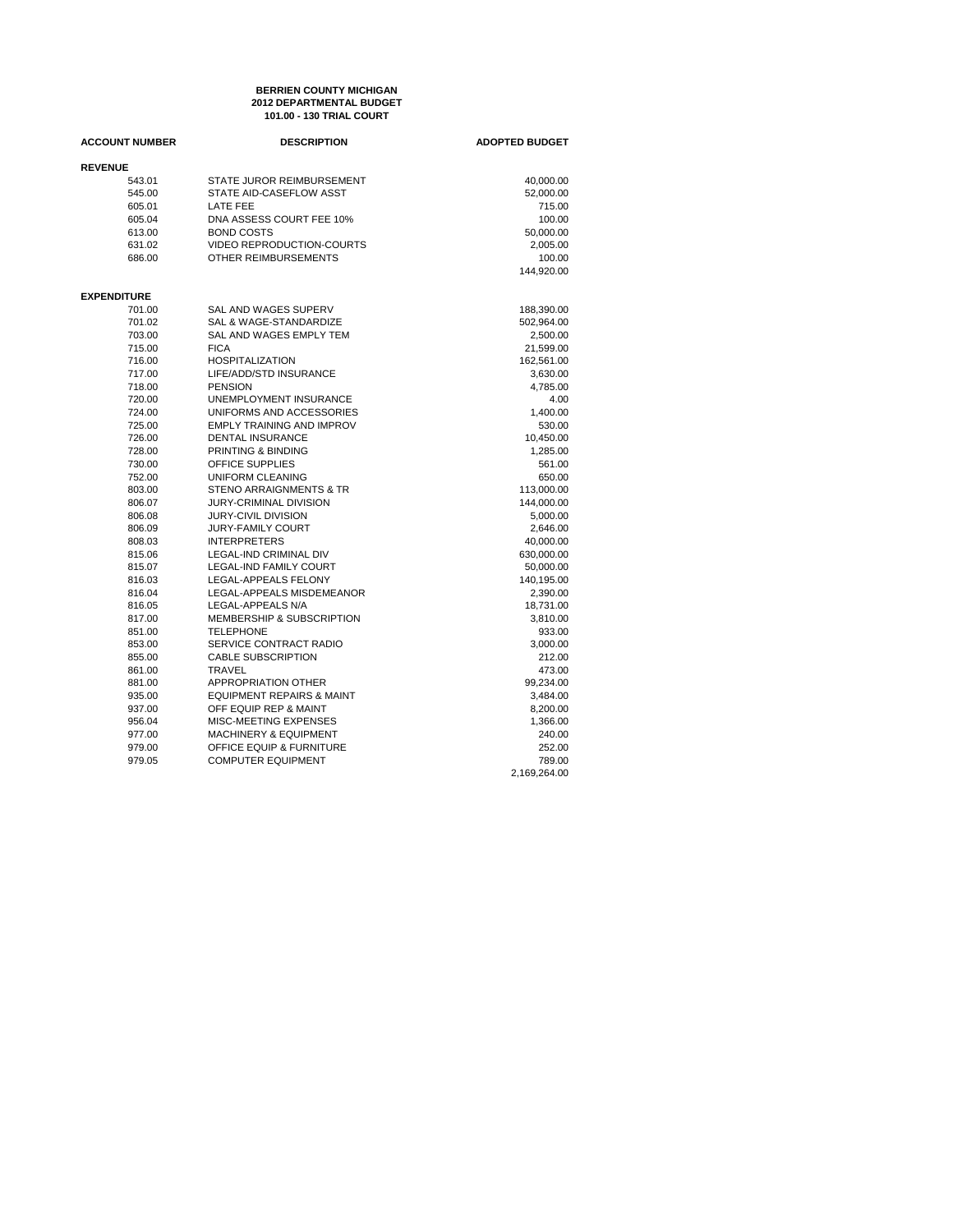#### **BERRIEN COUNTY MICHIGAN 2012 DEPARTMENTAL BUDGET 101.00 - 131 CIRCUIT COURT**

| <b>ACCOUNT NUMBER</b> | <b>DESCRIPTION</b>                   | <b>ADOPTED BUDGET</b> |
|-----------------------|--------------------------------------|-----------------------|
| <b>EXPENDITURE</b>    |                                      |                       |
| 701.00                | SAL AND WAGES SUPERV                 | 98,652.00             |
| 702.00                | SAL AND WAGES EMPLY PER              | 502,245.00            |
| 703.00                | SAL AND WAGES EMPLY TEM              | 1,850.00              |
| 704.00                | SAL AND WAGES EMPLY OTIME            | 100.00                |
| 715.00                | <b>FICA</b>                          | 46,119.00             |
| 716.00                | <b>HOSPITALIZATION</b>               | 120,536.00            |
| 717.00                | LIFE/ADD/STD INSURANCE               | 4,043.00              |
| 718.00                | <b>PENSION</b>                       | 48,693.00             |
| 720.00                | UNEMPLOYMENT INSURANCE               | 904.00                |
| 725.00                | <b>EMPLY TRAINING AND IMPROV</b>     | 275.00                |
| 726.00                | <b>DENTAL INSURANCE</b>              | 11.638.00             |
| 730.00                | <b>OFFICE SUPPLIES</b>               | 445.00                |
| 730.05                | CENTRAL OFFICE SUPPLIES              | 398.00                |
| 733.00                | <b>COPIER CHARGES</b>                | 160.00                |
| 805.00                | STENO CONTR SERV TRANS               | 500.00                |
| 817.00                | <b>MEMBERSHIP &amp; SUBSCRIPTION</b> | 190.00                |
| 836.00                | <b>HEALTH SERVICE DOCTORS</b>        | 500.00                |
| 848.08                | <b>RECOGNITION EXPENSES</b>          | 1,100.00              |
| 851.00                | <b>TELEPHONE</b>                     | 1,685.00              |
| 861.00                | TRAVEL                               | 805.00                |
| 937.00                | OFF EQUIP REP & MAINT                | 164.00                |
| 947.00                | <b>EQUIPMENT RENTAL</b>              | 360.00                |
| 956.04                | MISC-MEETING EXPENSES                | 25.00                 |
| 979.00                | <b>OFFICE EQUIP &amp; FURNITURE</b>  | 800.00                |
| 979.02                | OFFICE EQUIPMENT-SMALL               | 97.00                 |
| 999.00                | APPROP-COUNTY AGENCIES               | 55,170.00             |
|                       |                                      | 897.454.00            |
|                       |                                      |                       |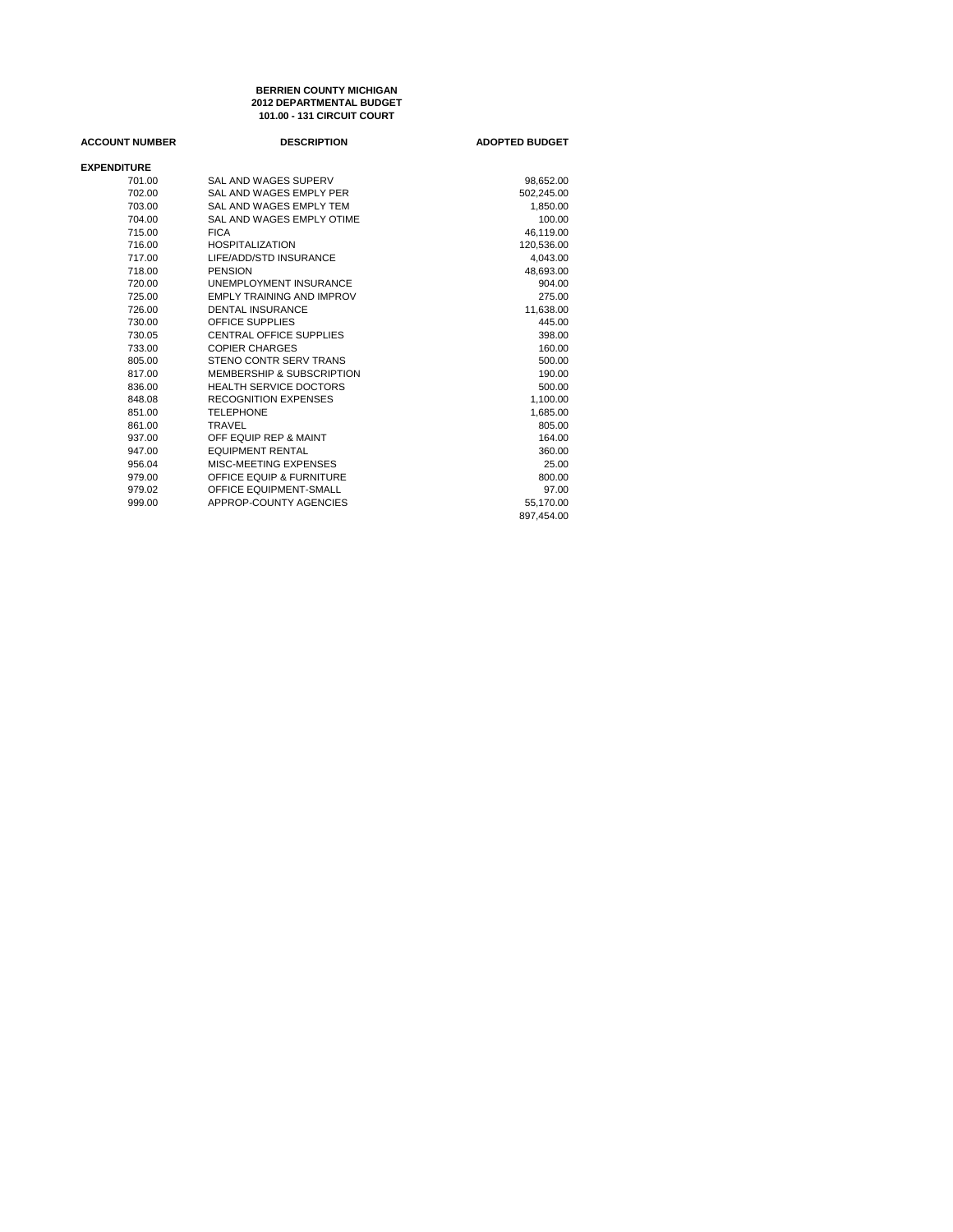#### **101.00 - 136 DISTRICT COURT 2012 DEPARTMENTAL BUDGET BERRIEN COUNTY MICHIGAN**

| <b>ACCOUNT NUMBER</b>        | <b>DESCRIPTION</b>               | <b>ADOPTED BUDGET</b> |
|------------------------------|----------------------------------|-----------------------|
| <b>REVENUE</b>               |                                  |                       |
| 533.00                       | BERRIEN COUNTY ORDINANCES        | 300.00                |
| 604.00                       | <b>DISTRICT COURT COSTS</b>      | 2,000,000.00          |
| 605.00                       | CRIME VICTIM RIGHT ASSESS        | 20,000.00             |
| 605.01                       | <b>LATE FEE</b>                  | 72,000.00             |
| 605.02                       | LATE FEE-STATE                   | 8,000.00              |
| 605.06                       | <b>NPIFEE</b>                    | 32,000.00             |
| 614.00                       | <b>MISC &amp; CIVIL FEES</b>     | 500,000.00            |
| 625.10                       | <b>SERVICE FEES</b>              | 145,000.00            |
| 630.01                       | <b>SCREENING FEES</b>            | 80,000.00             |
| 630.03                       | DRIVERS LIC REINSTATE FEE        | 60,000.00             |
| 656.00                       | <b>BOND FORFEITURE</b>           | 75,000.00             |
| 658.00                       | ORDINANCE FINES & COSTS          | 575,000.00            |
| 666.00                       | <b>INTEREST EARNED-OTHER</b>     | 2,000.00              |
|                              |                                  | 3,569,300.00          |
| <b>EXPENDITURE</b><br>701.00 | SAL AND WAGES SUPERV             | 89,683.00             |
| 702.00                       | SAL AND WAGES EMPLY PER          | 1,791,834.00          |
| 703.00                       | SAL AND WAGES EMPLY TEM          | 4,000.00              |
| 704.00                       | SAL AND WAGES EMPLY OTIME        | 7,000.00              |
| 715.00                       | <b>FICA</b>                      | 144,778.00            |
| 716.00                       | <b>HOSPITALIZATION</b>           | 544,501.00            |
| 717.00                       | LIFE/ADD/STD INSURANCE           | 16,170.00             |
| 718.00                       | <b>PENSION</b>                   | 157,560.00            |
| 720.00                       | UNEMPLOYMENT INSURANCE           | 2,839.00              |
| 725.00                       | <b>EMPLY TRAINING AND IMPROV</b> | 600.00                |
| 726.00                       | <b>DENTAL INSURANCE</b>          | 45,350.00             |
| 728.00                       | PRINTING & BINDING               | 13,200.00             |
| 730.00                       | <b>OFFICE SUPPLIES</b>           | 2,380.00              |
| 730.05                       | <b>CENTRAL OFFICE SUPPLIES</b>   | 2,355.00              |
| 733.00                       | <b>COPIER CHARGES</b>            | 2,000.00              |
| 802.01                       | CONTRACTUAL SERVICES             | 5,449.00              |
| 817.00                       | MEMBERSHIP & SUBSCRIPTION        | 900.00                |
| 827.03                       | <b>TAX INTERCEPT FEES</b>        | 13,344.00             |
| 851.00                       | <b>TELEPHONE</b>                 | 5,373.00              |
| 852.00                       | <b>TELEPHONE SWITCHBOARD</b>     | 1,968.00              |
| 861.00                       | <b>TRAVEL</b>                    | 500.00                |
| 937.00                       | OFF EQUIP REP & MAINT            | 2,211.00              |
| 947.00                       | <b>EQUIPMENT RENTAL</b>          | 5,592.00              |
| 979.00                       | OFFICE EQUIP & FURNITURE         | 1,243.00              |
| 979.02                       | OFFICE EQUIPMENT-SMALL           | 1,349.00              |
| 979.05                       | <b>COMPUTER EQUIPMENT</b>        | 1,888.00              |
|                              |                                  | 2,864,067.00          |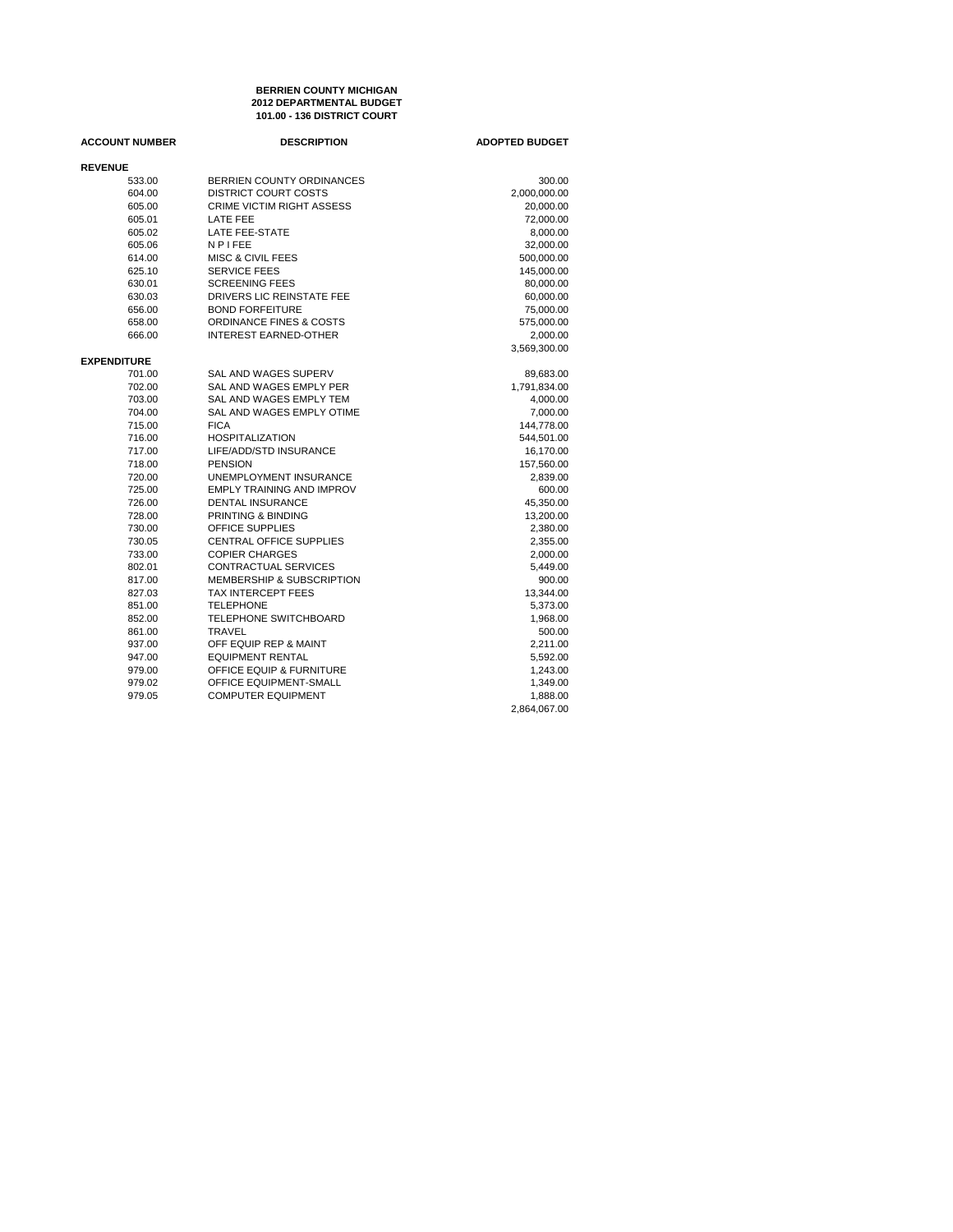#### **101.00 - 137 DISTRICT COURT PROBATION 2012 DEPARTMENTAL BUDGET BERRIEN COUNTY MICHIGAN**

| <b>ACCOUNT NUMBER</b> | <b>DESCRIPTION</b>               | <b>ADOPTED BUDGET</b> |
|-----------------------|----------------------------------|-----------------------|
| <b>EXPENDITURE</b>    |                                  |                       |
| 701.00                | SAL AND WAGES SUPERV             | 44,722.00             |
| 702.00                | SAL AND WAGES EMPLY PER          | 356,911.00            |
| 704.00                | SAL AND WAGES EMPLY OTIME        | 5,000.00              |
| 715.00                | <b>FICA</b>                      | 31,107.00             |
| 716.00                | <b>HOSPITALIZATION</b>           | 108,460.00            |
| 717.00                | LIFE/ADD/STD INSURANCE           | 3,300.00              |
| 718.00                | <b>PENSION</b>                   | 35,458.00             |
| 720.00                | <b>UNEMPLOYMENT INSURANCE</b>    | 610.00                |
| 725.00                | <b>EMPLY TRAINING AND IMPROV</b> | 4,080.00              |
| 726.00                | <b>DENTAL INSURANCE</b>          | 9,200.00              |
| 730.00                | <b>OFFICE SUPPLIES</b>           | 624.00                |
| 761.00                | <b>MEDICAL SUPPLIES</b>          | 2,335.00              |
| 817.00                | MEMBERSHIP & SUBSCRIPTION        | 860.00                |
| 827.01                | SERVICE CHARGES-IMP PANEL        | 1,085.00              |
| 837.00                | <b>HEALTH SERVICES</b>           | 155.00                |
| 837.06                | <b>HEALTH SERVICE ARP</b>        | 4,800.00              |
| 851.00                | <b>TELEPHONE</b>                 | 322.00                |
| 861.00                | TRAVEL                           | 1,190.00              |
| 979.00                | OFFICE EQUIP & FURNITURE         | 524.00                |
| 979.02                | <b>OFFICE EQUIPMENT-SMALL</b>    | 80.00                 |
| 980.00                | <b>BOOKS</b>                     | 130.00                |
|                       |                                  | 610.953.00            |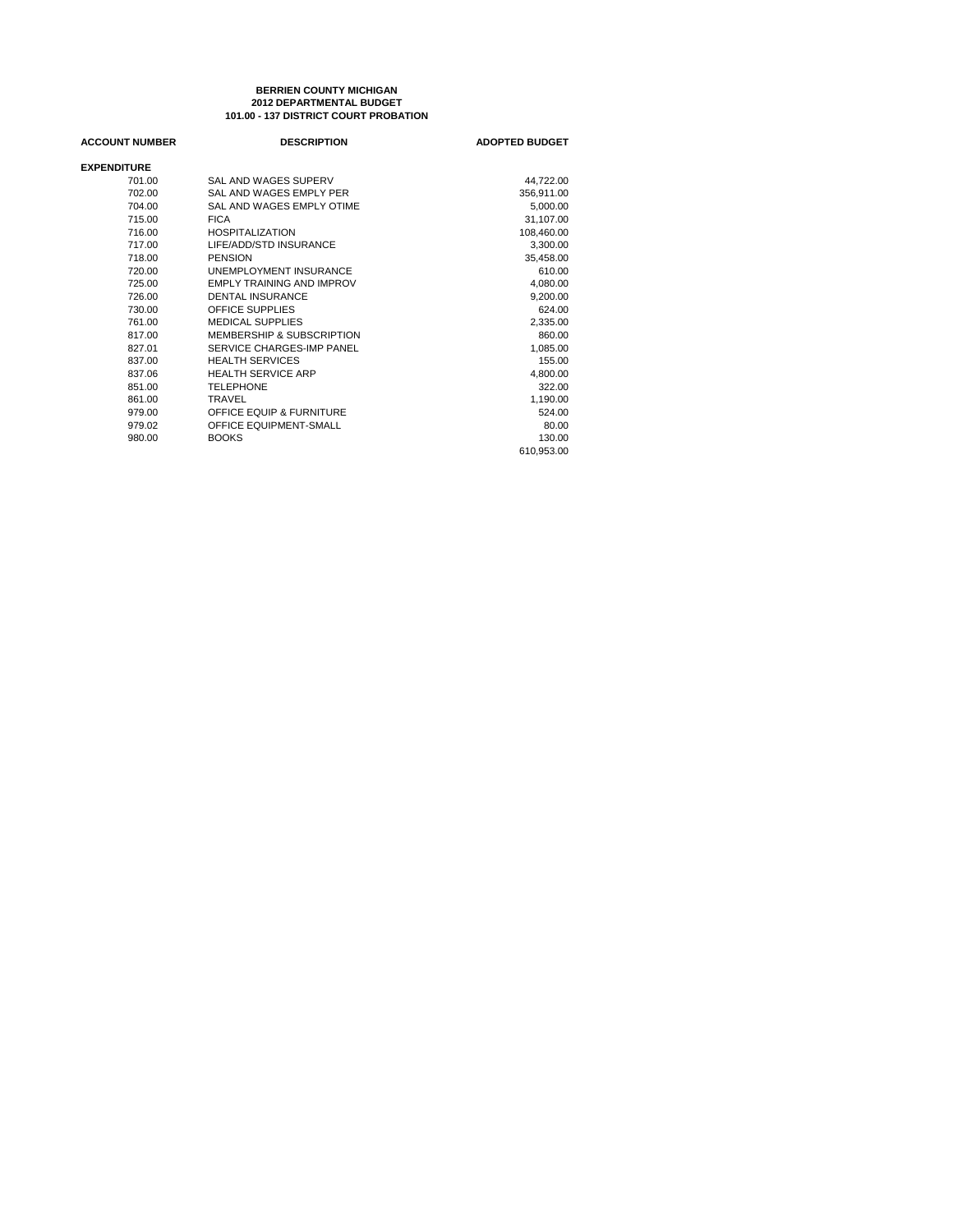#### **101.00 - 147 INTAKE 2012 DEPARTMENTAL BUDGET BERRIEN COUNTY MICHIGAN**

| <b>ACCOUNT NUMBER</b> | <b>DESCRIPTION</b>               | <b>ADOPTED BUDGET</b> |
|-----------------------|----------------------------------|-----------------------|
| <b>EXPENDITURE</b>    |                                  |                       |
| 702.00                | SAL AND WAGES EMPLY PER          | 461,932.00            |
| 715.00                | <b>FICA</b>                      | 35.338.00             |
| 716.00                | <b>HOSPITALIZATION</b>           | 109,026.00            |
| 717.00                | LIFE/ADD/STD INSURANCE           | 2,221.00              |
| 718.00                | <b>PENSION</b>                   | 40,280.00             |
| 720.00                | UNEMPLOYMENT INSURANCE           | 693.00                |
| 725.00                | <b>EMPLY TRAINING AND IMPROV</b> | 816.00                |
| 726.00                | <b>DENTAL INSURANCE</b>          | 8,250.00              |
| 728.00                | PRINTING & BINDING               | 2,000.00              |
| 730.00                | OFFICE SUPPLIES                  | 1,213.00              |
| 817.00                | MEMBERSHIP & SUBSCRIPTION        | 725.00                |
| 848.08                | <b>RECOGNITION EXPENSES</b>      | 1,492.00              |
| 851.00                | <b>TELEPHONE</b>                 | 350.00                |
| 856.00                | PAGER SERVICE                    | 168.00                |
| 861.00                | <b>TRAVEL</b>                    | 121.00                |
| 937.00                | OFF EQUIP REP & MAINT            | 78.00                 |
| 979.02                | OFFICE EQUIPMENT-SMALL           | 31.00                 |
|                       |                                  | 664.734.00            |
|                       |                                  |                       |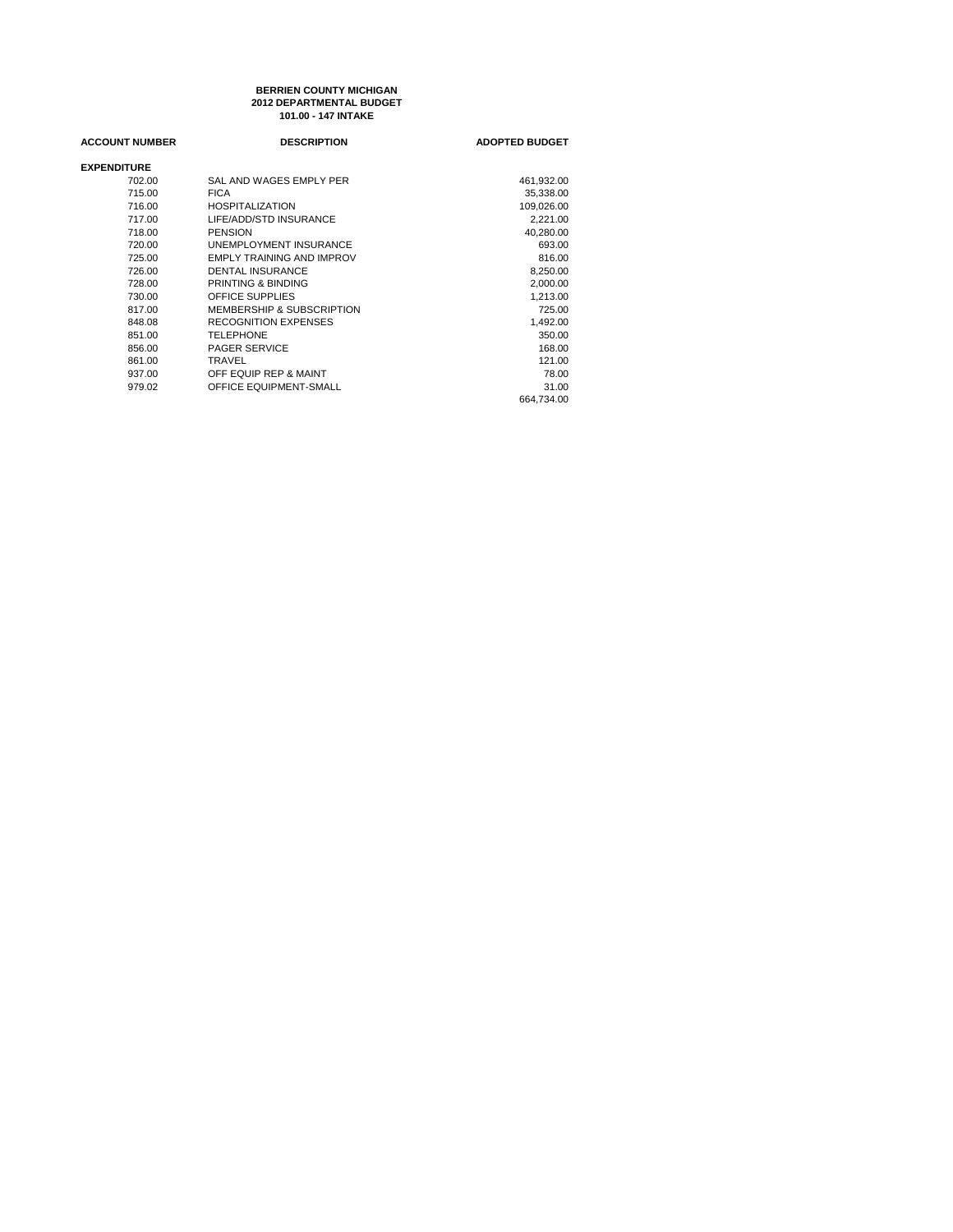**101.00 - 148 PROBATE COURT BERRIEN COUNTY MICHIGAN 2012 DEPARTMENTAL BUDGET**

| <b>ACCOUNT NUMBER</b> | <b>DESCRIPTION</b>                   | <b>ADOPTED BUDGET</b> |
|-----------------------|--------------------------------------|-----------------------|
| <b>REVENUE</b>        |                                      |                       |
| 616.00                | PROBATE COURT FEES                   | 80,000.00             |
| 633.00                | <b>SERVICE CHARGES</b>               | 1.400.00              |
| 676.00                | <b>REIMBURSEMENTS</b>                | 100.00                |
| 676.10                | <b>REIMB-LIP REVIEWS</b>             | 500.00                |
|                       |                                      | 82,000.00             |
| <b>EXPENDITURE</b>    |                                      |                       |
| 702.00                | SAL AND WAGES EMPLY PER              | 168,687.00            |
| 703.00                | SAL AND WAGES EMPLY TEM              | 13,000.00             |
| 715.00                | <b>FICA</b>                          | 13,900.00             |
| 716.00                | <b>HOSPITALIZATION</b>               | 47,230.00             |
| 717.00                | LIFE/ADD/STD INSURANCE               | 1,151.00              |
| 718.00                | <b>PENSION</b>                       | 14,710.00             |
| 720.00                | UNEMPLOYMENT INSURANCE               | 273.00                |
| 725.00                | <b>EMPLY TRAINING AND IMPROV</b>     | 250.00                |
| 726.00                | <b>DENTAL INSURANCE</b>              | 4,550.00              |
| 728.00                | PRINTING & BINDING                   | 2,036.00              |
| 730.00                | OFFICE SUPPLIES                      | 222.00                |
| 730.05                | CENTRAL OFFICE SUPPLIES              | 201.00                |
| 802.26                | CONTRACTUAL-EVALUATIONS              | 4,100.00              |
| 815.00                | LEGAL-CONT ATTORNEYS                 | 26,306.00             |
| 815.02                | <b>LEGAL-VISITORS &amp; GUARDIAN</b> | 10,025.00             |
| 817.00                | MEMBERSHIP & SUBSCRIPTION            | 100.00                |
| 836.04                | <b>HEALTH SERV PSYCHIATRIC</b>       | 600.00                |
| 851.00                | <b>TELEPHONE</b>                     | 175.00                |
| 861.00                | <b>TRAVEL</b>                        | 500.00                |
| 937.00                | OFF EQUIP REP & MAINT                | 312.00                |
| 947.00                | <b>EQUIPMENT RENTAL</b>              | 250.00                |
| 979.00                | OFFICE EQUIP & FURNITURE             | 640.00                |
|                       |                                      | 309.218.00            |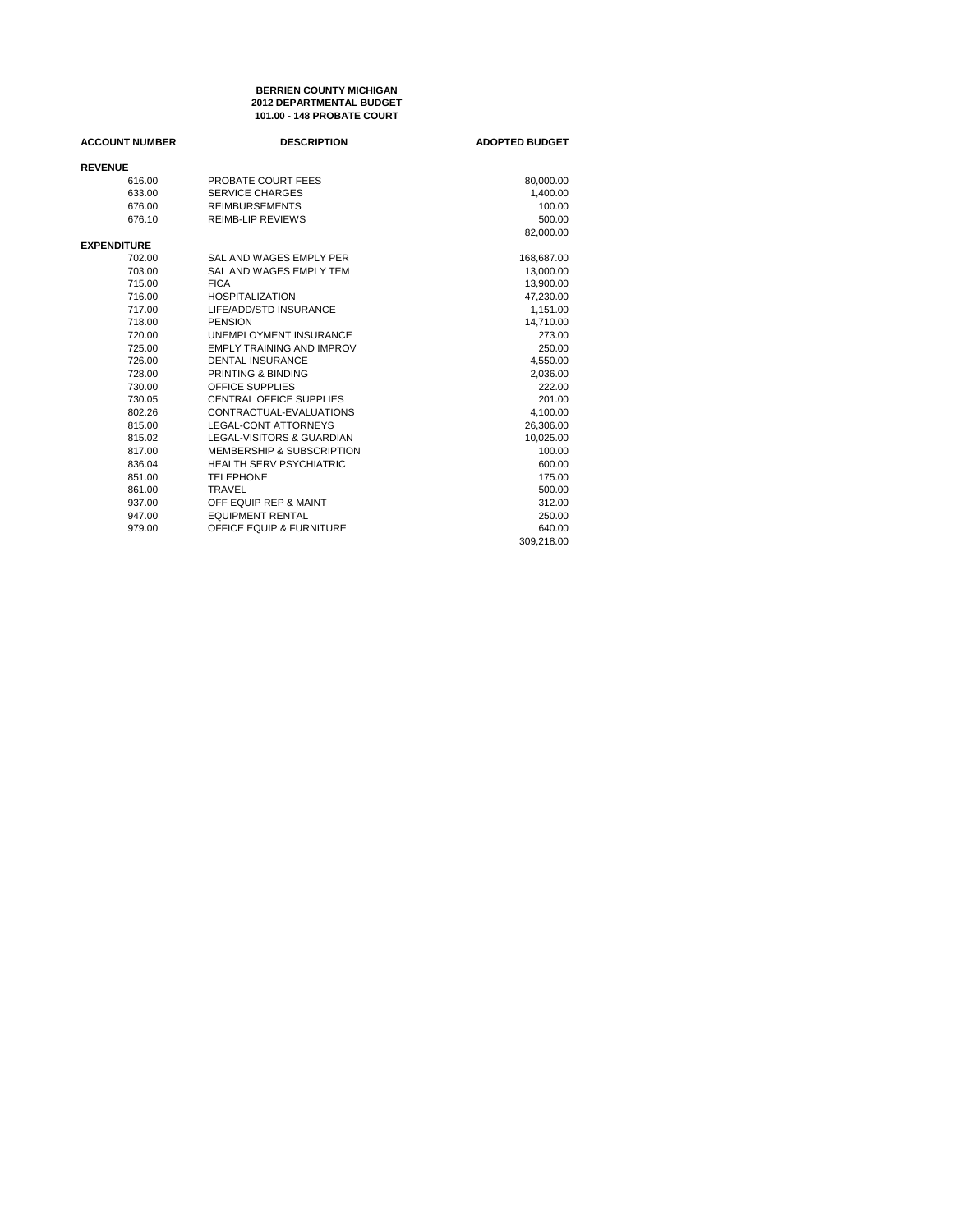#### **101.00 - 149 JUVENILE PROBATION BERRIEN COUNTY MICHIGAN 2012 DEPARTMENTAL BUDGET**

| <b>ACCOUNT NUMBER</b> | <b>DESCRIPTION</b>                   | <b>ADOPTED BUDGET</b> |
|-----------------------|--------------------------------------|-----------------------|
| <b>REVENUE</b>        |                                      |                       |
| 541.02                | <b>JUVENILE OFFICER SAL REIM</b>     | 78,388.00             |
| 625.10                | <b>SERVICE FEES</b>                  | 22.000.00             |
| 676.00                | <b>REIMBURSEMENTS</b>                | 1,100.00              |
|                       |                                      | 101.488.00            |
| <b>EXPENDITURE</b>    |                                      |                       |
| 702.00                | SAL AND WAGES EMPLY PER              | 488,826.00            |
| 715.00                | <b>FICA</b>                          | 37,395.00             |
| 716.00                | <b>HOSPITALIZATION</b>               | 103,010.00            |
| 717.00                | LIFE/ADD/STD INSURANCE               | 2,368.00              |
| 718.00                | <b>PENSION</b>                       | 42.626.00             |
| 720.00                | <b>UNEMPLOYMENT INSURANCE</b>        | 733.00                |
| 725.00                | EMPLY TRAINING AND IMPROV            | 6,080.00              |
| 726.00                | <b>DENTAL INSURANCE</b>              | 9,290.00              |
| 730.00                | <b>OFFICE SUPPLIES</b>               | 281.00                |
| 761.00                | <b>MEDICAL SUPPLIES</b>              | 3,942.00              |
| 802.01                | <b>CONTRACTUAL SERVICES</b>          | 846.00                |
| 817.00                | MEMBERSHIP & SUBSCRIPTION            | 100.00                |
| 848.06                | PROBATION ACTIVITIES                 | 100.00                |
| 851.00                | <b>TELEPHONE</b>                     | 6,380.00              |
| 861.00                | <b>TRAVEL</b>                        | 1,013.00              |
| 868.00                | <b>GAS OIL GREASE &amp; ANTIFRZE</b> | 1,349.00              |
| 956.01                | MISCELLANEOUS-MKT PROGRAM            | 1,500.00              |
| 956.04                | MISC-MEETING EXPENSES                | 300.00                |
| 977.04                | <b>TOOLS &amp; EQUIPMENT</b>         | 351.00                |
| 979.00                | <b>OFFICE EQUIP &amp; FURNITURE</b>  | 315.00                |
| 979.02                | OFFICE EQUIPMENT-SMALL               | 42.00                 |
| 980.00                | <b>BOOKS</b>                         | 200.00                |
|                       |                                      | 707,047.00            |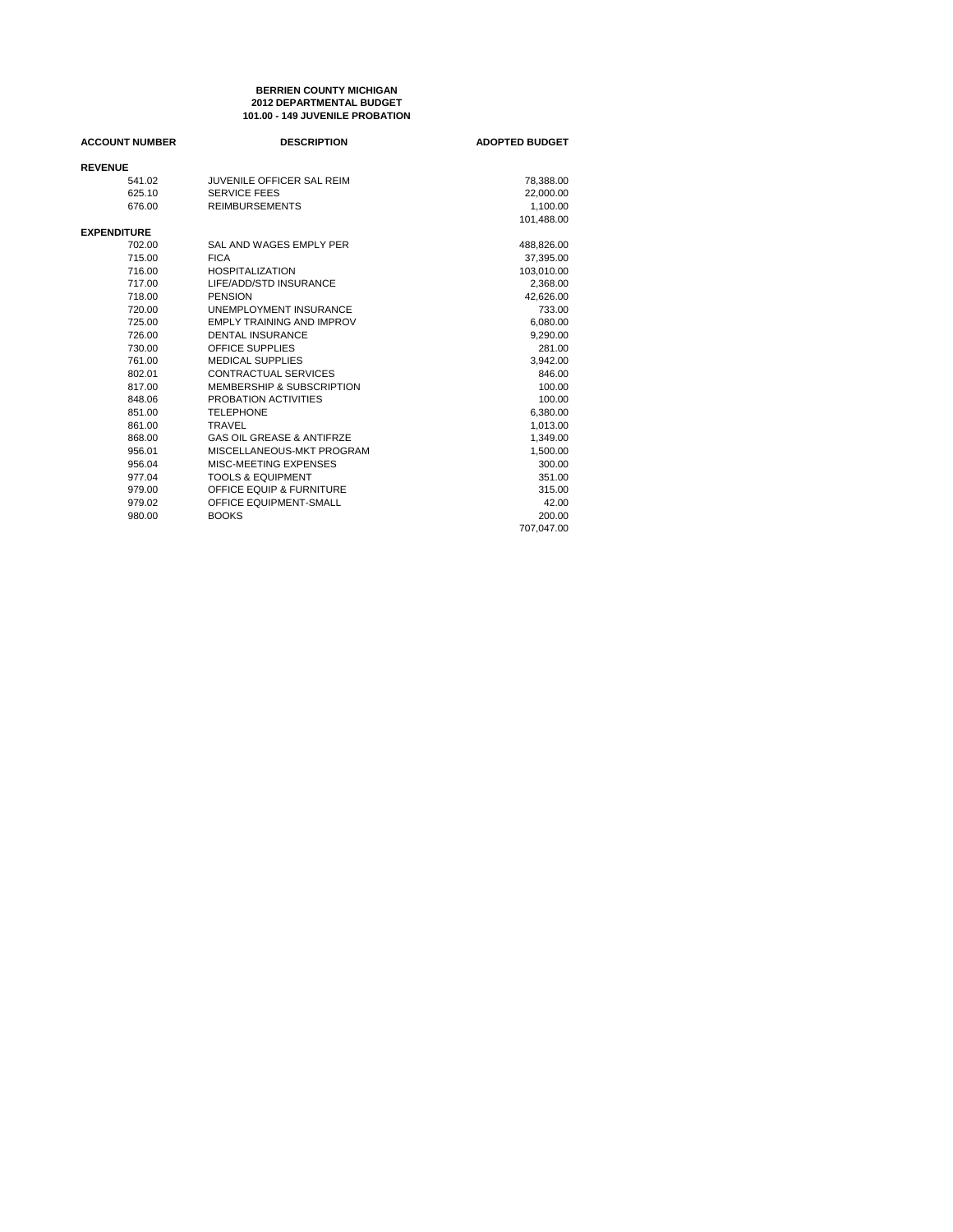#### **101.00 - 150 PROB COURT ADMINISTRATION BERRIEN COUNTY MICHIGAN 2012 DEPARTMENTAL BUDGET**

| <b>ACCOUNT NUMBER</b> | <b>DESCRIPTION</b>               | <b>ADOPTED BUDGET</b> |
|-----------------------|----------------------------------|-----------------------|
| <b>REVENUE</b>        |                                  |                       |
| 542.00                | COURT APPT ATTORNEY-MINOR        | 3,000.00              |
| 604.01                | <b>COURT COSTS</b>               | 2,000.00              |
| 604.02                | <b>TRAFFIC COSTS</b>             | 800.00                |
| 622.01                | <b>CCF COLLECTION FEE</b>        | 45.000.00             |
| 622.03                | <b>ADOPTION RESEARCH FEES</b>    | 2,500.00              |
| 633.00                | <b>SERVICE CHARGES</b>           | 500.00                |
| 676.00                | <b>REIMBURSEMENTS</b>            | 1,140.00              |
| 686.00                | OTHER REIMBURSEMENTS             | 100.00                |
|                       |                                  | 55,040.00             |
| <b>EXPENDITURE</b>    |                                  |                       |
| 701.00                | SAL AND WAGES SUPERV             | 89,683.00             |
| 702.00                | SAL AND WAGES EMPLY PER          | 205,786.00            |
| 703.00                | SAL AND WAGES EMPLY TEM          | 31,400.00             |
| 715.00                | <b>FICA</b>                      | 25,005.00             |
| 716.00                | <b>HOSPITALIZATION</b>           | 77,498.00             |
| 717.00                | LIFE/ADD/STD INSURANCE           | 1,980.00              |
| 718.00                | <b>PENSION</b>                   | 22,050.00             |
| 720.00                | UNEMPLOYMENT INSURANCE           | 490.00                |
| 725.00                | <b>EMPLY TRAINING AND IMPROV</b> | 160.00                |
| 726.00                | <b>DENTAL INSURANCE</b>          | 5,700.00              |
| 730.00                | OFFICE SUPPLIES                  | 907.00                |
| 730.05                | <b>CENTRAL OFFICE SUPPLIES</b>   | 620.00                |
| 733.00                | <b>COPIER CHARGES</b>            | 2,200.00              |
| 811.00                | <b>SUMMONS</b>                   | 31,400.00             |
| 816.01                | <b>LEGAL-INDIGENT PARENT DEF</b> | 325,343.00            |
| 817.00                | MEMBERSHIP & SUBSCRIPTION        | 820.00                |
| 836.04                | <b>HEALTH SERV PSYCHIATRIC</b>   | 22,977.00             |
| 851.00                | <b>TELEPHONE</b>                 | 1,380.00              |
| 861.00                | <b>TRAVEL</b>                    | 401.00                |
| 901.00                | <b>ADVERTISING</b>               | 2,700.00              |
| 902.00                | ADVERTISING LEGAL NOTICE         | 204.00                |
| 937.00                | OFF EQUIP REP & MAINT            | 117.00                |
| 947.00                | <b>EQUIPMENT RENTAL</b>          | 4,584.00              |
| 979.00                | OFFICE EQUIP & FURNITURE         | 23.00                 |
| 979.02                | OFFICE EQUIPMENT-SMALL           | 14.00                 |
| 980.00                | <b>BOOKS</b>                     | 22.00                 |
|                       |                                  | 853,464.00            |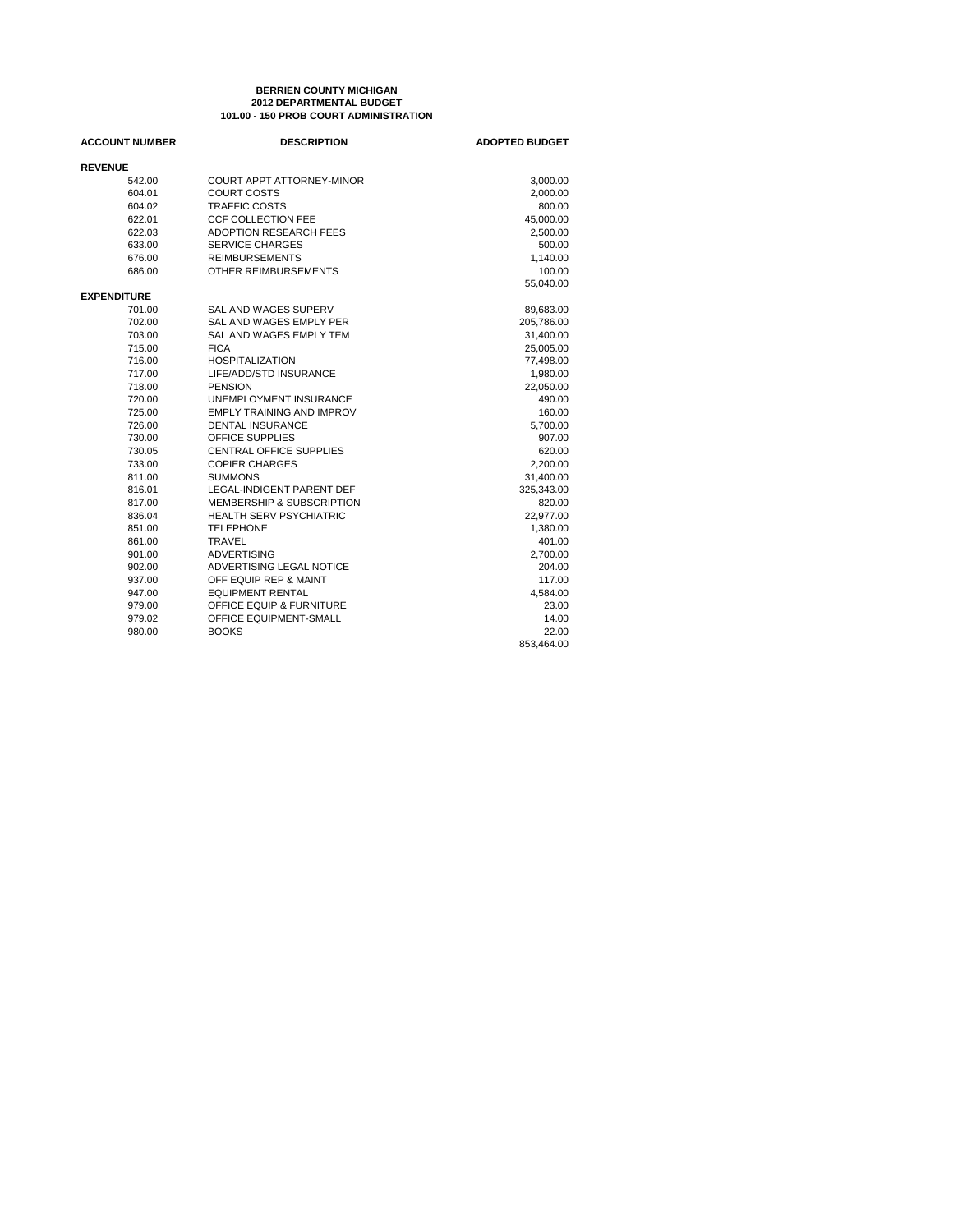#### **101.00 - 151 PROBATION-ADULT BERRIEN COUNTY MICHIGAN 2012 DEPARTMENTAL BUDGET**

| <b>ACCOUNT NUMBER</b> | <b>DESCRIPTION</b>                   | <b>ADOPTED BUDGET</b> |
|-----------------------|--------------------------------------|-----------------------|
| <b>EXPENDITURE</b>    |                                      |                       |
| 730.00                | OFFICE SUPPLIES                      | 923.00                |
| 730.05                | CENTRAL OFFICE SUPPLIES              | 1.245.00              |
| 733.00                | COPIER CHARGES                       | 2,052.00              |
| 808.03                | <b>INTERPRETERS</b>                  | 790.00                |
| 817.00                | <b>MEMBERSHIP &amp; SUBSCRIPTION</b> | 577.00                |
| 836.04                | HEALTH SERV PSYCHIATRIC              | 226.00                |
| 851.00                | TELEPHONE                            | 4,886.00              |
| 855.00                | <b>CABLE SUBSCRIPTION</b>            | 235.00                |
| 937.00                | OFF EQUIP REP & MAINT                | 1,223.00              |
| 947.00                | <b>EQUIPMENT RENTAL</b>              | 3.096.00              |
| 956.04                | MISC-MEETING EXPENSES                | 75.00                 |
| 979.00                | <b>OFFICE EQUIP &amp; FURNITURE</b>  | 257.00                |
| 979.02                | OFFICE EQUIPMENT-SMALL               | 59.00                 |
|                       |                                      | 15.644.00             |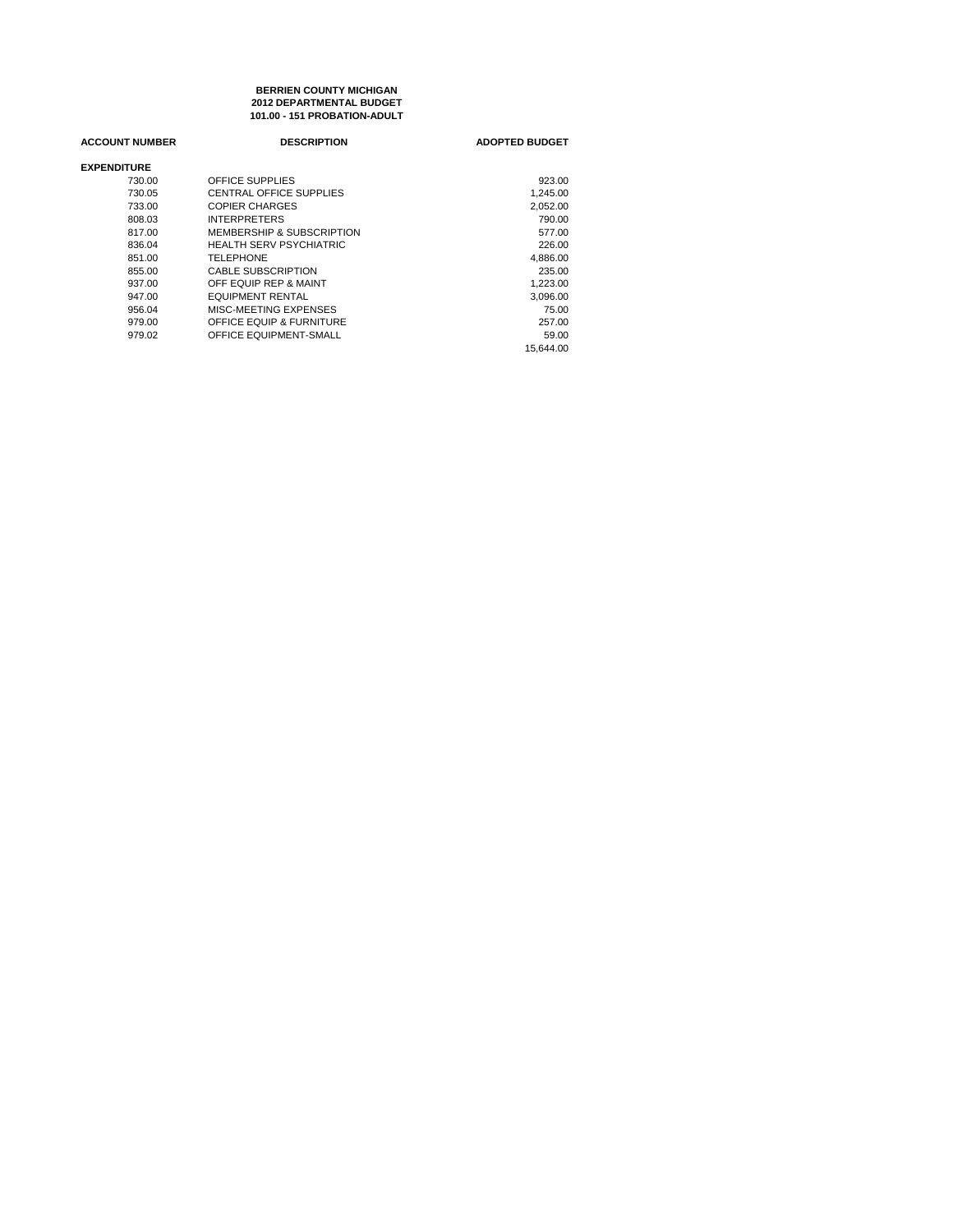#### **101.00 - 167 JURY BOARD BERRIEN COUNTY MICHIGAN 2012 DEPARTMENTAL BUDGET**

| <b>ACCOUNT NUMBER</b><br><b>DESCRIPTION</b><br><b>ADOPTED BUDGET</b> |           |
|----------------------------------------------------------------------|-----------|
|                                                                      |           |
| <b>EXPENDITURE</b>                                                   |           |
| SAL AND WAGES PER DIEM<br>701.01                                     | 1.000.00  |
| <b>FICA</b><br>715.00                                                | 77.00     |
| PRINTING & BINDING<br>728.00                                         | 550.00    |
| OFFICE SUPPLIES<br>730.00                                            | 400.00    |
| CONTRACTUAL SERVICES<br>802.01                                       | 10.500.00 |
| <b>TELEPHONE</b><br>851.00                                           | 286.00    |
| 861.00<br>TRAVEL                                                     | 110.00    |
| SOFTWARE MAINTENANCE<br>937.01                                       | 19.955.00 |
| 956.00<br><b>MISCELLANEOUS</b>                                       | 250.00    |
| PURCHASED SOFTWARE<br>983.00                                         | 1.000.00  |
|                                                                      | 34.128.00 |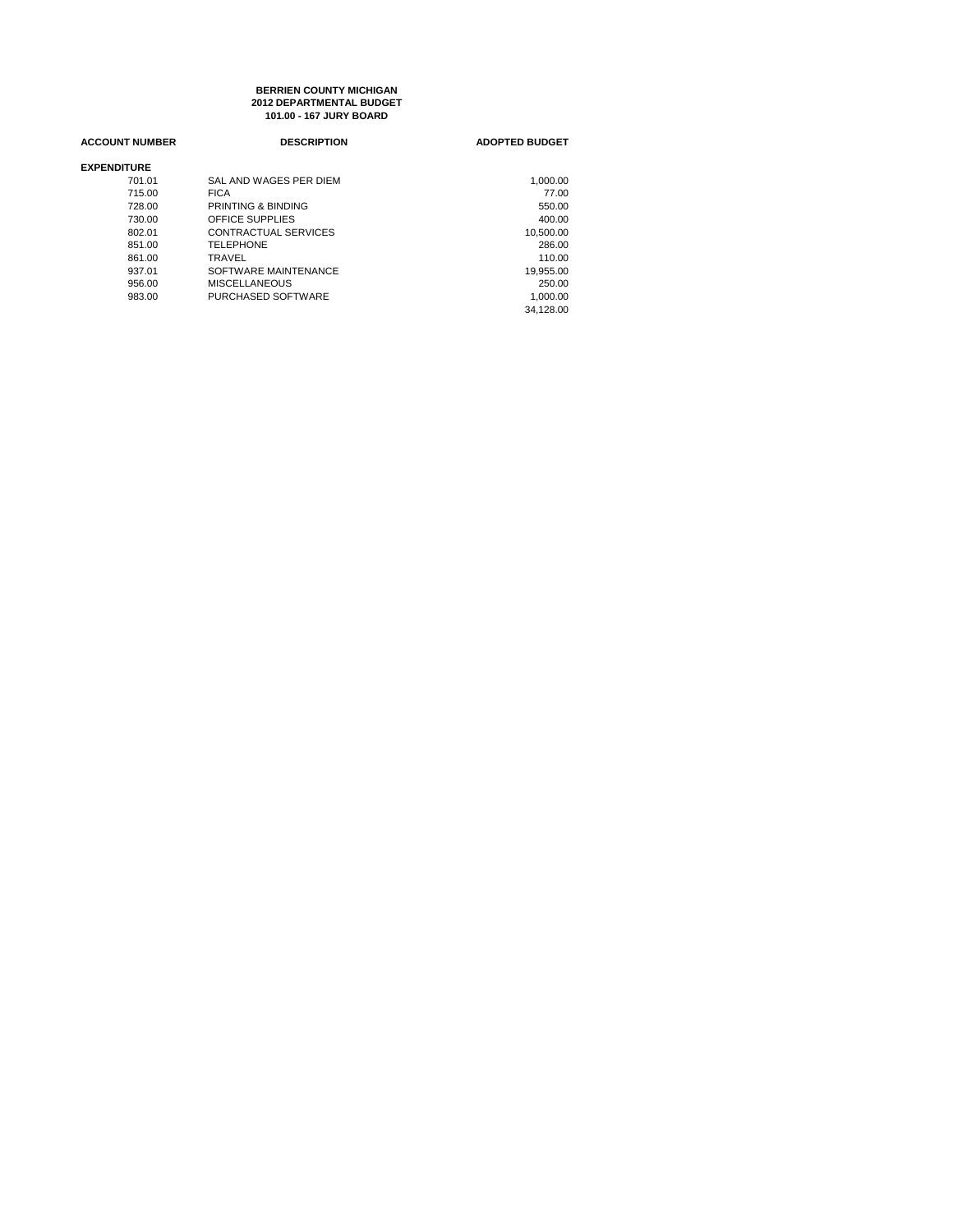#### **101.00 - 169 T C CASHIERING UNIT BERRIEN COUNTY MICHIGAN 2012 DEPARTMENTAL BUDGET**

| <b>DESCRIPTION</b>            | <b>ADOPTED BUDGET</b> |
|-------------------------------|-----------------------|
|                               |                       |
| <b>ATTORNEY FEES</b>          | 180,000.00            |
| OTHER REIMBURSEMENTS          | 40.00                 |
|                               | 180,040.00            |
|                               |                       |
| SAL AND WAGES EMPLY PER       | 541,268.00            |
| <b>FICA</b>                   | 41,407.00             |
| <b>HOSPITALIZATION</b>        | 132.737.00            |
| LIFE/ADD/STD INSURANCE        | 3,710.00              |
| <b>PENSION</b>                | 47,199.00             |
| <b>UNEMPLOYMENT INSURANCE</b> | 812.00                |
| EMPLY TRAINING AND IMPROV     | 415.00                |
| <b>DENTAL INSURANCE</b>       | 11,300.00             |
| OFFICE SUPPLIES               | 1.487.00              |
| CENTRAL OFFICE SUPPLIES       | 400.00                |
| <b>COPIER CHARGES</b>         | 300.00                |
| CONTRACTUAL SERVICES          | 3.541.00              |
| MEMBERSHIP & SUBSCRIPTION     | 449.00                |
| <b>TELEPHONE</b>              | 408.00                |
| TRAVEL                        | 454.00                |
| OFF EQUIP REP & MAINT         | 922.00                |
| <b>EQUIPMENT RENTAL</b>       | 1,416.00              |
| OFFICE EQUIP & FURNITURE      | 1,695.00              |
| <b>OFFICE EQUIPMENT-SMALL</b> | 197.00                |
| PURCHASED SOFTWARE            | 22,285.00             |
|                               | 812,402.00            |
|                               |                       |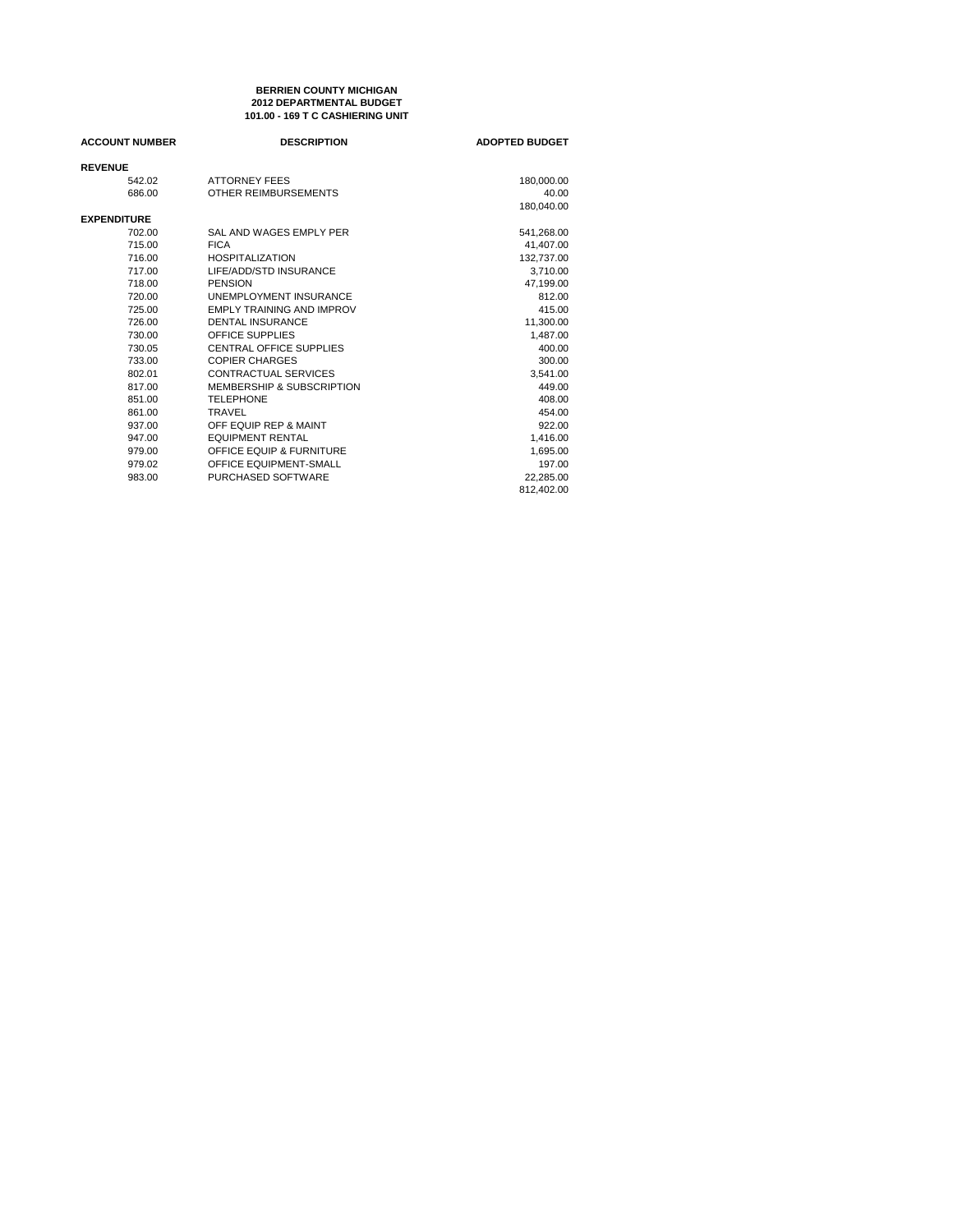#### **BERRIEN COUNTY MICHIGAN 101.00 - 172 COUNTY ADMINISTRATOR 2012 DEPARTMENTAL BUDGET**

| <b>ACCOUNT NUMBER</b> | <b>DESCRIPTION</b>               | <b>ADOPTED BUDGET</b> |
|-----------------------|----------------------------------|-----------------------|
| <b>EXPENDITURE</b>    |                                  |                       |
| 701.00                | SAL AND WAGES SUPERV             | 120,310.00            |
| 702.00                | SAL AND WAGES EMPLY PER          | 43.930.00             |
| 715.00                | <b>FICA</b>                      | 12.564.00             |
| 716.00                | <b>HOSPITALIZATION</b>           | 29,258.00             |
| 717.00                | LIFE/ADD/STD INSURANCE           | 660.00                |
| 718.00                | <b>PENSION</b>                   | 14,322.00             |
| 722.00                | <b>WORKMEN'S COMPENSATION</b>    | 1.642.00              |
| 725.00                | <b>EMPLY TRAINING AND IMPROV</b> | 75.00                 |
| 726.00                | DENTAL INSURANCE                 | 1.900.00              |
| 817.00                | MEMBERSHIP & SUBSCRIPTION        | 190.00                |
| 851.00                | <b>TELEPHONE</b>                 | 1,368.00              |
| 861.00                | TRAVEL                           | 4,200.00              |
|                       |                                  | 230.419.00            |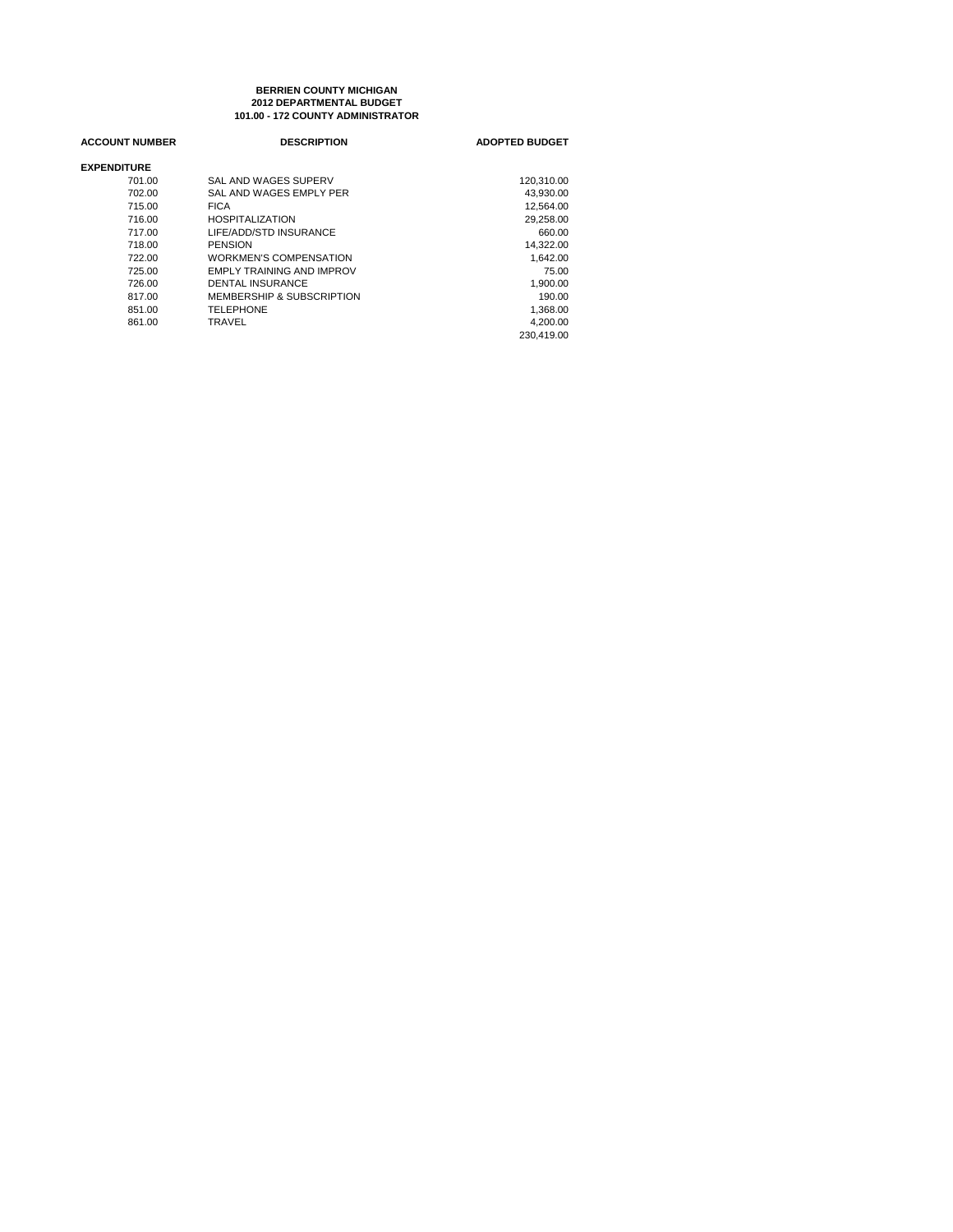|                       | <b>BERRIEN COUNTY MICHIGAN</b> |                       |
|-----------------------|--------------------------------|-----------------------|
|                       | 2012 DEPARTMENTAL BUDGET       |                       |
|                       | 101.00 - 191 ELECTIONS         |                       |
| <b>ACCOUNT NUMBER</b> | <b>DESCRIPTION</b>             | <b>ADOPTED BUDGET</b> |
| <b>REVENUE</b>        |                                |                       |
| 633.01                | <b>VOTER REGISTRATION LIST</b> | 1,200.00              |
| 633.05                | SERVICE CHARGES-CODING         | 14,000.00             |
| 633.06                | <b>CANVASS FEES</b>            | 8,500.00              |
| 660.00                | NOMINATION FEE FORFEITURE      | 1,000.00              |
| 686.22                | STATE VOTER REG REIMB          | 1,700.00              |
| 686.23                | <b>BALLOT PRINTING REIMB</b>   | 10,000.00             |
| 686.24                | ELECTION SUPPLY REIMB          | 800.00                |
| 686.25                | <b>ELECT PUB REIMB</b>         | 5,000.00              |
|                       |                                | 42.200.00             |
| <b>EXPENDITURE</b>    |                                |                       |
| 701.01                | SAL AND WAGES PER DIEM         | 4,150.00              |
| 702.00                | SAL AND WAGES EMPLY PER        | 35,610.00             |
| 704.00                | SAL AND WAGES EMPLY OTIME      | 1,800.00              |
| 715.00                | <b>FICA</b>                    | 3,179.00              |
| 717.00                | LIFE/ADD/STD INSURANCE         | 330.00                |
| 718.00                | <b>PENSION</b>                 | 3,262.00              |
| 720.00                | UNEMPLOYMENT INSURANCE         | 56.00                 |
| 728.00                | PRINTING & BINDING             | 96,000.00             |
| 817.00                | MEMBERSHIP & SUBSCRIPTION      | 220.00                |
| 851.00                | <b>TELEPHONE</b>               | 286.00                |
| 861.00                | <b>TRAVEL</b>                  | 1,100.00              |
| 901.00                | <b>ADVERTISING</b>             | 7,000.00              |
| 937.00                | OFF EQUIP REP & MAINT          | 1,000.00              |
| 937.01                | SOFTWARE MAINTENANCE           | 19,100.00             |
| 956.04                | MISC-MEETING EXPENSES          | 100.00                |
|                       |                                | 173,193.00            |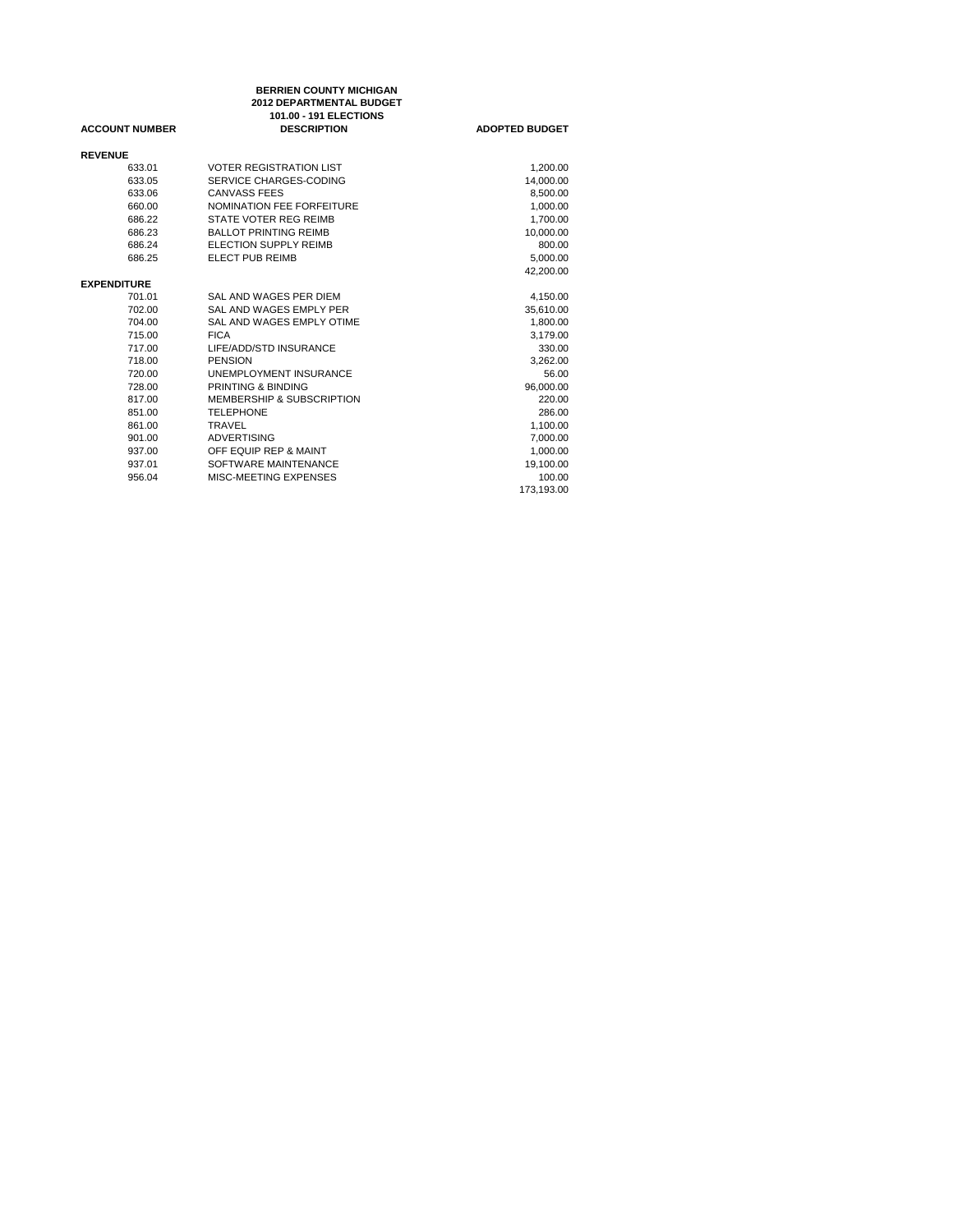#### **BERRIEN COUNTY MICHIGAN 101.00 - 201 FINANCIAL SERV DIVISION/ACC 2012 DEPARTMENTAL BUDGET**

| <b>ACCOUNT NUMBER</b> | <b>DESCRIPTION</b>             | <b>ADOPTED BUDGET</b> |
|-----------------------|--------------------------------|-----------------------|
| <b>EXPENDITURE</b>    |                                |                       |
| 702.00                | SAL AND WAGES EMPLY PER        | 339,804.00            |
| 715.00                | <b>FICA</b>                    | 25,995.00             |
| 716.00                | <b>HOSPITALIZATION</b>         | 57,508.00             |
| 717.00                | LIFE/ADD/STD INSURANCE         | 1,980.00              |
| 718.00                | <b>PENSION</b>                 | 29,631.00             |
| 720.00                | UNEMPLOYMENT INSURANCE         | 510.00                |
| 725.00                | EMPLY TRAINING AND IMPROV      | 1,000.00              |
| 726.00                | <b>DENTAL INSURANCE</b>        | 5,650.00              |
| 728.00                | PRINTING & BINDING             | 3,850.00              |
| 730.00                | OFFICE SUPPLIES                | 460.00                |
| 730.05                | <b>CENTRAL OFFICE SUPPLIES</b> | 200.00                |
| 802.01                | CONTRACTUAL SERVICES           | 21,938.00             |
| 817.00                | MEMBERSHIP & SUBSCRIPTION      | 915.00                |
| 851.00                | <b>TELEPHONE</b>               | 262.00                |
| 861.00                | TRAVEL                         | 1,400.00              |
| 937.00                | OFF EQUIP REP & MAINT          | 600.00                |
| 980.00                | <b>BOOKS</b>                   | 200.00                |
|                       |                                | 491,903.00            |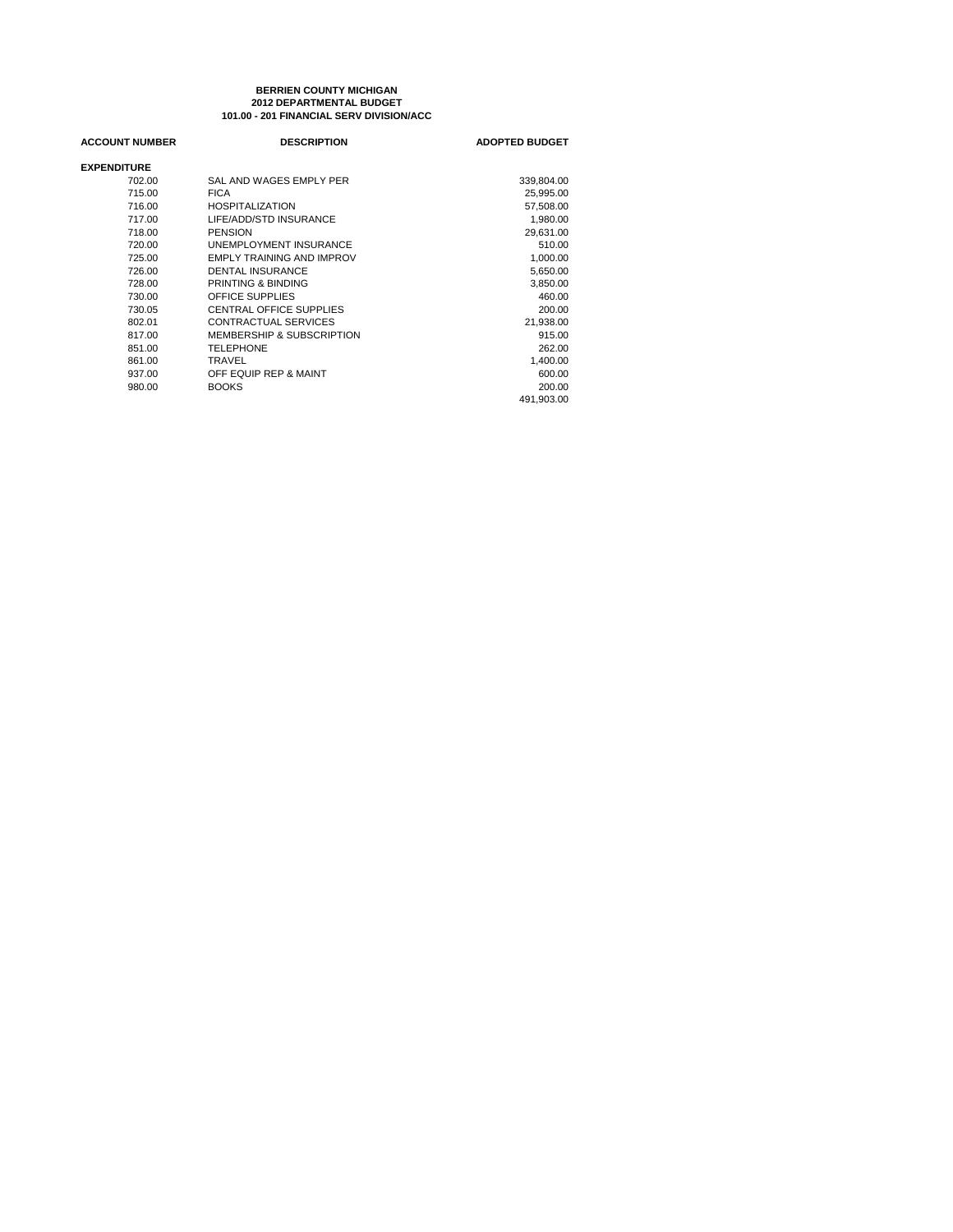#### **BERRIEN COUNTY MICHIGAN 101.00 - 210 CORPORATE COUNSEL 2012 DEPARTMENTAL BUDGET**

| <b>ACCOUNT NUMBER</b> | <b>DESCRIPTION</b>                   | <b>ADOPTED BUDGET</b> |
|-----------------------|--------------------------------------|-----------------------|
| <b>EXPENDITURE</b>    |                                      |                       |
| 702.00                | SAL AND WAGES EMPLY PER              | 93,739.00             |
| 715.00                | <b>FICA</b>                          | 7.171.00              |
| 716.00                | <b>HOSPITALIZATION</b>               | 16,268.00             |
| 717.00                | LIFE/ADD/STD INSURANCE               | 330.00                |
| 718.00                | <b>PENSION</b>                       | 8.174.00              |
| 720.00                | UNEMPLOYMENT INSURANCE               | 141.00                |
| 725.00                | EMPLY TRAINING AND IMPROV            | 500.00                |
| 726.00                | <b>DENTAL INSURANCE</b>              | 950.00                |
| 730.00                | <b>OFFICE SUPPLIES</b>               | 480.00                |
| 730.05                | CENTRAL OFFICE SUPPLIES              | 100.00                |
| 814.00                | LEGAL                                | 10,000.00             |
| 817.00                | <b>MEMBERSHIP &amp; SUBSCRIPTION</b> | 1.500.00              |
| 827.00                | <b>FILING FEES</b>                   | 100.00                |
| 851.00                | <b>TELEPHONE</b>                     | 825.00                |
| 861.00                | TRAVEL                               | 800.00                |
| 956.00                | <b>MISCELLANEOUS</b>                 | 100.00                |
| 980.00                | <b>BOOKS</b>                         | 350.00                |
|                       |                                      | 141.528.00            |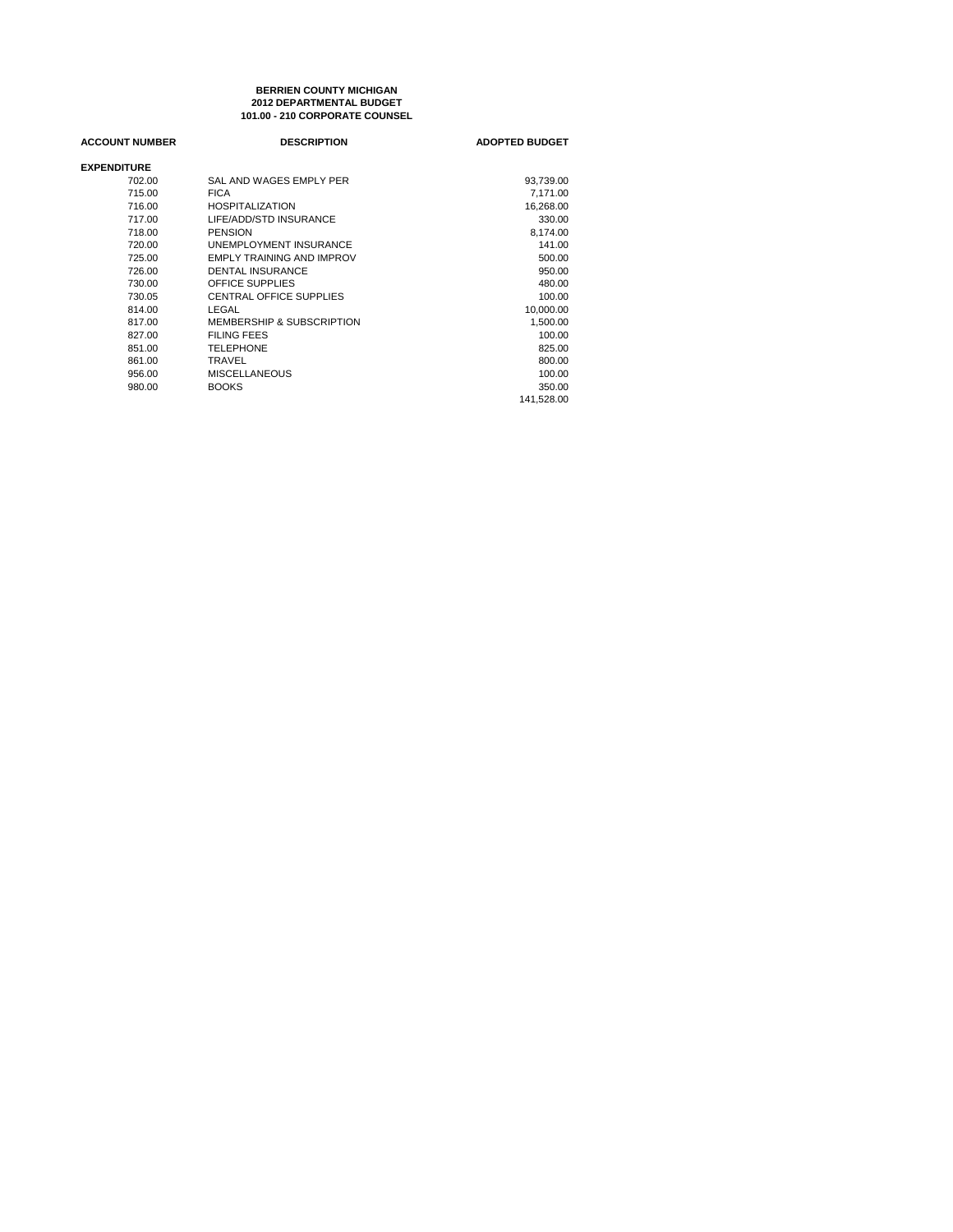#### **101.00 - 215 COUNTY CLERK BERRIEN COUNTY MICHIGAN 2012 DEPARTMENTAL BUDGET**

| <b>ACCOUNT NUMBER</b> | <b>DESCRIPTION</b>               | <b>ADOPTED BUDGET</b> |
|-----------------------|----------------------------------|-----------------------|
| <b>REVENUE</b>        |                                  |                       |
| 477.00                | <b>DOG LICENSES</b>              | 12,000.00             |
| 478.00                | <b>PISTOL PERMITS</b>            | 25,000.00             |
| 479.00                | <b>MARRIAGE LICENSES</b>         | 8,000.00              |
| 480.00                | PROFESSIONAL REGISTRATION        | 100.00                |
| 603.00                | <b>CIRCUIT COURT COSTS</b>       | 380,000.00            |
| 605.00                | CRIME VICTIM RIGHT ASSESS        | 6,000.00              |
| 608.00                | CIRCUIT ENTRY (FILE FEES)        | 31,000.00             |
| 608.01                | <b>CIRCUIT MOTION FEES</b>       | 14,000.00             |
| 610.00                | <b>CIRCUIT TRIAL FEES</b>        | 6,500.00              |
| 611.00                | <b>CIRCUIT COURT APPEALS</b>     | 350.00                |
| 612.00                | <b>CIRCUIT TRANSCRIPTS</b>       | 125,000.00            |
| 618.00                | PATERNITY FEES                   | 75.00                 |
| 622.00                | <b>CERTIFIED COPIES</b>          | 190,000.00            |
| 622.04                | NON-CERTIFIED COPY FEE           | 300.00                |
| 623.00                | PARTNERSHIP FILING & DISS        | 1,400.00              |
| 624.00                | <b>ASSUMED NAMES</b>             | 10,500.00             |
| 624.01                | DBA REPORT COPY FEES             | 400.00                |
| 625.00                | NOTARY BOND FEES                 | 1,000.00              |
| 625.02                | NATURALIZATION COPY FEES         | 30.00                 |
| 625.09                | <b>GARNISHMENT FEES</b>          | 200.00                |
| 625.15                | <b>WRIT FEES</b>                 | 4,200.00              |
| 625.21                | <b>LAMINATING FEES</b>           | 900.00                |
| 625.22                | NOTARIZATION FEE-CLK SHARE       | 2,200.00              |
| 630.00                | PHOTO SERVICE FEES               | 6,000.00              |
| 633.00                | <b>SERVICE CHARGES</b>           | 200.00                |
| 656.00                | <b>BOND FORFEITURE</b>           | 10,000.00             |
| 686.00                | OTHER REIMBURSEMENTS             | 25.00                 |
|                       |                                  | 835,380.00            |
| <b>EXPENDITURE</b>    |                                  |                       |
| 701.00                | <b>SAL AND WAGES SUPERV</b>      | 72,032.00             |
| 702.00                | SAL AND WAGES EMPLY PER          | 582,222.00            |
| 703.00                | SAL AND WAGES EMPLY TEM          | 500.00                |
| 704.00                | SAL AND WAGES EMPLY OTIME        | 800.00                |
| 715.00                | <b>FICA</b>                      | 50,150.00             |
| 716.00                | <b>HOSPITALIZATION</b>           | 175,176.00            |
| 717.00                | LIFE/ADD/STD INSURANCE           | 5,940.00              |
| 718.00                | <b>PENSION</b>                   | 57,151.00             |
| 720.00                | UNEMPLOYMENT INSURANCE           | 875.00                |
| 725.00                | <b>EMPLY TRAINING AND IMPROV</b> | 210.00                |
| 726.00                | DENTAL INSURANCE                 | 15,450.00             |
| 728.00                | PRINTING & BINDING               | 14,200.00             |
| 730.00                | OFFICE SUPPLIES                  | 7,100.00              |
| 730.05                | <b>CENTRAL OFFICE SUPPLIES</b>   | 500.00                |
| 817.00                | MEMBERSHIP & SUBSCRIPTION        | 700.00                |
| 851.00                | <b>TELEPHONE</b>                 | 786.00                |
| 861.00                | TRAVEL                           | 800.00                |
| 937.00                | OFF EQUIP REP & MAINT            | 2,900.00              |
| 937.01                | SOFTWARE MAINTENANCE             | 6,300.00              |
|                       |                                  | 993,792.00            |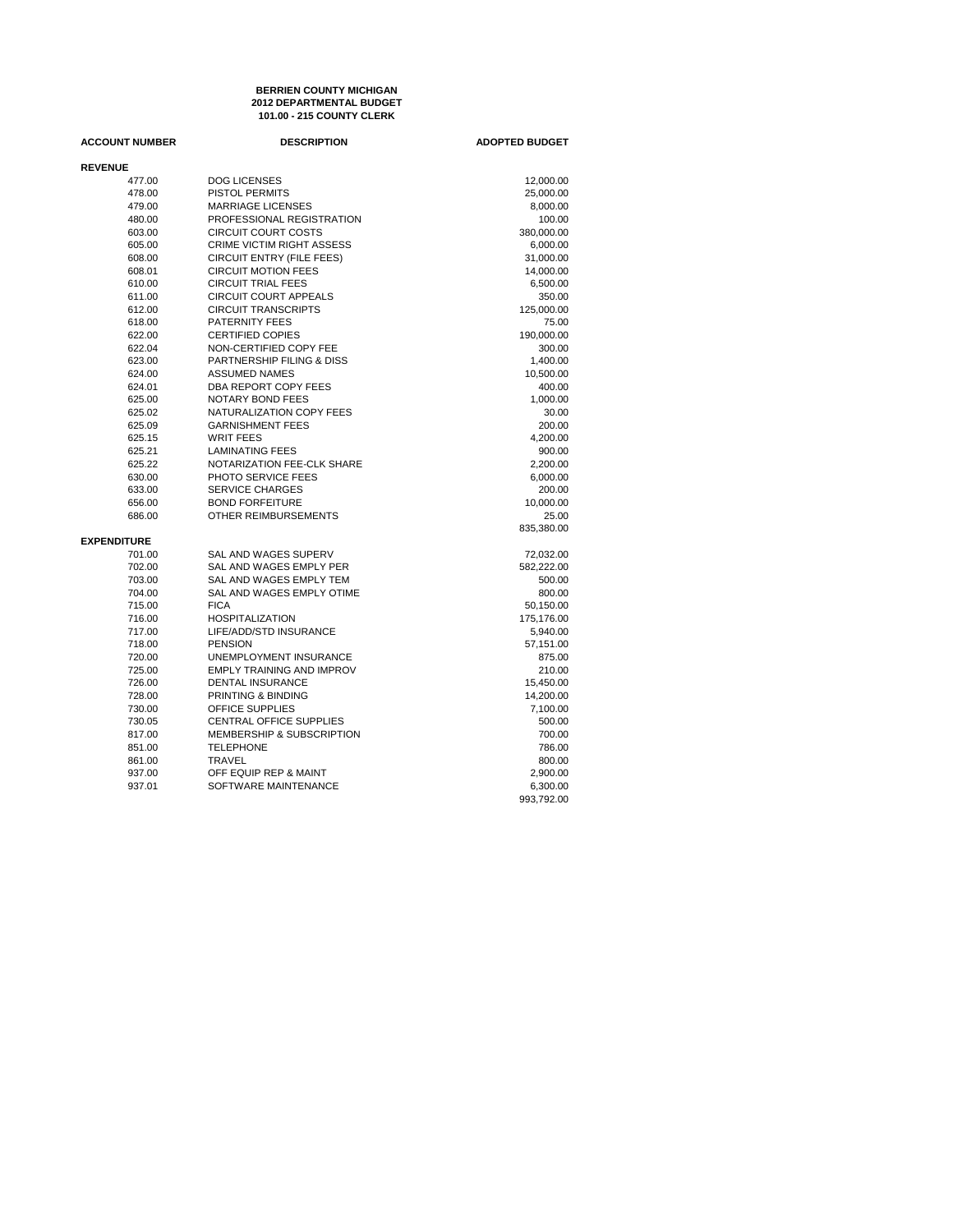#### **101.00 - 225 TAX EQUALIZATION OFFICE BERRIEN COUNTY MICHIGAN 2012 DEPARTMENTAL BUDGET**

| <b>ACCOUNT NUMBER</b> | <b>DESCRIPTION</b>                   | <b>ADOPTED BUDGET</b> |
|-----------------------|--------------------------------------|-----------------------|
| <b>REVENUE</b>        |                                      |                       |
| 633.00                | <b>SERVICE CHARGES</b>               | 41,000.00             |
|                       |                                      | 41.000.00             |
| <b>EXPENDITURE</b>    |                                      |                       |
| 702.00                | SAL AND WAGES EMPLY PER              | 347,923.00            |
| 715.00                | <b>FICA</b>                          | 26,616.00             |
| 716.00                | <b>HOSPITALIZATION</b>               | 97,044.00             |
| 717.00                | LIFE/ADD/STD INSURANCE               | 2,310.00              |
| 718.00                | <b>PENSION</b>                       | 30.339.00             |
| 720.00                | UNEMPLOYMENT INSURANCE               | 522.00                |
| 725.00                | <b>EMPLY TRAINING AND IMPROV</b>     | 3,000.00              |
| 726.00                | <b>DENTAL INSURANCE</b>              | 6,400.00              |
| 728.00                | PRINTING & BINDING                   | 6.200.00              |
| 730.00                | OFFICE SUPPLIES                      | 1,500.00              |
| 730.05                | <b>CENTRAL OFFICE SUPPLIES</b>       | 250.00                |
| 802.01                | CONTRACTUAL SERVICES                 | 45,000.00             |
| 817.00                | <b>MEMBERSHIP &amp; SUBSCRIPTION</b> | 1.700.00              |
| 851.00                | <b>TELEPHONE</b>                     | 135.00                |
| 853.00                | SERVICE CONTRACT RADIO               | 400.00                |
| 861.00                | TRAVEL                               | 1,260.00              |
| 868.00                | <b>GAS OIL GREASE &amp; ANTIFRZE</b> | 2.281.00              |
| 902.00                | ADVERTISING LEGAL NOTICE             | 400.00                |
| 937.00                | OFF EQUIP REP & MAINT                | 100.00                |
| 979.00                | <b>OFFICE EQUIP &amp; FURNITURE</b>  | 220.00                |
| 979.02                | <b>OFFICE EQUIPMENT-SMALL</b>        | 50.00                 |
|                       |                                      | 573.650.00            |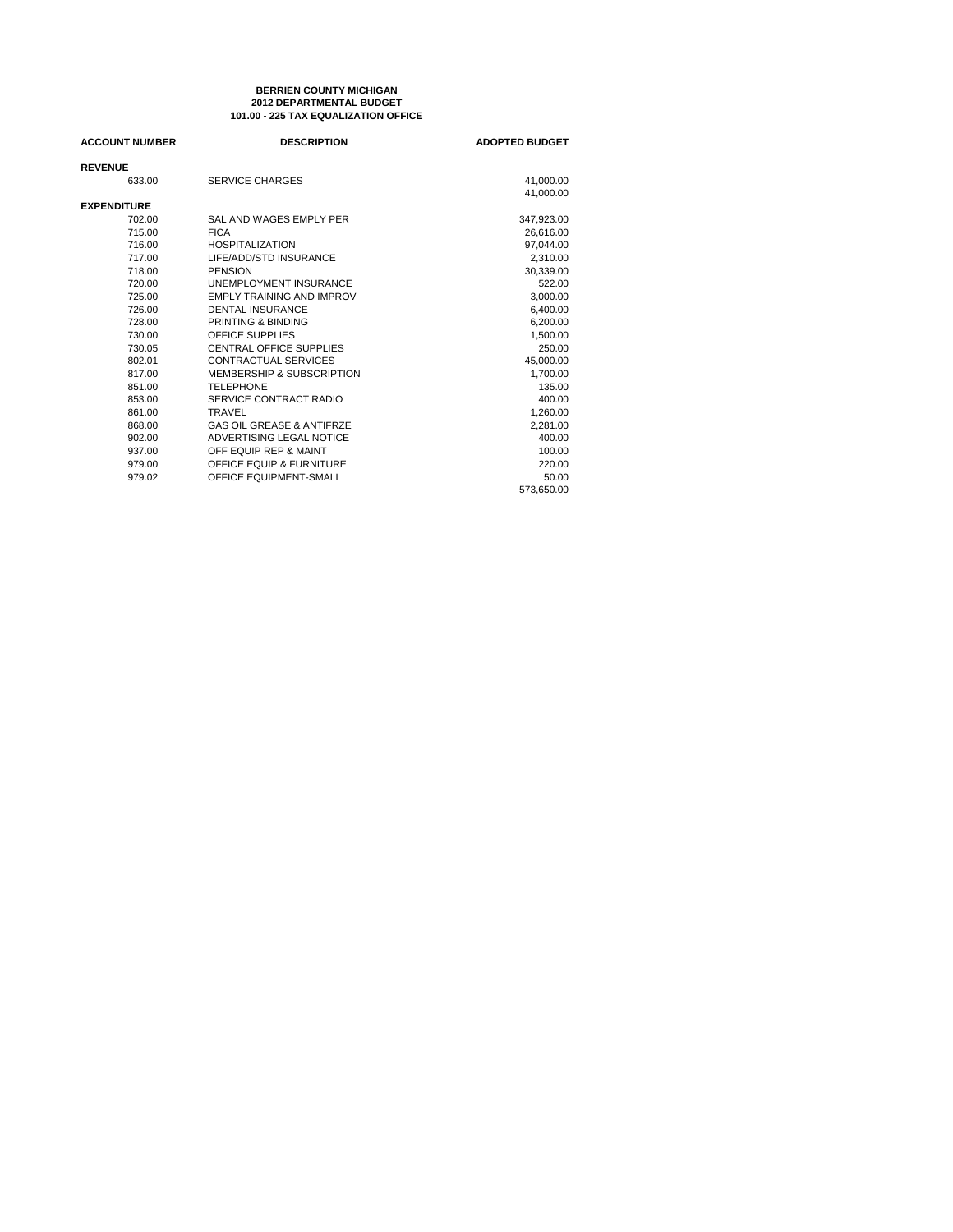**101.00 - 226 PERSONNEL DEPT. 2012 DEPARTMENTAL BUDGET BERRIEN COUNTY MICHIGAN**

| <b>ACCOUNT NUMBER</b> | <b>DESCRIPTION</b>            | <b>ADOPTED BUDGET</b> |
|-----------------------|-------------------------------|-----------------------|
| <b>EXPENDITURE</b>    |                               |                       |
| 702.00                | SAL AND WAGES EMPLY PER       | 243.360.00            |
| 715.00                | <b>FICA</b>                   | 18.617.00             |
| 716.00                | <b>HOSPITALIZATION</b>        | 35,249.00             |
| 717.00                | LIFE/ADD/STD INSURANCE        | 1,320.00              |
| 718.00                | <b>PENSION</b>                | 21.221.00             |
| 720.00                | UNEMPLOYMENT INSURANCE        | 365.00                |
| 726.00                | DENTAL INSURANCE              | 3,800.00              |
| 730.00                | <b>OFFICE SUPPLIES</b>        | 76.00                 |
| 730.05                | CENTRAL OFFICE SUPPLIES       | 100.00                |
| 836.00                | <b>HEALTH SERVICE DOCTORS</b> | 5,500.00              |
| 851.00                | <b>TELEPHONE</b>              | 117.00                |
| 861.00                | TRAVEL                        | 175.00                |
| 937.00                | OFF EQUIP REP & MAINT         | 41.00                 |
|                       |                               | 329.941.00            |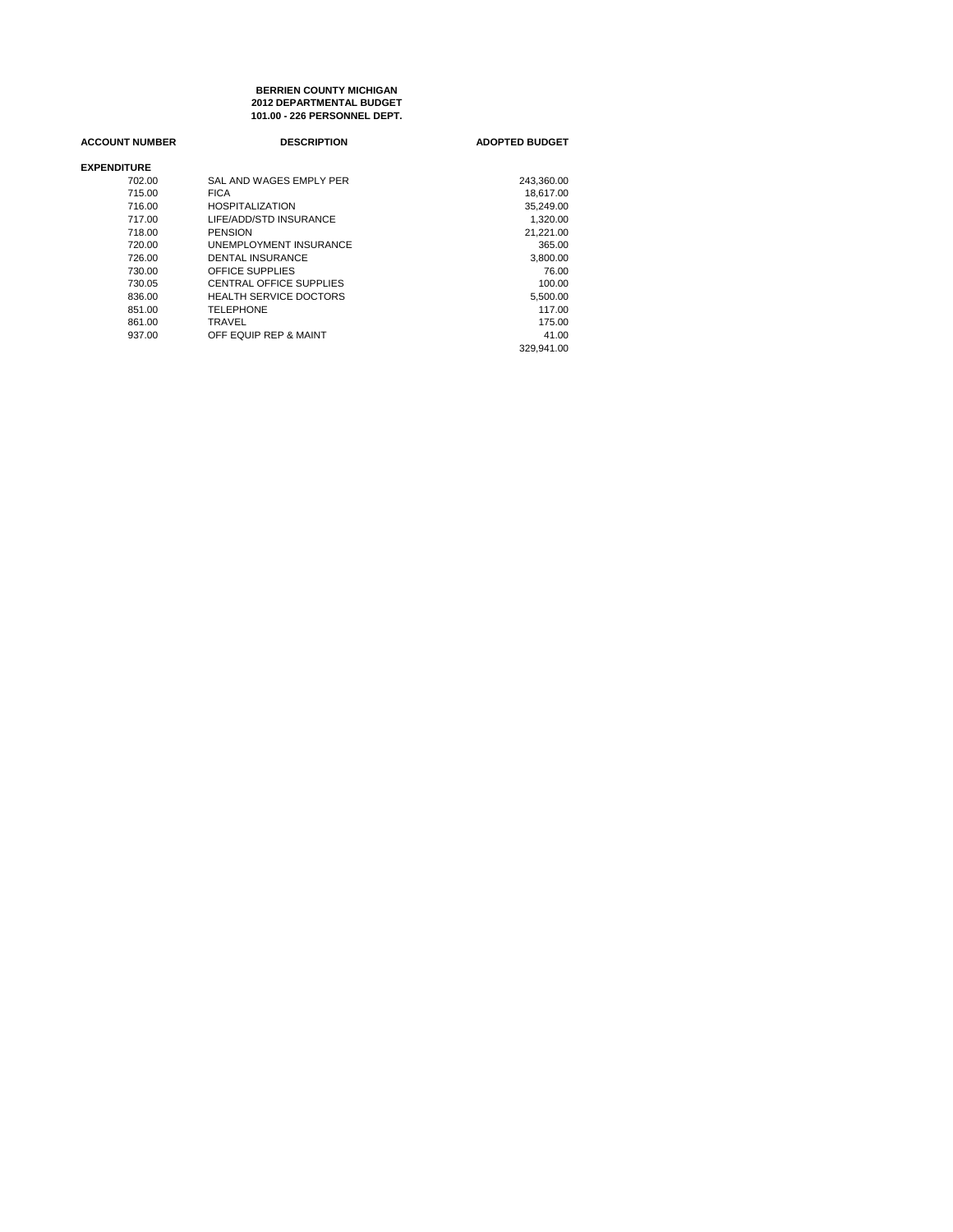#### **101.00 - 229 PROSECUTORS OFFICE 2012 DEPARTMENTAL BUDGET BERRIEN COUNTY MICHIGAN**

| <b>ACCOUNT NUMBER</b> | <b>DESCRIPTION</b>                   | <b>ADOPTED BUDGET</b> |
|-----------------------|--------------------------------------|-----------------------|
| <b>REVENUE</b>        |                                      |                       |
| 523.00                | <b>GRANTS-FEDERAL</b>                | 65,000.00             |
| 607.00                | FOOD STAMP RECOVERY FEE              | 7,000.00              |
| 627.00                | LEGAL FEE CIVIL/DRG FORF             | 2,000.00              |
| 630.03                | DRIVERS LIC REINSTATE FEE            | 1,000.00              |
| 633.00                | <b>SERVICE CHARGES</b>               | 2,200.00              |
| 699.00                | CONTRIBUTION OTHER FUNDS             | 106,176.00            |
|                       |                                      | 183,376.00            |
| <b>EXPENDITURE</b>    |                                      |                       |
| 701.00                | SAL AND WAGES SUPERV                 | 114,257.00            |
| 702.00                | SAL AND WAGES EMPLY PER              | 1,787,986.00          |
| 715.00                | <b>FICA</b>                          | 145,522.00            |
| 716.00                | <b>HOSPITALIZATION</b>               | 285,271.00            |
| 717.00                | LIFE/ADD/STD INSURANCE               | 9,405.00              |
| 718.00                | <b>PENSION</b>                       | 165,876.00            |
| 720.00                | UNEMPLOYMENT INSURANCE               | 2,682.00              |
| 725.00                | <b>EMPLY TRAINING AND IMPROV</b>     | 2,000.00              |
| 726.00                | <b>DENTAL INSURANCE</b>              | 24,800.00             |
| 728.00                | PRINTING & BINDING                   | 1,600.00              |
| 730.00                | <b>OFFICE SUPPLIES</b>               | 1,400.00              |
| 730.01                | <b>INVESTIGATIVE EXPENSES</b>        | 150.00                |
| 730.05                | <b>CENTRAL OFFICE SUPPLIES</b>       | 1,200.00              |
| 733.00                | <b>COPIER CHARGES</b>                | 1,500.00              |
| 802.01                | <b>CONTRACTUAL SERVICES</b>          | 6,924.00              |
| 802.17                | <b>CONT SERV-LEXISNEXIS</b>          | 9,569.00              |
| 802.25                | ABUSE EVAL & INVESTIGAT              | 20,000.00             |
| 803.00                | STENO ARRAIGNMENTS & TR              | 1,500.00              |
| 808.00                | WITNESSES-CIRCUIT COURT              | 21,000.00             |
| 808.01                | WITNESSES-DISTRICT COURT             | 20,000.00             |
| 808.02                | WITNESSES-PROBATE COURT              | 5,000.00              |
| 817.00                | <b>MEMBERSHIP &amp; SUBSCRIPTION</b> | 9,752.00              |
| 817.02                | <b>SERVICE FEES</b>                  | 150.00                |
| 827.00                | <b>FILING FEES</b>                   | 1,000.00              |
| 839.01                | <b>AUTOPSY TRANSPORT</b>             | 1,000.00              |
| 851.00                | <b>TELEPHONE</b>                     | 3,494.00              |
| 861.00                | TRAVEL                               | 6,600.00              |
| 937.00                | OFF EQUIP REP & MAINT                | 300.00                |
| 947.00                | <b>EQUIPMENT RENTAL</b>              | 2,904.00              |
| 956.00                | <b>MISCELLANEOUS</b>                 | 50.00                 |
| 980.00                | <b>BOOKS</b>                         | 10,000.00             |
|                       |                                      | 2,662,892.00          |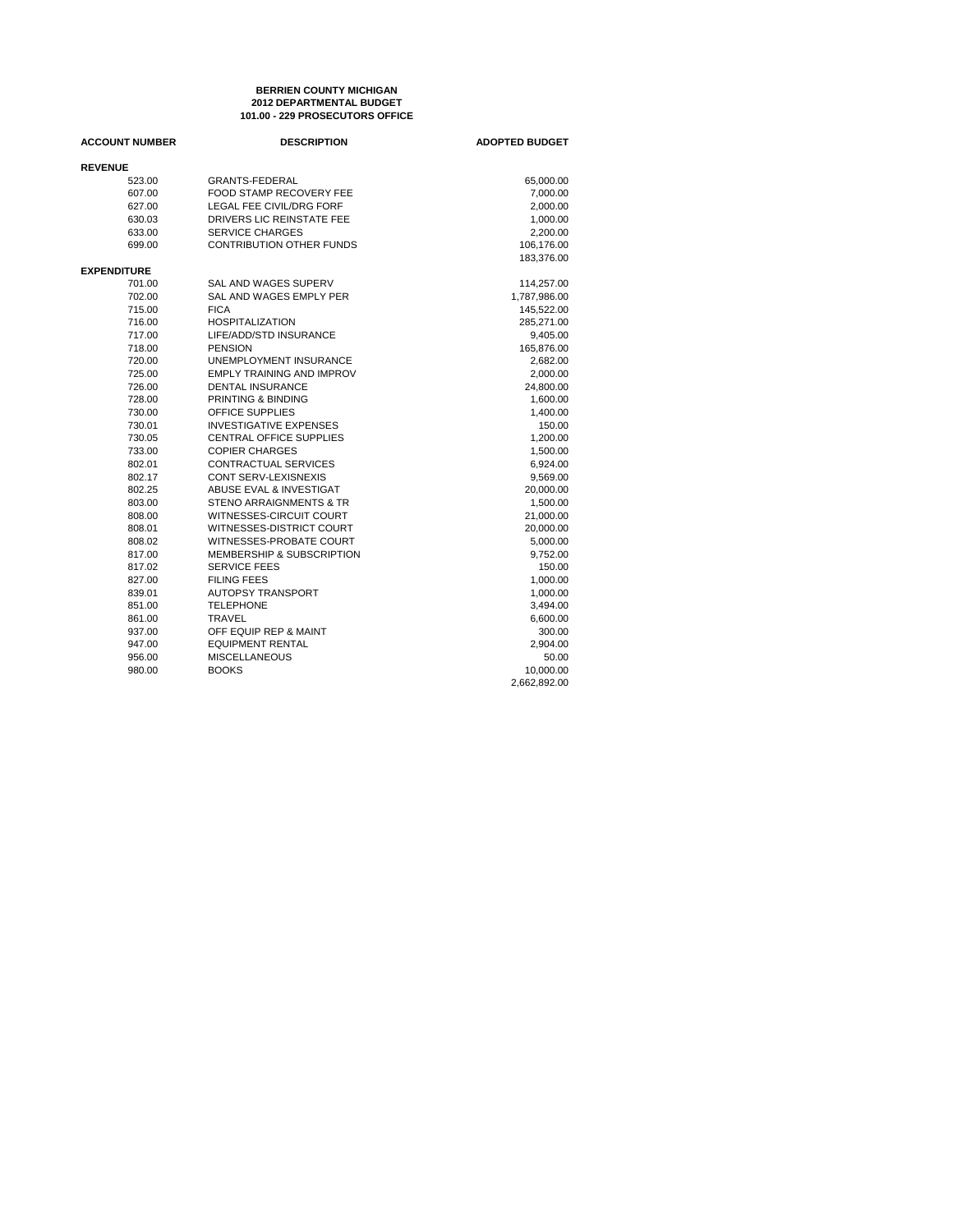**101.00 - 233 PURCHASING DEPT 2012 DEPARTMENTAL BUDGET BERRIEN COUNTY MICHIGAN**

| <b>DESCRIPTION</b>        | <b>ADOPTED BUDGET</b> |
|---------------------------|-----------------------|
|                           |                       |
| SAL AND WAGES EMPLY PER   | 43.184.00             |
| <b>FICA</b>               | 3,304.00              |
| <b>HOSPITALIZATION</b>    | 5.991.00              |
| LIFE/ADD/STD INSURANCE    | 330.00                |
| <b>PENSION</b>            | 3,766.00              |
| UNEMPLOYMENT INSURANCE    | 65.00                 |
| <b>DENTAL INSURANCE</b>   | 900.00                |
| OFFICE SUPPLIES           | 25.00                 |
| CENTRAL OFFICE SUPPLIES   | 100.00                |
| PURCHASING MEMBERSHIP/FEE | 4.065.00              |
| TELEPHONE                 | 135.00                |
| OFF EQUIP REP & MAINT     | 45.00                 |
|                           | 61.910.00             |
|                           |                       |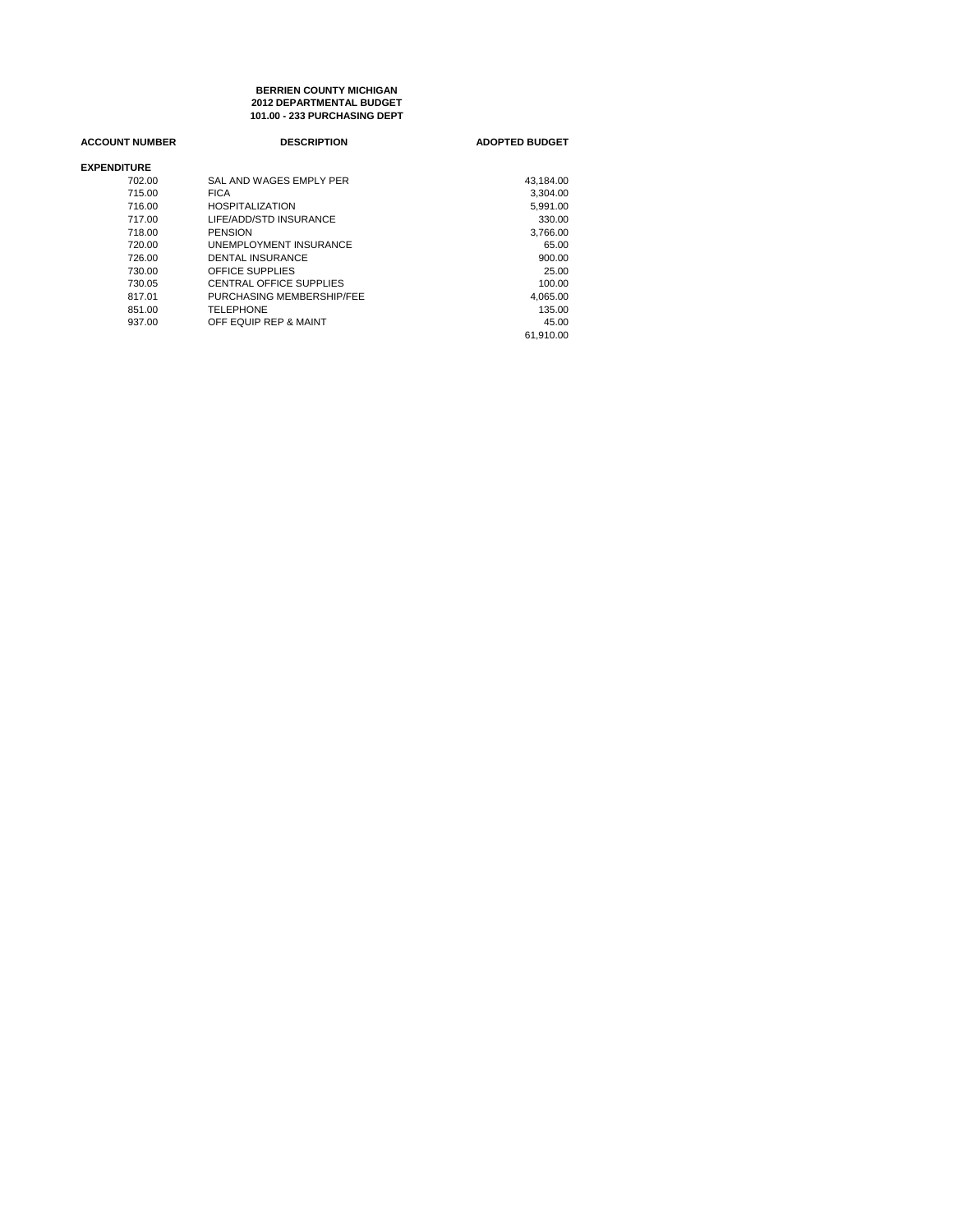#### **101.00 - 236 REGISTER OF DEEDS 2012 DEPARTMENTAL BUDGET BERRIEN COUNTY MICHIGAN**

| <b>ACCOUNT NUMBER</b> | <b>DESCRIPTION</b>             | <b>ADOPTED BUDGET</b> |
|-----------------------|--------------------------------|-----------------------|
| <b>REVENUE</b>        |                                |                       |
| 625.05                | <b>REAL ESTATE TRANSFER</b>    | 390,000.00            |
| 625.06                | <b>RECORDING FEES</b>          | 450.000.00            |
| 625.07                | RECORDING COPYING              | 170,000.00            |
| 625.08                | RECORDING SERVICES             | 1.000.00              |
| 625.11                | SURVEY-REMONUMENT FEE          | 1,400.00              |
| 625.29                | <b>COPY FEES-INTERNET</b>      | 12,000.00             |
| 625.30                | SVC FEE-INTERNET ACCESS        | 7.000.00              |
| 697.00                | <b>OVER OR SHORT</b>           | 90.00                 |
| 697.01                | OVERPAYMENTS/REFUNDS           | 1,000.00              |
|                       |                                | 1.032.490.00          |
| <b>EXPENDITURE</b>    |                                |                       |
| 701.00                | SAL AND WAGES SUPERV           | 72,032.00             |
| 702.00                | SAL AND WAGES EMPLY PER        | 128,905.00            |
| 715.00                | <b>FICA</b>                    | 15,372.00             |
| 716.00                | <b>HOSPITALIZATION</b>         | 61,795.00             |
| 717.00                | LIFE/ADD/STD INSURANCE         | 1,617.00              |
| 718.00                | PENSION                        | 17,522.00             |
| 720.00                | UNEMPLOYMENT INSURANCE         | 193.00                |
| 726.00                | <b>DENTAL INSURANCE</b>        | 3,650.00              |
| 730.00                | OFFICE SUPPLIES                | 1,500.00              |
| 730.05                | <b>CENTRAL OFFICE SUPPLIES</b> | 300.00                |
| 851.00                | <b>TELEPHONE</b>               | 200.00                |
| 979.02                | OFFICE EQUIPMENT-SMALL         | 150.00                |
| 999.00                | APPROP-COUNTY AGENCIES         | 140,000.00            |
|                       |                                | 443.236.00            |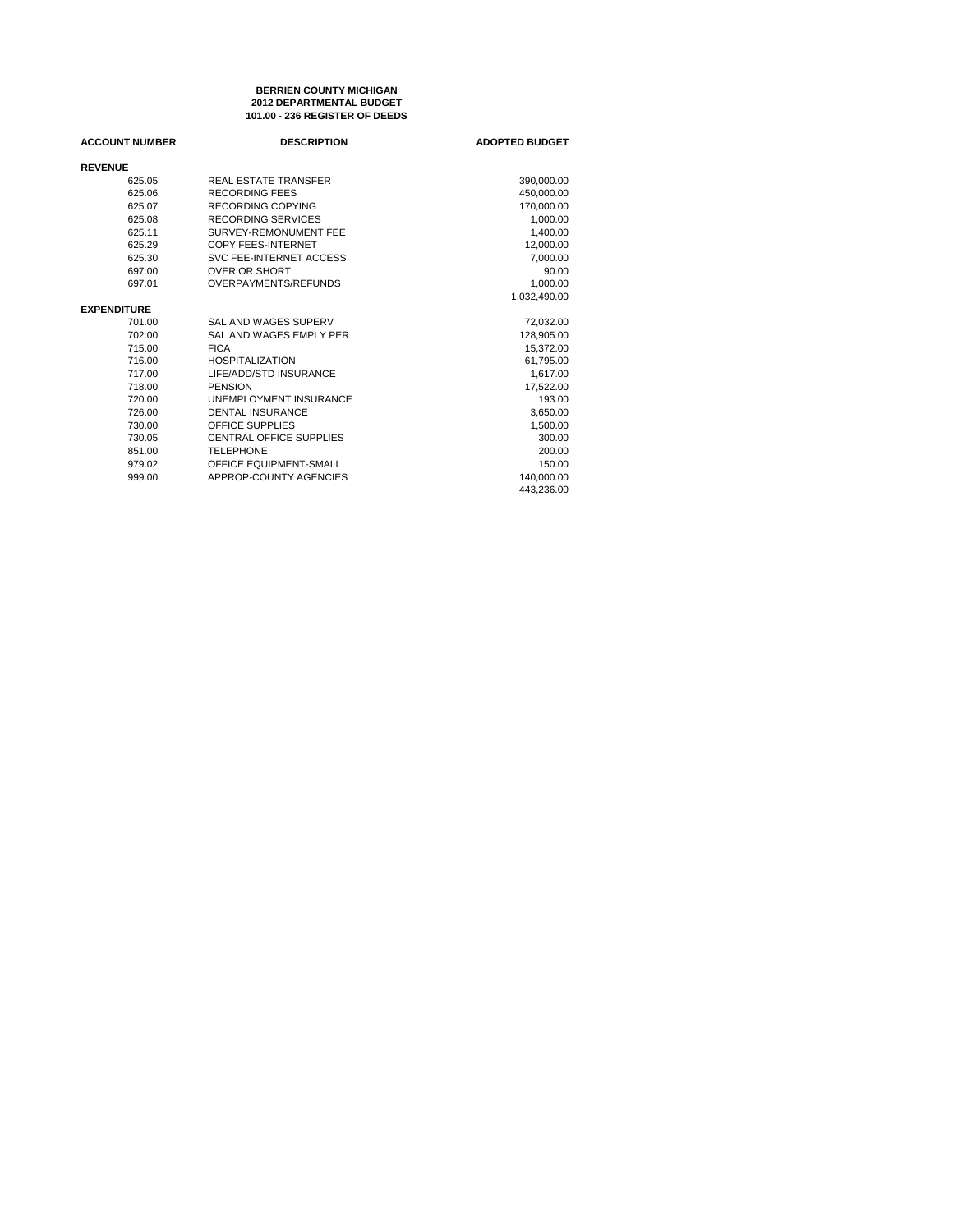### **2012 DEPARTMENTAL BUDGET 101.00 - 242 SURVEYOR BERRIEN COUNTY MICHIGAN**

| <b>ACCOUNT NUMBER</b>        | <b>DESCRIPTION</b>        | <b>ADOPTED BUDGET</b> |
|------------------------------|---------------------------|-----------------------|
| <b>EXPENDITURE</b><br>817.00 | MEMBERSHIP & SUBSCRIPTION | 100.00<br>100.00      |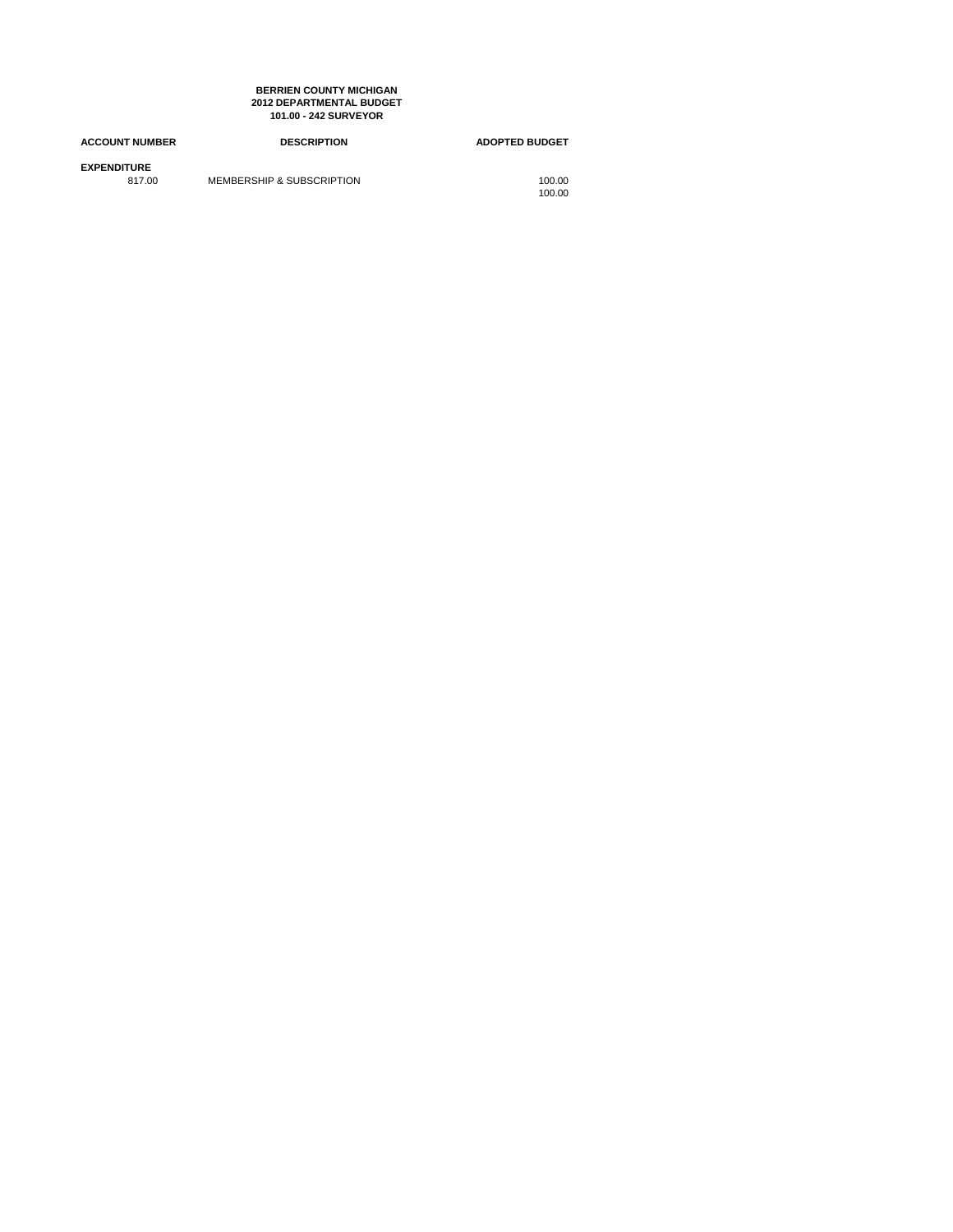### **101.00 - 243 GIS/MAPPING 2012 DEPARTMENTAL BUDGET BERRIEN COUNTY MICHIGAN**

| <b>ACCOUNT NUMBER</b> | <b>DESCRIPTION</b>              | <b>ADOPTED BUDGET</b> |
|-----------------------|---------------------------------|-----------------------|
| <b>REVENUE</b>        |                                 |                       |
| 633.00                | <b>SERVICE CHARGES</b>          | 7,000.00              |
| 633.04                | SERV CHG-PROP SPLIT RECOV       | 16,000.00             |
| 644.00                | SALE OF MAPS                    | 16,500.00             |
| 644.01                | <b>GIS PARCEL MAPPING</b>       | 800.00                |
| 699.00                | <b>CONTRIBUTION OTHER FUNDS</b> | 13,000.00             |
|                       |                                 | 53,300.00             |
| <b>EXPENDITURE</b>    |                                 |                       |
| 702.00                | SAL AND WAGES EMPLY PER         | 180,187.00            |
| 703.00                | SAL AND WAGES EMPLY TEM         | 15,040.00             |
| 715.00                | <b>FICA</b>                     | 14,935.00             |
| 716.00                | <b>HOSPITALIZATION</b>          | 37,962.00             |
| 717.00                | LIFE/ADD/STD INSURANCE          | 1,320.00              |
| 718.00                | <b>PENSION</b>                  | 15,712.00             |
| 720.00                | <b>UNEMPLOYMENT INSURANCE</b>   | 293.00                |
| 726.00                | <b>DENTAL INSURANCE</b>         | 3,650.00              |
| 730.00                | OFFICE SUPPLIES                 | 6,500.00              |
| 730.05                | CENTRAL OFFICE SUPPLIES         | 150.00                |
| 802.01                | CONTRACTUAL SERVICES            | 26,000.00             |
| 817.00                | MEMBERSHIP & SUBSCRIPTION       | 150.00                |
| 851.00                | <b>TELEPHONE</b>                | 200.00                |
| 861.00                | TRAVEL                          | 585.00                |
| 937.00                | OFF EQUIP REP & MAINT           | 5,500.00              |
| 937.01                | SOFTWARE MAINTENANCE            | 2,800.00              |
| 979.05                | <b>COMPUTER EQUIPMENT</b>       | 1,500.00              |
| 983.00                | PURCHASED SOFTWARE              | 1.300.00              |
|                       |                                 | 313.784.00            |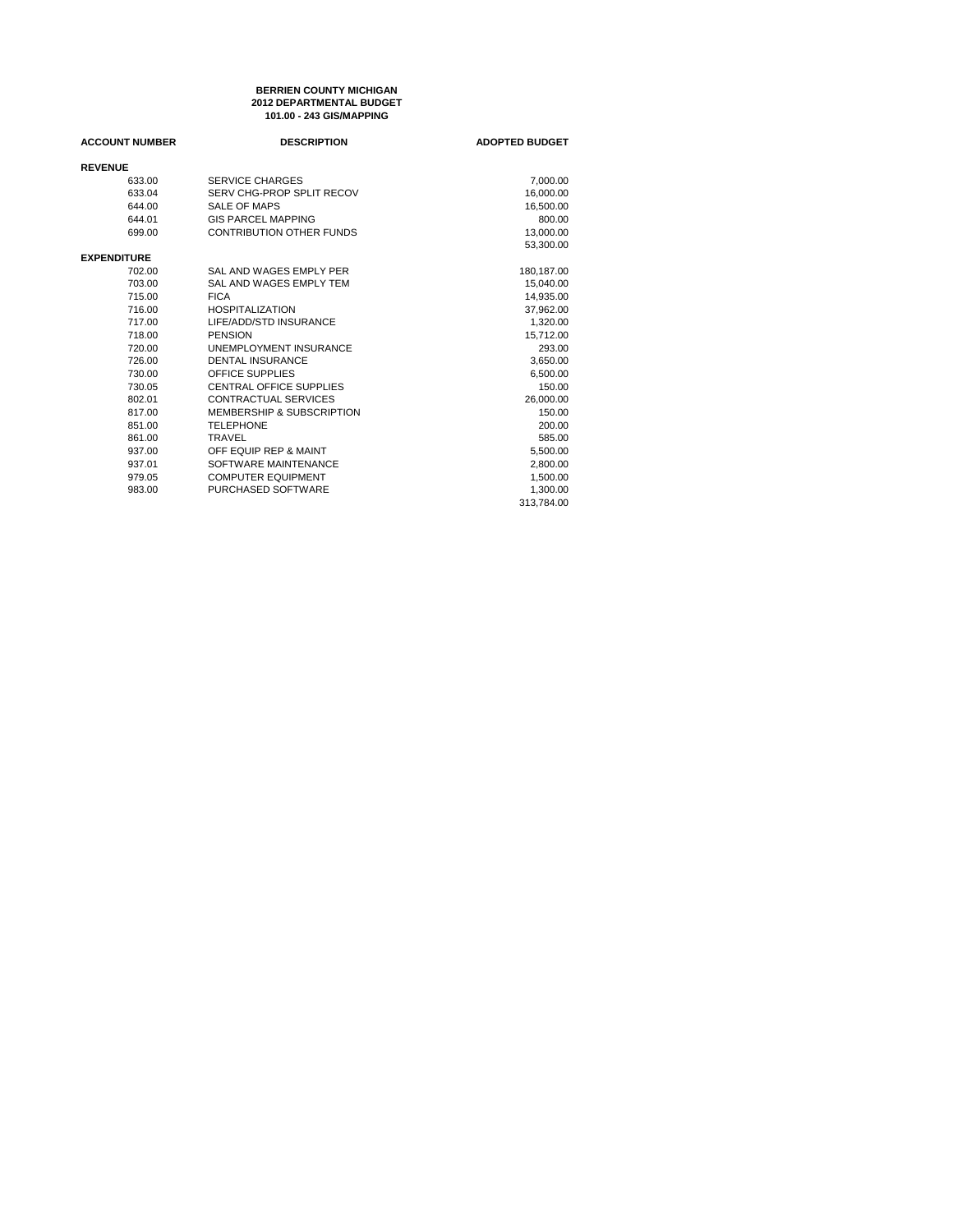# **101.00 - 245 COUNTY SURVEY AND REMONUMEN BERRIEN COUNTY MICHIGAN 2012 DEPARTMENTAL BUDGET**

| <b>ACCOUNT NUMBER</b> | <b>DESCRIPTION</b>                   | <b>ADOPTED BUDGET</b> |
|-----------------------|--------------------------------------|-----------------------|
| <b>REVENUE</b>        |                                      |                       |
| 575.02                | STATE SURV-REMON 345 GRNT            | 80,000.00             |
|                       |                                      | 80,000.00             |
| <b>EXPENDITURE</b>    |                                      |                       |
| 701.01                | SAL AND WAGES PER DIEM               | 2,640.00              |
| 702.00                | SAL AND WAGES EMPLY PER              | 3.433.00              |
| 715.00                | <b>FICA</b>                          | 465.00                |
| 718.00                | <b>PENSION</b>                       | 299.00                |
| 720.00                | UNEMPLOYMENT INSURANCE               | 5.00                  |
| 781.00                | SUPPLIES AND MATERIALS               | 5,500.00              |
| 802.00                | <b>CONSULTANTS</b>                   | 4,000.00              |
| 802.01                | CONTRACTUAL SERVICES                 | 60,093.00             |
| 851.00                | <b>TELEPHONE</b>                     | 715.00                |
| 861.00                | TRAVEL                               | 50.00                 |
| 867.00                | TRAVEL PER DIEM                      | 800.00                |
| 935.00                | <b>EQUIPMENT REPAIRS &amp; MAINT</b> | 2,000.00              |
|                       |                                      | 80,000.00             |
|                       |                                      |                       |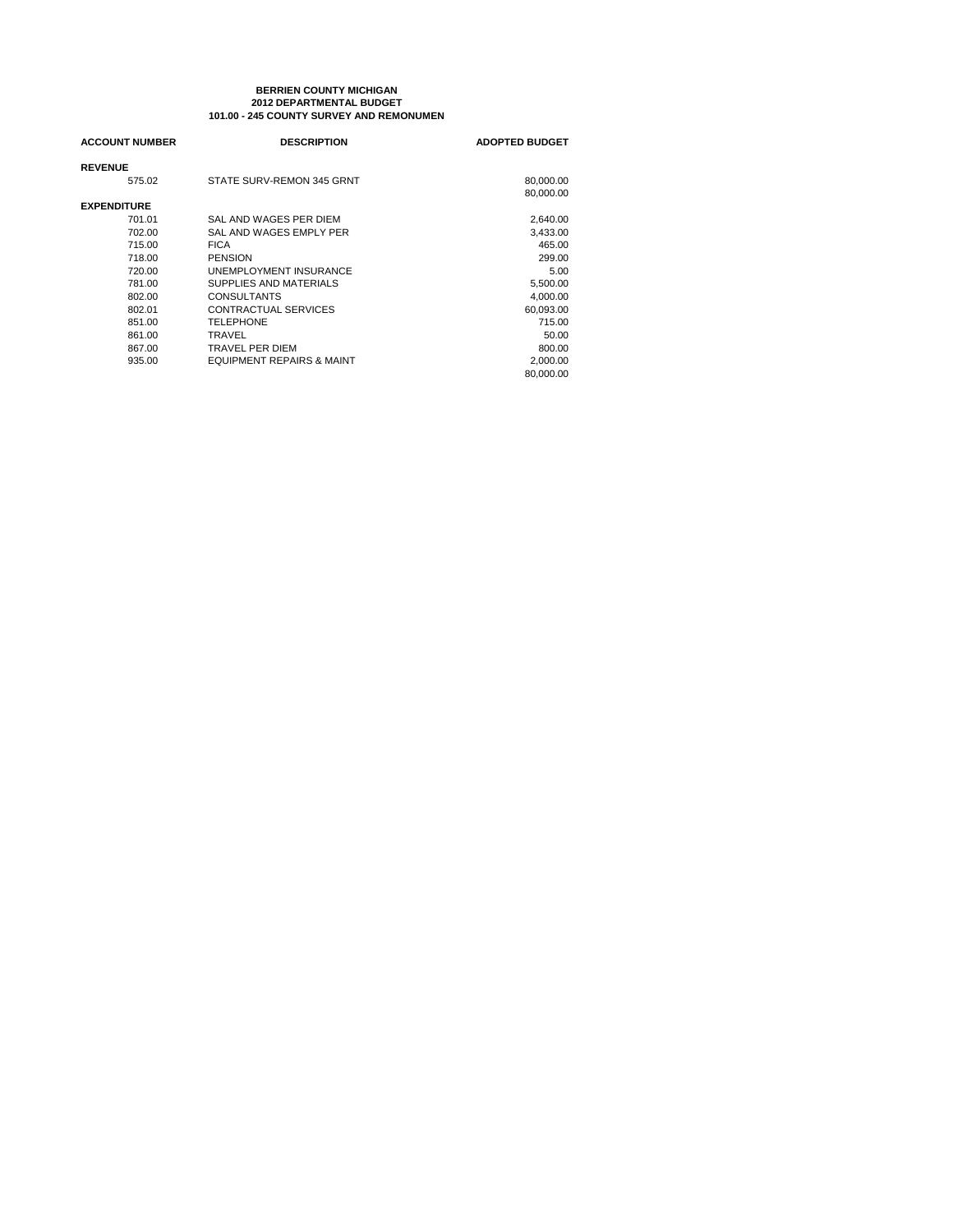### **101.00 - 253 TREASURER BERRIEN COUNTY MICHIGAN 2012 DEPARTMENTAL BUDGET**

| <b>ACCOUNT NUMBER</b> | <b>DESCRIPTION</b>                 | <b>ADOPTED BUDGET</b> |
|-----------------------|------------------------------------|-----------------------|
| <b>REVENUE</b>        |                                    |                       |
| 403.00                | <b>CURRENT PROPERTY TAX</b>        | 31,635,000.00         |
| 407.00                | DELINQUENT REAL PROPERTY           | 1,435,000.00          |
| 407.01                | <b>DELINQUENT TAX FUND</b>         | 1,300,000.00          |
| 408.01                | <b>ADMIN FEE - SET</b>             | 10,000.00             |
| 408.02                | ADM FEE-CURR CNTY TAX              | 8,250.00              |
| 410.00                | TAX REVERTED LANDS                 | 100.00                |
| 411.00                | INDUSTRIAL & COMM FAC TAX          | 75,000.00             |
| 417.00                | PERSONAL PROPERTY                  | 39,000.00             |
| 424.00                | <b>TRAILER FEES</b>                | 18,000.00             |
| 425.00                | PAYMENTS IN LIEU OF TAXES          | 85,000.00             |
| 425.01                | PMT IN LIEU TAX-FOUR WIND          | 400,000.00            |
| 447.00                | <b>INTEREST TAX</b>                | 12,000.00             |
| 447.01                | <b>CURRENT COLL INT TAX</b>        | 1,800.00              |
| 448.00                | PENALTY COLLECTED                  | 4,750.00              |
| 449.00                | PROCESSING FEE                     | 8,000.00              |
| 477.00                | <b>DOG LICENSES</b>                | 14,500.00             |
| 541.00                | PROBATE JUDGES SALARIES            | 205,000.00            |
| 575.00                | TOWNSHIP LIQUOR LICENSE            | 9,300.00              |
| 575.01                | STATE COBO HALL TAX                | 887,166.00            |
| 615.02                | FRIEND OF COURT SERV FEE           | 22,800.00             |
| 617.00                | <b>TAX CERTIFICATION</b>           | 4,250.00              |
| 619.00                | <b>CERTIFICATION OF PLATS</b>      | 5.00                  |
| 620.00                | <b>ESCHEATS FEES</b>               | 450.00                |
| 633.00                | <b>SERVICE CHARGES</b>             | 2,500.00              |
| 665.00                | <b>INTEREST EARNED C.D.'S</b>      | 75,000.00             |
| 666.00                | <b>INTEREST EARNED-OTHER</b>       | 75,000.00             |
| 676.01                | FOC INDIRECT COSTS REIMB           | 351,227.00            |
| 676.03                | SAL REIMB TAX REV FUND             | 65,900.00             |
| 676.04                | <b>HEALTH INDIR COST REIMB</b>     | 458,696.00            |
| 676.05                | NARC INDIRECT COST REIMB           | 54,618.00             |
| 676.07                | 911 INDIRECT COST REIMB            | 83,624.00             |
| 676.08                | SENIOR CITIZENS-INDIR CST          | 20,848.00             |
| 676.28                | CHILD CARE FUND INDIRECT CO        | 333,635.00            |
| 676.29                | LOCAL POLICE CONTR-ADMIN           | 75,734.00             |
| 676.31                | <b>HAGAR POLICE ADM REIMB</b>      | 684.00                |
| 676.33                | WTVLIET POLICE CONTR REIMB         | 11,210.00             |
| 676.34                | <b>BUCH POLICE CNTR REIMB</b>      | 1,618.00              |
| 676.36                | NEW BUFF TWP POLICE ADM            | 52,091.00             |
| 676.41                | <b>FORECLOSURE FND REIMB</b>       | 5,000.00              |
| 676.51                | <b>WELFARE FRAUD INDIRECT COST</b> | 13,087.00             |
| 688.00                | <b>REFUNDS</b>                     | 16,000.00             |
| 699.00                | <b>CONTRIBUTION OTHER FUNDS</b>    | 2,755,830.00          |
|                       |                                    | 40,627,673.00         |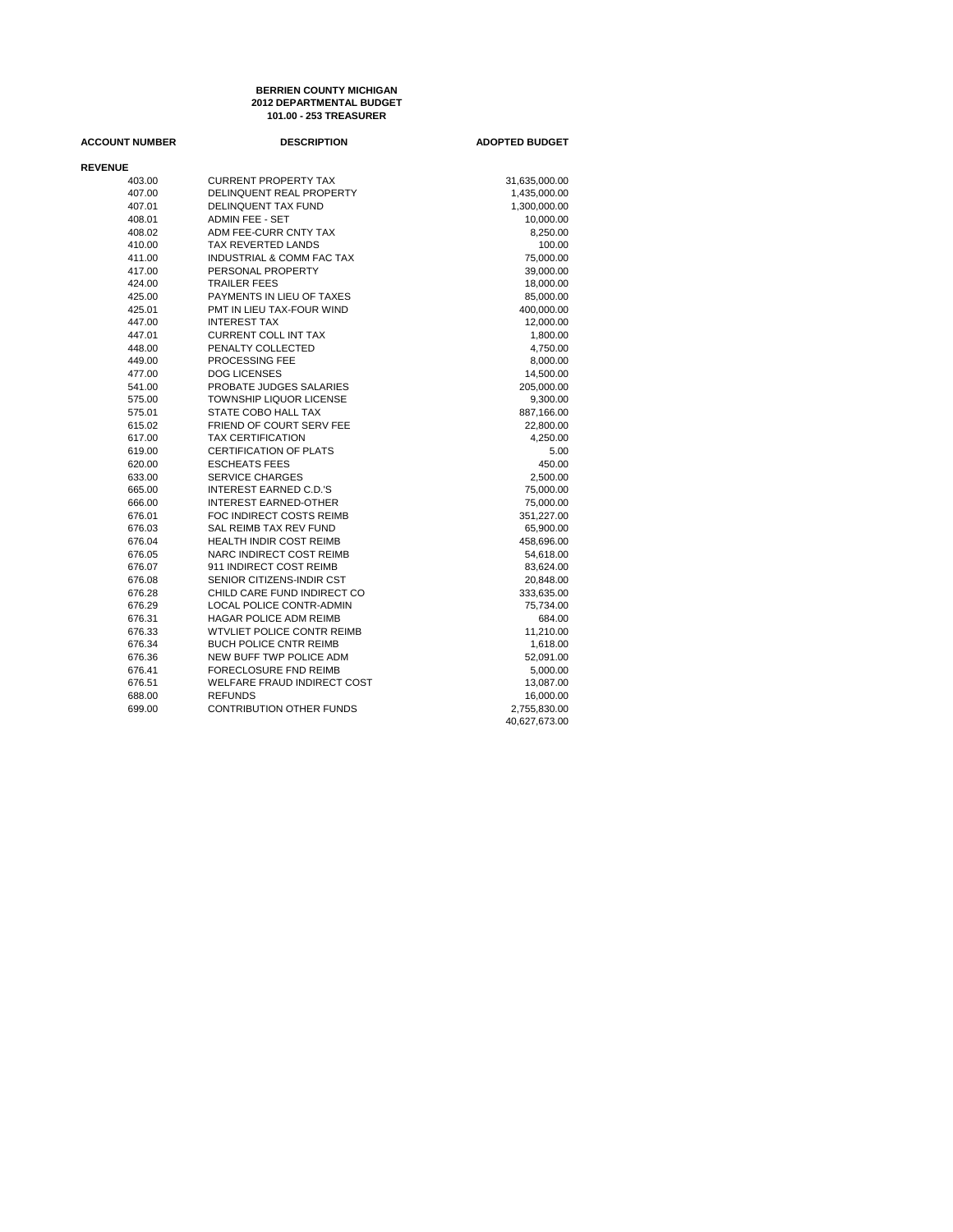### **101.00 - 253 TREASURER BERRIEN COUNTY MICHIGAN 2012 DEPARTMENTAL BUDGET**

| <b>ACCOUNT NUMBER</b> | <b>DESCRIPTION</b>                   | <b>ADOPTED BUDGET</b> |
|-----------------------|--------------------------------------|-----------------------|
| <b>EXPENDITURE</b>    |                                      |                       |
| 701.00                | SAL AND WAGES SUPERV                 | 72.032.00             |
| 702.00                | SAL AND WAGES EMPLY PER              | 195,257.00            |
| 715.00                | <b>FICA</b>                          | 20.448.00             |
| 716.00                | <b>HOSPITALIZATION</b>               | 87,775.00             |
| 717.00                | LIFE/ADD/STD INSURANCE               | 1,980.00              |
| 718.00                | <b>PENSION</b>                       | 23,308.00             |
| 720.00                | UNEMPLOYMENT INSURANCE               | 293.00                |
| 726.00                | <b>DENTAL INSURANCE</b>              | 5.500.00              |
| 728.00                | PRINTING & BINDING                   | 1,750.00              |
| 730.00                | <b>OFFICE SUPPLIES</b>               | 300.00                |
| 730.05                | CENTRAL OFFICE SUPPLIES              | 200.00                |
| 817.00                | <b>MEMBERSHIP &amp; SUBSCRIPTION</b> | 240.00                |
| 851.00                | <b>TELEPHONE</b>                     | 350.00                |
| 901.00                | ADVERTISING                          | 265.00                |
| 901.01                | ADVERTISING-LEGAL                    | 550.00                |
|                       |                                      | 410.248.00            |
|                       |                                      |                       |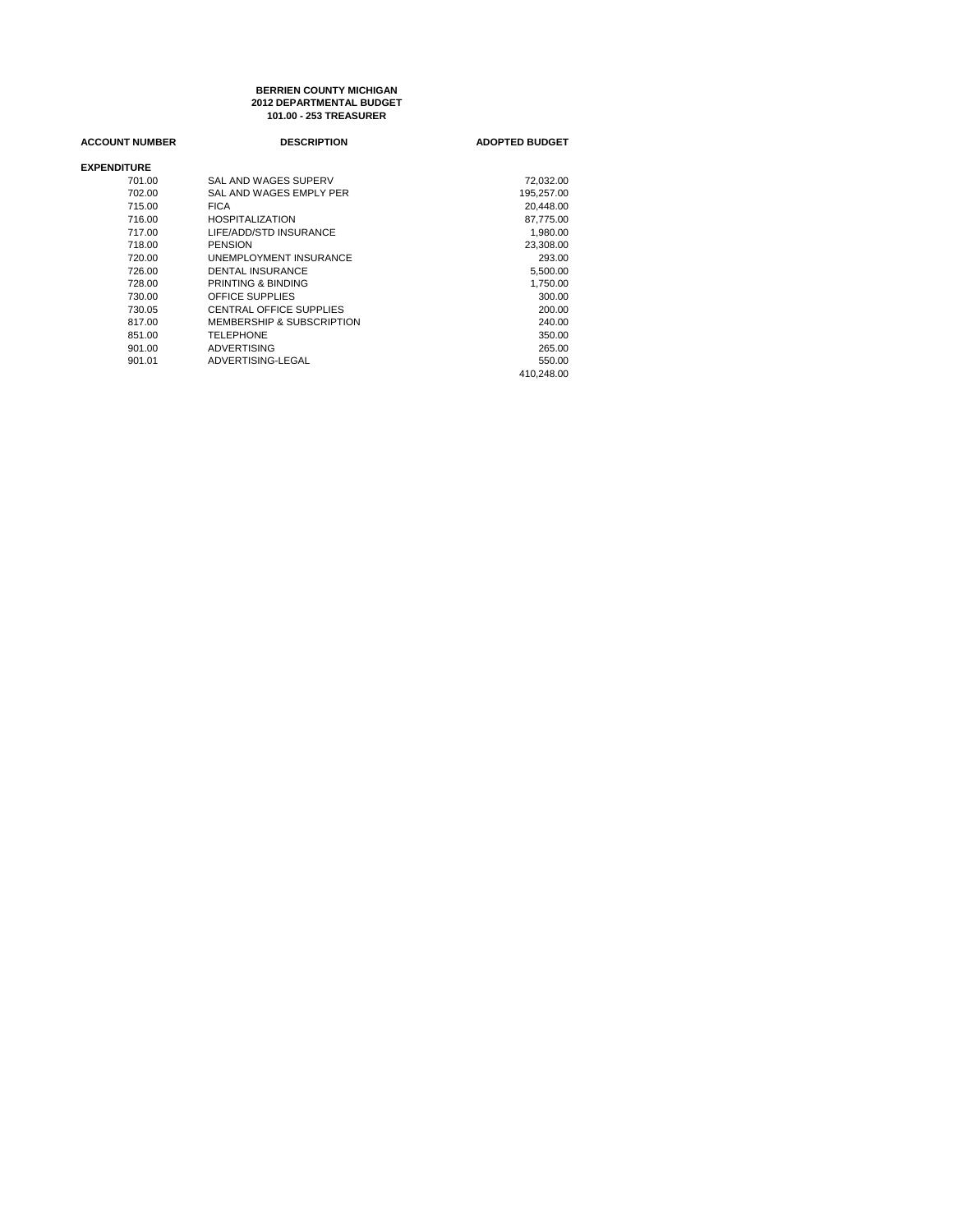### **101.00 - 257 EXTENSN SERV BERRIEN COUNTY MICHIGAN 2012 DEPARTMENTAL BUDGET**

| <b>ACCOUNT NUMBER</b> | <b>DESCRIPTION</b>       | <b>ADOPTED BUDGET</b> |
|-----------------------|--------------------------|-----------------------|
| <b>EXPENDITURE</b>    |                          |                       |
| 702.00                | SAL AND WAGES EMPLY PER  | 70,406.00             |
| 715.00                | <b>FICA</b>              | 5,386.00              |
| 716.00                | <b>HOSPITALIZATION</b>   | 29,258.00             |
| 717.00                | LIFE/ADD/STD INSURANCE   | 660.00                |
| 718.00                | <b>PENSION</b>           | 6.139.00              |
| 720.00                | UNEMPLOYMENT INSURANCE   | 106.00                |
| 726.00                | <b>DENTAL INSURANCE</b>  | 1.850.00              |
| 730.00                | OFFICE SUPPLIES          | 100.00                |
| 730.05                | CENTRAL OFFICE SUPPLIES  | 50.00                 |
| 802.01                | CONTRACTUAL SERVICES     | 146.935.00            |
| 851.00                | <b>TELEPHONE</b>         | 6.252.00              |
| 861.00                | TRAVEL                   | 50.00                 |
| 979.00                | OFFICE EQUIP & FURNITURE | 300.00                |
|                       |                          | 267.492.00            |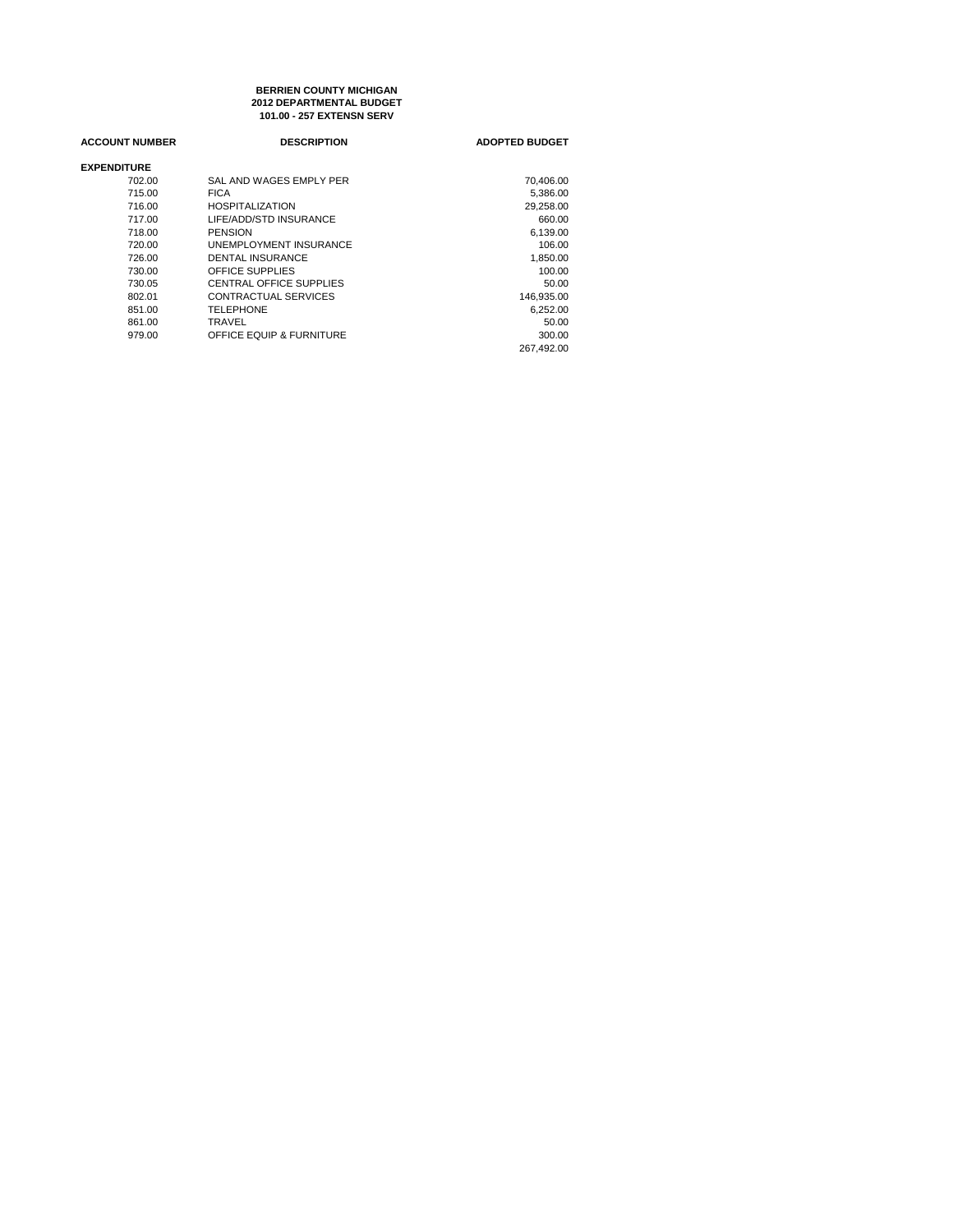### **101.00 - 258 INFORMATION SYSTEMS BERRIEN COUNTY MICHIGAN 2012 DEPARTMENTAL BUDGET**

| <b>ACCOUNT NUMBER</b> | <b>DESCRIPTION</b>                   | <b>ADOPTED BUDGET</b> |
|-----------------------|--------------------------------------|-----------------------|
| <b>REVENUE</b>        |                                      |                       |
| 633.10                | SVC FEES-INTERNET ROD                | 1,500.00              |
| 641.01                | SERVICE CHARGES COMPUTER             | 150,000.00            |
| 641.09                | <b>SERV CHGS COMPUTER-911</b>        | 63,000.00             |
| 686.00                | OTHER REIMBURSEMENTS                 | 400.00                |
| 688.00                | <b>REFUNDS</b>                       | 100.00                |
|                       |                                      | 215,000.00            |
| <b>EXPENDITURE</b>    |                                      |                       |
| 701.00                | SAL AND WAGES SUPERV                 | 98,652.00             |
| 702.00                | SAL AND WAGES EMPLY PER              | 1,030,545.00          |
| 704.00                | SAL AND WAGES EMPLY OTIME            | 9,000.00              |
| 715.00                | <b>FICA</b>                          | 87,072.00             |
| 716.00                | <b>HOSPITALIZATION</b>               | 248,762.00            |
| 717.00                | LIFE/ADD/STD INSURANCE               | 6,435.00              |
| 718.00                | <b>PENSION</b>                       | 99,251.00             |
| 720.00                | UNEMPLOYMENT INSURANCE               | 1,707.00              |
| 726.00                | <b>DENTAL INSURANCE</b>              | 17,750.00             |
| 730.00                | <b>OFFICE SUPPLIES</b>               | 500.00                |
| 730.02                | <b>OPERATING SUPPLIES</b>            | 4,000.00              |
| 730.04                | OPERATING SUPPLIE-DP FORM            | 25,000.00             |
| 730.05                | CENTRAL OFFICE SUPPLIES              | 200.00                |
| 781.00                | SUPPLIES AND MATERIALS               | 5,000.00              |
| 802.01                | <b>CONTRACTUAL SERVICES</b>          | 25,000.00             |
| 817.00                | MEMBERSHIP & SUBSCRIPTION            | 110.00                |
| 851.00                | <b>TELEPHONE</b>                     | 5,771.00              |
| 854.00                | TELEPHONE-DATA STATIONS              | 3,000.00              |
| 861.00                | <b>TRAVEL</b>                        | 250.00                |
| 862.00                | <b>TRAVEL CONVENTION</b>             | 100.00                |
| 868.00                | <b>GAS OIL GREASE &amp; ANTIFRZE</b> | 1,114.00              |
| 937.00                | OFF EQUIP REP & MAINT                | 5,000.00              |
| 937.01                | SOFTWARE MAINTENANCE                 | 429,000.00            |
| 937.02                | <b>COMPUTER MAINTENANCE</b>          | 55,000.00             |
| 956.04                | MISC-MEETING EXPENSES                | 50.00                 |
| 979.05                | <b>COMPUTER EQUIPMENT</b>            | 5,000.00              |
| 983.00                | PURCHASED SOFTWARE                   | 3,000.00              |
|                       |                                      | 2,166,269.00          |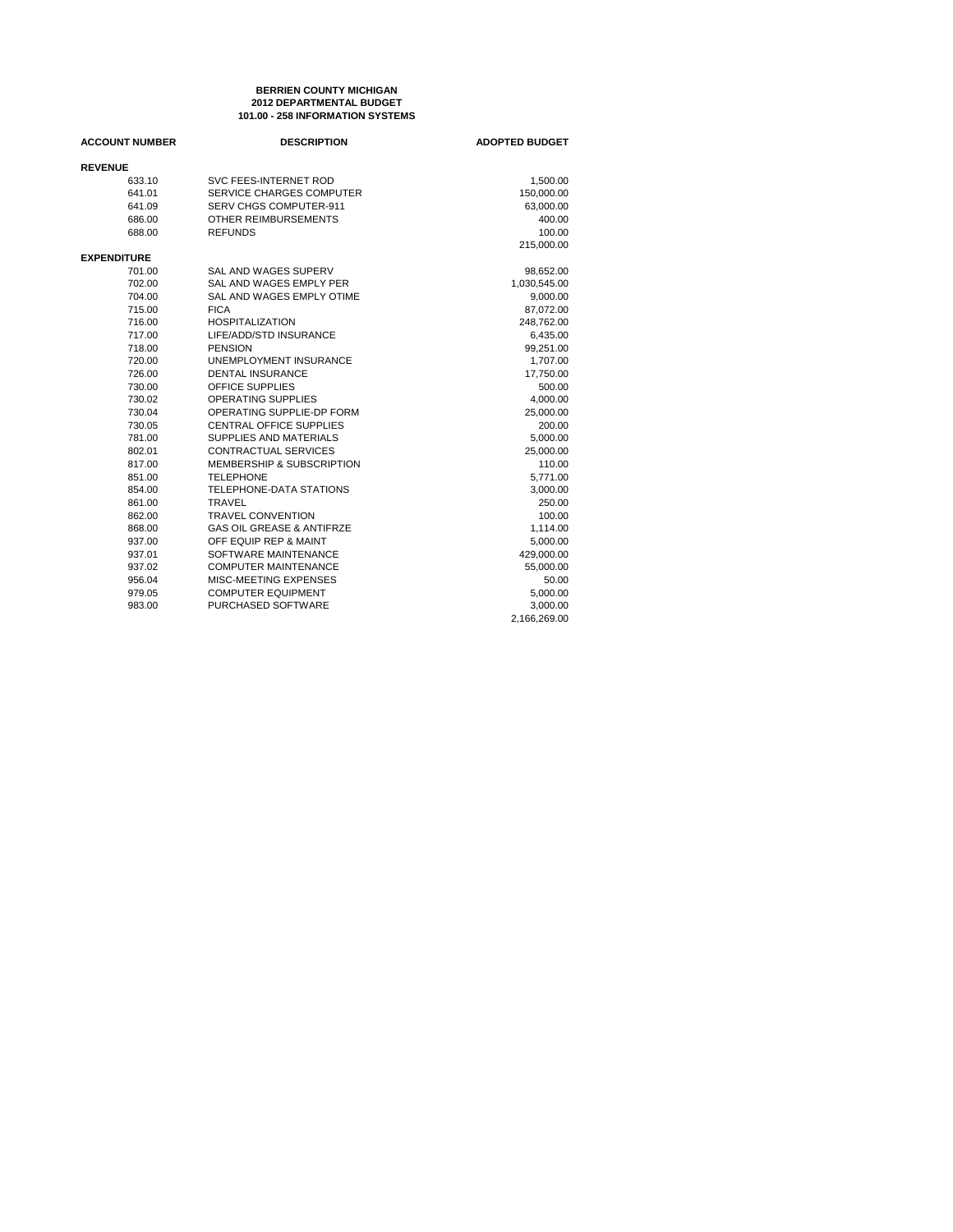# **101.00 - 259 DP/AUTOMATION UPGRADE BERRIEN COUNTY MICHIGAN 2012 DEPARTMENTAL BUDGET**

| <b>ACCOUNT NUMBER</b> | <b>DESCRIPTION</b>                   | <b>ADOPTED BUDGET</b> |
|-----------------------|--------------------------------------|-----------------------|
| <b>EXPENDITURE</b>    |                                      |                       |
| 781.00                | SUPPLIES AND MATERIALS               | 500.00                |
| 802.01                | CONTRACTUAL SERVICES                 | 21,000.00             |
| 851.00                | <b>TELEPHONE</b>                     | 771.00                |
| 935.00                | <b>EQUIPMENT REPAIRS &amp; MAINT</b> | 1.000.00              |
| 937.01                | SOFTWARE MAINTENANCE                 | 62,755.00             |
| 979.05                | <b>COMPUTER EQUIPMENT</b>            | 119.990.00            |
| 983.00                | PURCHASED SOFTWARE                   | 10,000.00             |
|                       |                                      | 216.016.00            |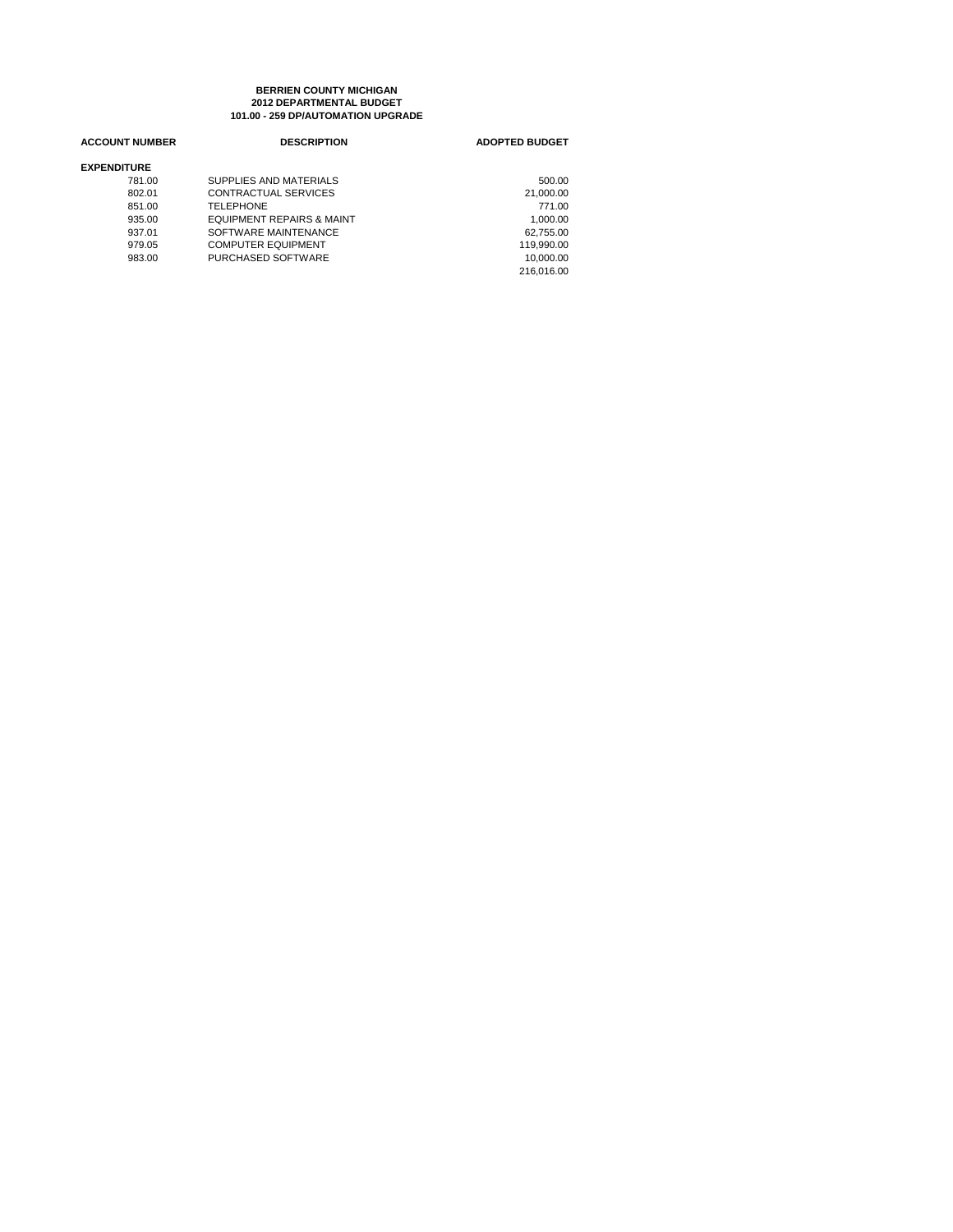### **BERRIEN COUNTY MICHIGAN 2012 DEPARTMENTAL BUDGET 101.00 - 261 BLDG AUTHORITY ADM**

| <b>DESCRIPTION</b>     | <b>ADOPTED BUDGET</b> |
|------------------------|-----------------------|
|                        |                       |
| SAL AND WAGES PER DIEM | 660.00                |
| <b>FICA</b>            | 50.00                 |
| TRAVEL                 | 130.00                |
|                        | 840.00                |
|                        |                       |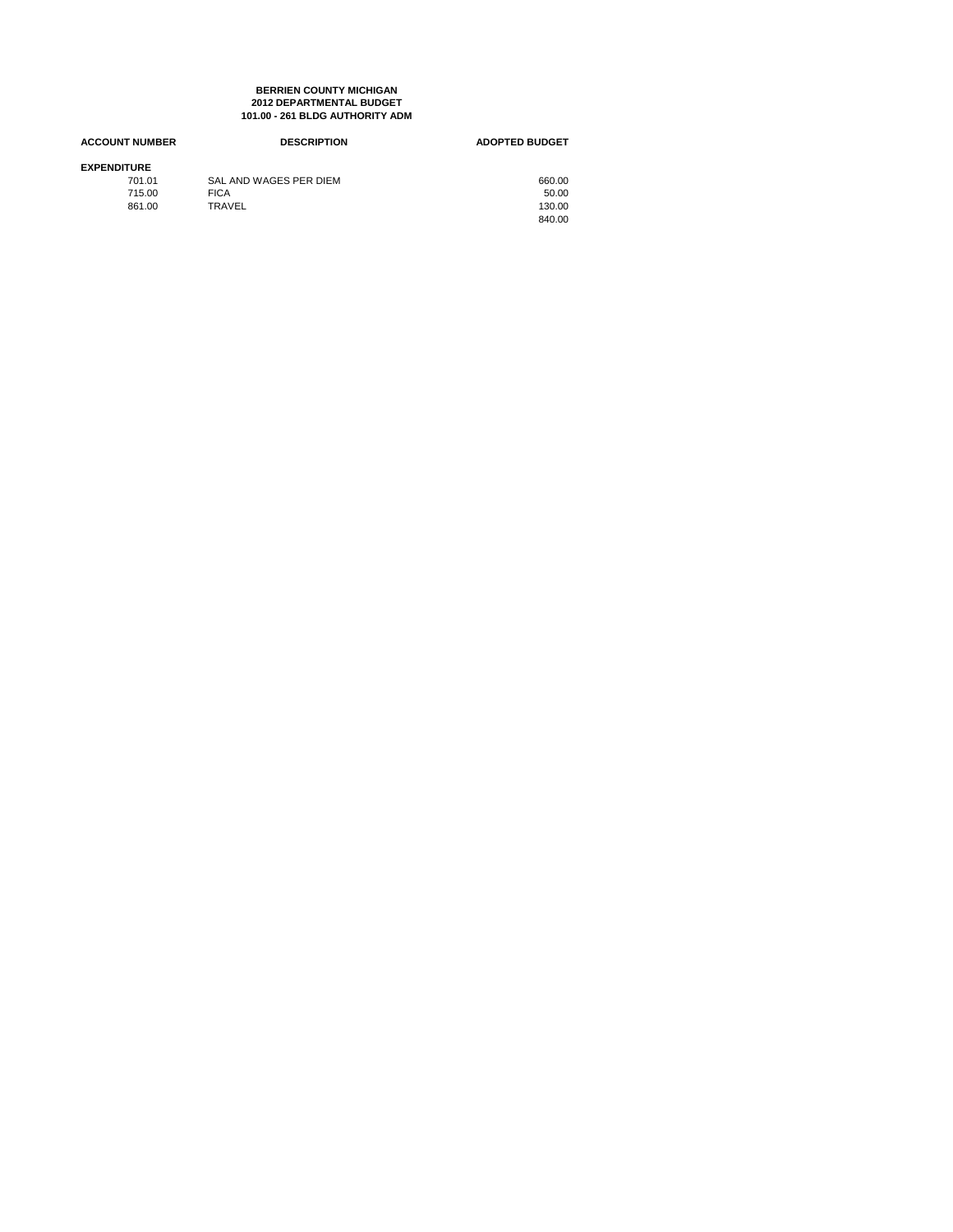### **101.00 - 265 COURTHOUSE AND GROUNDS BERRIEN COUNTY MICHIGAN 2012 DEPARTMENTAL BUDGET**

| <b>ACCOUNT NUMBER</b>        | <b>DESCRIPTION</b>                   | <b>ADOPTED BUDGET</b> |
|------------------------------|--------------------------------------|-----------------------|
| <b>REVENUE</b>               |                                      |                       |
| 663.00                       | <b>RESTITUTION</b>                   | 50.00                 |
|                              |                                      | 50.00                 |
| <b>EXPENDITURE</b><br>701.00 | SAL AND WAGES SUPERV                 | 89,683.00             |
| 702.00                       | SAL AND WAGES EMPLY PER              | 387,841.00            |
| 703.00                       | SAL AND WAGES EMPLY TEM              | 44,500.00             |
| 704.00                       | SAL AND WAGES EMPLY OTIME            | 5,000.00              |
| 715.00                       | <b>FICA</b>                          | 40,317.00             |
| 716.00                       | <b>HOSPITALIZATION</b>               | 151,274.00            |
| 717.00                       | LIFE/ADD/STD INSURANCE               | 3,960.00              |
| 718.00                       | <b>PENSION</b>                       | 42,076.00             |
| 720.00                       | UNEMPLOYMENT INSURANCE               | 791.00                |
| 724.00                       | UNIFORMS AND ACCESSORIES             | 1,550.00              |
| 725.00                       | <b>EMPLY TRAINING AND IMPROV</b>     | 1,150.00              |
| 726.00                       | <b>DENTAL INSURANCE</b>              | 10,950.00             |
| 728.00                       | PRINTING & BINDING                   | 350.00                |
| 730.00                       | OFFICE SUPPLIES                      | 200.00                |
| 730.05                       | <b>CENTRAL OFFICE SUPPLIES</b>       | 300.00                |
| 733.00                       | <b>COPIER CHARGES</b>                | 300.00                |
| 746.02                       | SAFETY EQUIPMENT/GEAR                | 1,700.00              |
| 747.00                       | <b>OTHER SUPPLIES</b>                | 675.00                |
| 776.00                       | <b>JANITORIAL SUPPLIES</b>           | 17,250.00             |
| 777.00                       | OTHER SUPPLIES PARKING               | 3,250.00              |
| 802.01                       | <b>CONTRACTUAL SERVICES</b>          | 42,400.00             |
| 802.02                       | <b>SNOW PLOWING</b>                  | 11,000.00             |
| 802.24                       | CONTRACT SERV-LAWN CARE              | 1,750.00              |
| 827.09                       | <b>LICENSE</b>                       | 100.00                |
| 851.00                       | <b>TELEPHONE</b>                     | 4,211.00              |
| 861.00                       | <b>TRAVEL</b>                        | 100.00                |
| 868.00                       | <b>GAS OIL GREASE &amp; ANTIFRZE</b> | 5,500.00              |
| 871.00                       | <b>FREIGHT AND EXPRESS</b>           | 200.00                |
| 920.00                       | <b>UTILITIES</b>                     | 188,860.00            |
| 921.00                       | UTILITIES-HEAT                       | 100,130.00            |
| 922.00                       | UTILITIES-WATER&SEWAGE               | 10,000.00             |
| 931.00                       | <b>BUILDING REP &amp; MAINT</b>      | 42,000.00             |
| 932.00                       | <b>BUILDING REP &amp; MAINT-ELEC</b> | 16,000.00             |
| 933.00                       | <b>BUILDING REP &amp; MAIN-PLUMB</b> | 6,750.00              |
| 934.00                       | <b>BUILDING REP &amp; MAINT-BOIL</b> | 5,000.00              |
| 935.00                       | <b>EQUIPMENT REPAIRS &amp; MAINT</b> | 19,300.00             |
| 937.00                       | OFF EQUIP REP & MAINT                | 100.00                |
| 938.00                       | <b>LAWN GROUNDS &amp; MAINT</b>      | 3,750.00              |
| 947.00                       | <b>EQUIPMENT RENTAL</b>              | 1,900.00              |
| 956.00                       | <b>MISCELLANEOUS</b>                 | 100.00                |
| 975.00                       | <b>BUILD &amp; BLDNG IMPROVEMENT</b> | 6,500.00              |
| 977.00                       | <b>MACHINERY &amp; EQUIPMENT</b>     | 3,500.00              |
| 979.00                       | OFFICE EQUIP & FURNITURE             | 1,975.00              |
| 979.02                       | OFFICE EQUIPMENT-SMALL               | 300.00                |
|                              |                                      | 1,274,543.00          |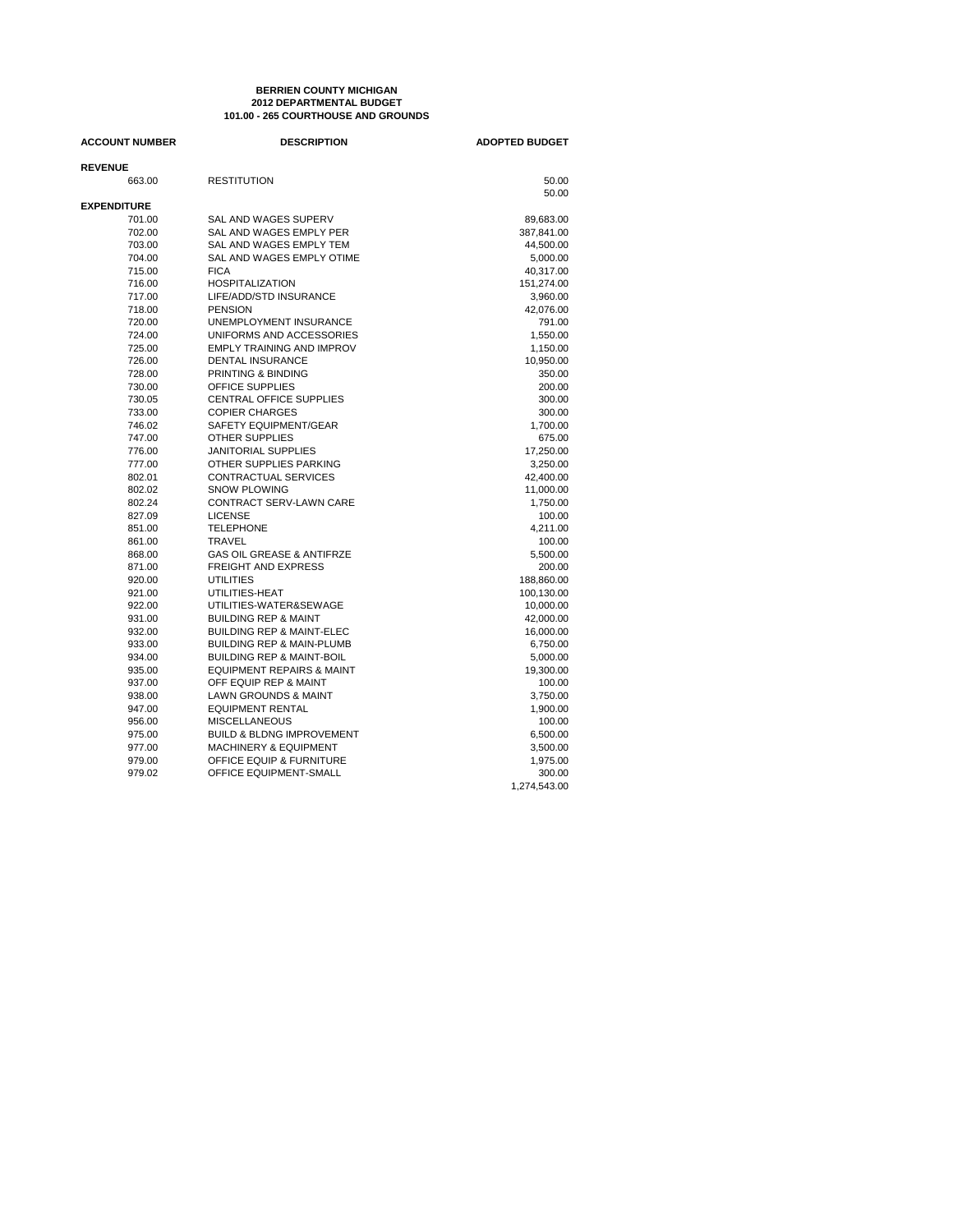# **101.00 - 266 SOUTH COUNTY BUILDING BERRIEN COUNTY MICHIGAN 2012 DEPARTMENTAL BUDGET**

| <b>ACCOUNT NUMBER</b> | <b>DESCRIPTION</b>                   | <b>ADOPTED BUDGET</b> |
|-----------------------|--------------------------------------|-----------------------|
| <b>EXPENDITURE</b>    |                                      |                       |
| 702.00                | SAL AND WAGES EMPLY PER              | 59,298.00             |
| 703.00                | SAL AND WAGES EMPLY TEM              | 16,000.00             |
| 704.00                | SAL AND WAGES EMPLY OTIME            | 2,000.00              |
| 715.00                | <b>FICA</b>                          | 5,913.00              |
| 716.00                | <b>HOSPITALIZATION</b>               | 22,259.00             |
| 717.00                | LIFE/ADD/STD INSURANCE               | 660.00                |
| 718.00                | <b>PENSION</b>                       | 5,345.00              |
| 720.00                | UNEMPLOYMENT INSURANCE               | 116.00                |
| 724.00                | UNIFORMS AND ACCESSORIES             | 700.00                |
| 725.00                | <b>EMPLY TRAINING AND IMPROV</b>     | 400.00                |
| 726.00                | <b>DENTAL INSURANCE</b>              | 1,800.00              |
| 746.02                | SAFETY EQUIPMENT/GEAR                | 1,200.00              |
| 747.00                | <b>OTHER SUPPLIES</b>                | 350.00                |
| 776.00                | <b>JANITORIAL SUPPLIES</b>           | 8,000.00              |
| 777.00                | OTHER SUPPLIES PARKING               | 9,500.00              |
| 802.01                | <b>CONTRACTUAL SERVICES</b>          | 10,900.00             |
| 802.02                | <b>SNOW PLOWING</b>                  | 14,000.00             |
| 802.24                | <b>CONTRACT SERV-LAWN CARE</b>       | 5,800.00              |
| 851.00                | <b>TELEPHONE</b>                     | 1,586.00              |
| 868.00                | <b>GAS OIL GREASE &amp; ANTIFRZE</b> | 1,000.00              |
| 871.00                | <b>FREIGHT AND EXPRESS</b>           | 300.00                |
| 920.00                | <b>UTILITIES</b>                     | 76,000.00             |
| 921.00                | UTILITIES-HEAT                       | 36,100.00             |
| 922.00                | UTILITIES-WATER&SEWAGE               | 6,000.00              |
| 931.00                | <b>BUILDING REP &amp; MAINT</b>      | 14,500.00             |
| 932.00                | <b>BUILDING REP &amp; MAINT-ELEC</b> | 8,500.00              |
| 933.00                | <b>BUILDING REP &amp; MAIN-PLUMB</b> | 3,500.00              |
| 934.00                | <b>BUILDING REP &amp; MAINT-BOIL</b> | 4,000.00              |
| 935.00                | <b>EQUIPMENT REPAIRS &amp; MAINT</b> | 7,500.00              |
| 938.00                | <b>LAWN GROUNDS &amp; MAINT</b>      | 1,800.00              |
| 947.00                | <b>EQUIPMENT RENTAL</b>              | 500.00                |
| 975.00                | <b>BUILD &amp; BLDNG IMPROVEMENT</b> | 8,000.00              |
| 977.00                | <b>MACHINERY &amp; EQUIPMENT</b>     | 3,500.00              |
| 979.00                | OFFICE EQUIP & FURNITURE             | 1,900.00              |
| 979.02                | OFFICE EQUIPMENT-SMALL               | 100.00                |
| 981.00                | <b>TOOLS</b>                         | 1,250.00              |
|                       |                                      | 340,277.00            |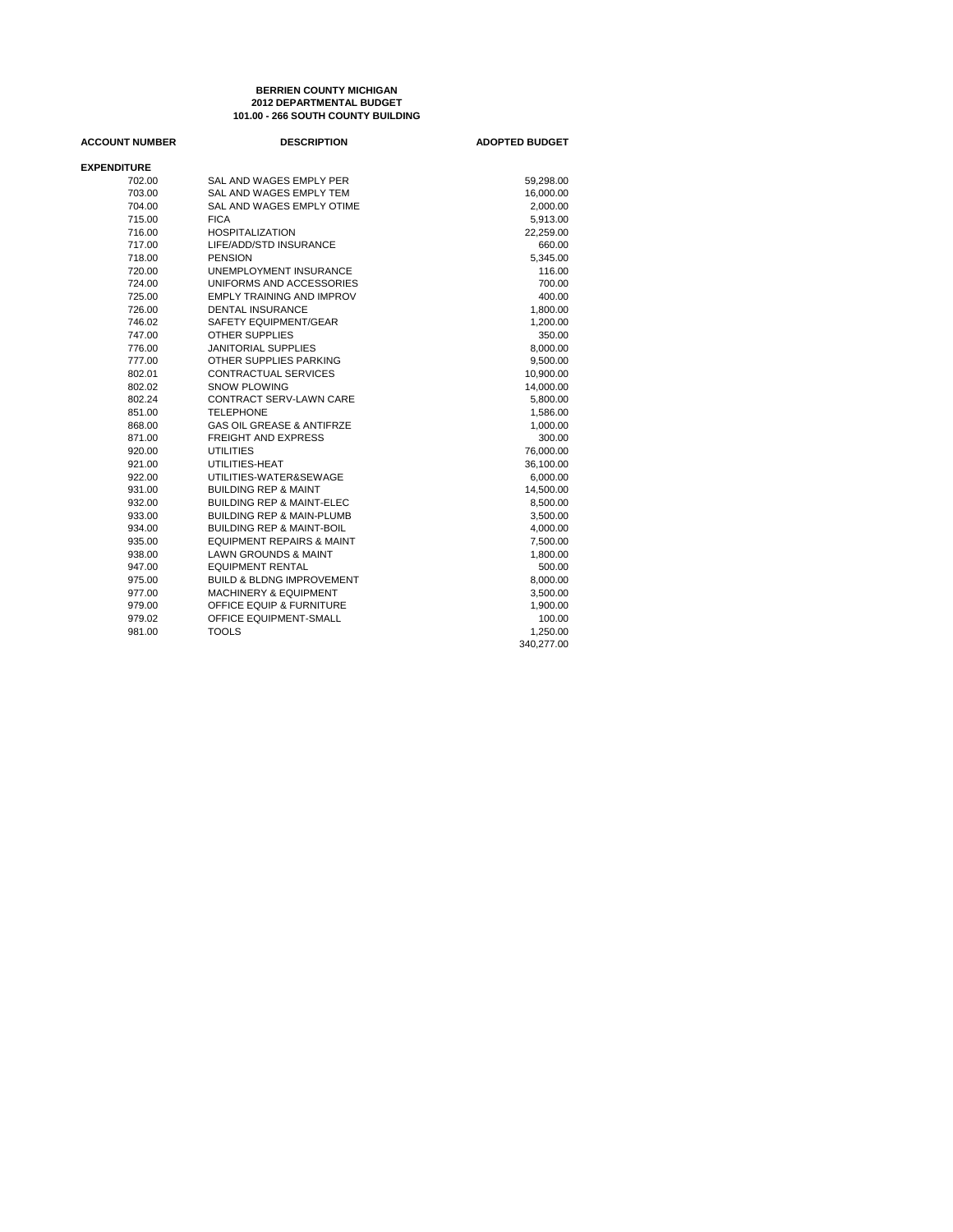# **101.00 - 267 HEALTH DEPT BLDG & GROUNDS BERRIEN COUNTY MICHIGAN 2012 DEPARTMENTAL BUDGET**

| <b>ACCOUNT NUMBER</b> | <b>DESCRIPTION</b>                   | <b>ADOPTED BUDGET</b> |
|-----------------------|--------------------------------------|-----------------------|
| <b>EXPENDITURE</b>    |                                      |                       |
| 702.00                | SAL AND WAGES EMPLY PER              | 71,705.00             |
| 715.00                | <b>FICA</b>                          | 5,485.00              |
| 716.00                | <b>HOSPITALIZATION</b>               | 22.259.00             |
| 717.00                | LIFE/ADD/STD INSURANCE               | 660.00                |
| 718.00                | <b>PENSION</b>                       | 6,253.00              |
| 720.00                | UNEMPLOYMENT INSURANCE               | 108.00                |
| 724.00                | UNIFORMS AND ACCESSORIES             | 400.00                |
| 725.00                | <b>EMPLY TRAINING AND IMPROV</b>     | 500.00                |
| 726.00                | <b>DENTAL INSURANCE</b>              | 1,800.00              |
| 746.02                | SAFETY EQUIPMENT/GEAR                | 1,000.00              |
| 776.00                | <b>JANITORIAL SUPPLIES</b>           | 6,000.00              |
| 777.00                | OTHER SUPPLIES PARKING               | 2,000.00              |
| 802.01                | CONTRACTUAL SERVICES                 | 24.00                 |
| 802.02                | <b>SNOW PLOWING</b>                  | 9,000.00              |
| 802.03                | CLEANING SERVICES                    | 56,000.00             |
| 802.24                | <b>CONTRACT SERV-LAWN CARE</b>       | 1,000.00              |
| 851.00                | <b>TELEPHONE</b>                     | 500.00                |
| 868.00                | <b>GAS OIL GREASE &amp; ANTIFRZE</b> | 1,000.00              |
| 920.00                | <b>UTILITIES</b>                     | 57,000.00             |
| 921.00                | UTILITIES-HEAT                       | 11,200.00             |
| 922.00                | UTILITIES-WATER&SEWAGE               | 9,500.00              |
| 931.00                | <b>BUILDING REP &amp; MAINT</b>      | 8.000.00              |
| 932.00                | <b>BUILDING REP &amp; MAINT-ELEC</b> | 6,500.00              |
| 933.00                | <b>BUILDING REP &amp; MAIN-PLUMB</b> | 5,000.00              |
| 934.00                | <b>BUILDING REP &amp; MAINT-BOIL</b> | 5,000.00              |
| 935.00                | <b>EQUIPMENT REPAIRS &amp; MAINT</b> | 5,000.00              |
| 938.00                | <b>LAWN GROUNDS &amp; MAINT</b>      | 1,000.00              |
| 947.00                | <b>EQUIPMENT RENTAL</b>              | 500.00                |
| 975.00                | <b>BUILD &amp; BLDNG IMPROVEMENT</b> | 10,000.00             |
| 977.00                | <b>MACHINERY &amp; EQUIPMENT</b>     | 1,500.00              |
| 981.00                | <b>TOOLS</b>                         | 1,250.00              |
|                       |                                      | 307,144.00            |
|                       |                                      |                       |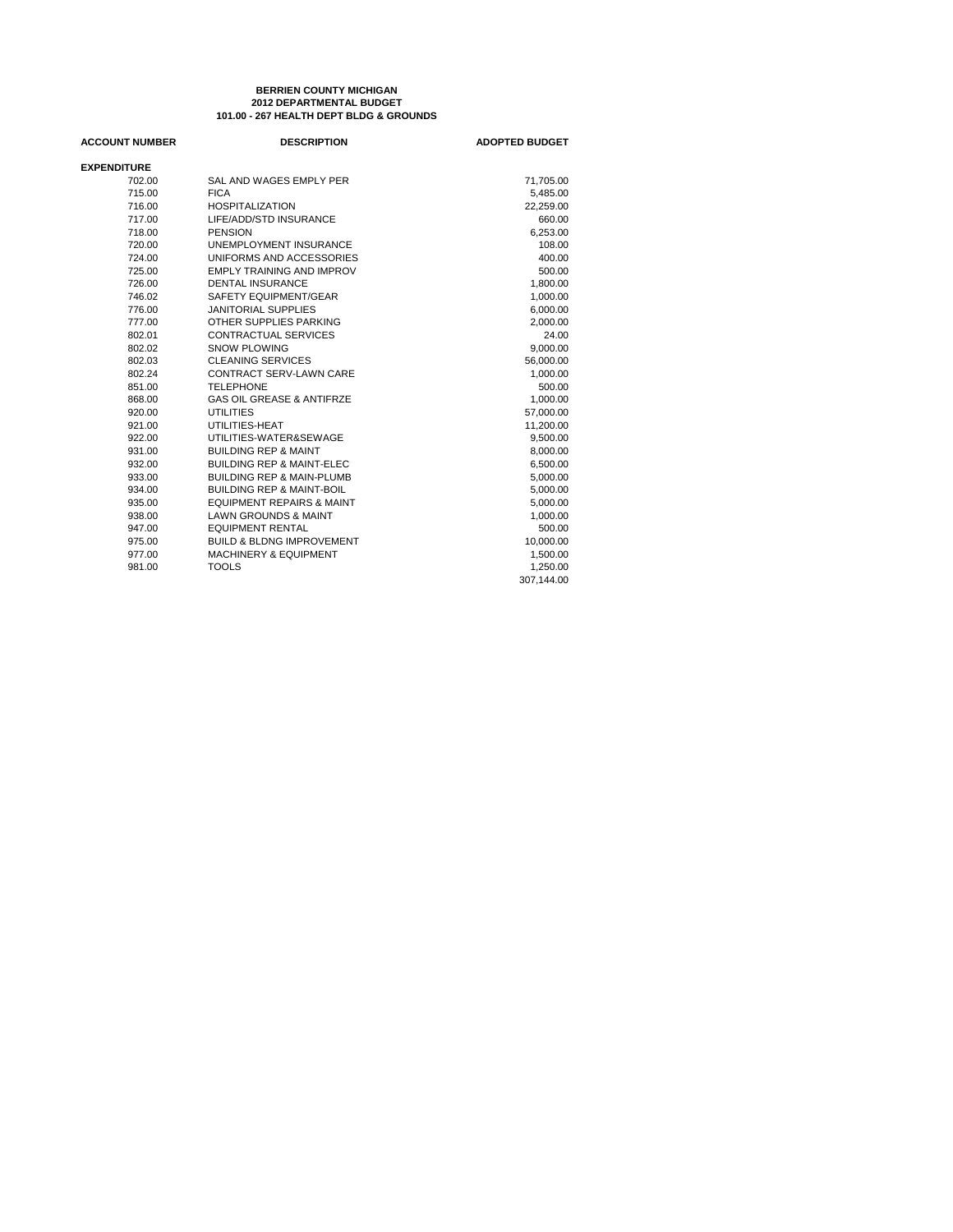# **101.00 - 269 OTHER COUNTY PROPERTY BERRIEN COUNTY MICHIGAN 2012 DEPARTMENTAL BUDGET**

| <b>ACCOUNT NUMBER</b> | <b>DESCRIPTION</b>                   | <b>ADOPTED BUDGET</b> |
|-----------------------|--------------------------------------|-----------------------|
| <b>EXPENDITURE</b>    |                                      |                       |
| 703.00                | SAL AND WAGES EMPLY TEM              | 15,000.00             |
| 715.00                | <b>FICA</b>                          | 1,148.00              |
| 720.00                | <b>UNEMPLOYMENT INSURANCE</b>        | 23.00                 |
| 746.02                | SAFETY EQUIPMENT/GEAR                | 900.00                |
| 747.00                | <b>OTHER SUPPLIES</b>                | 150.00                |
| 776.00                | <b>JANITORIAL SUPPLIES</b>           | 7,000.00              |
| 777.00                | OTHER SUPPLIES PARKING               | 3,800.00              |
| 802.01                | <b>CONTRACTUAL SERVICES</b>          | 10,500.00             |
| 802.02                | SNOW PLOWING                         | 8,000.00              |
| 802.24                | CONTRACT SERV-LAWN CARE              | 4,000.00              |
| 820.03                | <b>JANITORIAL SERVICES</b>           | 8,500.00              |
| 820.04                | JANITOR SERV-THREE OAKS              | 8,500.00              |
| 827.08                | <b>ENVIRON PERMITS</b>               | 300.00                |
| 827.12                | SAFETY/ENVIRON INSPECTION            | 1,000.00              |
| 851.00                | <b>TELEPHONE</b>                     | 1,500.00              |
| 868.00                | <b>GAS OIL GREASE &amp; ANTIFRZE</b> | 1,000.00              |
| 914.00                | <b>LIABILITY INSURANCE</b>           | 1,050.00              |
| 920.00                | <b>UTILITIES</b>                     | 34,880.00             |
| 921.00                | UTILITIES-HEAT                       | 24,225.00             |
| 922.00                | UTILITIES-WATER&SEWAGE               | 2,000.00              |
| 931.00                | <b>BUILDING REP &amp; MAINT</b>      | 8,400.00              |
| 932.00                | <b>BUILDING REP &amp; MAINT-ELEC</b> | 8,500.00              |
| 933.00                | <b>BUILDING REP &amp; MAIN-PLUMB</b> | 5,000.00              |
| 935.00                | <b>EQUIPMENT REPAIRS &amp; MAINT</b> | 7,000.00              |
| 938.00                | <b>LAWN GROUNDS &amp; MAINT</b>      | 2,250.00              |
| 947.00                | <b>EQUIPMENT RENTAL</b>              | 500.00                |
| 975.00                | <b>BUILD &amp; BLDNG IMPROVEMENT</b> | 3,600.00              |
| 977.00                | <b>MACHINERY &amp; EQUIPMENT</b>     | 4,000.00              |
| 979.00                | OFFICE EQUIP & FURNITURE             | 1,800.00              |
|                       |                                      | 174.526.00            |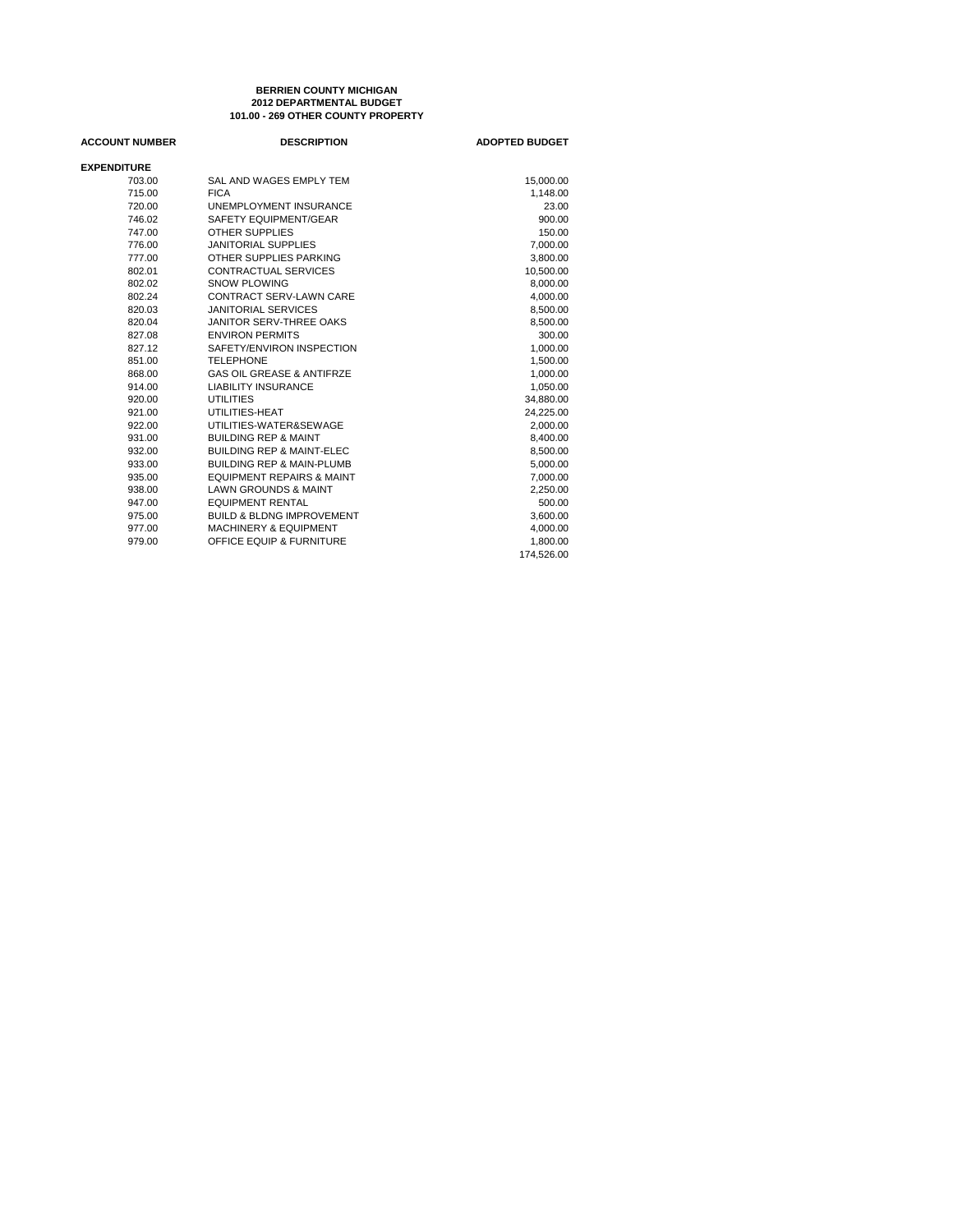# **101.00 - 270 ADMINISTRATION CENTER BERRIEN COUNTY MICHIGAN 2012 DEPARTMENTAL BUDGET**

| <b>ACCOUNT NUMBER</b> | <b>DESCRIPTION</b>                   | <b>ADOPTED BUDGET</b> |
|-----------------------|--------------------------------------|-----------------------|
| <b>EXPENDITURE</b>    |                                      |                       |
| 702.00                | SAL AND WAGES EMPLY PER              | 61,182.00             |
| 703.00                | SAL AND WAGES EMPLY TEM              | 15,000.00             |
| 704.00                | SAL AND WAGES EMPLY OTIME            | 1,300.00              |
| 715.00                | <b>FICA</b>                          | 5,927.00              |
| 716.00                | <b>HOSPITALIZATION</b>               | 11,981.00             |
| 717.00                | LIFE/ADD/STD INSURANCE               | 660.00                |
| 718.00                | <b>PENSION</b>                       | 5.448.00              |
| 720.00                | UNEMPLOYMENT INSURANCE               | 116.00                |
| 724.00                | UNIFORMS AND ACCESSORIES             | 400.00                |
| 725.00                | <b>EMPLY TRAINING AND IMPROV</b>     | 300.00                |
| 726.00                | <b>DENTAL INSURANCE</b>              | 1,800.00              |
| 746.02                | SAFETY EQUIPMENT/GEAR                | 1,500.00              |
| 747.00                | <b>OTHER SUPPLIES</b>                | 150.00                |
| 776.00                | <b>JANITORIAL SUPPLIES</b>           | 7,000.00              |
| 777.00                | OTHER SUPPLIES PARKING               | 6,500.00              |
| 802.01                | CONTRACTUAL SERVICES                 | 12,250.00             |
| 802.02                | <b>SNOW PLOWING</b>                  | 6,000.00              |
| 802.03                | CLEANING SERVICES                    | 2,500.00              |
| 802.24                | CONTRACT SERV-LAWN CARE              | 2,500.00              |
| 851.00                | <b>TELEPHONE</b>                     | 971.00                |
| 868.00                | <b>GAS OIL GREASE &amp; ANTIFRZE</b> | 1,000.00              |
| 920.00                | <b>UTILITIES</b>                     | 51.300.00             |
| 921.00                | UTILITIES-HEAT                       | 27,500.00             |
| 922.00                | UTILITIES-WATER&SEWAGE               | 4,000.00              |
| 931.00                | <b>BUILDING REP &amp; MAINT</b>      | 19,000.00             |
| 932.00                | <b>BUILDING REP &amp; MAINT-ELEC</b> | 6,000.00              |
| 933.00                | <b>BUILDING REP &amp; MAIN-PLUMB</b> | 4,000.00              |
| 934.00                | <b>BUILDING REP &amp; MAINT-BOIL</b> | 6,500.00              |
| 935.00                | <b>EQUIPMENT REPAIRS &amp; MAINT</b> | 6,000.00              |
| 938.00                | <b>LAWN GROUNDS &amp; MAINT</b>      | 4,000.00              |
| 947.00                | <b>EQUIPMENT RENTAL</b>              | 1,000.00              |
| 975.00                | <b>BUILD &amp; BLDNG IMPROVEMENT</b> | 4,000.00              |
| 977.00                | <b>MACHINERY &amp; EQUIPMENT</b>     | 4,000.00              |
| 979.00                | OFFICE EQUIP & FURNITURE             | 2,000.00              |
| 981.00                | <b>TOOLS</b>                         | 500.00                |
|                       |                                      | 284,285.00            |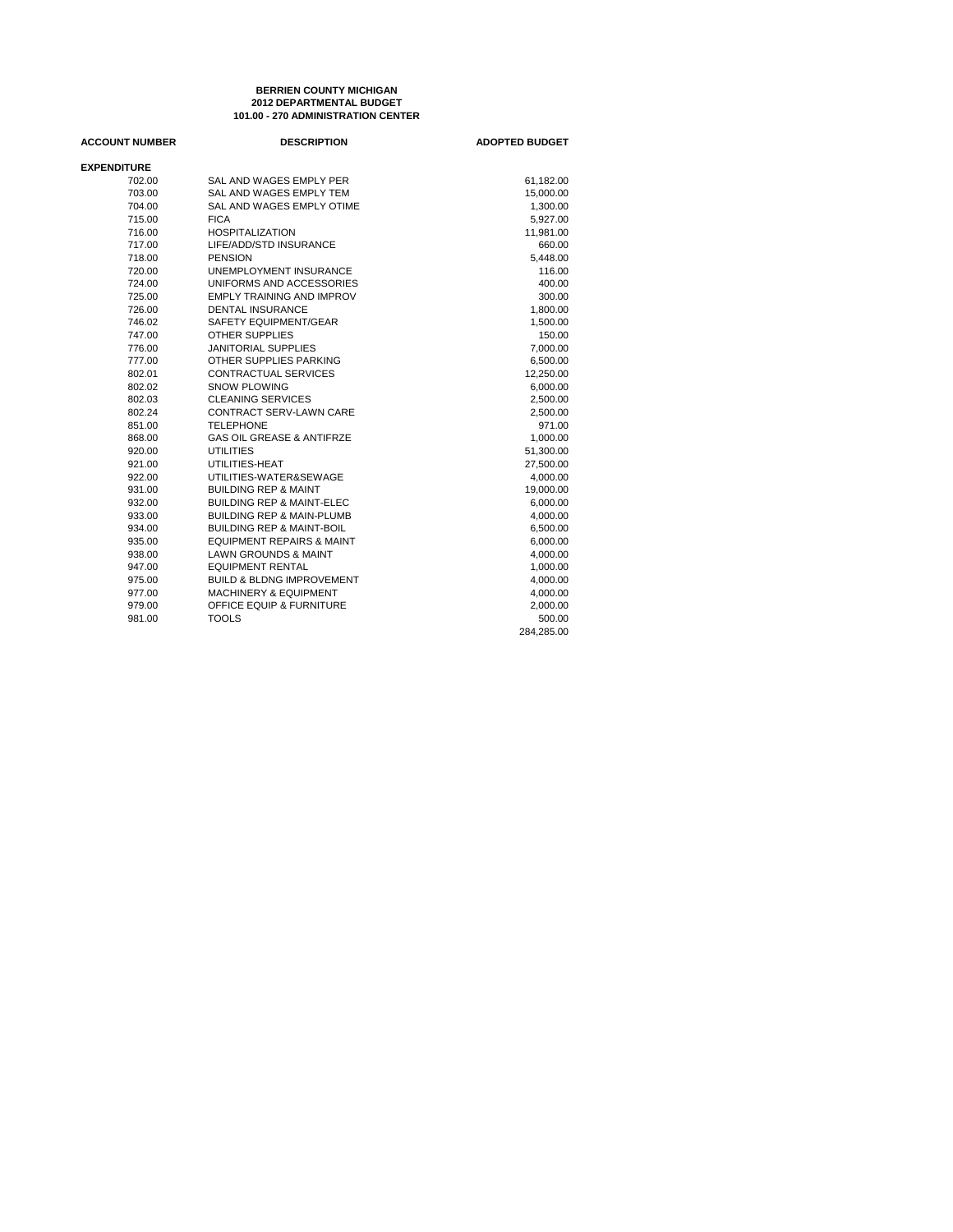# **BERRIEN COUNTY MICHIGAN 101.00 - 271 2100 EMPIRE COMPLEX 2012 DEPARTMENTAL BUDGET**

| <b>ACCOUNT NUMBER</b> | <b>DESCRIPTION</b>                   | <b>ADOPTED BUDGET</b> |
|-----------------------|--------------------------------------|-----------------------|
| <b>EXPENDITURE</b>    |                                      |                       |
| 703.00                | SAL AND WAGES EMPLY TEM              | 20,500.00             |
| 715.00                | <b>FICA</b>                          | 1,568.00              |
| 720.00                | UNEMPLOYMENT INSURANCE               | 31.00                 |
| 724.00                | UNIFORMS AND ACCESSORIES             | 200.00                |
| 725.00                | <b>EMPLY TRAINING AND IMPROV</b>     | 100.00                |
| 746.02                | SAFETY EQUIPMENT/GEAR                | 1,750.00              |
| 747.00                | <b>OTHER SUPPLIES</b>                | 200.00                |
| 776.00                | <b>JANITORIAL SUPPLIES</b>           | 12,000.00             |
| 777.00                | OTHER SUPPLIES PARKING               | 7,000.00              |
| 802.01                | CONTRACTUAL SERVICES                 | 16,900.00             |
| 802.02                | <b>SNOW PLOWING</b>                  | 9,000.00              |
| 802.24                | <b>CONTRACT SERV-LAWN CARE</b>       | 4,100.00              |
| 820.03                | <b>JANITORIAL SERVICES</b>           | 2,000.00              |
| 827.12                | SAFETY/ENVIRON INSPECTION            | 150.00                |
| 851.00                | <b>TELEPHONE</b>                     | 186.00                |
| 868.00                | <b>GAS OIL GREASE &amp; ANTIFRZE</b> | 1,000.00              |
| 871.00                | <b>FREIGHT AND EXPRESS</b>           | 100.00                |
| 920.00                | <b>UTILITIES</b>                     | 59,400.00             |
| 920.01                | UTIL-EMERG DIESEL FUEL               | 2,000.00              |
| 921.00                | UTILITIES-HEAT                       | 24,600.00             |
| 922.00                | UTILITIES-WATER&SEWAGE               | 4,500.00              |
| 931.00                | <b>BUILDING REP &amp; MAINT</b>      | 9,000.00              |
| 932.00                | <b>BUILDING REP &amp; MAINT-ELEC</b> | 7,000.00              |
| 933.00                | <b>BUILDING REP &amp; MAIN-PLUMB</b> | 3,500.00              |
| 935.00                | <b>EQUIPMENT REPAIRS &amp; MAINT</b> | 6,500.00              |
| 938.00                | <b>LAWN GROUNDS &amp; MAINT</b>      | 4,000.00              |
| 947.00                | <b>EQUIPMENT RENTAL</b>              | 1,000.00              |
| 975.00                | <b>BUILD &amp; BLDNG IMPROVEMENT</b> | 1,000.00              |
| 977.00                | <b>MACHINERY &amp; EQUIPMENT</b>     | 3,000.00              |
| 981.00                | <b>TOOLS</b>                         | 500.00                |
|                       |                                      | 202.785.00            |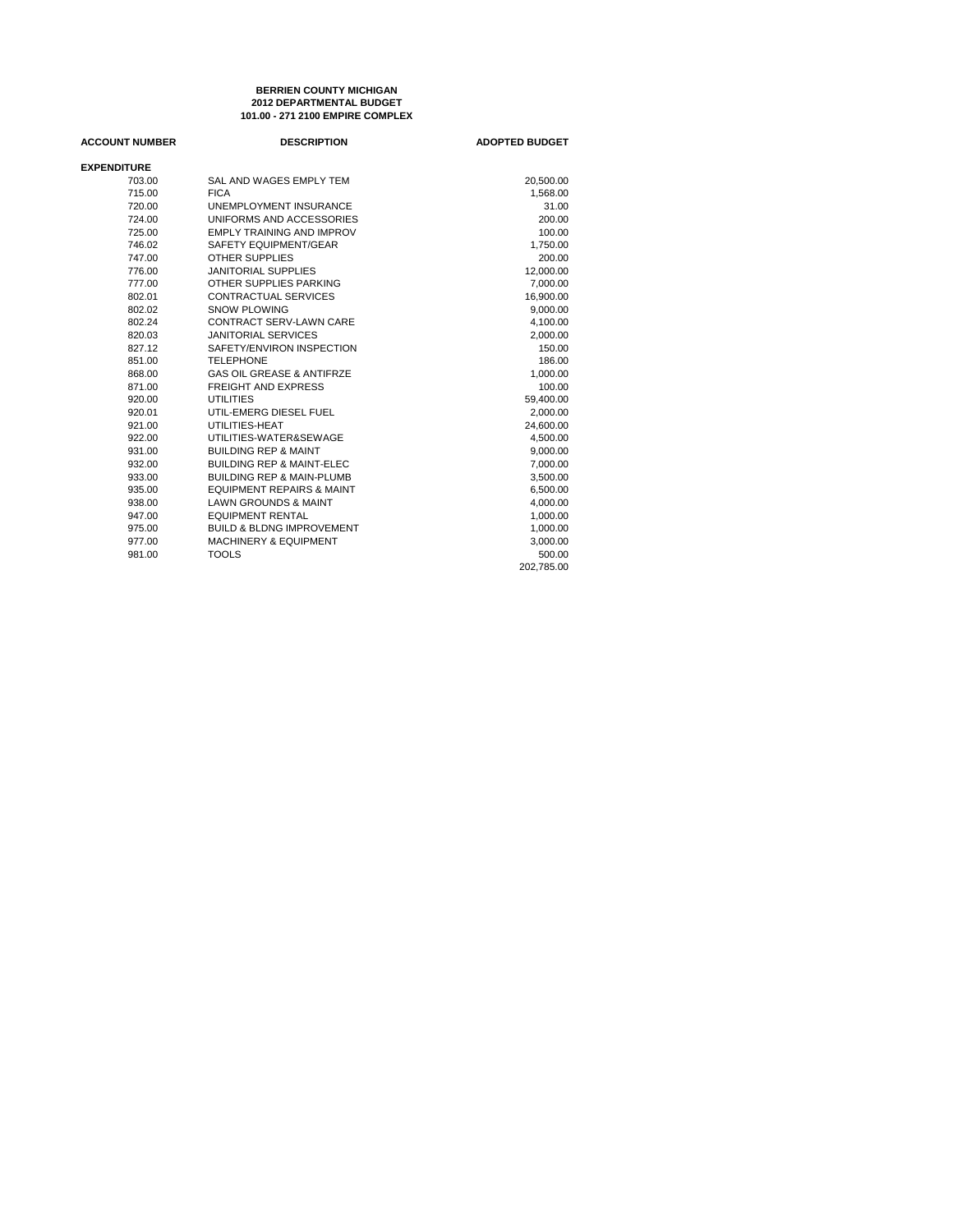**BERRIEN COUNTY MICHIGAN 101.00 - 272 TRAINING FACILITY 2012 DEPARTMENTAL BUDGET**

| <b>ACCOUNT NUMBER</b> | <b>DESCRIPTION</b>                   | <b>ADOPTED BUDGET</b> |
|-----------------------|--------------------------------------|-----------------------|
| <b>EXPENDITURE</b>    |                                      |                       |
| 746.02                | SAFETY EQUIPMENT/GEAR                | 250.00                |
| 747.00                | <b>OTHER SUPPLIES</b>                | 250.00                |
| 776.00                | <b>JANITORIAL SUPPLIES</b>           | 900.00                |
| 777.00                | OTHER SUPPLIES PARKING               | 350.00                |
| 802.01                | CONTRACTUAL SERVICES                 | 950.00                |
| 802.02                | SNOW PLOWING                         | 2,450.00              |
| 851.00                | <b>TELEPHONE</b>                     | 686.00                |
| 920.00                | <b>UTILITIES</b>                     | 6,000.00              |
| 922.00                | UTILITIES-WATER&SEWAGE               | 400.00                |
| 931.00                | <b>BUILDING REP &amp; MAINT</b>      | 300.00                |
| 932.00                | <b>BUILDING REP &amp; MAINT-ELEC</b> | 500.00                |
| 933.00                | <b>BUILDING REP &amp; MAIN-PLUMB</b> | 500.00                |
| 935.00                | <b>EQUIPMENT REPAIRS &amp; MAINT</b> | 500.00                |
| 938.00                | LAWN GROUNDS & MAINT                 | 500.00                |
|                       |                                      | 14.536.00             |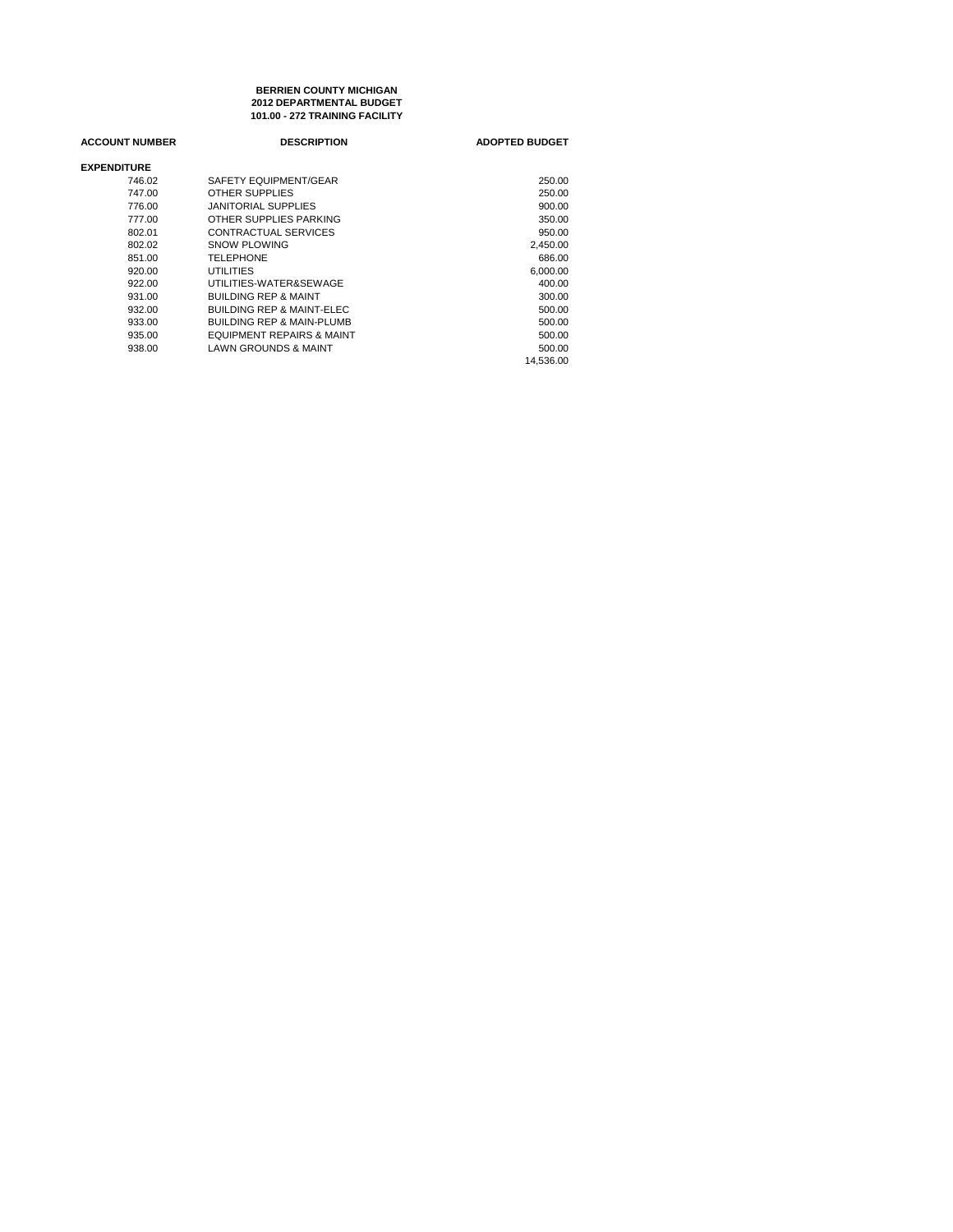### **101.00 - 275 DRAIN COMMISSIONER BERRIEN COUNTY MICHIGAN 2012 DEPARTMENTAL BUDGET**

| <b>ACCOUNT NUMBER</b> | <b>DESCRIPTION</b>                   | <b>ADOPTED BUDGET</b> |
|-----------------------|--------------------------------------|-----------------------|
| <b>REVENUE</b>        |                                      |                       |
| 625.12                | COST OF SERVICES                     | 100.00                |
| 636.00                | <b>INSPECTION FEES</b>               | 17,000.00             |
| 637.00                | SOIL SEDIMENTATION FEES              | 5,000.00              |
| 676.00                | <b>REIMBURSEMENTS</b>                | 100,059.00            |
| 699.00                | <b>CONTRIBUTION OTHER FUNDS</b>      | 15,000.00             |
|                       |                                      | 137.159.00            |
| <b>EXPENDITURE</b>    |                                      |                       |
| 701.00                | SAL AND WAGES SUPERV                 | 72,032.00             |
| 702.00                | SAL AND WAGES EMPLY PER              | 83,189.00             |
| 715.00                | <b>FICA</b>                          | 11.874.00             |
| 716.00                | <b>HOSPITALIZATION</b>               | 45,527.00             |
| 717.00                | LIFE/ADD/STD INSURANCE               | 990.00                |
| 718.00                | <b>PENSION</b>                       | 13,535.00             |
| 720.00                | <b>UNEMPLOYMENT INSURANCE</b>        | 125.00                |
| 725.00                | <b>EMPLY TRAINING AND IMPROV</b>     | 750.00                |
| 726.00                | <b>DENTAL INSURANCE</b>              | 2,800.00              |
| 730.00                | OFFICE SUPPLIES                      | 138.00                |
| 730.05                | <b>CENTRAL OFFICE SUPPLIES</b>       | 90.00                 |
| 802.01                | CONTRACTUAL SERVICES                 | 64,121.00             |
| 817.00                | MEMBERSHIP & SUBSCRIPTION            | 516.00                |
| 827.07                | STORM WATER DISCHARGE PERMI          | 3,000.00              |
| 851.00                | <b>TELEPHONE</b>                     | 486.00                |
| 861.00                | <b>TRAVEL</b>                        | 2,000.00              |
| 868.00                | <b>GAS OIL GREASE &amp; ANTIFRZE</b> | 15,000.00             |
| 937.00                | OFF EQUIP REP & MAINT                | 284.00                |
| 956.04                | MISC-MEETING EXPENSES                | 1,000.00              |
|                       |                                      | 317.457.00            |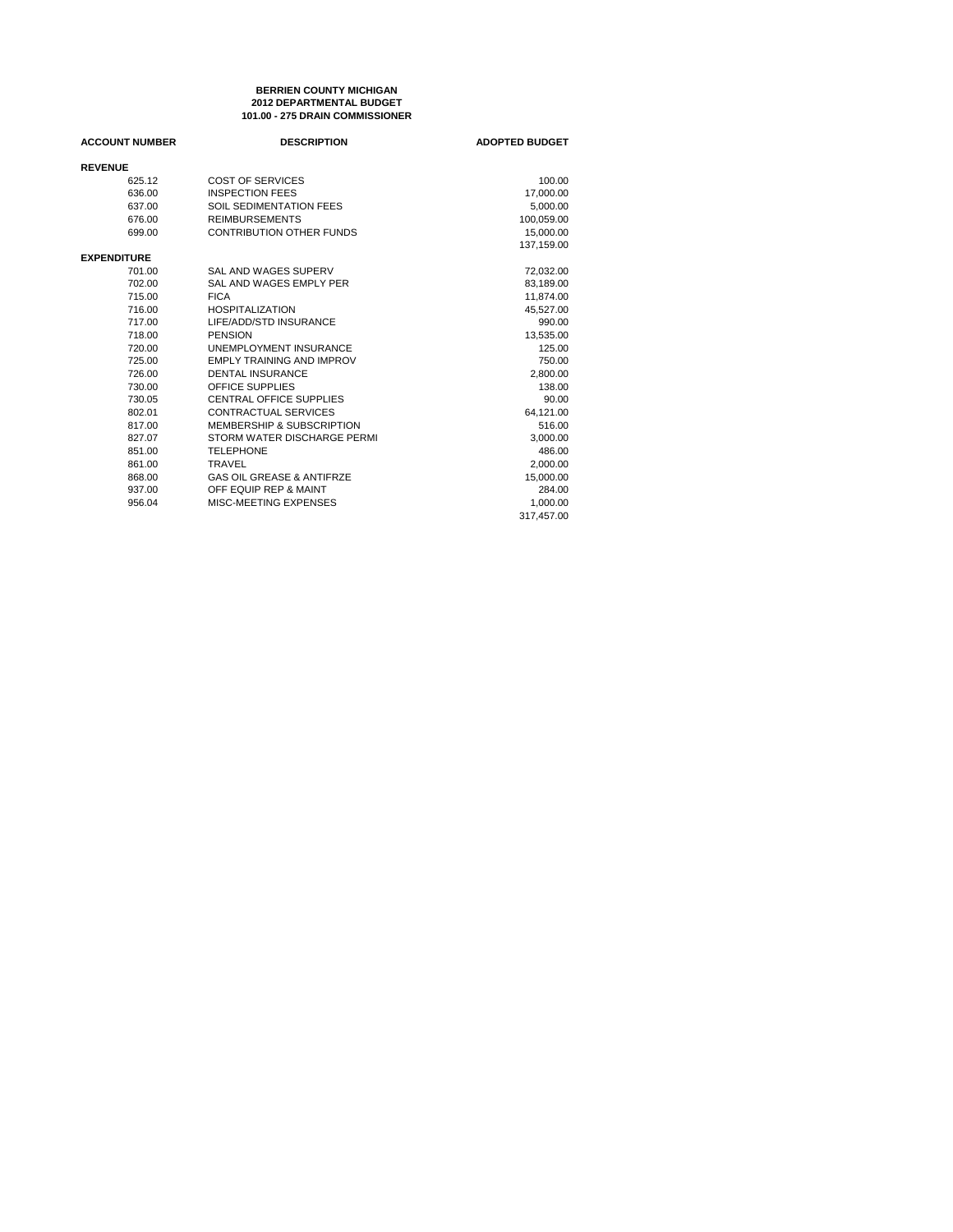### **BERRIEN COUNTY MICHIGAN 101.00 - 292 PRINTING 2012 DEPARTMENTAL BUDGET**

| <b>ACCOUNT NUMBER</b> | <b>DESCRIPTION</b>             | <b>ADOPTED BUDGET</b> |
|-----------------------|--------------------------------|-----------------------|
| <b>REVENUE</b>        |                                |                       |
| 631.00                | PRINTING SERVICES              | 20,000.00             |
| 668.00                | <b>RENT</b>                    | 350.00                |
|                       |                                | 20,350.00             |
| <b>EXPENDITURE</b>    |                                |                       |
| 702.00                | SAL AND WAGES EMPLY PER        | 106,584.00            |
| 703.00                | SAL AND WAGES EMPLY TEM        | 800.00                |
| 715.00                | <b>FICA</b>                    | 8,215.00              |
| 716.00                | <b>HOSPITALIZATION</b>         | 45,527.00             |
| 717.00                | LIFE/ADD/STD INSURANCE         | 990.00                |
| 718.00                | <b>PENSION</b>                 | 9,294.00              |
| 720.00                | UNEMPLOYMENT INSURANCE         | 161.00                |
| 726.00                | <b>DENTAL INSURANCE</b>        | 2,750.00              |
| 730.00                | <b>OFFICE SUPPLIES</b>         | 100.00                |
| 730.02                | <b>OPERATING SUPPLIES</b>      | 5,000.00              |
| 730.05                | <b>CENTRAL OFFICE SUPPLIES</b> | 75.00                 |
| 733.00                | <b>COPIER CHARGES</b>          | 29,000.00             |
| 937.00                | OFF EQUIP REP & MAINT          | 15,000.00             |
| 947.07                | <b>LEASED EQUIPMENT</b>        | 37,546.00             |
| 983.00                | PURCHASED SOFTWARE             | 2,500.00              |
|                       |                                | 263,542.00            |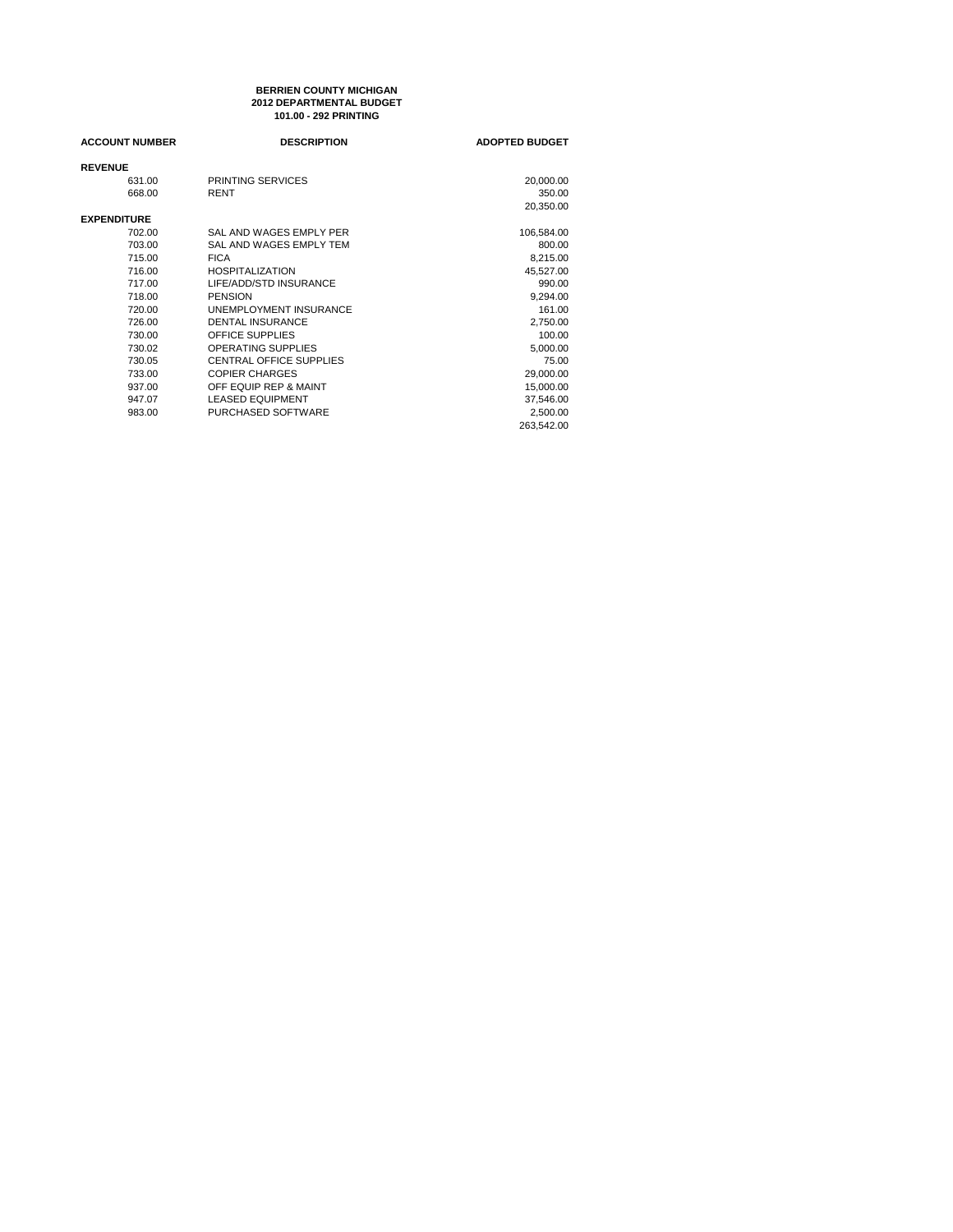**101.00 - 294 CENTRAL SUPPLY BERRIEN COUNTY MICHIGAN 2012 DEPARTMENTAL BUDGET**

| <b>ACCOUNT NUMBER</b> | <b>DESCRIPTION</b>             | <b>ADOPTED BUDGET</b> |
|-----------------------|--------------------------------|-----------------------|
| <b>EXPENDITURE</b>    |                                |                       |
| 730.00                | OFFICE SUPPLIES                | 92.600.00             |
| 730.05                | <b>CENTRAL OFFICE SUPPLIES</b> | 2.000.00              |
|                       |                                | 94.600.00             |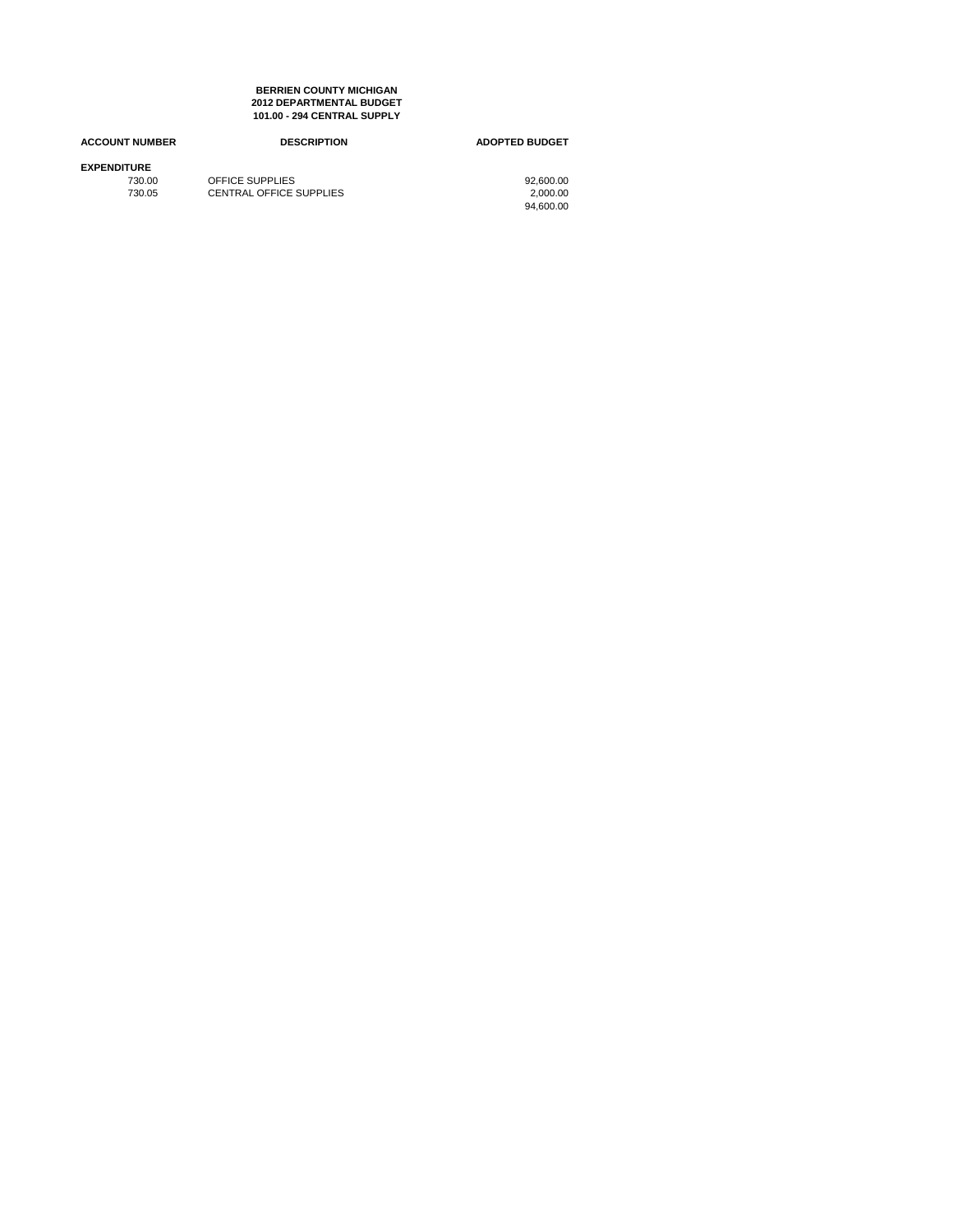### **101.00 - 295 MAILING DEPT BERRIEN COUNTY MICHIGAN 2012 DEPARTMENTAL BUDGET**

| <b>ACCOUNT NUMBER</b> | <b>DESCRIPTION</b>                   | <b>ADOPTED BUDGET</b> |
|-----------------------|--------------------------------------|-----------------------|
| <b>REVENUE</b>        |                                      |                       |
| 645.02                | POSTAGE-DRAIN REIMB                  | 3,105.00              |
|                       |                                      | 3,105.00              |
| <b>EXPENDITURE</b>    |                                      |                       |
| 702.00                | SAL AND WAGES EMPLY PER              | 32,446.00             |
| 703.00                | SAL AND WAGES EMPLY TEM              | 2,000.00              |
| 704.00                | SAL AND WAGES EMPLY OTIME            | 500.00                |
| 715.00                | <b>FICA</b>                          | 2,673.00              |
| 716.00                | <b>HOSPITALIZATION</b>               | 12,990.00             |
| 717.00                | LIFE/ADD/STD INSURANCE               | 330.00                |
| 718.00                | <b>PENSION</b>                       | 2,873.00              |
| 720.00                | <b>UNEMPLOYMENT INSURANCE</b>        | 53.00                 |
| 726.00                | <b>DENTAL INSURANCE</b>              | 900.00                |
| 728.00                | PRINTING & BINDING                   | 500.00                |
| 729.00                | POSTAGE                              | 305,000.00            |
| 730.00                | OFFICE SUPPLIES                      | 400.00                |
| 730.02                | <b>OPERATING SUPPLIES</b>            | 1,000.00              |
| 802.01                | <b>CONTRACTUAL SERVICES</b>          | 17,000.00             |
| 851.00                | <b>TELEPHONE</b>                     | 100.00                |
| 868.00                | <b>GAS OIL GREASE &amp; ANTIFRZE</b> | 2,500.00              |
| 937.00                | OFF EQUIP REP & MAINT                | 250.00                |
| 947.00                | <b>EQUIPMENT RENTAL</b>              | 17,500.00             |
|                       |                                      | 399.015.00            |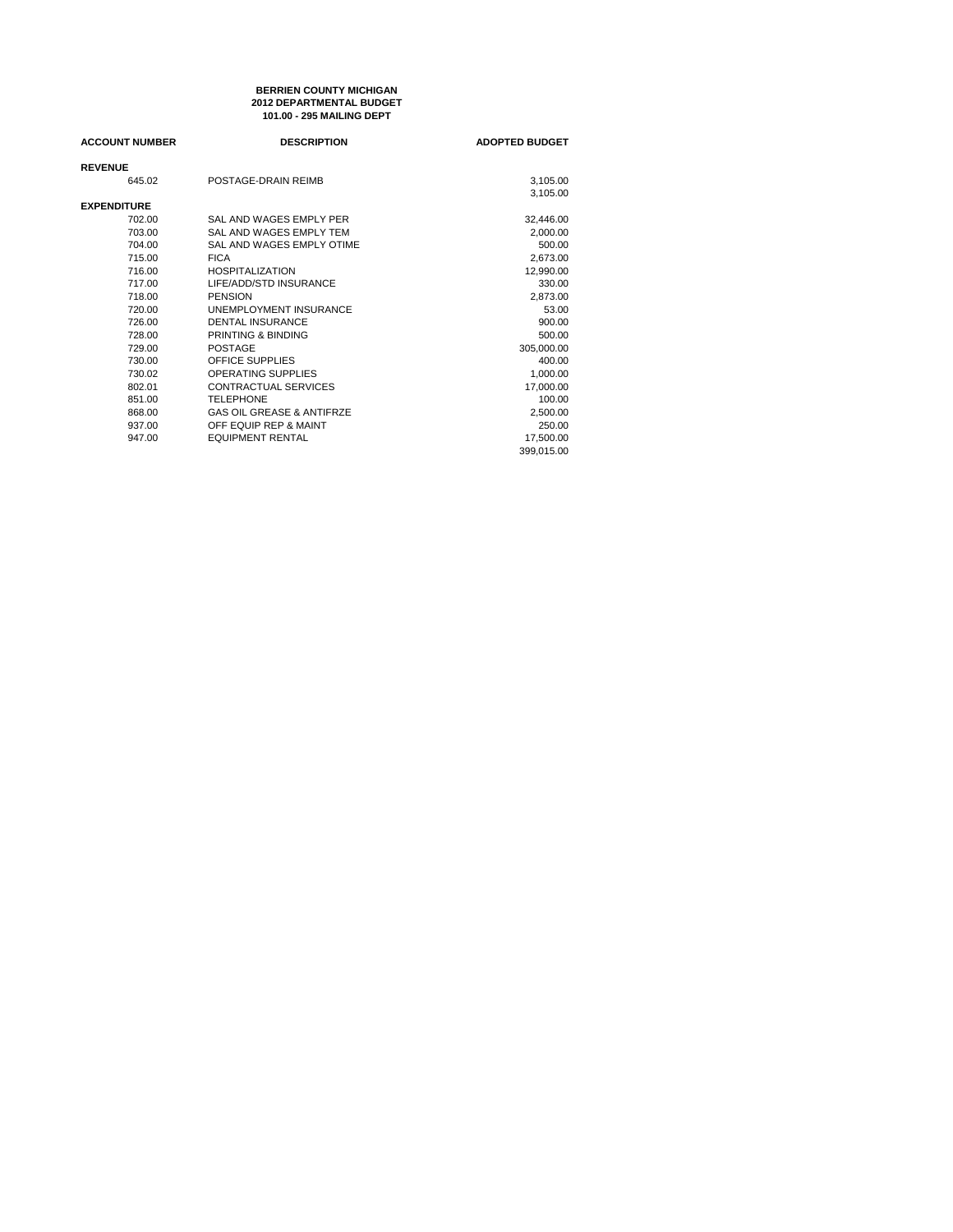### **101.00 - 296 MOTOR POOL BERRIEN COUNTY MICHIGAN 2012 DEPARTMENTAL BUDGET**

| <b>ACCOUNT NUMBER</b> | <b>DESCRIPTION</b>                   | <b>ADOPTED BUDGET</b> |
|-----------------------|--------------------------------------|-----------------------|
| <b>REVENUE</b>        |                                      |                       |
| 648.00                | SALES SCRAP AND SALVAGE              | 350.00                |
|                       |                                      | 350.00                |
| <b>EXPENDITURE</b>    |                                      |                       |
| 702.00                | SAL AND WAGES EMPLY PER              | 122,781.00            |
| 715.00                | <b>FICA</b>                          | 9.393.00              |
| 716.00                | <b>HOSPITALIZATION</b>               | 35,249.00             |
| 717.00                | LIFE/ADD/STD INSURANCE               | 990.00                |
| 718.00                | <b>PENSION</b>                       | 10,707.00             |
| 720.00                | UNEMPLOYMENT INSURANCE               | 184.00                |
| 724.00                | UNIFORMS AND ACCESSORIES             | 1,200.00              |
| 726.00                | <b>DENTAL INSURANCE</b>              | 2,750.00              |
| 744.00                | <b>VEHICLE OPER SUPPLIES</b>         | 4,500.00              |
| 746.02                | SAFETY EQUIPMENT/GEAR                | 300.00                |
| 776.00                | <b>JANITORIAL SUPPLIES</b>           | 650.00                |
| 851.00                | <b>TELEPHONE</b>                     | 765.00                |
| 868.00                | <b>GAS OIL GREASE &amp; ANTIFRZE</b> | 29,000.00             |
| 936.00                | <b>VEHICLE REPAIRS &amp; MAINT</b>   | 92,000.00             |
| 936.01                | <b>VEH REP &amp; MAINT-NON INSUR</b> | 6,000.00              |
| 937.01                | SOFTWARE MAINTENANCE                 | 900.00                |
| 981.00                | <b>TOOLS</b>                         | 150.00                |
|                       |                                      | 317,519.00            |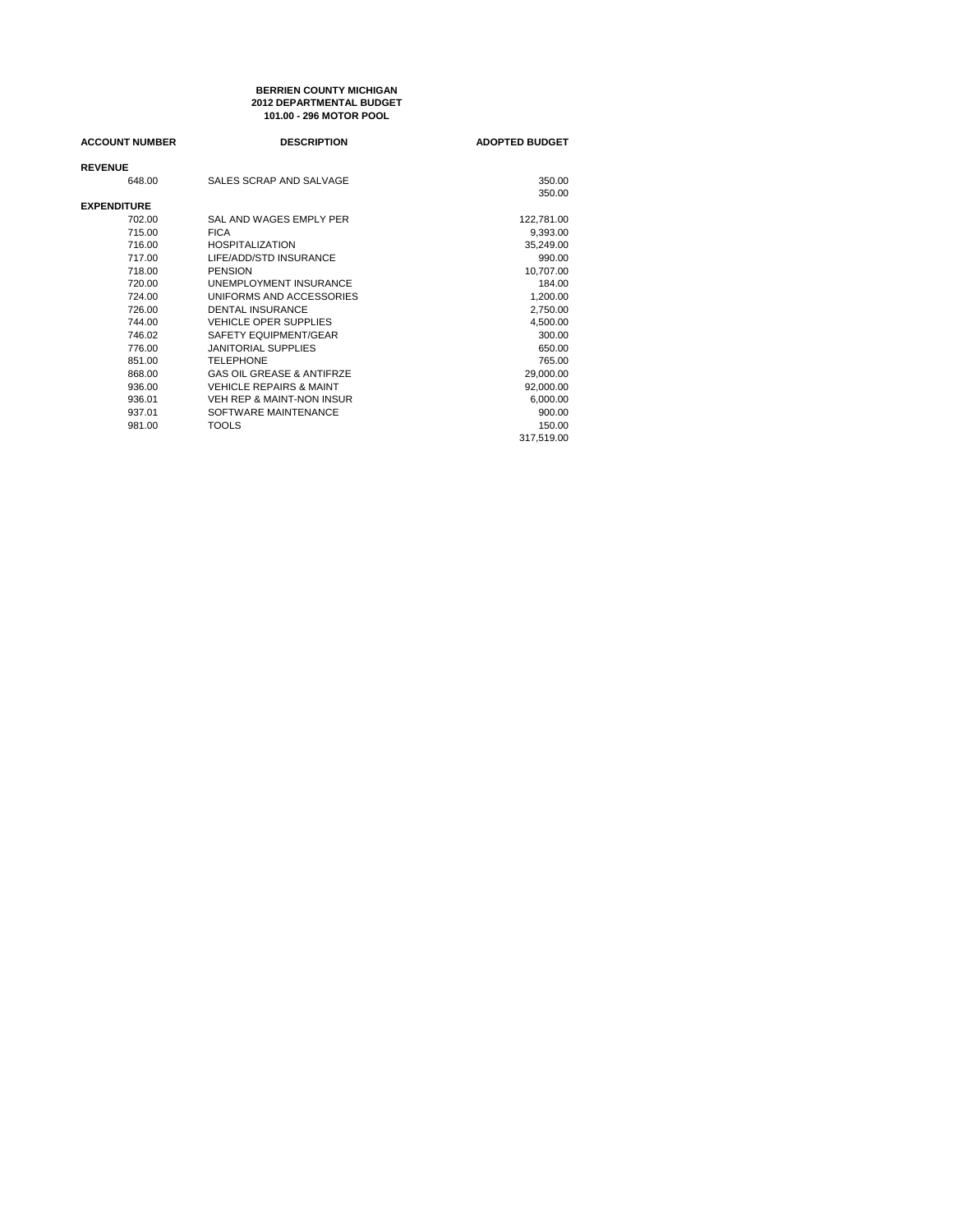### **101.00 - 297 TELEPHONE - CNTRL SWITCHBRD BERRIEN COUNTY MICHIGAN 2012 DEPARTMENTAL BUDGET**

| <b>ACCOUNT NUMBER</b> | <b>DESCRIPTION</b>                | <b>ADOPTED BUDGET</b> |
|-----------------------|-----------------------------------|-----------------------|
| <b>REVENUE</b>        |                                   |                       |
| 676.35                | <b>JUVENILE T1 LINE REIMBURSE</b> | 14,400.00             |
|                       |                                   | 14.400.00             |
| <b>EXPENDITURE</b>    |                                   |                       |
| 702.00                | SAL AND WAGES EMPLY PER           | 12,083.00             |
| 703.00                | SAL AND WAGES EMPLY TEM           | 9.900.00              |
| 715.00                | <b>FICA</b>                       | 1,681.00              |
| 720.00                | UNEMPLOYMENT INSURANCE            | 33.00                 |
| 781.00                | SUPPLIES AND MATERIALS            | 500.00                |
| 802.01                | CONTRACTUAL SERVICES              | 3,000.00              |
| 851.00                | <b>TELEPHONE</b>                  | 53,100.00             |
| 937.01                | SOFTWARE MAINTENANCE              | 2,000.00              |
| 937.02                | COMPUTER MAINTENANCE              | 40,000.00             |
| 979.05                | <b>COMPUTER EQUIPMENT</b>         | 20,000,00             |
| 983.00                | PURCHASED SOFTWARE                | 7.000.00              |
|                       |                                   | 149.297.00            |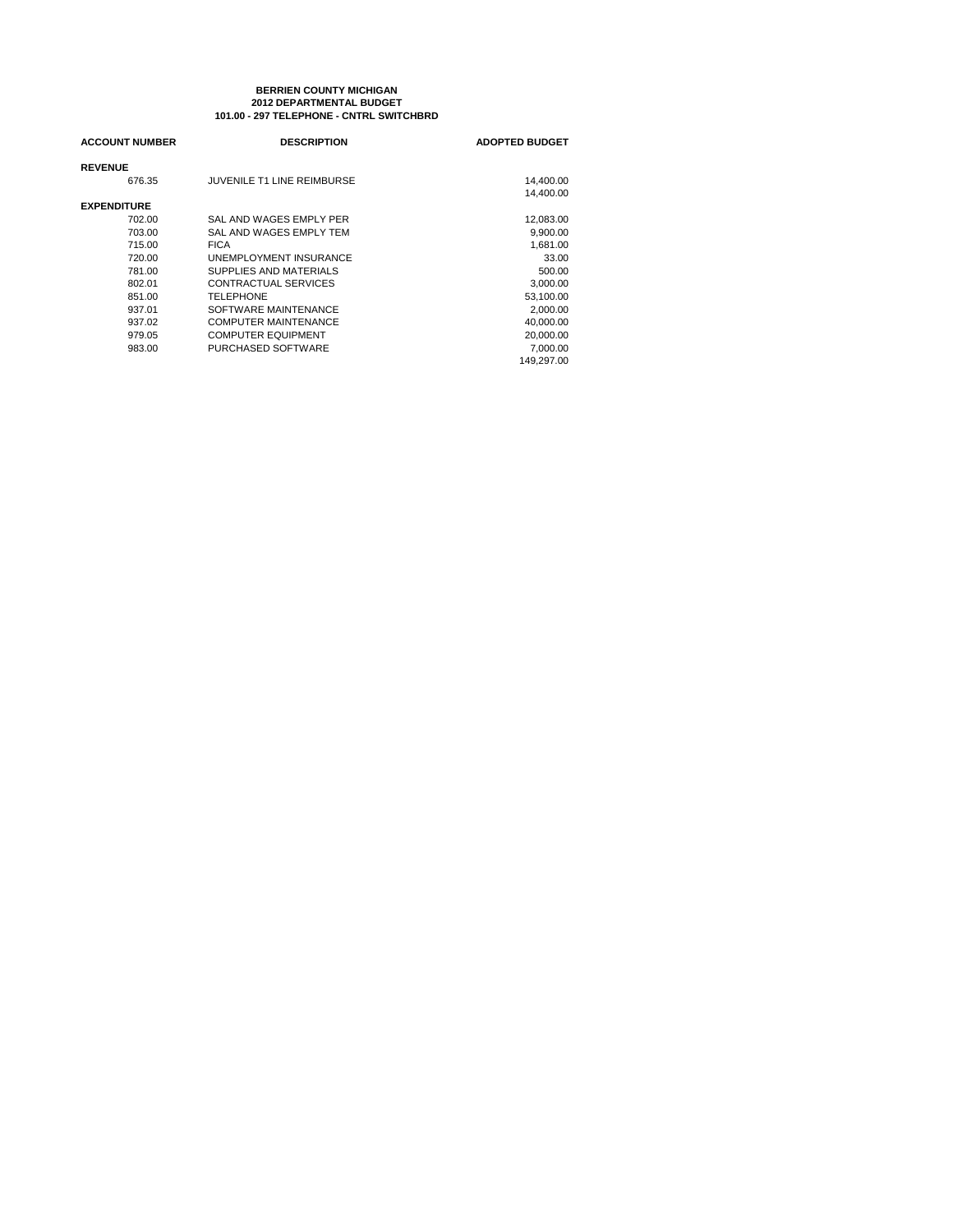**101.00 - 298 RECORDS CENTER BERRIEN COUNTY MICHIGAN 2012 DEPARTMENTAL BUDGET**

| <b>ACCOUNT NUMBER</b> | <b>DESCRIPTION</b>            | <b>ADOPTED BUDGET</b> |
|-----------------------|-------------------------------|-----------------------|
| <b>EXPENDITURE</b>    |                               |                       |
| 702.00                | SAL AND WAGES EMPLY PER       | 131,133.00            |
| 715.00                | <b>FICA</b>                   | 10.032.00             |
| 716.00                | <b>HOSPITALIZATION</b>        | 51,517.00             |
| 717.00                | LIFE/ADD/STD INSURANCE        | 1,320.00              |
| 718.00                | <b>PENSION</b>                | 11.435.00             |
| 720.00                | <b>UNEMPLOYMENT INSURANCE</b> | 197.00                |
| 726.00                | DENTAL INSURANCE              | 3,650.00              |
| 730.00                | OFFICE SUPPLIES               | 100.00                |
| 730.02                | <b>OPERATING SUPPLIES</b>     | 1,350.00              |
| 730.05                | CENTRAL OFFICE SUPPLIES       | 100.00                |
| 802.01                | CONTRACTUAL SERVICES          | 7.000.00              |
| 851.00                | <b>TELEPHONE</b>              | 100.00                |
| 937.00                | OFF EQUIP REP & MAINT         | 15,500.00             |
|                       |                               | 233.434.00            |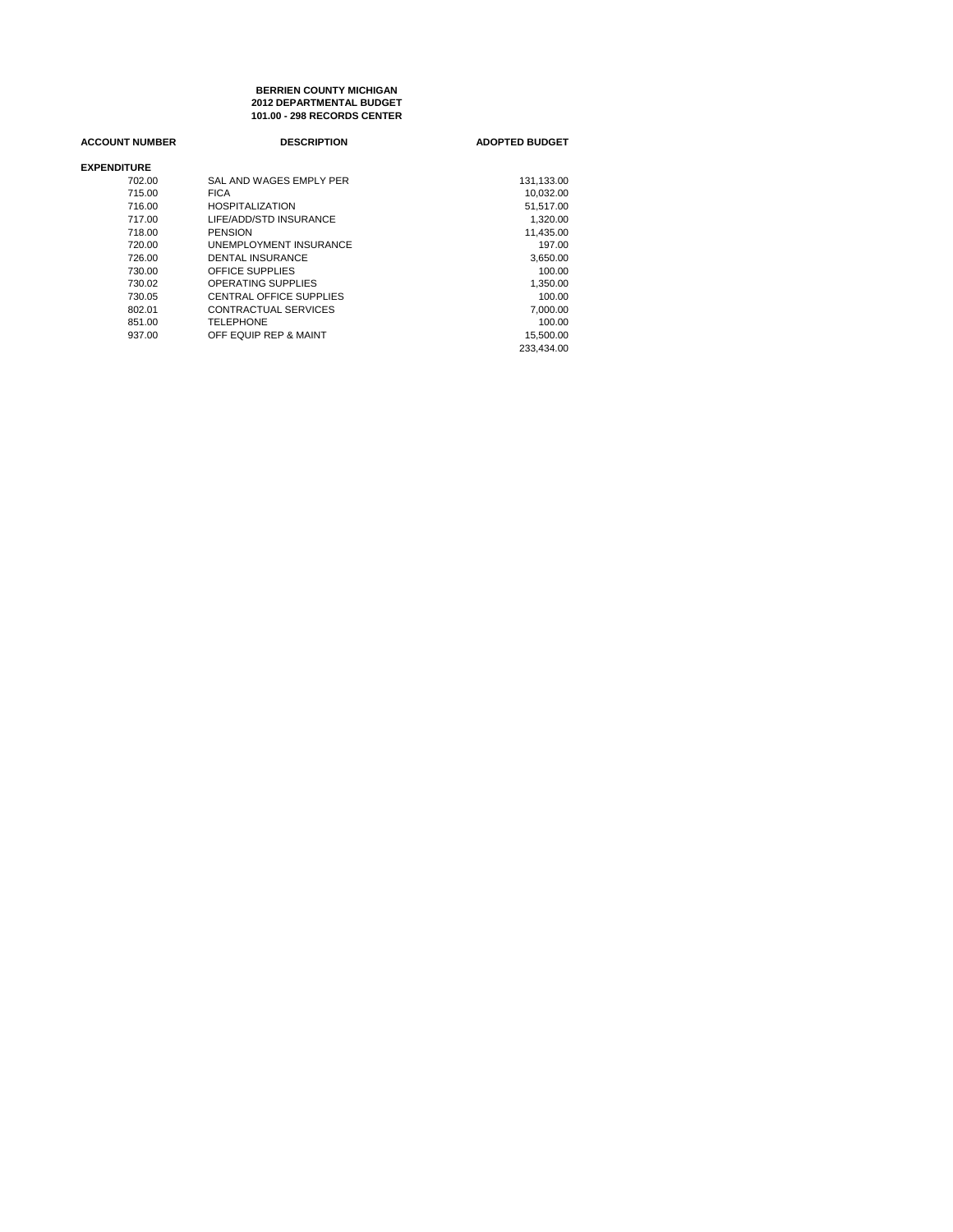### **BERRIEN COUNTY MICHIGAN 2012 DEPARTMENTAL BUDGET 101.00 - 299 COPY CENTER**

| <b>ACCOUNT NUMBER</b> | <b>DESCRIPTION</b>      | <b>ADOPTED BUDGET</b> |
|-----------------------|-------------------------|-----------------------|
| <b>EXPENDITURE</b>    |                         |                       |
| 733.00                | <b>COPIER CHARGES</b>   | 7.500.00              |
| 947.00                | <b>EQUIPMENT RENTAL</b> | 24.000.00             |
|                       |                         | 31.500.00             |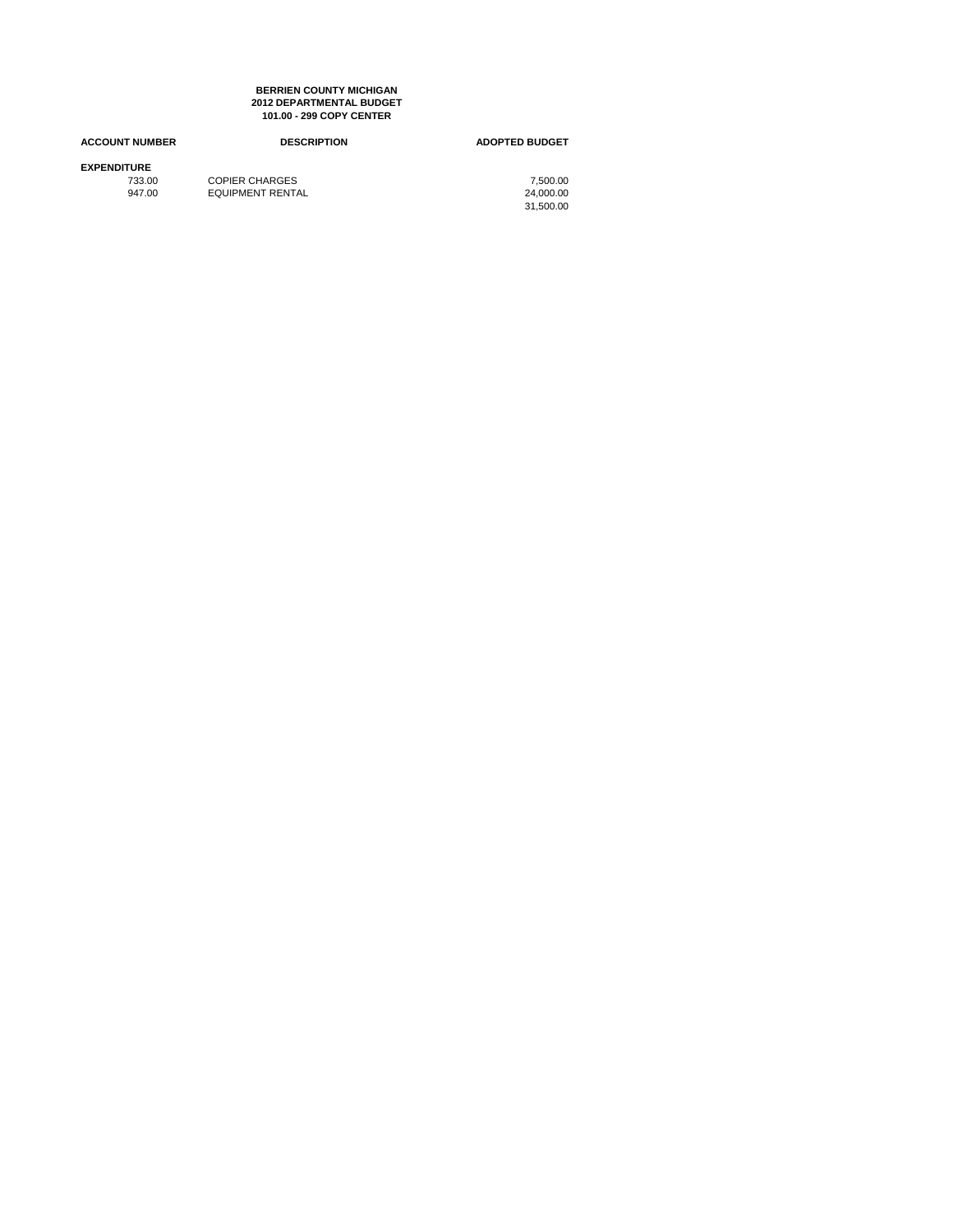### **101.00 - 305 SHERIFFS OFFICE & PATROL BERRIEN COUNTY MICHIGAN 2012 DEPARTMENTAL BUDGET**

| <b>ACCOUNT NUMBER</b> | <b>DESCRIPTION</b>                   | <b>ADOPTED BUDGET</b> |
|-----------------------|--------------------------------------|-----------------------|
| <b>REVENUE</b>        |                                      |                       |
| 605.05                | DNA ASSESS FEE 25%                   | 360.00                |
| 625.20                | <b>SEX OFFENDER REG FEE</b>          | 600.00                |
| 629.00                | <b>CARE OF PRISONERS</b>             | 180,000.00            |
| 629.02                | <b>INMATE MEDICAL FEES</b>           | 14,000.00             |
| 629.03                | <b>INMATE LODGING FEES</b>           | 350.00                |
| 629.05                | <b>INMATE-TV RENTAL FEES</b>         | 11,000.00             |
| 630.00                | PHOTO SERVICE FEES                   | 9,500.00              |
| 630.09                | <b>FINGERPRINT FEES</b>              | 4,000.00              |
| 633.00                | <b>SERVICE CHARGES</b>               | 9,000.00              |
| 636.02                | SALVAGE INSPECTION FEES              | 4,500.00              |
| 642.00                | SALE OF CONFISCATED PROP             | 1,000.00              |
| 643.00                | <b>TELEPHONE</b>                     | 245,000.00            |
| 645.01                | <b>POSTAGE</b>                       | 100.00                |
| 646.00                | CANDY AND SUPPLIES                   | 146,000.00            |
| 663.00                | <b>RESTITUTION</b>                   | 2,000.00              |
| 676.00                | <b>REIMBURSEMENTS</b>                | 8,100.00              |
| 676.17                | <b>SSA REIMBURSEMENTS</b>            | 41,800.00             |
| 686.00                | OTHER REIMBURSEMENTS                 | 300.00                |
| 686.18                | <b>JUSTICE BENEFITS PROGRAM</b>      | 15,000.00             |
| 695.00                | <b>VENDING MACHINES</b>              | 500.00                |
| 699.00                | CONTRIBUTION OTHER FUNDS             | 32,169.00             |
|                       |                                      |                       |
| <b>EXPENDITURE</b>    |                                      | 725,279.00            |
| 701.00                | <b>SAL AND WAGES SUPERV</b>          | 93,145.00             |
| 702.00                | SAL AND WAGES EMPLY PER              | 2,331,473.00          |
| 703.00                | SAL AND WAGES EMPLY TEM              | 78,064.00             |
| 704.00                | SAL AND WAGES EMPLY OTIME            | 158,000.00            |
| 705.00                | <b>SAL &amp; WAGES EMPLY HOLIDAY</b> | 155,000.00            |
| 708.00                | SAL AND WAGES EMPLY OW               | 10,600.00             |
| 715.00                | <b>FICA</b>                          | 216,353.00            |
| 716.00                | <b>HOSPITALIZATION</b>               | 501,946.00            |
| 717.00                | LIFE/ADD/STD INSURANCE               | 10,021.00             |
| 718.00                | <b>PENSION</b>                       | 515,204.00            |
| 720.00                | UNEMPLOYMENT INSURANCE               | 4,100.00              |
| 724.00                | UNIFORMS AND ACCESSORIES             | 32,364.00             |
| 725.00                | EMPLY TRAINING AND IMPROV            | 4,525.00              |
| 726.00                | DENTAL INSURANCE                     | 47,132.00             |
| 728.00                | PRINTING & BINDING                   | 1,500.00              |
| 730.00                | OFFICE SUPPLIES                      | 7,886.00              |
| 730.05                | CENTRAL OFFICE SUPPLIES              | 2,200.00              |
| 730.06                | <b>INTERNAL TRAINING SUPPLY</b>      |                       |
|                       | <b>COPIER CHARGES</b>                | 500.00                |
| 733.00                | <b>AMMUNITIONS</b>                   | 735.00                |
| 746.01                |                                      | 64,169.00             |
| 746.02                | SAFETY EQUIPMENT/GEAR                | 9,530.00              |
| 746.08                | <b>GUNS WEAPONS &amp;MAINTENANCE</b> | 3,000.00              |
| 747.00                | <b>OTHER SUPPLIES</b>                | 7,194.00              |
| 752.00                | UNIFORM CLEANING                     | 13,200.00             |
| 761.00                | <b>MEDICAL SUPPLIES</b>              | 250.00                |
| 802.01                | <b>CONTRACTUAL SERVICES</b>          | 21,000.00             |
| 802.04                | CONTRACTUAL SERVICES FEES            | 4,000.00              |
| 814.00                | LEGAL                                | 3,500.00              |
| 817.00                | MEMBERSHIP & SUBSCRIPTION            | 1,600.00              |
| 836.00                | <b>HEALTH SERVICE DOCTORS</b>        | 1,300.00              |
| 848.08                | <b>RECOGNITION EXPENSES</b>          | 150.00                |
| 851.00                | <b>TELEPHONE</b>                     | 20,221.00             |
| 861.00                | TRAVEL                               | 836.00                |
| 868.00                | <b>GAS OIL GREASE &amp; ANTIFRZE</b> | 216,011.00            |
| 935.00                | EQUIPMENT REPAIRS & MAINT            | 2,600.00              |
| 936.00                | <b>VEHICLE REPAIRS &amp; MAINT</b>   | 600.00                |
| 937.00                | OFF EQUIP REP & MAINT                | 450.00                |
| 937.01                | SOFTWARE MAINTENANCE                 | 42,680.00             |
| 937.02                | <b>COMPUTER MAINTENANCE</b>          | 860.00                |
| 947.00                | <b>EQUIPMENT RENTAL</b>              | 1,416.00              |
| 956.04                | MISC-MEETING EXPENSES                | 300.00                |
| 977.00                | <b>MACHINERY &amp; EQUIPMENT</b>     | 1,000.00              |
| 977.05                | <b>TRAINING EQUIPMENT</b>            | 2,200.00              |
| 979.00                | OFFICE EQUIP & FURNITURE             | 800.00                |
| 979.02                | OFFICE EQUIPMENT-SMALL               | 1,800.00              |
| 979.05                | <b>COMPUTER EQUIPMENT</b>            | 250.00                |
| 983.00                | PURCHASED SOFTWARE                   | 450.00                |
|                       |                                      | 4,592,115.00          |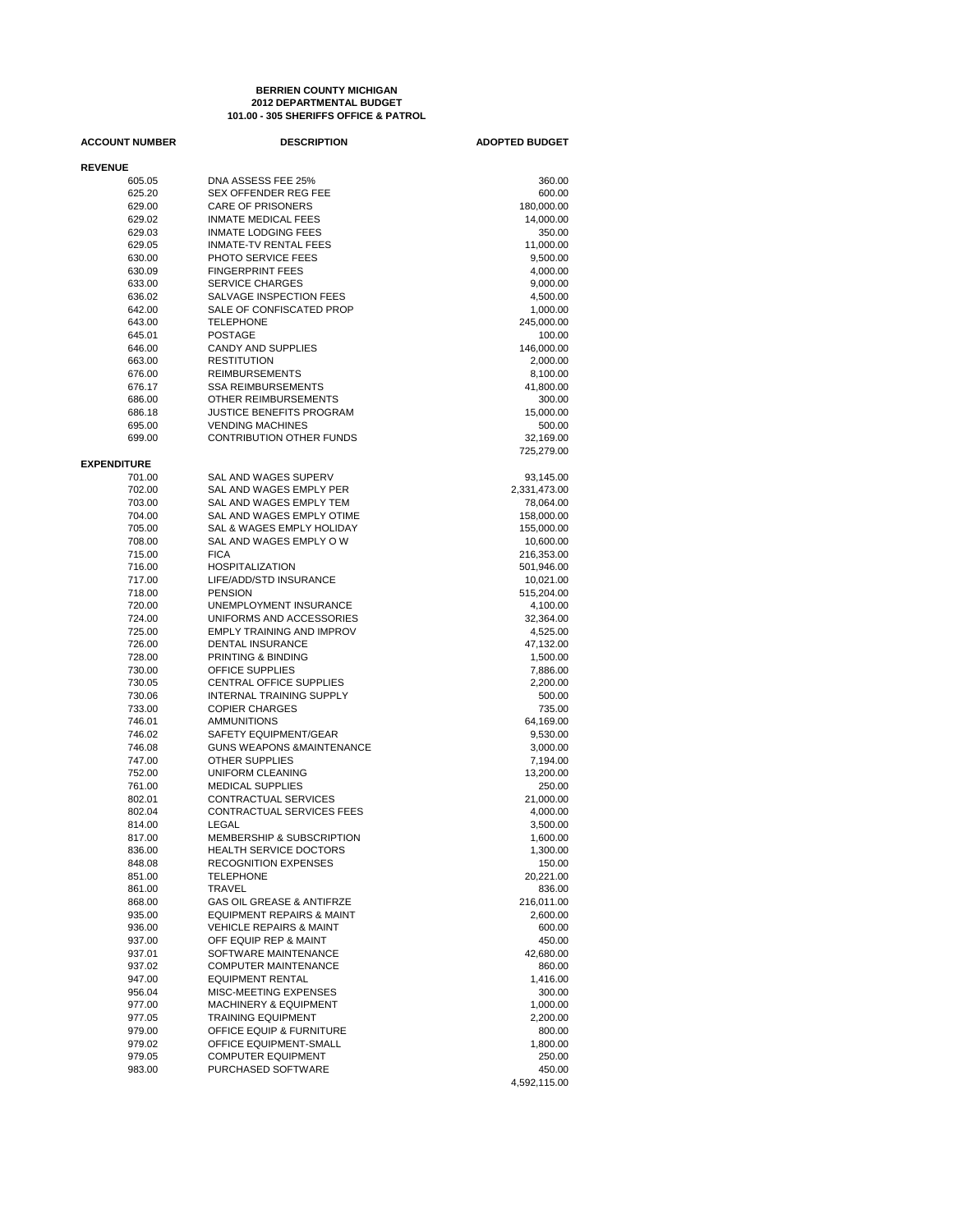### **BERRIEN COUNTY MICHIGAN 101.00 - 311 JAIL INMATE REHABILITATN 2012 DEPARTMENTAL BUDGET**

| <b>ACCOUNT NUMBER</b> | <b>DESCRIPTION</b>          | <b>ADOPTED BUDGET</b> |
|-----------------------|-----------------------------|-----------------------|
| <b>REVENUE</b>        |                             |                       |
| 699.00                | CONTRIBUTION OTHER FUNDS    | 28.203.00             |
|                       |                             | 28.203.00             |
| <b>EXPENDITURE</b>    |                             |                       |
| 802.01                | <b>CONTRACTUAL SERVICES</b> | 28.203.00             |
|                       |                             | 28.203.00             |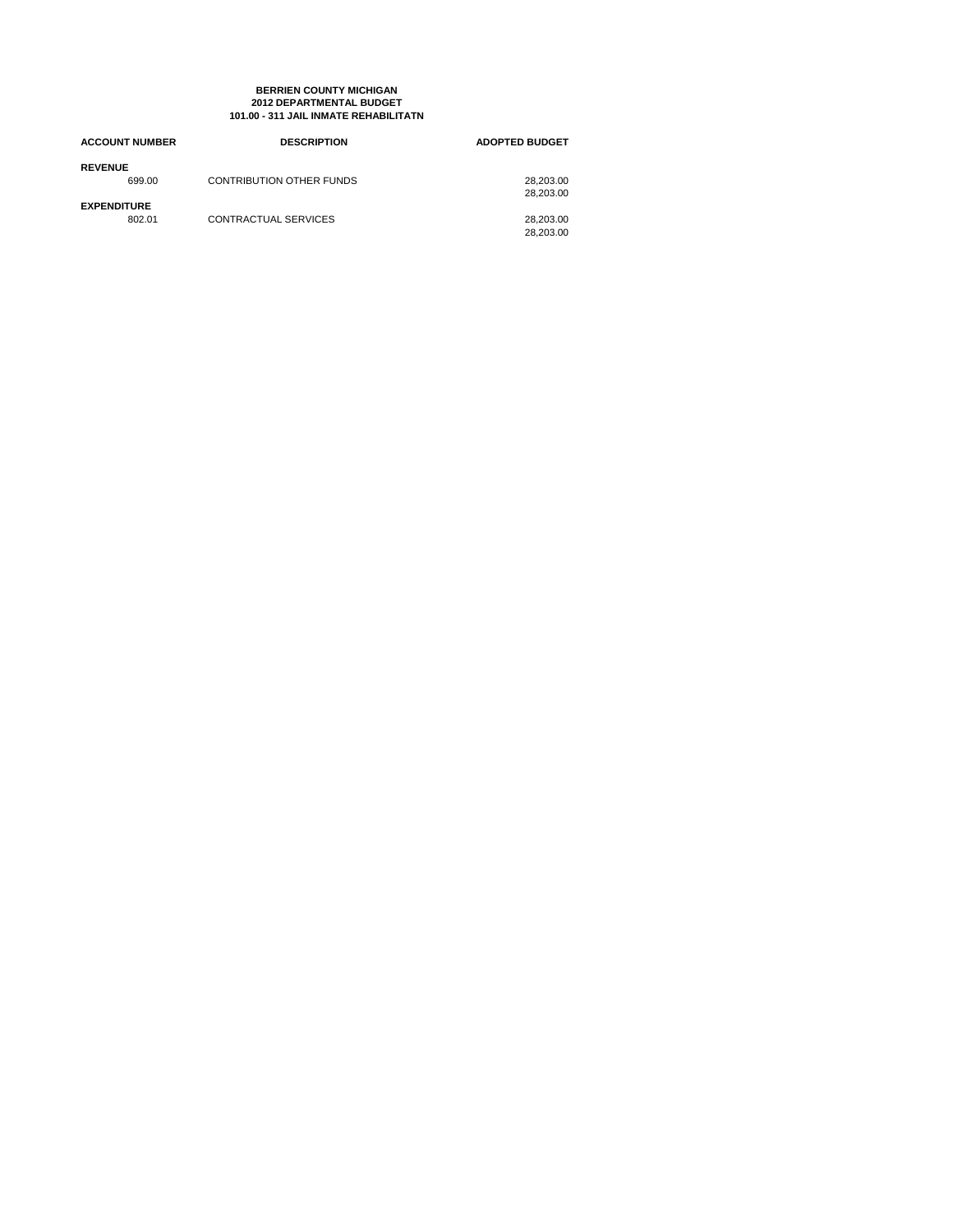**101.00 - 325 SHERIFFS RADIOS BERRIEN COUNTY MICHIGAN 2012 DEPARTMENTAL BUDGET**

| <b>ACCOUNT NUMBER</b> | <b>DESCRIPTION</b>                   | <b>ADOPTED BUDGET</b> |
|-----------------------|--------------------------------------|-----------------------|
| <b>REVENUE</b>        |                                      |                       |
| 699.00                | <b>CONTRIBUTION OTHER FUNDS</b>      | 7,500.00              |
|                       |                                      | 7.500.00              |
| <b>EXPENDITURE</b>    |                                      |                       |
| 730.02                | OPERATING SUPPLIES                   | 4.000.00              |
| 853.01                | 800 MHZ SUB FEE REIMB                | 31,800.00             |
| 935.00                | <b>EQUIPMENT REPAIRS &amp; MAINT</b> | 50,000.00             |
| 977.06                | RADIO EQUIPMENT-800 MHZ              | 7.500.00              |
|                       |                                      | 93.300.00             |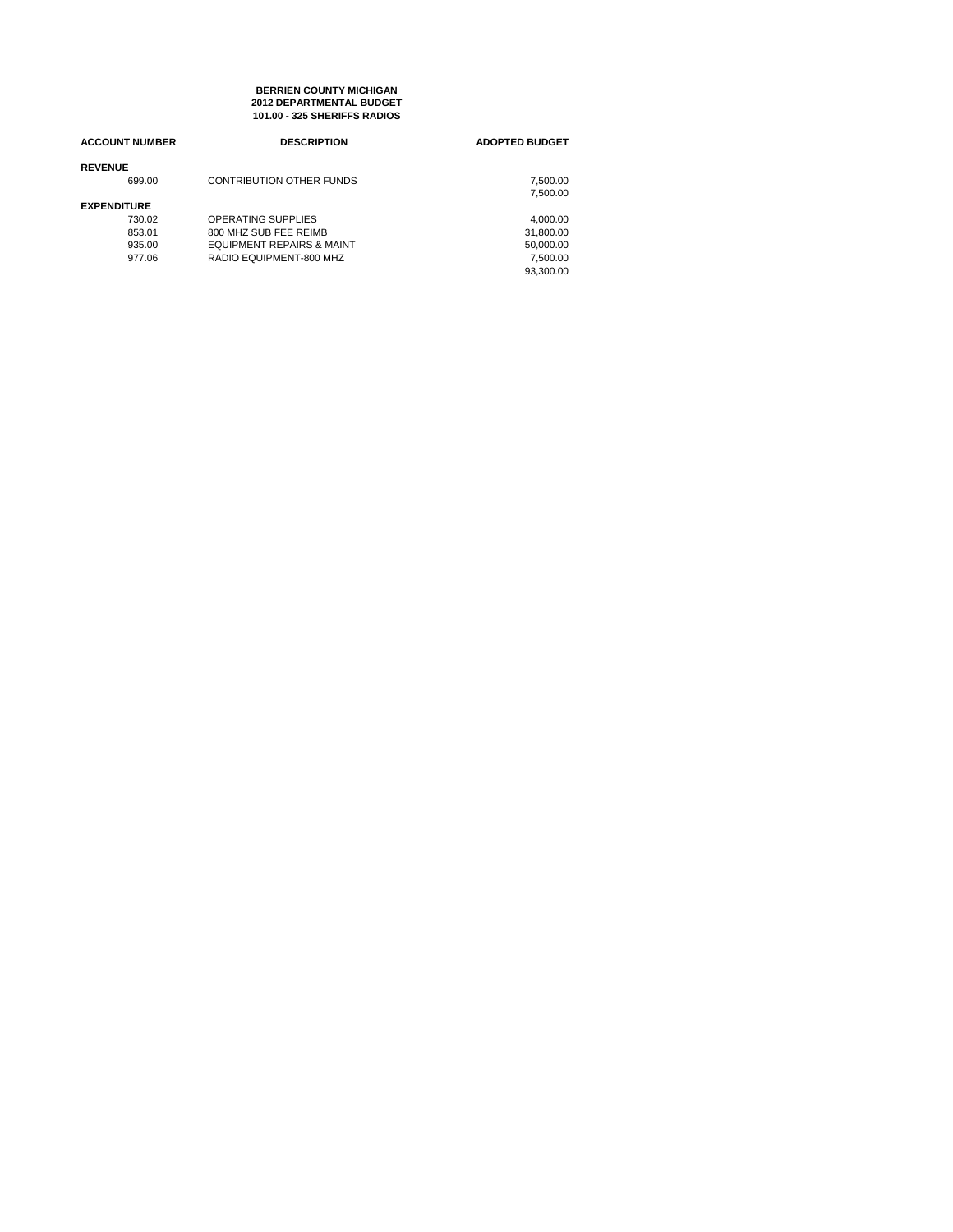# **101.00 - 331 SHERIFFS MARINE SAFETY BERRIEN COUNTY MICHIGAN 2012 DEPARTMENTAL BUDGET**

| <b>ACCOUNT NUMBER</b> | <b>DESCRIPTION</b>                   | <b>ADOPTED BUDGET</b> |
|-----------------------|--------------------------------------|-----------------------|
| <b>REVENUE</b>        |                                      |                       |
| 544.00                | <b>MARINE</b>                        | 120,000.00            |
| 628.00                | <b>BOAT LIVERY INSPECTION</b>        | 371.00                |
| 699.00                | <b>CONTRIBUTION OTHER FUNDS</b>      | 2,700.00              |
|                       |                                      | 123,071.00            |
| <b>EXPENDITURE</b>    |                                      |                       |
| 701.00                | SAL AND WAGES SUPERV                 | 65,306.00             |
| 702.00                | SAL AND WAGES EMPLY PER              | 32,446.00             |
| 703.00                | SAL AND WAGES EMPLY TEM              | 53,000.00             |
| 704.00                | SAL AND WAGES EMPLY OTIME            | 3,245.00              |
| 705.00                | SAL & WAGES EMPLY HOLIDAY            | 5,076.00              |
| 715.00                | <b>FICA</b>                          | 12.169.00             |
| 716.00                | <b>HOSPITALIZATION</b>               | 29,258.00             |
| 717.00                | LIFE/ADD/STD INSURANCE               | 535.00                |
| 718.00                | <b>PENSION</b>                       | 18,195.00             |
| 720.00                | UNEMPLOYMENT INSURANCE               | 240.00                |
| 724.00                | UNIFORMS AND ACCESSORIES             | 2,900.00              |
| 726.00                | <b>DENTAL INSURANCE</b>              | 2,100.00              |
| 730.00                | OFFICE SUPPLIES                      | 100.00                |
| 746.01                | <b>AMMUNITIONS</b>                   | 1,534.00              |
| 746.02                | SAFETY EQUIPMENT/GEAR                | 2,000.00              |
| 802.01                | <b>CONTRACTUAL SERVICES</b>          | 275.00                |
| 851.00                | <b>TELEPHONE</b>                     | 1,020.00              |
| 868.00                | <b>GAS OIL GREASE &amp; ANTIFRZE</b> | 10,588.00             |
| 868.01                | <b>GAS &amp; OIL-MARINE</b>          | 9,993.00              |
| 935.00                | <b>EQUIPMENT REPAIRS &amp; MAINT</b> | 20.282.00             |
| 936.00                | <b>VEHICLE REPAIRS &amp; MAINT</b>   | 600.00                |
| 937.00                | OFF EQUIP REP & MAINT                | 45.00                 |
| 956.04                | MISC-MEETING EXPENSES                | 50.00                 |
| 977.04                | <b>TOOLS &amp; EQUIPMENT</b>         | 470.00                |
|                       |                                      | 271,427.00            |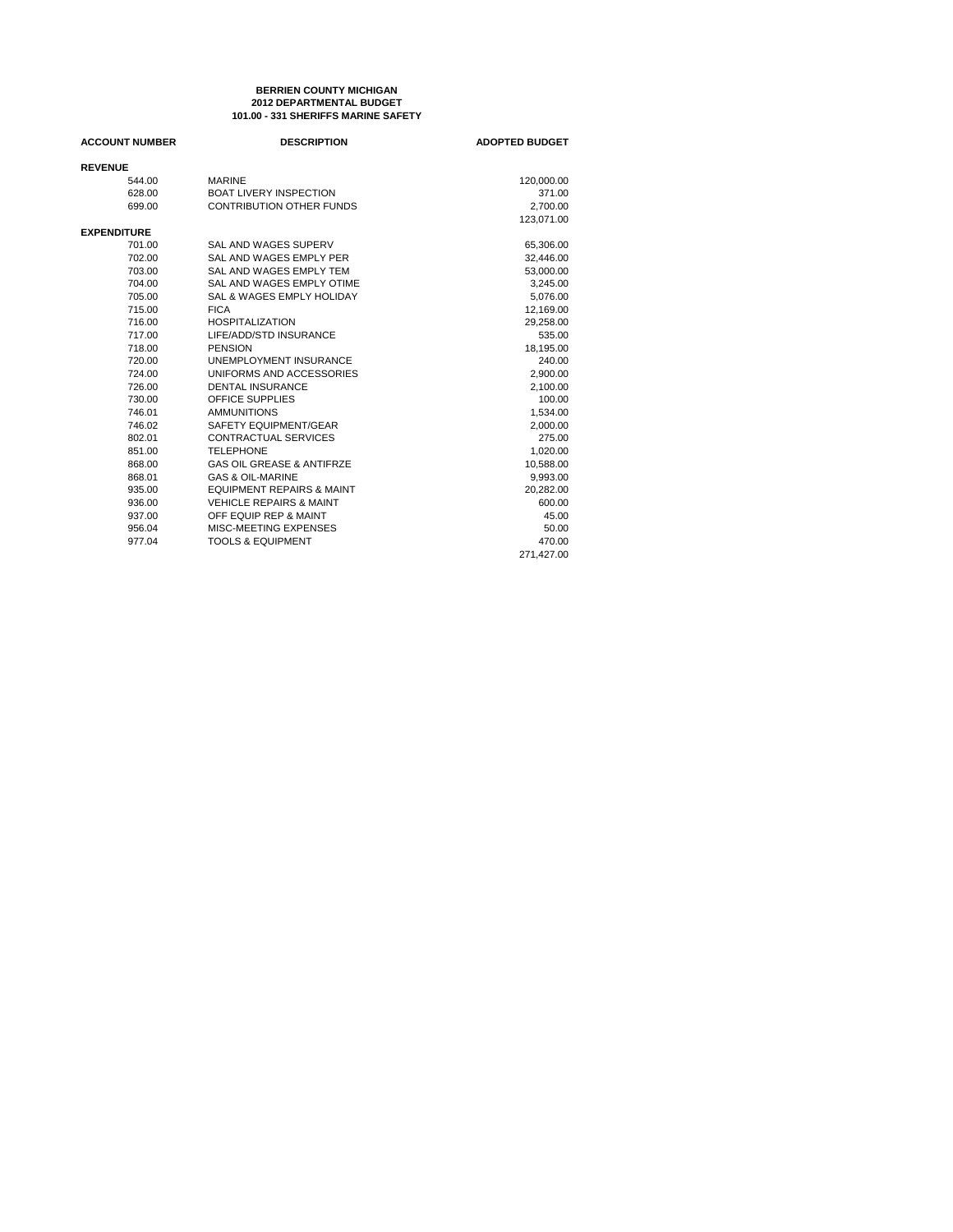# **101.00 - 351 JAIL DIVISION BERRIEN COUNTY MICHIGAN 2012 DEPARTMENTAL BUDGET**

| <b>ACCOUNT NUMBER</b> | <b>DESCRIPTION</b>                                   | <b>ADOPTED BUDGET</b> |
|-----------------------|------------------------------------------------------|-----------------------|
| <b>REVENUE</b>        |                                                      |                       |
| 676.45                | RIVERWOOD SALARY REIMB                               | 33,000.00             |
| 699.00                | <b>CONTRIBUTION OTHER FUNDS</b>                      | 33,000.00             |
| <b>EXPENDITURE</b>    |                                                      | 66,000.00             |
| 702.00                | SAL AND WAGES EMPLY PER                              | 3,956,678.00          |
| 703.00                | SAL AND WAGES EMPLY TEM                              | 81,115.00             |
| 704.00                | SAL AND WAGES EMPLY OTIME                            | 216,000.00            |
| 705.00                | SAL & WAGES EMPLY HOLIDAY                            | 250,000.00            |
| 708.00                | SAL AND WAGES EMPLY OW                               | 1,643.00              |
| 715.00                | <b>FICA</b>                                          | 344,666.00            |
| 716.00                | <b>HOSPITALIZATION</b>                               | 827,909.00            |
| 717.00                | LIFE/ADD/STD INSURANCE                               | 16,635.00             |
| 718.00                | <b>PENSION</b>                                       | 876,292.00            |
| 720.00                | UNEMPLOYMENT INSURANCE                               | 6,758.00              |
| 724.00                | UNIFORMS AND ACCESSORIES                             | 34,398.00             |
| 725.00                | EMPLY TRAINING AND IMPROV                            | 870.00                |
| 726.00                | <b>DENTAL INSURANCE</b>                              | 87,890.00             |
| 730.00                | OFFICE SUPPLIES                                      | 7,073.00              |
| 733.00                | <b>COPIER CHARGES</b>                                | 2,700.00              |
| 743.00                | <b>FOOD</b>                                          | 448,000.00            |
| 745.00                | <b>KITCHEN SUPPLIES</b>                              | 34,440.00             |
| 746.01                | <b>AMMUNITIONS</b>                                   | 16,563.00             |
| 746.02                | SAFETY EQUIPMENT/GEAR                                | 10,000.00             |
| 747.00                | <b>OTHER SUPPLIES</b>                                | 1,650.00              |
| 748.00                | OTH SUPP PHOTO & FINGPR                              | 1,000.00              |
| 748.01                | OTH SUPP PRISONER MAINT                              | 46,000.00             |
| 752.00                | UNIFORM CLEANING                                     | 22,932.00             |
| 761.00                | <b>MEDICAL SUPPLIES</b>                              | 20,000.00             |
| 762.00                | <b>DRUGS</b>                                         | 205,000.00            |
| 802.01                | CONTRACTUAL SERVICES                                 | 5,400.00              |
| 814.00                | LEGAL                                                | 5,000.00              |
| 817.00                | MEMBERSHIP & SUBSCRIPTION                            | 250.00                |
| 822.00                | PRISONERS BOARD NILES                                | 7,000.00              |
| 827.09                | <b>LICENSE</b>                                       | 150.00                |
| 836.00                | HEALTH SERVICE DOCTORS                               | 271,000.00            |
| 836.03                | HEALTH SERVICE HOSPITAL                              | 400,000.00            |
| 837.00                | <b>HEALTH SERVICES</b>                               | 60,000.00             |
| 837.01                | HEALTH SERV AMBULANCE<br><b>RECOGNITION EXPENSES</b> | 30,000.00             |
| 848.08                | <b>TELEPHONE</b>                                     | 100.00                |
| 851.00<br>855.00      | <b>CABLE SUBSCRIPTION</b>                            | 5,400.00              |
| 861.00                | TRAVEL                                               | 6,930.00              |
| 863.00                | TRAVEL-PRISONER TRANSPORT                            | 1,500.00<br>18,000.00 |
| 914.00                | <b>LIABILITY INSURANCE</b>                           | 60,909.00             |
| 935.00                | <b>EQUIPMENT REPAIRS &amp; MAINT</b>                 | 4,200.00              |
| 937.00                | OFF EQUIP REP & MAINT                                | 400.00                |
| 947.00                | <b>EQUIPMENT RENTAL</b>                              | 5,740.00              |
| 961.00                | MISC-JAIL CANDY SALE                                 | 130,000.00            |
| 964.00                | <b>REFUNDS</b>                                       | 800.00                |
| 977.00                | <b>MACHINERY &amp; EQUIPMENT</b>                     | 21,030.00             |
| 977.05                | <b>TRAINING EQUIPMENT</b>                            | 1,550.00              |
| 979.00                | OFFICE EQUIP & FURNITURE                             | 3,500.00              |
| 979.05                | <b>COMPUTER EQUIPMENT</b>                            | 1,500.00              |
|                       |                                                      | 8,556,571.00          |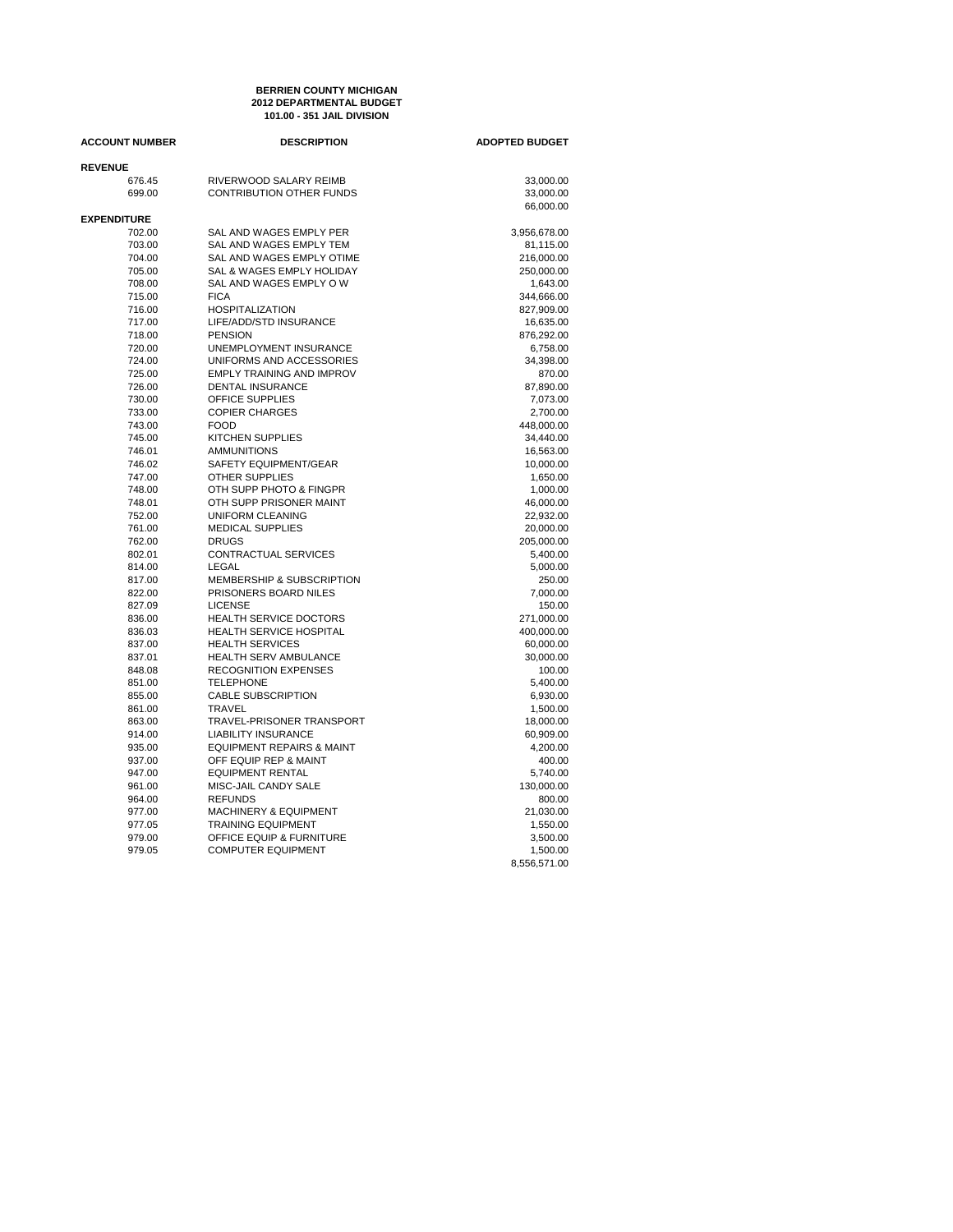### **101.00 - 352 JAIL MAINTENANCE BERRIEN COUNTY MICHIGAN 2012 DEPARTMENTAL BUDGET**

| <b>ACCOUNT NUMBER</b> | <b>DESCRIPTION</b>                   | <b>ADOPTED BUDGET</b> |
|-----------------------|--------------------------------------|-----------------------|
| <b>EXPENDITURE</b>    |                                      |                       |
| 702.00                | SAL AND WAGES EMPLY PER              | 237,816.00            |
| 703.00                | SAL AND WAGES EMPLY TEM              | 30,500.00             |
| 704.00                | SAL AND WAGES EMPLY OTIME            | 2,000.00              |
| 715.00                | <b>FICA</b>                          | 20,679.00             |
| 716.00                | <b>HOSPITALIZATION</b>               | 68,229.00             |
| 717.00                | LIFE/ADD/STD INSURANCE               | 1,980.00              |
| 718.00                | <b>PENSION</b>                       | 20,912.00             |
| 720.00                | UNEMPLOYMENT INSURANCE               | 406.00                |
| 724.00                | UNIFORMS AND ACCESSORIES             | 1,000.00              |
| 725.00                | <b>EMPLY TRAINING AND IMPROV</b>     | 1,000.00              |
| 726.00                | <b>DENTAL INSURANCE</b>              | 4,550.00              |
| 730.02                | <b>OPERATING SUPPLIES</b>            | 500.00                |
| 746.02                | SAFETY EQUIPMENT/GEAR                | 6,000.00              |
| 747.00                | OTHER SUPPLIES                       | 350.00                |
| 776.00                | <b>JANITORIAL SUPPLIES</b>           | 35,000.00             |
| 777.00                | OTHER SUPPLIES PARKING               | 3,500.00              |
| 802.00                | <b>CONSULTANTS</b>                   | 1,000.00              |
| 802.01                | <b>CONTRACTUAL SERVICES</b>          | 42,250.00             |
| 802.02                | <b>SNOW PLOWING</b>                  | 9,600.00              |
| 802.24                | CONTRACT SERV-LAWN CARE              | 1,500.00              |
| 827.08                | <b>ENVIRON PERMITS</b>               | 500.00                |
| 851.00                | <b>TELEPHONE</b>                     | 1,336.00              |
| 868.00                | <b>GAS OIL GREASE &amp; ANTIFRZE</b> | 1,000.00              |
| 871.00                | <b>FREIGHT AND EXPRESS</b>           | 300.00                |
| 914.00                | <b>LIABILITY INSURANCE</b>           | 1,300.00              |
| 920.00                | <b>UTILITIES</b>                     | 140,000.00            |
| 920.01                | UTIL-EMERG DIESEL FUEL               | 500.00                |
| 921.00                | UTILITIES-HEAT                       | 100,100.00            |
| 922.00                | UTILITIES-WATER&SEWAGE               | 80,000.00             |
| 931.00                | <b>BUILDING REP &amp; MAINT</b>      | 52,000.00             |
| 932.00                | <b>BUILDING REP &amp; MAINT-ELEC</b> | 28,000.00             |
| 933.00                | <b>BUILDING REP &amp; MAIN-PLUMB</b> | 27,000.00             |
| 934.00                | <b>BUILDING REP &amp; MAINT-BOIL</b> | 12,000.00             |
| 935.00                | <b>EQUIPMENT REPAIRS &amp; MAINT</b> | 37,800.00             |
| 938.00                | <b>LAWN GROUNDS &amp; MAINT</b>      | 2,750.00              |
| 947.00                | <b>EQUIPMENT RENTAL</b>              | 1,000.00              |
| 975.00                | <b>BUILD &amp; BLDNG IMPROVEMENT</b> | 6,000.00              |
| 977.00                | MACHINERY & EQUIPMENT                | 10,000.00             |
| 979.00                | OFFICE EQUIP & FURNITURE             | 1,500.00              |
| 979.02                | OFFICE EQUIPMENT-SMALL               | 500.00                |
|                       |                                      | 992,358.00            |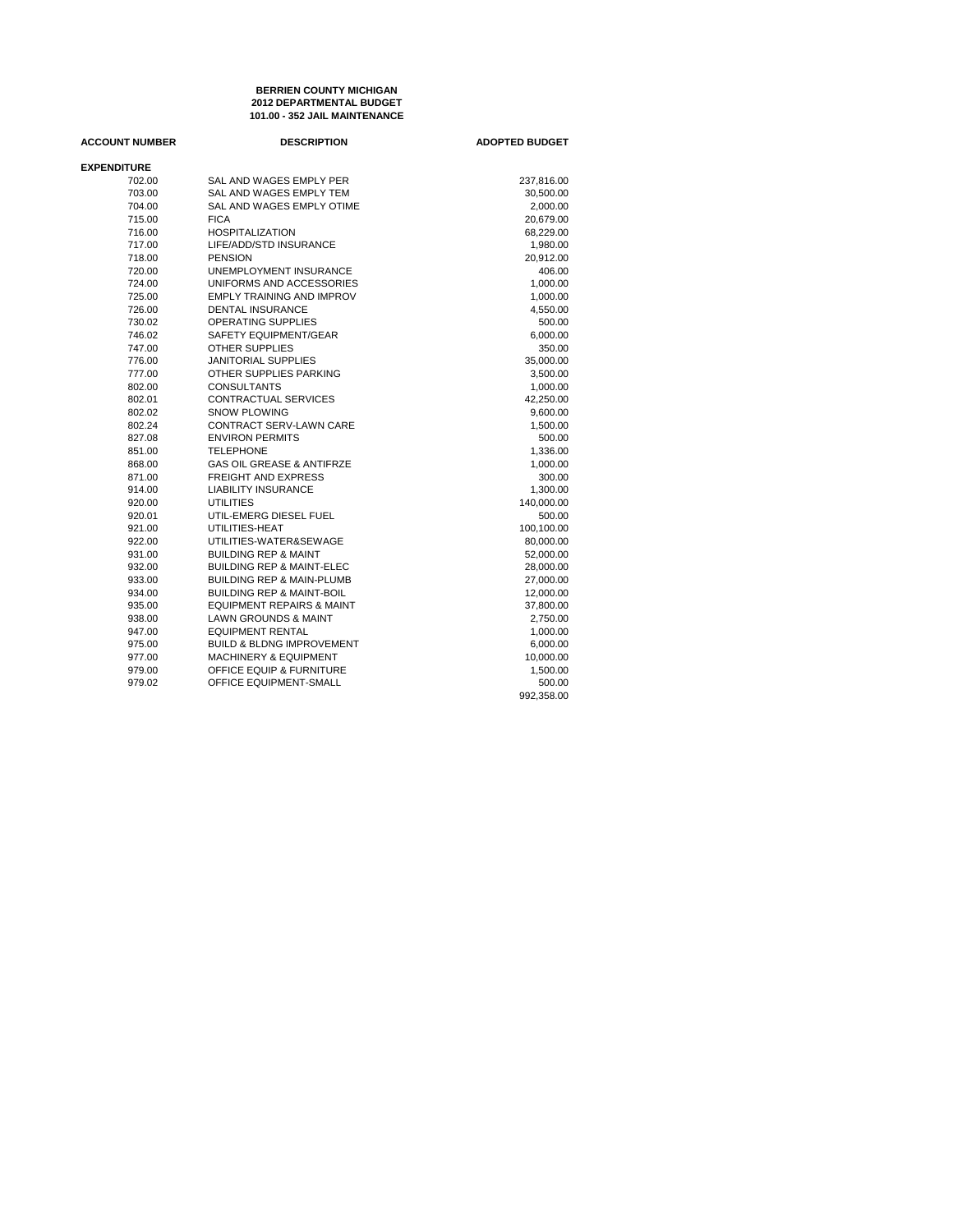### **101.00 - 354 TRAIN FACILITY-SHERIFF BERRIEN COUNTY MICHIGAN 2012 DEPARTMENTAL BUDGET**

| <b>ACCOUNT NUMBER</b> | <b>DESCRIPTION</b>                   | <b>ADOPTED BUDGET</b> |
|-----------------------|--------------------------------------|-----------------------|
| <b>EXPENDITURE</b>    |                                      |                       |
| 730.00                | OFFICE SUPPLIES                      | 100.00                |
| 746.02                | SAFETY EQUIPMENT/GEAR                | 1.500.00              |
| 746.08                | <b>GUNS WEAPONS &amp;MAINTENANCE</b> | 2.233.00              |
| 802.01                | CONTRACTUAL SERVICES                 | 1.742.00              |
| 977.05                | <b>TRAINING EQUIPMENT</b>            | 1.609.00              |
|                       |                                      | 7.184.00              |
|                       |                                      |                       |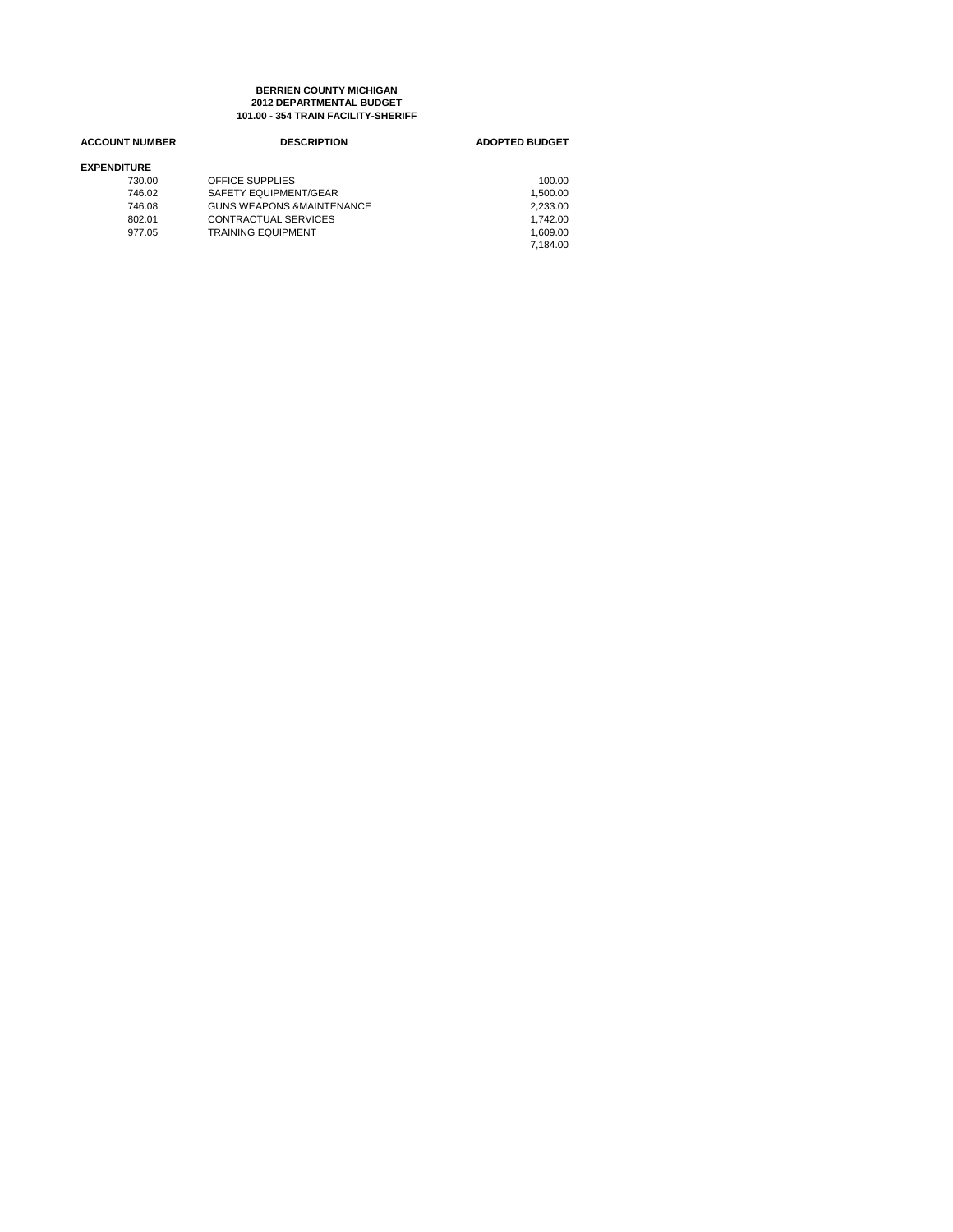### **101.00 - 401 PLAT BOARD BERRIEN COUNTY MICHIGAN 2012 DEPARTMENTAL BUDGET**

| <b>ACCOUNT NUMBER</b> | <b>DESCRIPTION</b>     | <b>ADOPTED BUDGET</b> |
|-----------------------|------------------------|-----------------------|
| <b>EXPENDITURE</b>    |                        |                       |
| 701.01                | SAL AND WAGES PER DIEM | 1,980.00              |
| 715.00                | <b>FICA</b>            | 151.00                |
| 718.00                | <b>PENSION</b>         | 173.00                |
|                       |                        | 2.304.00              |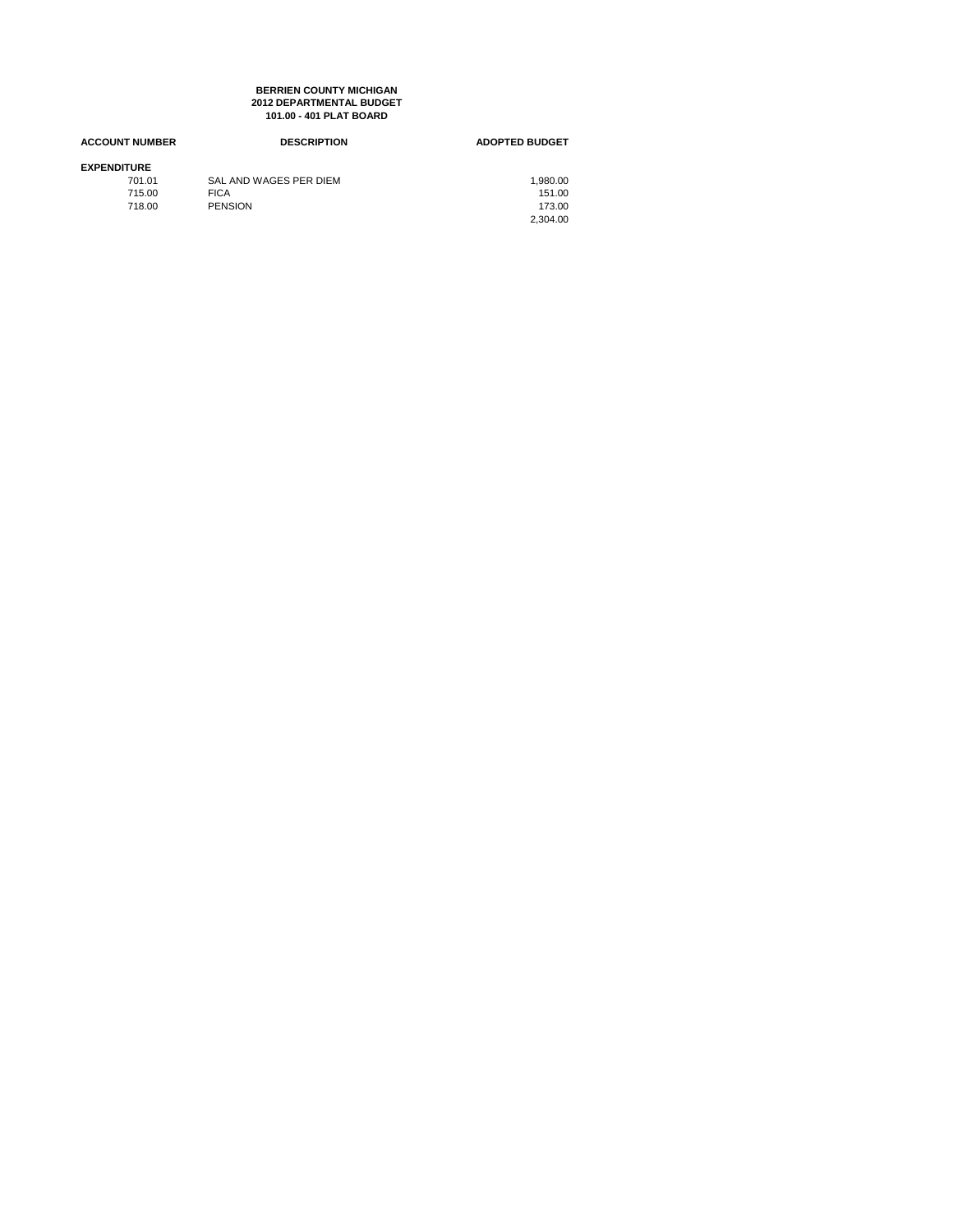### **101.00 - 421 COUNTY BLDG SECURITY BERRIEN COUNTY MICHIGAN 2012 DEPARTMENTAL BUDGET**

| <b>ACCOUNT NUMBER</b> | <b>DESCRIPTION</b>                   | <b>ADOPTED BUDGET</b> |
|-----------------------|--------------------------------------|-----------------------|
| <b>EXPENDITURE</b>    |                                      |                       |
| 746.01                | <b>AMMUNITIONS</b>                   | 1.200.00              |
| 802.01                | <b>CONTRACTUAL SERVICES</b>          | 121.470.00            |
| 935.00                | <b>EQUIPMENT REPAIRS &amp; MAINT</b> | 14.330.00             |
| 979.00                | OFFICE EQUIP & FURNITURE             | 570.00                |
|                       |                                      | 137.570.00            |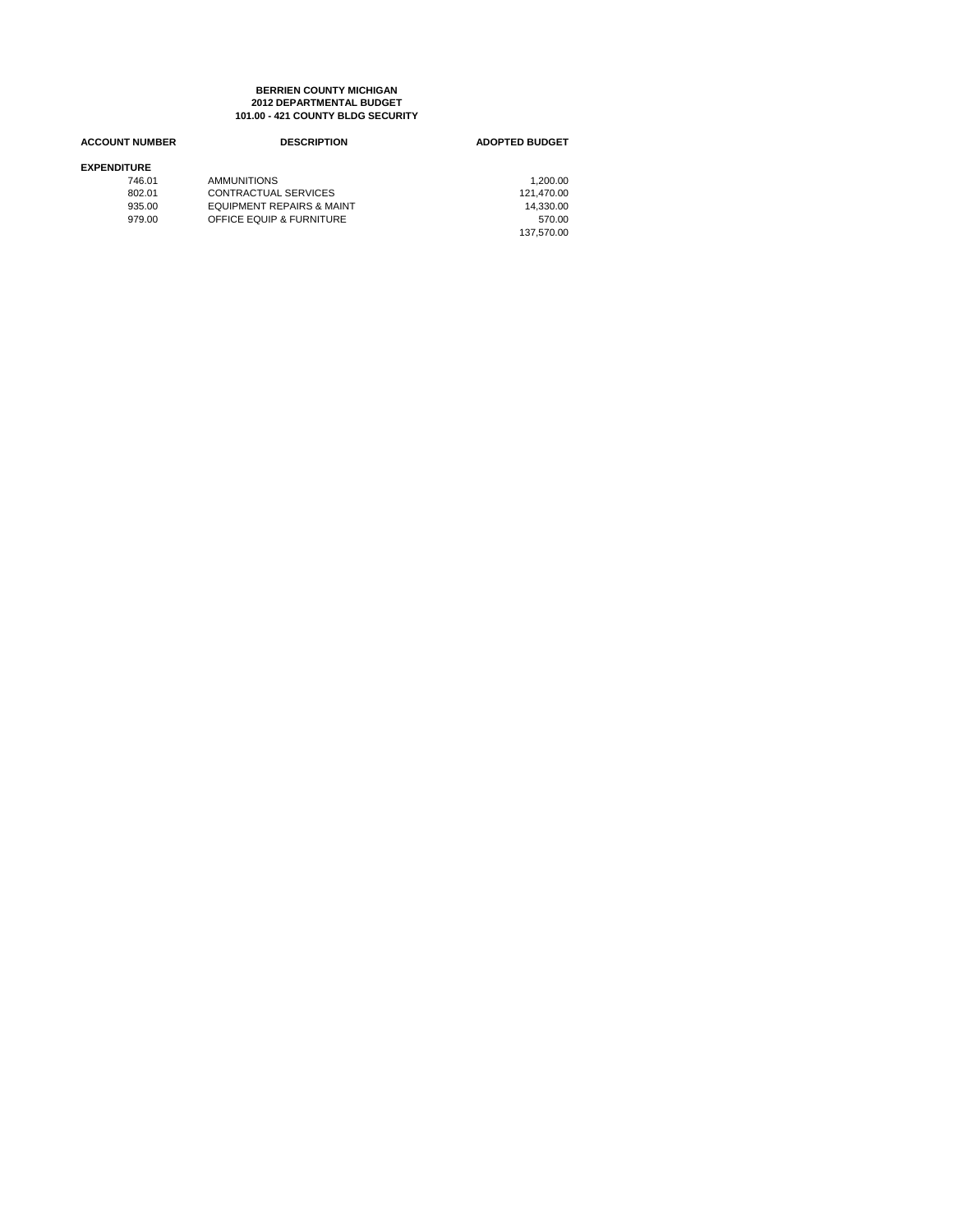### **101.00 - 426 EMERGENCY MANAGEMENT BERRIEN COUNTY MICHIGAN 2012 DEPARTMENTAL BUDGET**

| <b>ACCOUNT NUMBER</b> | <b>DESCRIPTION</b>                   | <b>ADOPTED BUDGET</b> |
|-----------------------|--------------------------------------|-----------------------|
| <b>REVENUE</b>        |                                      |                       |
| 506.00                | CIVIL DEFENSE                        | 42,630.00             |
|                       |                                      | 42,630.00             |
| <b>EXPENDITURE</b>    |                                      |                       |
| 702.00                | SAL AND WAGES EMPLY PER              | 147,543.00            |
| 704.00                | SAL AND WAGES EMPLY OTIME            | 32,302.00             |
| 705.00                | SAL & WAGES EMPLY HOLIDAY            | 14,292.00             |
| 715.00                | <b>FICA</b>                          | 14.851.00             |
| 716.00                | <b>HOSPITALIZATION</b>               | 35,703.00             |
| 717.00                | LIFE/ADD/STD INSURANCE               | 708.00                |
| 718.00                | PENSION                              | 36,574.00             |
| 720.00                | UNEMPLOYMENT INSURANCE               | 291.00                |
| 724.00                | UNIFORMS AND ACCESSORIES             | 1,350.00              |
| 726.00                | <b>DENTAL INSURANCE</b>              | 3,108.00              |
| 728.00                | PRINTING & BINDING                   | 1,000.00              |
| 730.00                | <b>OFFICE SUPPLIES</b>               | 250.00                |
| 730.05                | CENTRAL OFFICE SUPPLIES              | 100.00                |
| 747.00                | <b>OTHER SUPPLIES</b>                | 50.00                 |
| 802.01                | CONTRACTUAL SERVICES                 | 5.700.00              |
| 817.00                | MEMBERSHIP & SUBSCRIPTION            | 407.00                |
| 851.00                | <b>TELEPHONE</b>                     | 5,173.00              |
| 855.00                | <b>CABLE SUBSCRIPTION</b>            | 1,200.00              |
| 856.00                | <b>PAGER SERVICE</b>                 | 70.00                 |
| 861.00                | <b>TRAVEL</b>                        | 600.00                |
| 868.00                | <b>GAS OIL GREASE &amp; ANTIFRZE</b> | 7,085.00              |
| 937.00                | OFF EQUIP REP & MAINT                | 41.00                 |
| 937.01                | SOFTWARE MAINTENANCE                 | 5.200.00              |
| 947.00                | <b>EQUIPMENT RENTAL</b>              | 700.00                |
| 956.04                | MISC-MEETING EXPENSES                | 1,900.00              |
| 979.00                | OFFICE EQUIP & FURNITURE             | 263.00                |
|                       |                                      | 316,461.00            |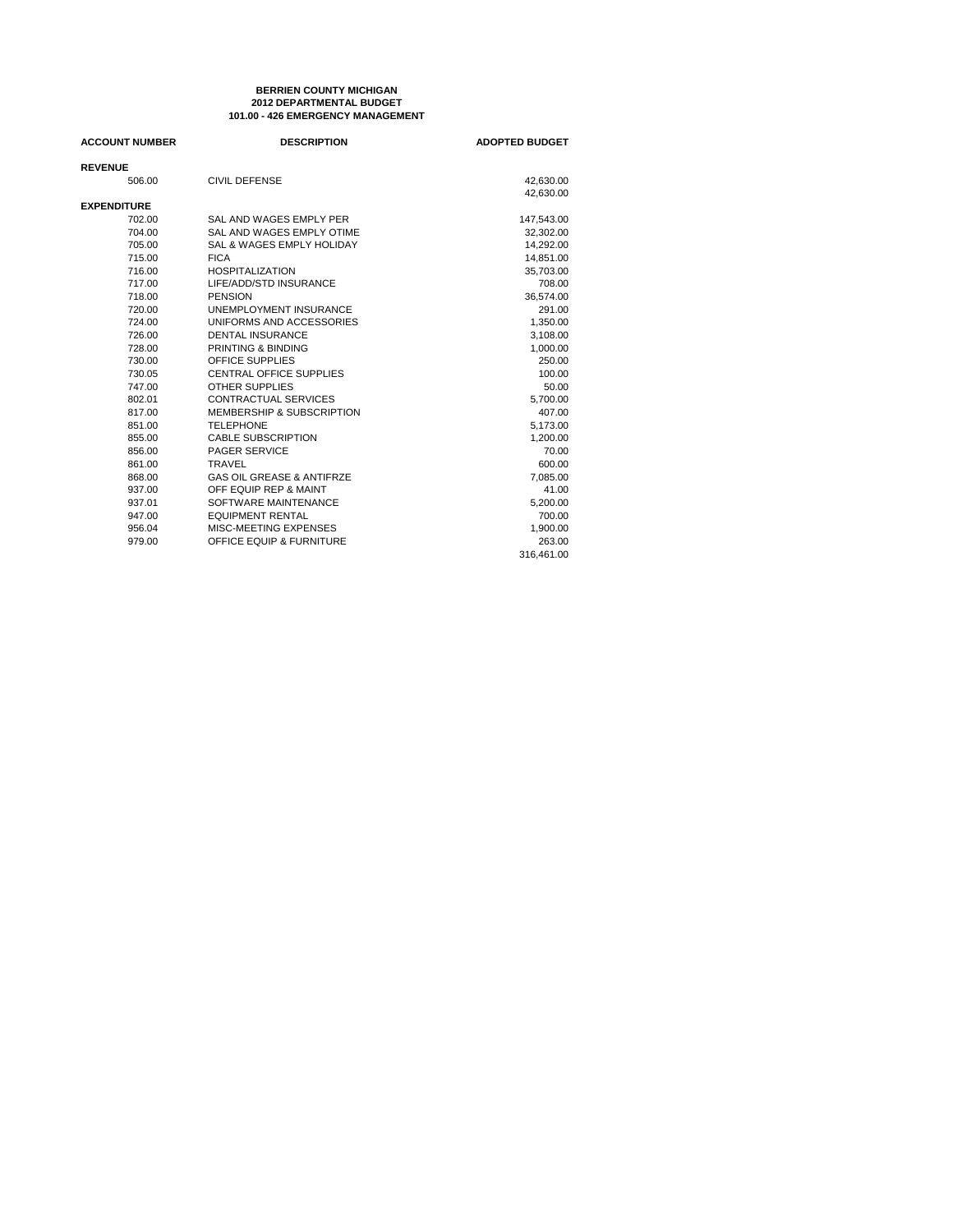### **101.00 - 430 ANIMAL SHELTER BERRIEN COUNTY MICHIGAN 2012 DEPARTMENTAL BUDGET**

| <b>ACCOUNT NUMBER</b> | <b>DESCRIPTION</b>                   | <b>ADOPTED BUDGET</b> |
|-----------------------|--------------------------------------|-----------------------|
| <b>REVENUE</b>        |                                      |                       |
| 477.00                | <b>DOG LICENSES</b>                  | 191,201.00            |
| 604.01                | <b>COURT COSTS</b>                   | 800.00                |
| 626.01                | <b>ADOPTION FEES</b>                 | 10,000.00             |
| 626.02                | <b>REDEMPTION FEES</b>               | 15,000.00             |
| 633.00                | <b>SERVICE CHARGES</b>               | 7,000.00              |
| 650.00                | SALES-VARIOUS                        | 1,000.00              |
| 669.00                | <b>EQUIPMENT RENTAL</b>              | 50.00                 |
| 686.00                | OTHER REIMBURSEMENTS                 | 100.00                |
| 699.00                | CONTRIBUTION OTHER FUNDS             | 15,000.00             |
| <b>EXPENDITURE</b>    |                                      | 240,151.00            |
| 702.00                | SAL AND WAGES EMPLY PER              | 224,071.00            |
| 703.00                | SAL AND WAGES EMPLY TEM              | 45,000.00             |
| 704.00                | SAL AND WAGES EMPLY OTIME            | 15,000.00             |
| 705.00                | SAL & WAGES EMPLY HOLIDAY            | 1,000.00              |
| 715.00                | <b>FICA</b>                          | 21,809.00             |
| 716.00                | <b>HOSPITALIZATION</b>               | 64,508.00             |
| 717.00                | LIFE/ADD/STD INSURANCE               | 1,980.00              |
| 718.00                | <b>PENSION</b>                       | 20,934.00             |
| 720.00                | UNEMPLOYMENT INSURANCE               | 429.00                |
| 724.00                | UNIFORMS AND ACCESSORIES             | 1,500.00              |
| 725.00                | <b>EMPLY TRAINING AND IMPROV</b>     | 200.00                |
| 726.00                | <b>DENTAL INSURANCE</b>              | 5,450.00              |
| 728.00                | PRINTING & BINDING                   | 400.00                |
| 730.00                | <b>OFFICE SUPPLIES</b>               | 100.00                |
| 730.05                | <b>CENTRAL OFFICE SUPPLIES</b>       | 300.00                |
| 743.00                | <b>FOOD</b>                          | 3,500.00              |
| 746.00                | OTHER EDUCATIONAL SUPPL              | 470.00                |
| 746.01                | <b>AMMUNITIONS</b>                   | 1,500.00              |
| 746.02                | SAFETY EQUIPMENT/GEAR                | 500.00                |
| 746.08                | <b>GUNS WEAPONS &amp;MAINTENANCE</b> | 100.00                |
| 747.00                | <b>OTHER SUPPLIES</b>                | 311.00                |
| 748.02                | OTH SUPP DOG LICENSES                | 1,500.00              |
| 752.00                | UNIFORM CLEANING                     | 80.00                 |
| 761.00                | <b>MEDICAL SUPPLIES</b>              | 800.00                |
| 762.00                | <b>DRUGS</b>                         | 3,000.00              |
| 776.00                | <b>JANITORIAL SUPPLIES</b>           | 5,000.00              |
| 781.00                | SUPPLIES AND MATERIALS               | 1,500.00              |
| 802.01                | CONTRACTUAL SERVICES                 | 200.00                |
| 802.14                | CONTRACTUAL SERV-ANIMALS             | 4,300.00              |
| 837.13                | <b>VETS MEDICAL VISITS</b>           | 1,000.00              |
| 851.00                | <b>TELEPHONE</b>                     | 4,858.00              |
| 853.00                | SERVICE CONTRACT RADIO               | 2,600.00              |
| 868.00                | <b>GAS OIL GREASE &amp; ANTIFRZE</b> | 34,104.00             |
| 901.00                | <b>ADVERTISING</b>                   | 1,800.00              |
| 931.00                | <b>BUILDING REP &amp; MAINT</b>      | 3,618.00              |
| 935.00                | EQUIPMENT REPAIRS & MAINT            | 3,000.00              |
| 937.00                | OFF EQUIP REP & MAINT                | 504.00                |
| 947.00                | <b>EQUIPMENT RENTAL</b>              | 360.00                |
| 964.00                | <b>REFUNDS</b>                       | 150.00                |
| 977.00                | <b>MACHINERY &amp; EQUIPMENT</b>     | 1,700.00              |
| 977.04                | <b>TOOLS &amp; EQUIPMENT</b>         | 200.00                |
| 977.06                | RADIO EQUIPMENT-800 MHZ              | 500.00                |
| 980.00                | <b>BOOKS</b>                         | 110.00                |
|                       |                                      | 479,946.00            |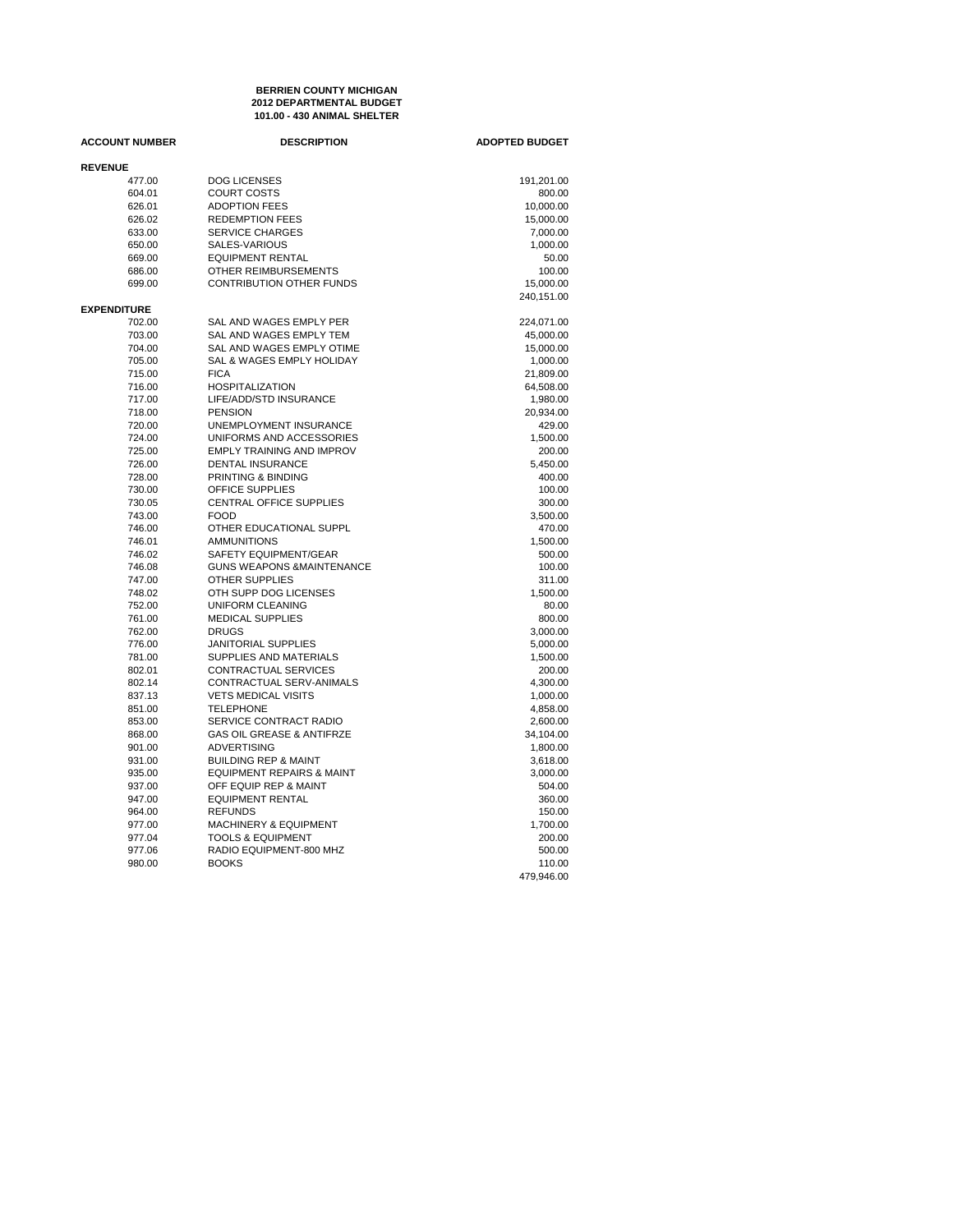**101.00 - 431 LIVESTOCK CLAIMS BERRIEN COUNTY MICHIGAN 2012 DEPARTMENTAL BUDGET**

| <b>ACCOUNT NUMBER</b>        | <b>DESCRIPTION</b> | <b>ADOPTED BUDGET</b> |
|------------------------------|--------------------|-----------------------|
| <b>EXPENDITURE</b><br>824.00 | DOG DAMAGES        | 100.00<br>100.00      |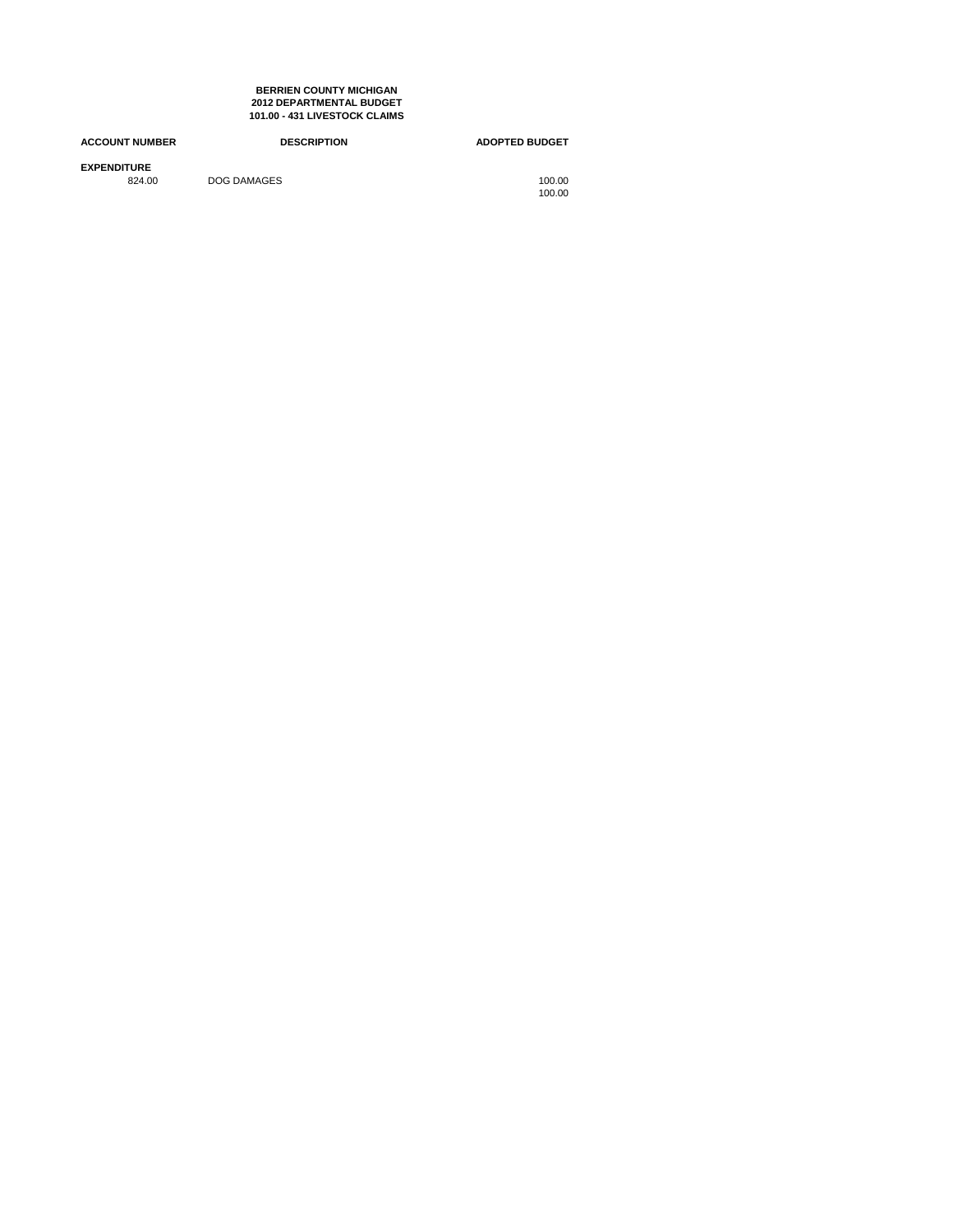#### **101.00 - 445 DRAINS-COUNTY AT LARGE BERRIEN COUNTY MICHIGAN 2012 DEPARTMENTAL BUDGET**

# **ACCOUNT NUMBER DESCRIPTION ADOPTED BUDGET EXPENDITURE** 881.00 APPROPRIATION OTHER 100,059.00 999.00 APPROP-COUNTY AGENCIES 156,036.00

156,036.00<br>256,095.00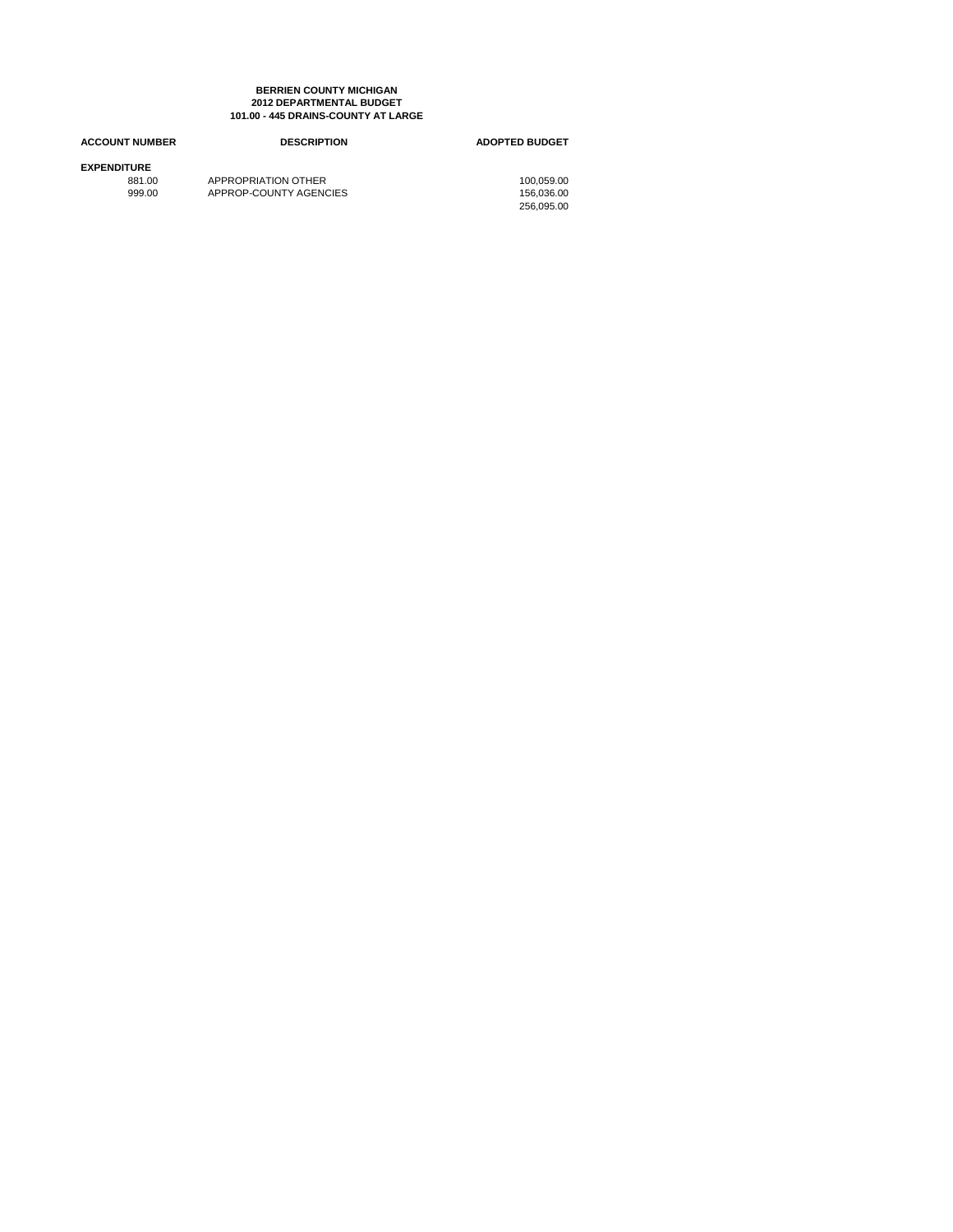#### **101.00 - 605 CONTAGIOUS DISEASE BERRIEN COUNTY MICHIGAN 2012 DEPARTMENTAL BUDGET**

| <b>ACCOUNT NUMBER</b> | <b>DESCRIPTION</b>      | <b>ADOPTED BUDGET</b> |
|-----------------------|-------------------------|-----------------------|
| <b>EXPENDITURE</b>    |                         |                       |
| 730.00                | OFFICE SUPPLIES         | 500.00                |
| 761.01                | MEDICAL SUPPLIES TB DRU | 10.000.00             |
| 802.01                | CONTRACTUAL SERVICES    | 20.000.00             |
|                       |                         | 30.500.00             |
|                       |                         |                       |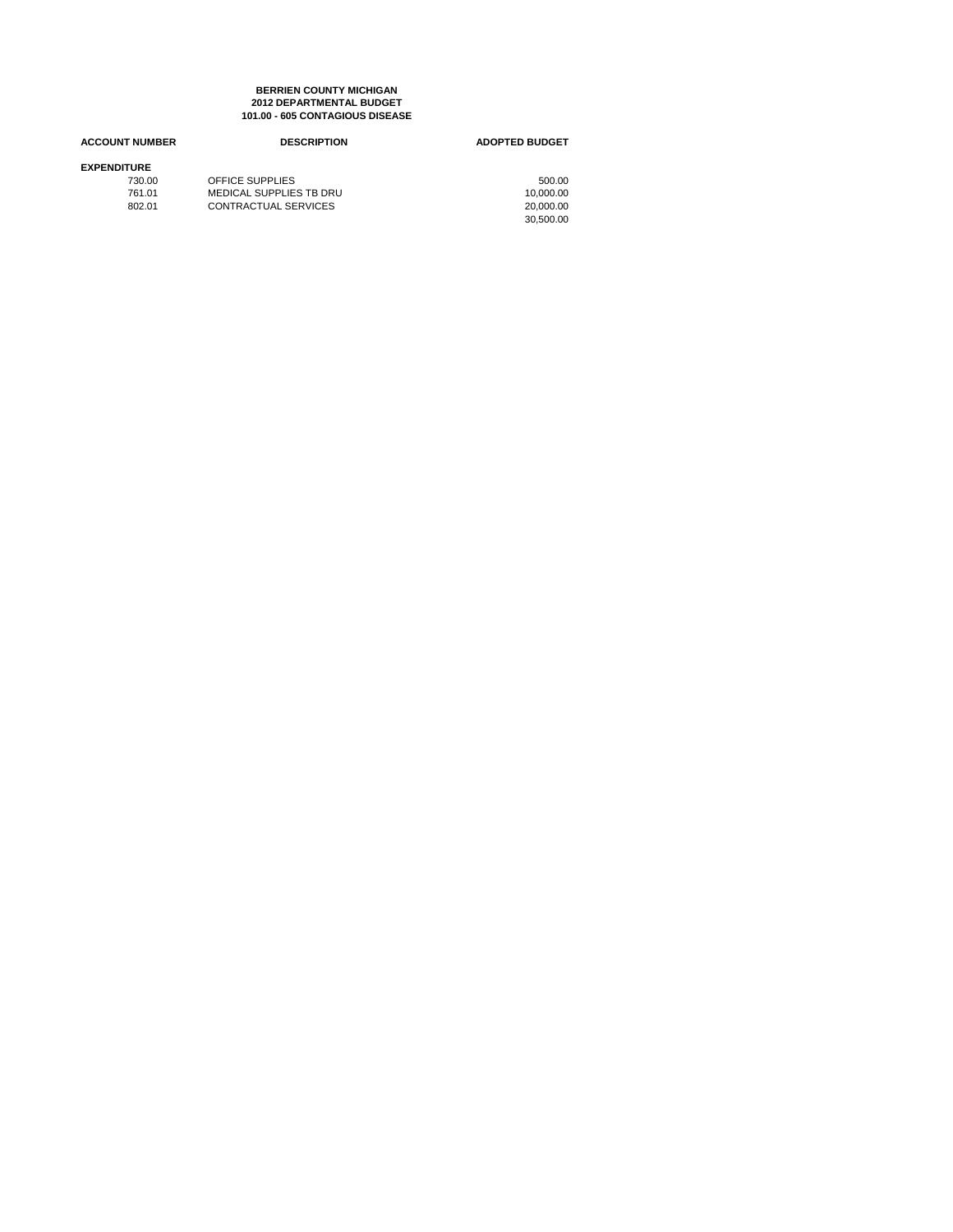**101.00 - 648 MEDICAL EXAMINER BERRIEN COUNTY MICHIGAN 2012 DEPARTMENTAL BUDGET**

| <b>ACCOUNT NUMBER</b> | <b>DESCRIPTION</b>              | <b>ADOPTED BUDGET</b> |
|-----------------------|---------------------------------|-----------------------|
| <b>EXPENDITURE</b>    |                                 |                       |
| 730.00                | OFFICE SUPPLIES                 | 2,400.00              |
| 802.01                | CONTRACTUAL SERVICES            | 30,000.00             |
| 837.03                | <b>HEALTH SERV DEPUTY EXAM</b>  | 29,000.00             |
| 837.05                | <b>HEALTH SERVICES-CONTRACT</b> | 1.500.00              |
| 837.09                | <b>HEALTH SERV-MED DOCTOR</b>   | 6.000.00              |
| 839.00                | <b>AUTOPSIES</b>                | 34,000.00             |
| 839.01                | <b>AUTOPSY TRANSPORT</b>        | 15,000.00             |
| 861.00                | TRAVEL                          | 300.00                |
|                       |                                 | 118.200.00            |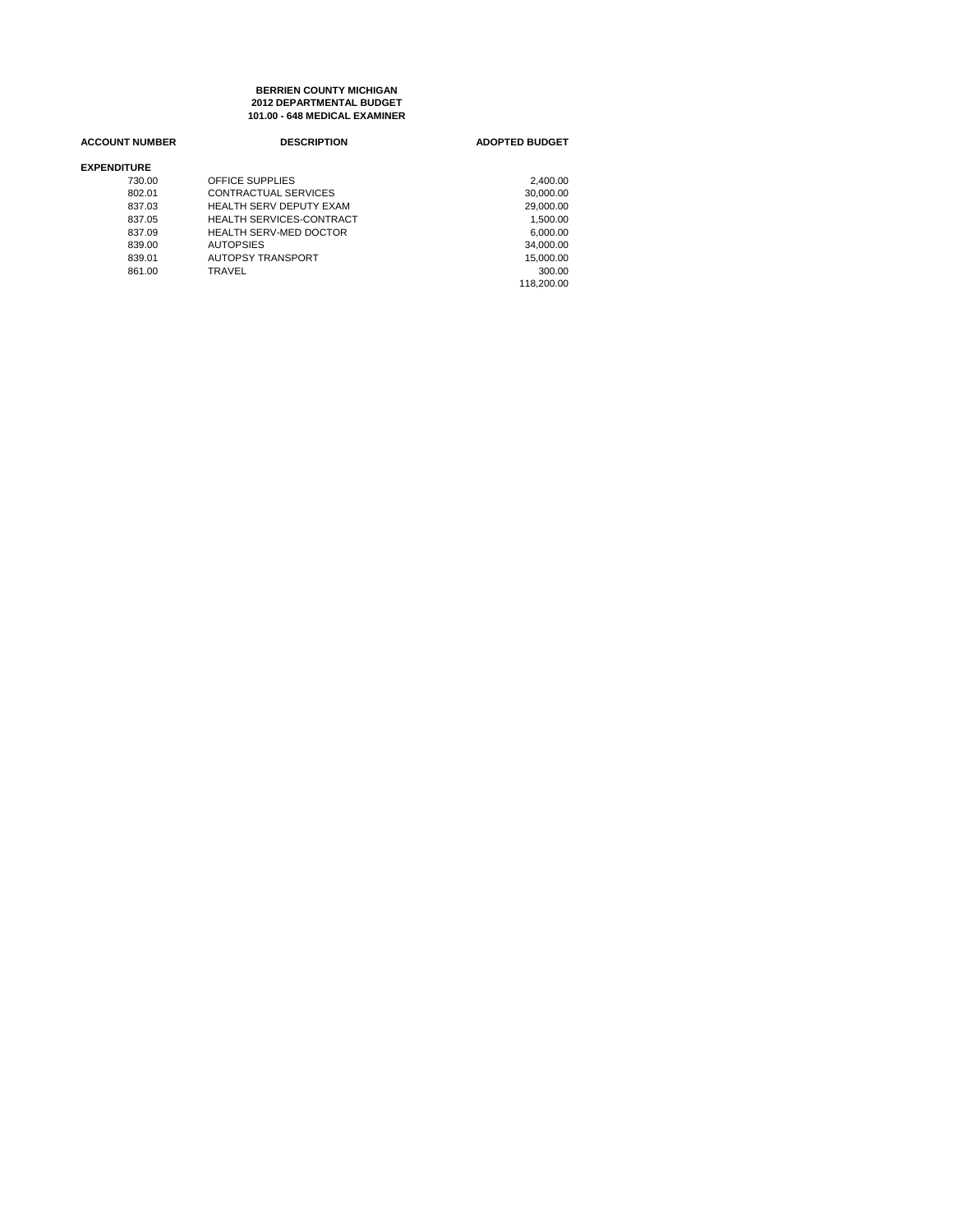**101.00 - 681 VETERANS BURIAL BERRIEN COUNTY MICHIGAN 2012 DEPARTMENTAL BUDGET**

| <b>ACCOUNT NUMBER</b>        | <b>DESCRIPTION</b>             | <b>ADOPTED BUDGET</b>  |
|------------------------------|--------------------------------|------------------------|
| <b>EXPENDITURE</b><br>833.00 | <b>VETERANS BURIAL EXPENSE</b> | 12.000.00<br>12.000.00 |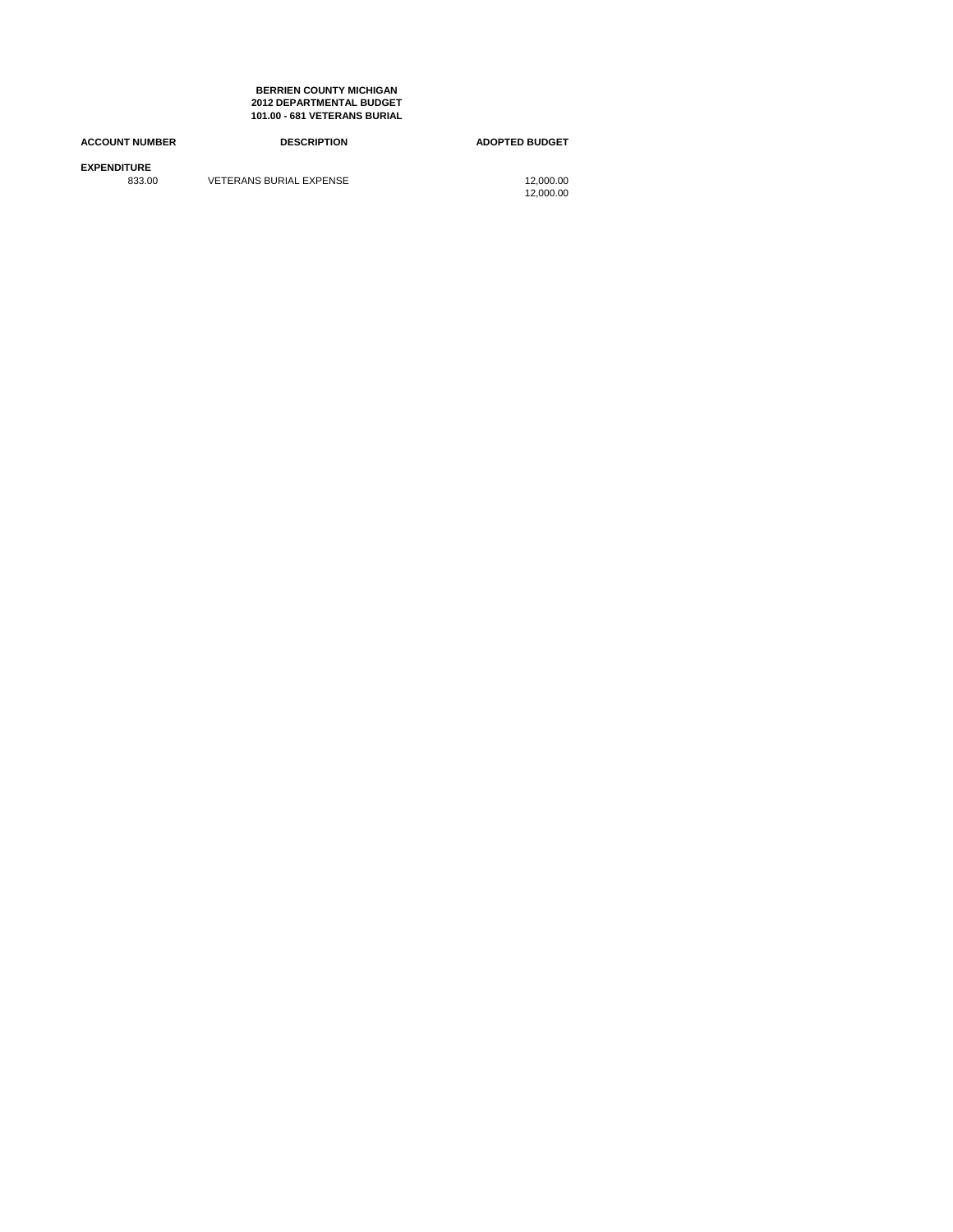#### **101.00 - 682 VETERANS SERVICES BERRIEN COUNTY MICHIGAN 2012 DEPARTMENTAL BUDGET**

| <b>ACCOUNT NUMBER</b> | <b>DESCRIPTION</b>                   | <b>ADOPTED BUDGET</b> |
|-----------------------|--------------------------------------|-----------------------|
| <b>EXPENDITURE</b>    |                                      |                       |
| 701.00                | SAL AND WAGES SUPERV                 | 51,351.00             |
| 702.00                | SAL AND WAGES EMPLY PER              | 26.653.00             |
| 715.00                | <b>FICA</b>                          | 5.967.00              |
| 716.00                | <b>HOSPITALIZATION</b>               | 5.991.00              |
| 717.00                | LIFE/ADD/STD INSURANCE               | 660.00                |
| 718.00                | <b>PENSION</b>                       | 6.802.00              |
| 720.00                | UNEMPLOYMENT INSURANCE               | 117.00                |
| 726.00                | <b>DENTAL INSURANCE</b>              | 1,850.00              |
| 730.00                | OFFICE SUPPLIES                      | 43.00                 |
| 730.05                | CENTRAL OFFICE SUPPLIES              | 45.00                 |
| 817.00                | <b>MEMBERSHIP &amp; SUBSCRIPTION</b> | 90.00                 |
| 851.00                | TELEPHONE                            | 195.00                |
| 937.00                | OFF EQUIP REP & MAINT                | 41.00                 |
|                       |                                      | 99.805.00             |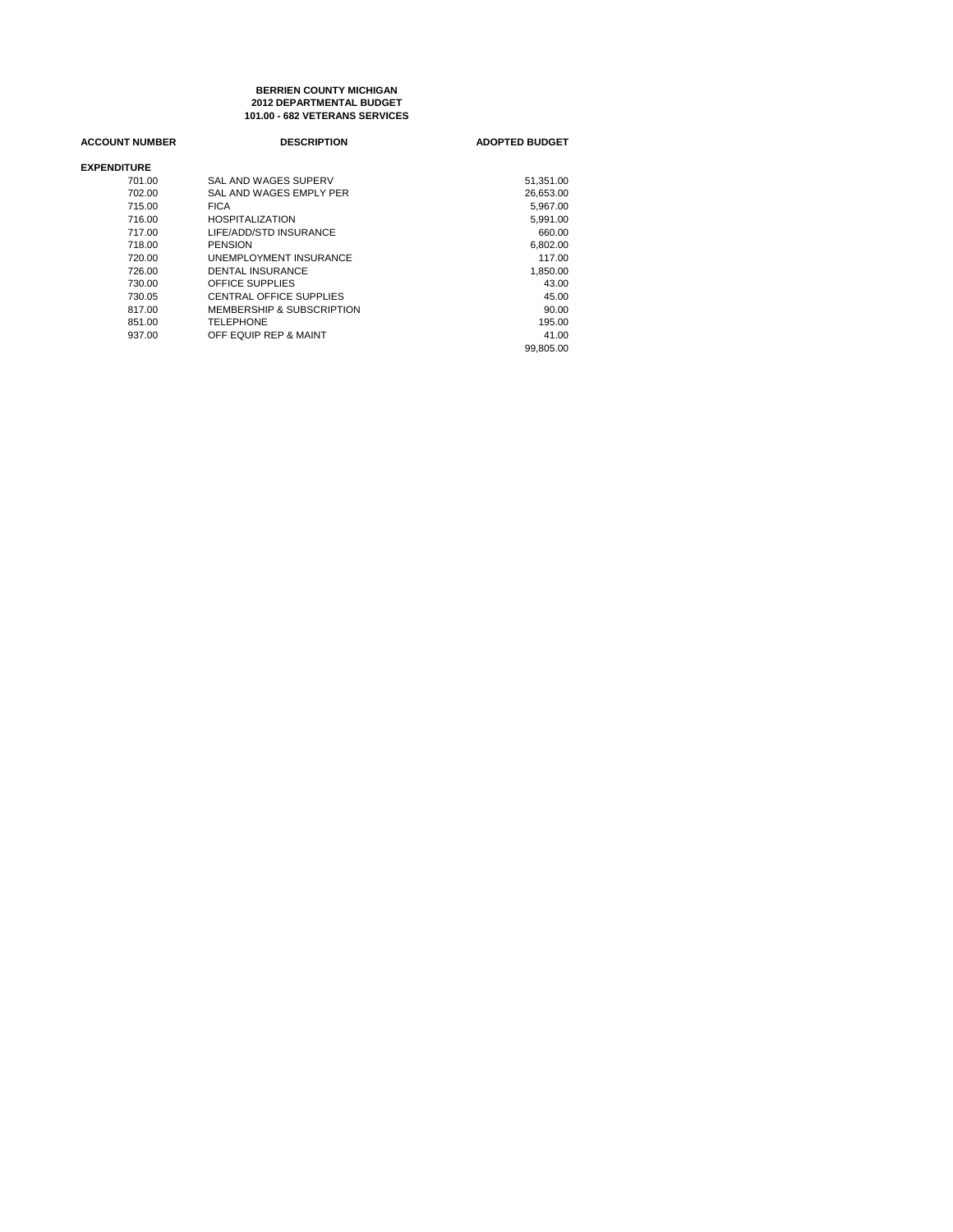#### **101.00 - 728 COMMUNITY DEVELOPMENT BERRIEN COUNTY MICHIGAN 2012 DEPARTMENTAL BUDGET**

| <b>ACCOUNT NUMBER</b> | <b>DESCRIPTION</b>               | <b>ADOPTED BUDGET</b> |
|-----------------------|----------------------------------|-----------------------|
| <b>REVENUE</b>        |                                  |                       |
| 633.00                | <b>SERVICE CHARGES</b>           | 54,000.00             |
| 699.00                | <b>CONTRIBUTION OTHER FUNDS</b>  | 277.750.00            |
|                       |                                  | 331,750.00            |
| <b>EXPENDITURE</b>    |                                  |                       |
| 701.00                | SAL AND WAGES SUPERV             | 84,522.00             |
| 701.01                | SAL AND WAGES PER DIEM           | 24.500.00             |
| 702.00                | SAL AND WAGES EMPLY PER          | 237,066.00            |
| 703.00                | SAL AND WAGES EMPLY TEM          | 59,432.00             |
| 715.00                | <b>FICA</b>                      | 31,023.00             |
| 716.00                | <b>HOSPITALIZATION</b>           | 58.072.00             |
| 717.00                | LIFE/ADD/STD INSURANCE           | 1,904.00              |
| 718.00                | <b>PENSION</b>                   | 28.043.00             |
| 720.00                | <b>UNEMPLOYMENT INSURANCE</b>    | 571.00                |
| 725.00                | <b>EMPLY TRAINING AND IMPROV</b> | 350.00                |
| 726.00                | <b>DENTAL INSURANCE</b>          | 4,432.00              |
| 730.00                | OFFICE SUPPLIES                  | 500.00                |
| 730.05                | <b>CENTRAL OFFICE SUPPLIES</b>   | 100.00                |
| 733.00                | <b>COPIER CHARGES</b>            | 50.00                 |
| 802.01                | <b>CONTRACTUAL SERVICES</b>      | 5,000.00              |
| 817.00                | MEMBERSHIP & SUBSCRIPTION        | 3,350.00              |
| 851.00                | <b>TELEPHONE</b>                 | 1,060.00              |
| 861.00                | <b>TRAVEL</b>                    | 5,125.00              |
| 867.00                | <b>TRAVEL PER DIEM</b>           | 3,000.00              |
| 901.00                | <b>ADVERTISING</b>               | 250.00                |
| 901.01                | ADVERTISING-LEGAL                | 1,500.00              |
| 937.00                | OFF EQUIP REP & MAINT            | 40.00                 |
| 956.00                | <b>MISCELLANEOUS</b>             | 100.00                |
| 980.00                | <b>BOOKS</b>                     | 150.00                |
|                       |                                  | 550,140.00            |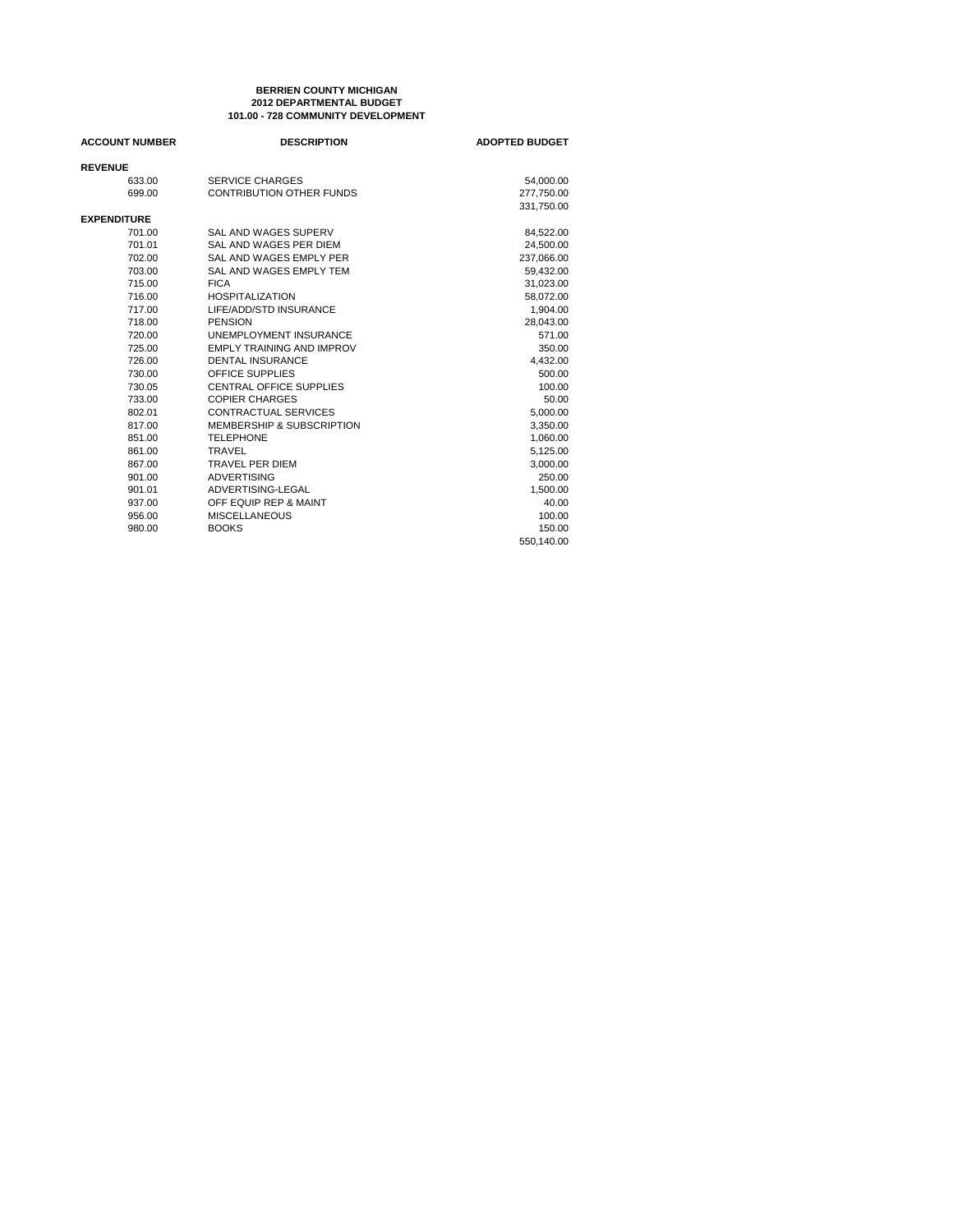#### **101.00 - 803 HISTORICAL ASSOCIATION BERRIEN COUNTY MICHIGAN 2012 DEPARTMENTAL BUDGET**

# **ACCOUNT NUMBER DESCRIPTION ADOPTED BUDGET EXPENDITURE**<br>881.00<br>999.00 881.00 APPROPRIATION OTHER 101,978.00 999.00 APPROP-COUNTY AGENCIES 5,000.00

5,000.00<br>106,978.00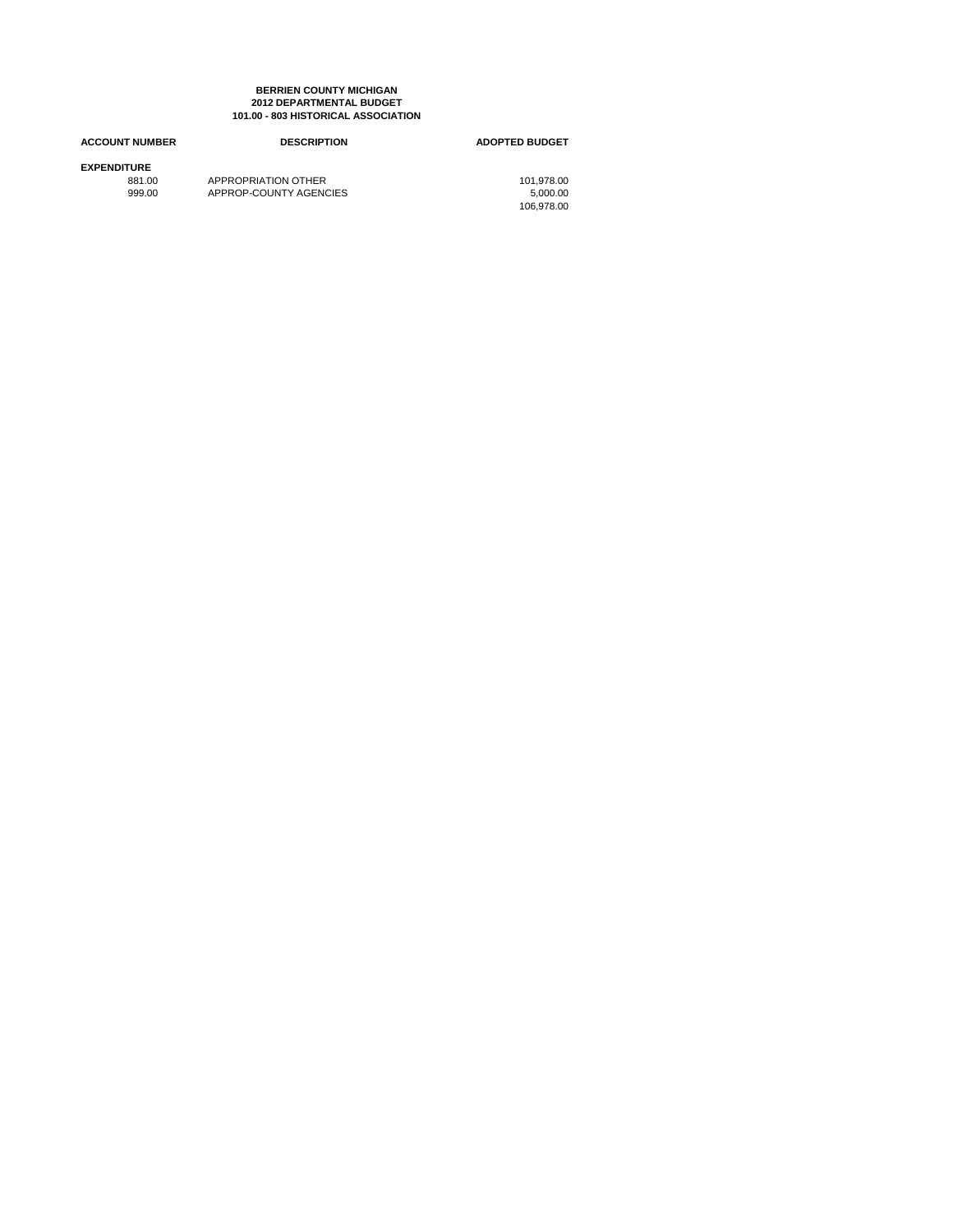#### **101.00 - 851 INSURANCE AND SURETY BNDS BERRIEN COUNTY MICHIGAN 2012 DEPARTMENTAL BUDGET**

| <b>ACCOUNT NUMBER</b> | <b>DESCRIPTION</b>       | <b>ADOPTED BUDGET</b> |
|-----------------------|--------------------------|-----------------------|
| <b>EXPENDITURE</b>    |                          |                       |
| 912.00                | SURETY BONDS & INSURANCE | 32.200.00             |
| 914.00                | LIABILITY INSURANCE      | 852.911.00            |
|                       |                          | 885.111.00            |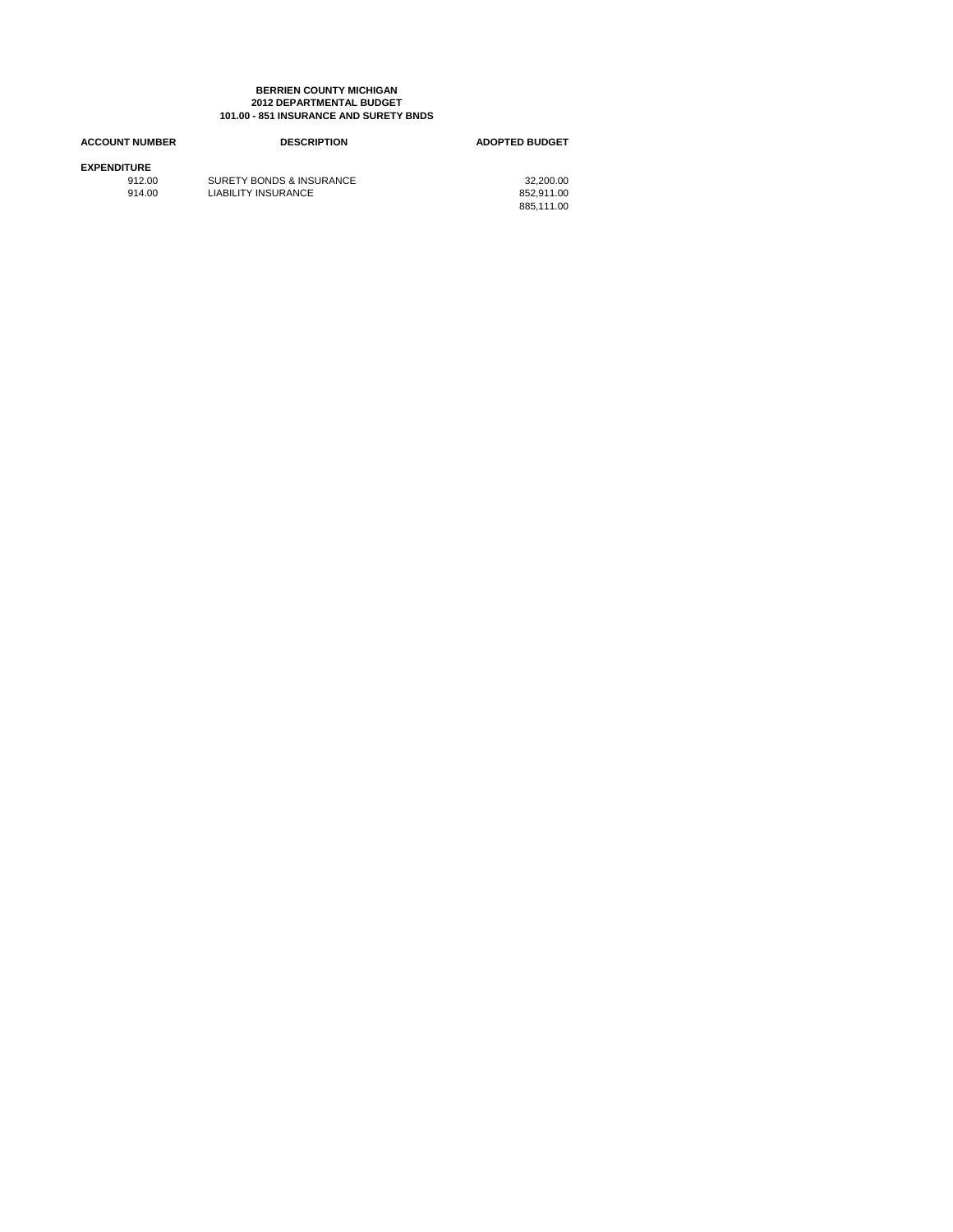**101.00 - 890 CONTINGENCIES BERRIEN COUNTY MICHIGAN 2012 DEPARTMENTAL BUDGET**

| <b>ACCOUNT NUMBER</b> | <b>DESCRIPTION</b>               | <b>ADOPTED BUDGET</b> |
|-----------------------|----------------------------------|-----------------------|
| <b>EXPENDITURE</b>    |                                  |                       |
| 931.00                | <b>BUILDING REP &amp; MAINT</b>  | 124.200.00            |
| 960.00                | MISC RES FOR CONTINGENC          | 1,200,000.00          |
| 977.00                | <b>MACHINERY &amp; EQUIPMENT</b> | 28.927.00             |
|                       |                                  | 1.353.127.00          |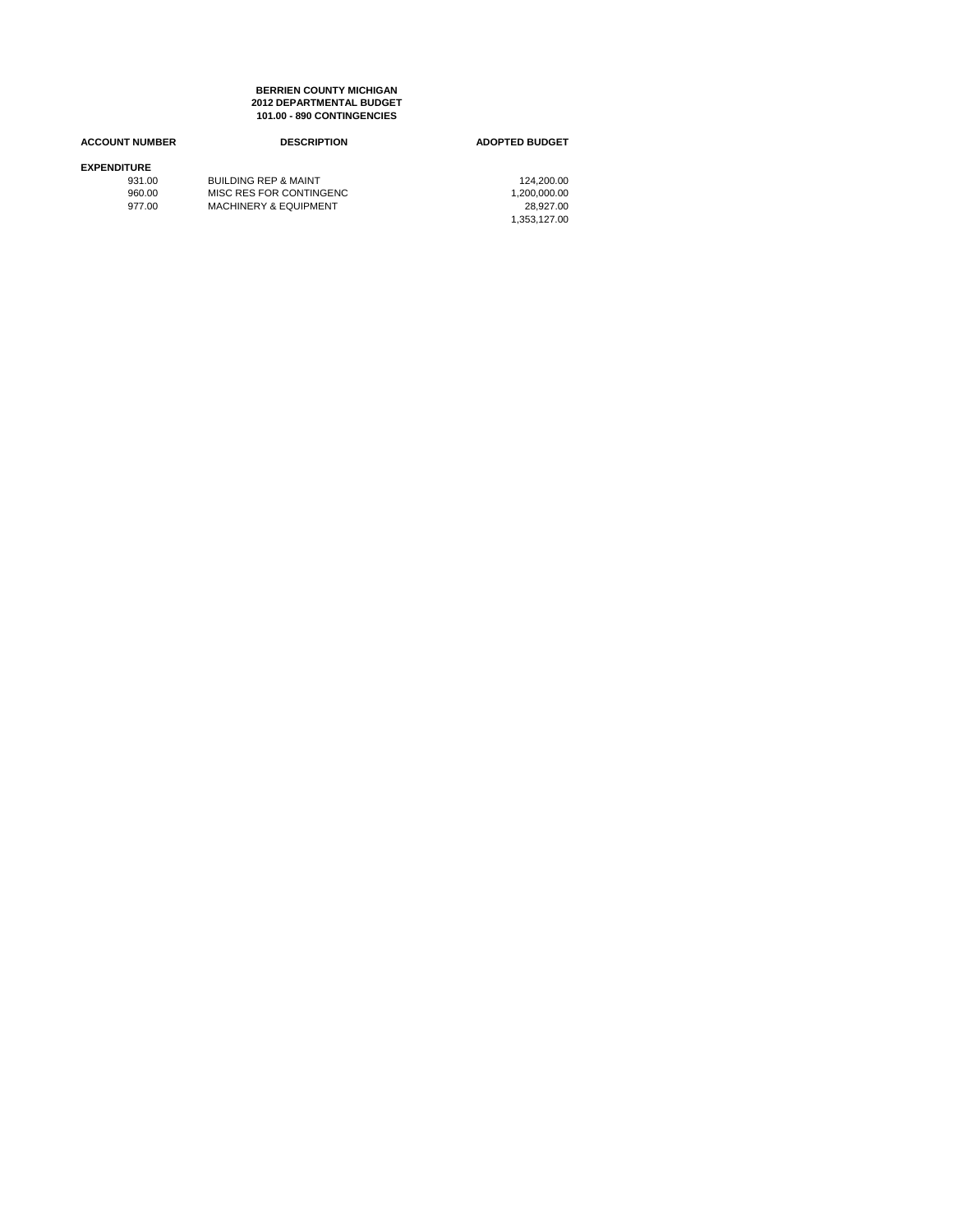**101.00 - 966 HEALTH BERRIEN COUNTY MICHIGAN 2012 DEPARTMENTAL BUDGET**

| <b>ACCOUNT NUMBER</b>        | <b>DESCRIPTION</b>     | <b>ADOPTED BUDGET</b>        |
|------------------------------|------------------------|------------------------------|
| <b>EXPENDITURE</b><br>999.00 | APPROP-COUNTY AGENCIES | 1.113.007.00<br>1.113.007.00 |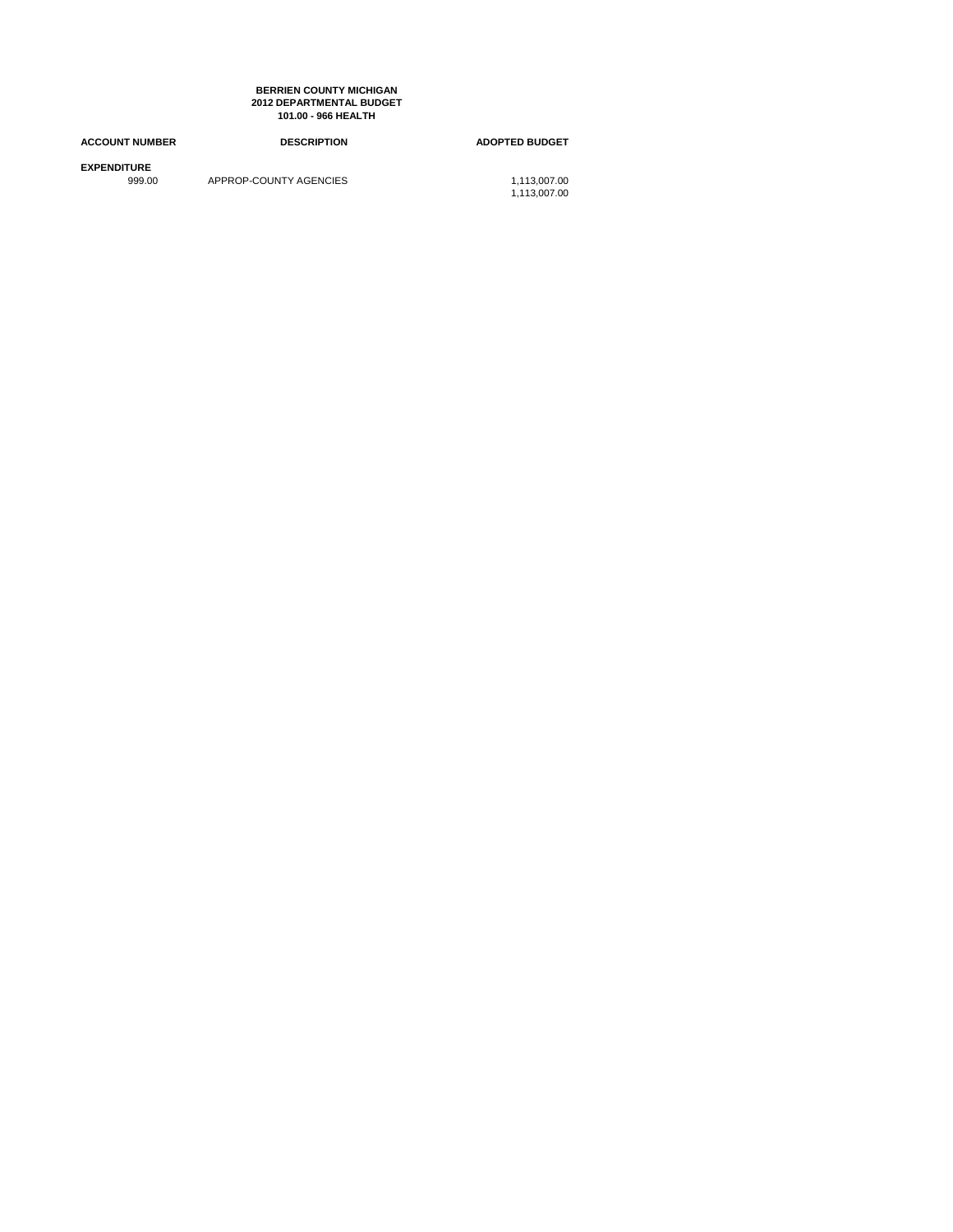**101.00 - 968 MENTAL HEALTH BERRIEN COUNTY MICHIGAN 2012 DEPARTMENTAL BUDGET**

| <b>ACCOUNT NUMBER</b>        | <b>DESCRIPTION</b>  | <b>ADOPTED BUDGET</b>    |
|------------------------------|---------------------|--------------------------|
| <b>EXPENDITURE</b><br>881.00 | APPROPRIATION OTHER | 500,000.00<br>500.000.00 |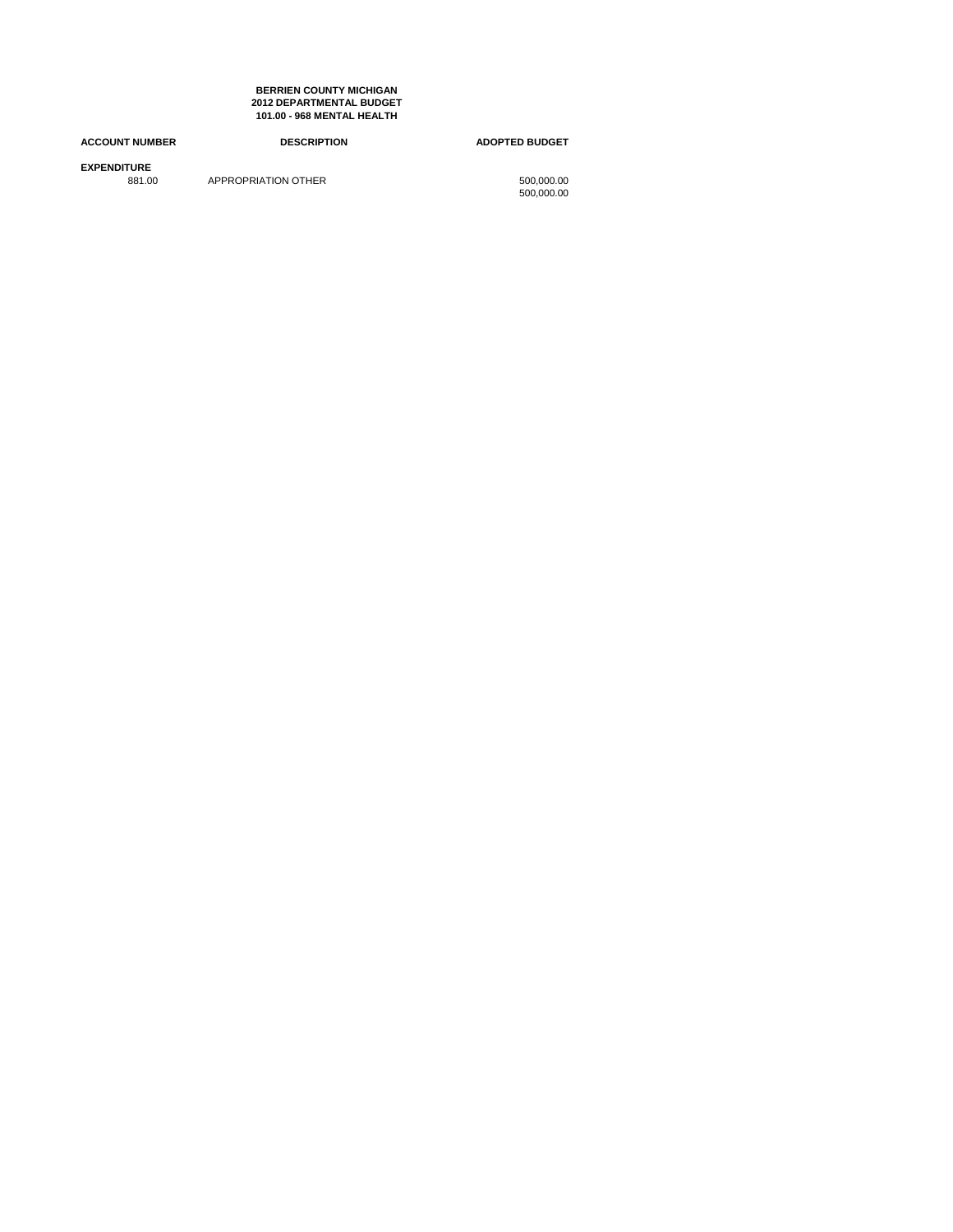**101.00 - 969 CHILD CARE BERRIEN COUNTY MICHIGAN 2012 DEPARTMENTAL BUDGET**

| <b>ACCOUNT NUMBER</b>        | <b>DESCRIPTION</b>     | <b>ADOPTED BUDGET</b>        |
|------------------------------|------------------------|------------------------------|
| <b>EXPENDITURE</b><br>999.00 | APPROP-COUNTY AGENCIES | 4.078.018.00<br>4.078.018.00 |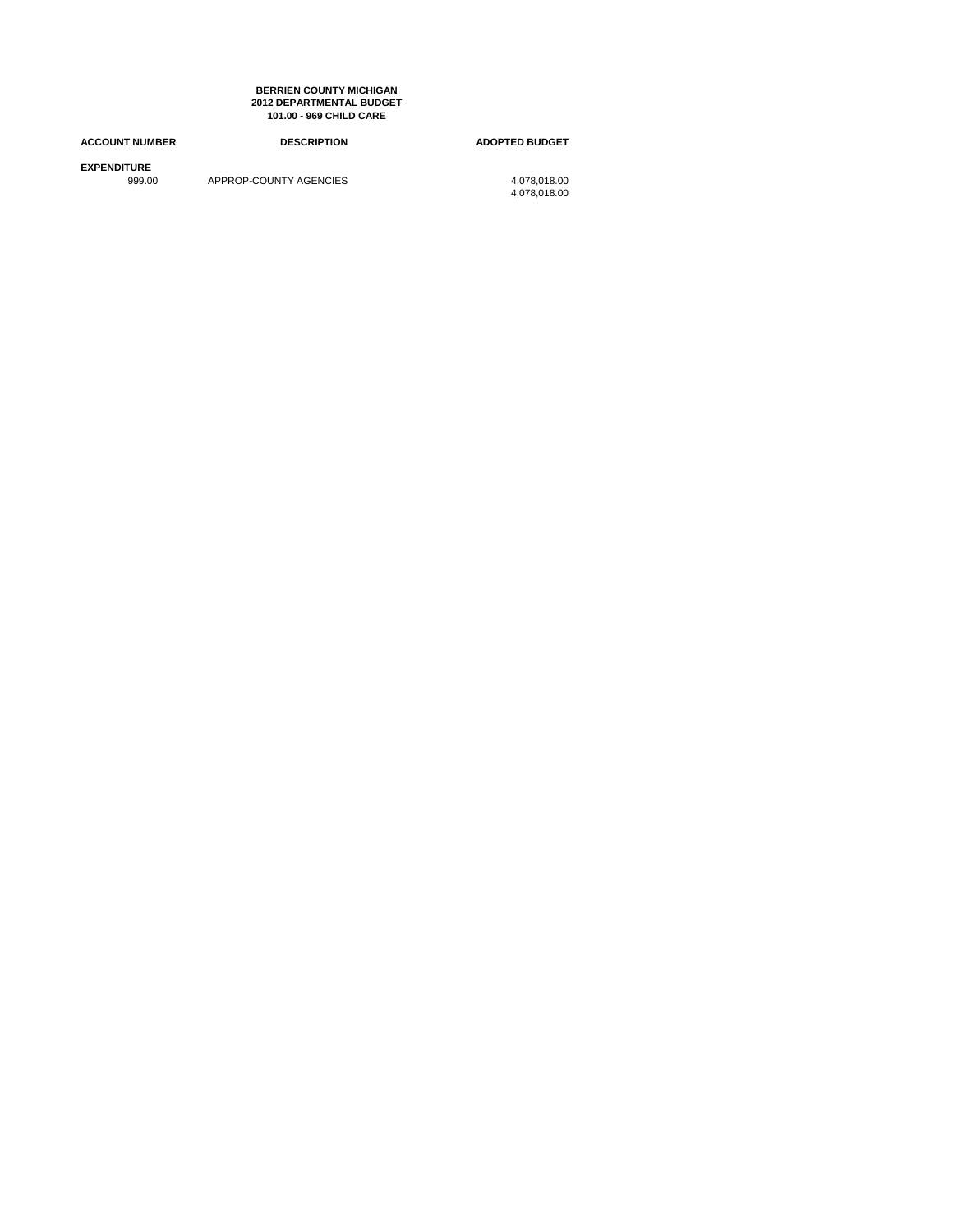**101.00 - 970 SOCIAL SERVICES BERRIEN COUNTY MICHIGAN 2012 DEPARTMENTAL BUDGET**

| <b>ACCOUNT NUMBER</b>        | <b>DESCRIPTION</b>     | <b>ADOPTED BUDGET</b>    |
|------------------------------|------------------------|--------------------------|
| <b>EXPENDITURE</b><br>999.00 | APPROP-COUNTY AGENCIES | 330.800.00<br>330.800.00 |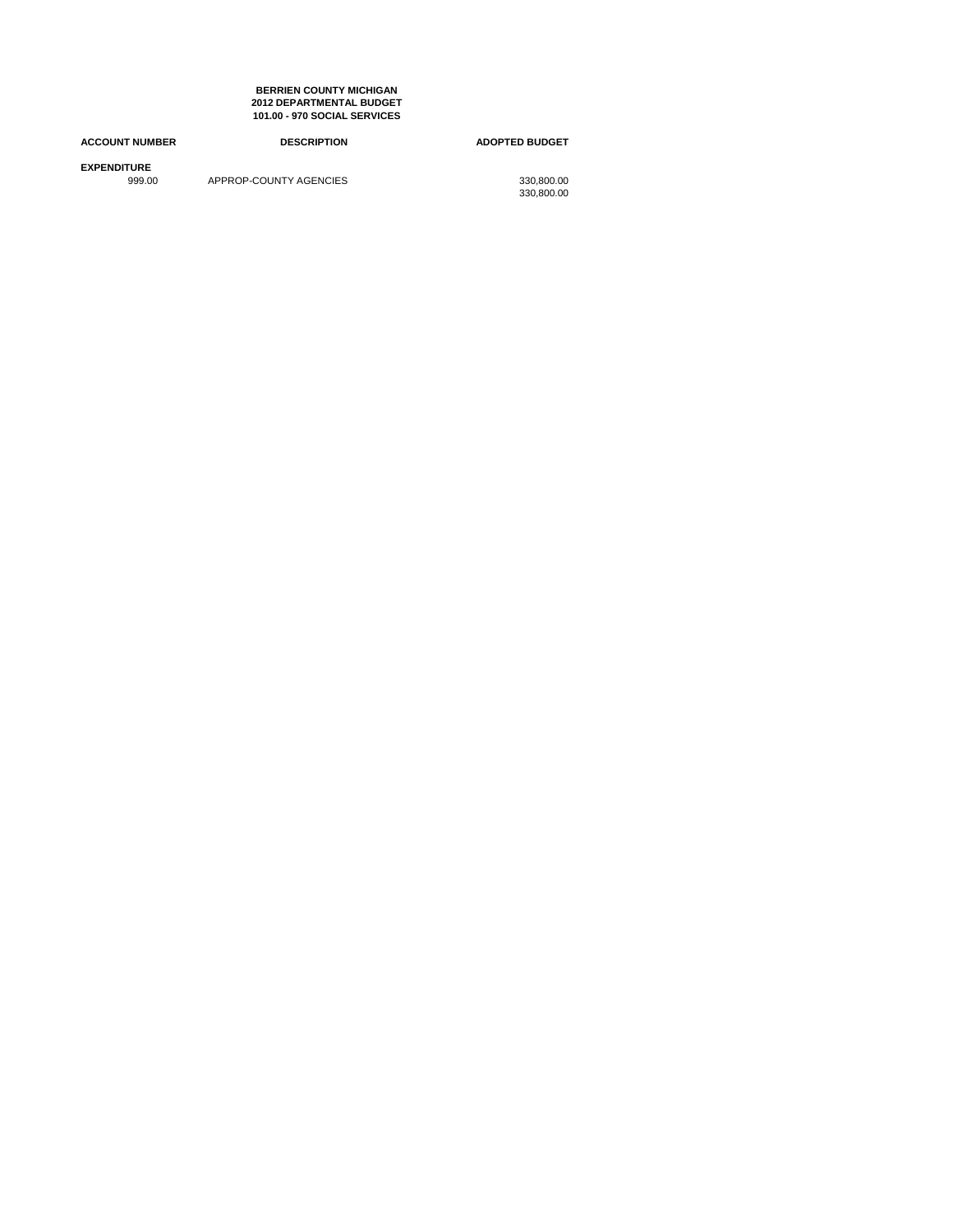#### **101.00 - 971 PARKS AND RECREATION BERRIEN COUNTY MICHIGAN 2012 DEPARTMENTAL BUDGET**

# **ACCOUNT NUMBER DESCRIPTION ADOPTED BUDGET EXPENDITURE** APPROP-COUNTY AGENCIES

237,980.00<br>237,980.00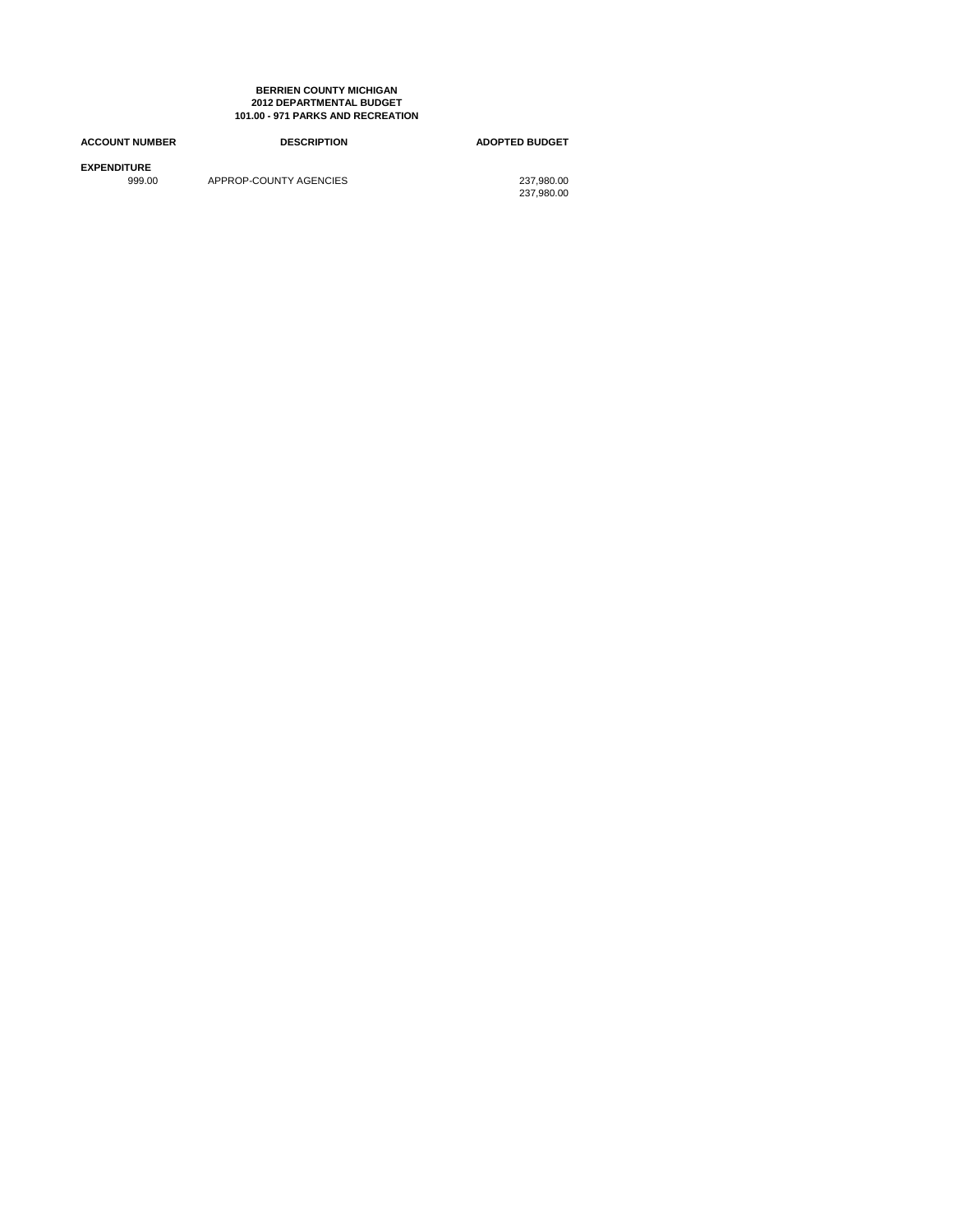#### **101.00 - 976 PROSECUTORS WELFARE FRAUD BERRIEN COUNTY MICHIGAN 2012 DEPARTMENTAL BUDGET**

### **ACCOUNT NUMBER DESCRIPTION ADOPTED BUDGET EXPENDITURE** APPROP-COUNTY AGENCIES 124,704.00